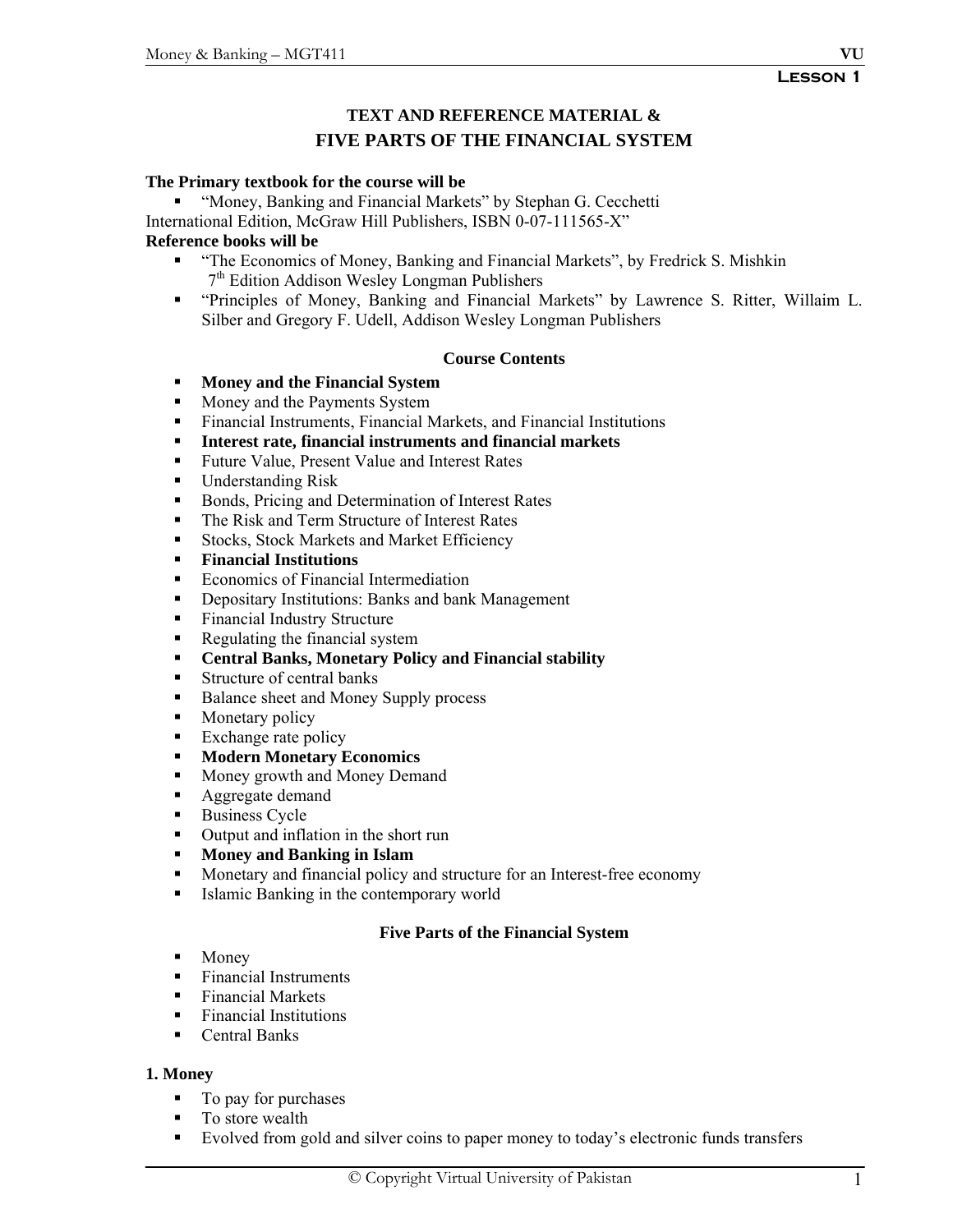## **2. Financial Instruments**

- To transfer wealth from savers to borrowers
- To transfer risk to those best equipped to bear it.
- Once investing was an activity reserved for the wealthy
- Costly individual stock transactions through stockbrokers
- Information collection was not so easy
- Now, small investors have the opportunity to purchase shares in "mutual funds."

## **3. Financial Markets**

- To buy and sell financial instruments quickly and cheaply
- Evolved from coffeehouses to trading places (Stock exchanges) to electronic networks
- Transactions are much more cheaper now
- Markets offer a broader array of financial instruments than were available even 50 years ago

## **4. Financial Institutions**

- **Provide access to financial markets**
- Banks evolved from Vaults and developed into deposits- and loans-agency
- Today's banks are more like financial supermarkets offering a huge assortment of financial products and services for sale.
- Access to financial markets
- **Insurance**
- Home- and car-loans
- Consumer credit
- **Investment advice**

## **5. Central Banks**

- **Monitors financial Institutions**
- Stabilizes the Economy
- Initiated by Monarchs to finance the wars
- The govt. treasuries have evolved into the modern central bank
- Control the availability of money and credit in such a way as to ensure
- **Low inflation,**
- High growth, and
- The stability of the financial system
- State Bank of Pakistan www.sbp.org.pk

#### **Summary**

## **Five Parts of the Financial System**

- Money
- Financial Instruments
- Financial Markets
- Financial Institutions
- Central Banks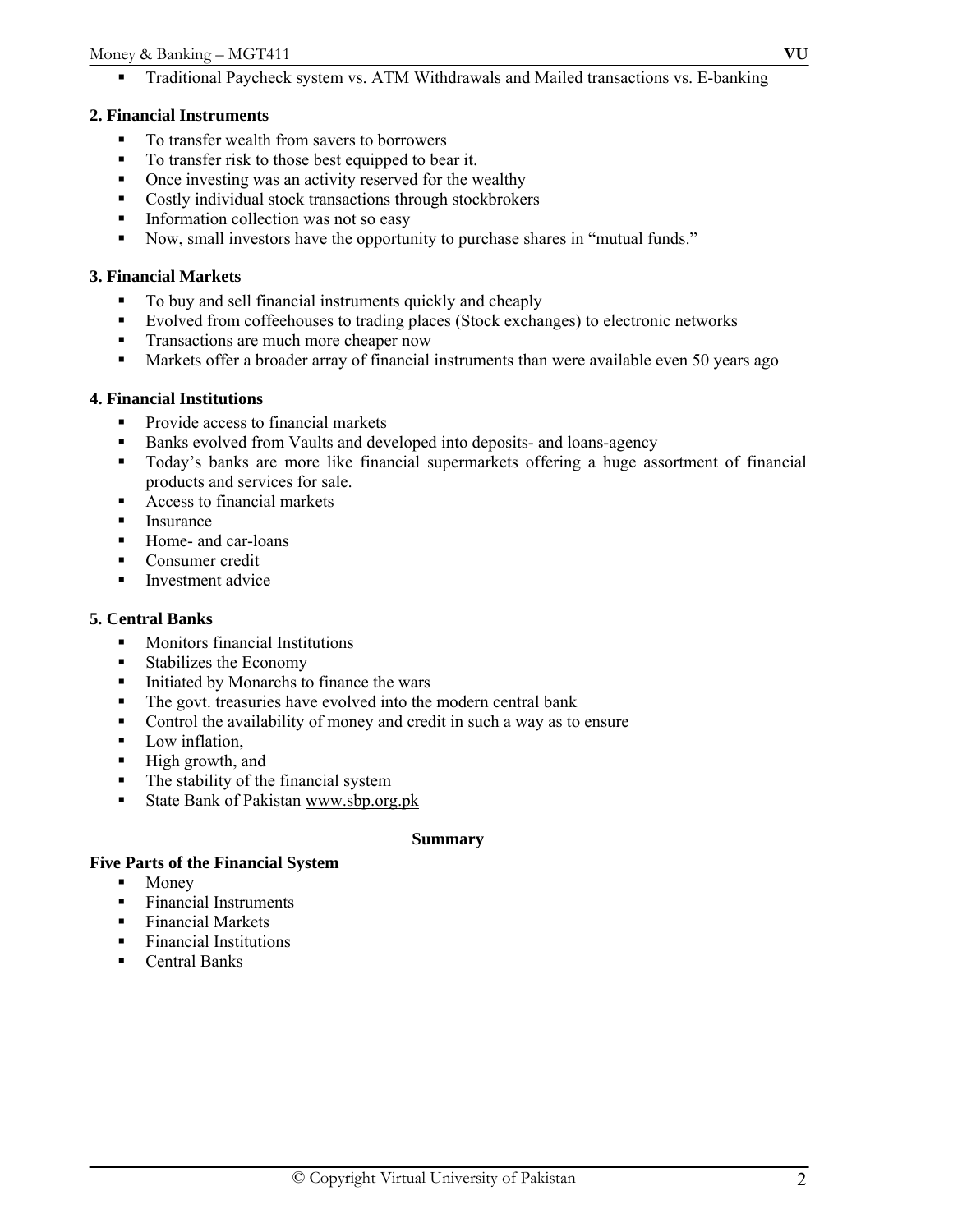#### **FIVE CORE PRINCIPLES OF MONEY AND BANKING**

#### **1. Time has Value**

- $\blacksquare$  Time affects the value of financial instruments.
- Interest payments exist because of time properties of financial instruments

#### **Example**

- At 6% interest rate, 4 year loan of \$10,000 for a car
- Requires 48 monthly installments of \$235 each
- Total repayment =  $$235 \times 48 = $11,280$
- $$11,280$  > \$10,000

(Total repayment) (Amount of loan)

Reason: you are compensating the lender for the time during which you use the funds

#### **2. Risk Requires Compensation**

- In a world of uncertainty, individuals will accept risk only if they are compensated in some form.
- The world is filled with uncertainty; some possibilities are welcome and some are not
- To deal effectively with risk we must consider the full range of possibilities:
- $\blacksquare$  Eliminate some risks,
- Reduce others.
- **Pay someone else to assume particularly onerous risks, and**
- Ust live with what's left
- Investors must be paid to assume risk, and the higher the risk the higher the required payment
- Car insurance is an example of paying for someone else to shoulder a risk you don't want to take. Both parties to the transaction benefit
- Drivers are sure of compensation in the event of an accident
- The insurance companies make profit by pooling the insurance premiums and investing them
- Now we can understand the valuation of a broad set of financial instruments
- E.g., lenders charge higher rates if there is a chance the borrower will not repay.

#### **3. Information is the basis for decisions**

- We collect information before making decisions
- The more important the decision the more information we collect
- The collection and processing of information is the basis of foundation of the financial system.
- Some transactions are arranged so that information is NOT needed
- Stock exchanges are organized to eliminate the need for costly information gathering and thus facilitate the exchange of securities
- One way or another, information is the key to the financial system

#### **4. Markets set prices and allocate resources**

- **Markets are the core of the economic system; the place, physical or virtual,**
- **Where buyers and sellers meet**
- Where firms go to issue stocks and bonds,
- Where individuals go to purchase assets
- Financial markets are essential to the economy,
- Channeling its resources
- **Minimizing the cost of gathering information**
- **Making transactions**
- Well-developed financial markets are a necessary precondition for healthy economic growth
- The role of setting prices and allocation of resources makes the markets vital sources of information
- Markets provide the basis for the allocation of capital by attaching prices to different stocks or bonds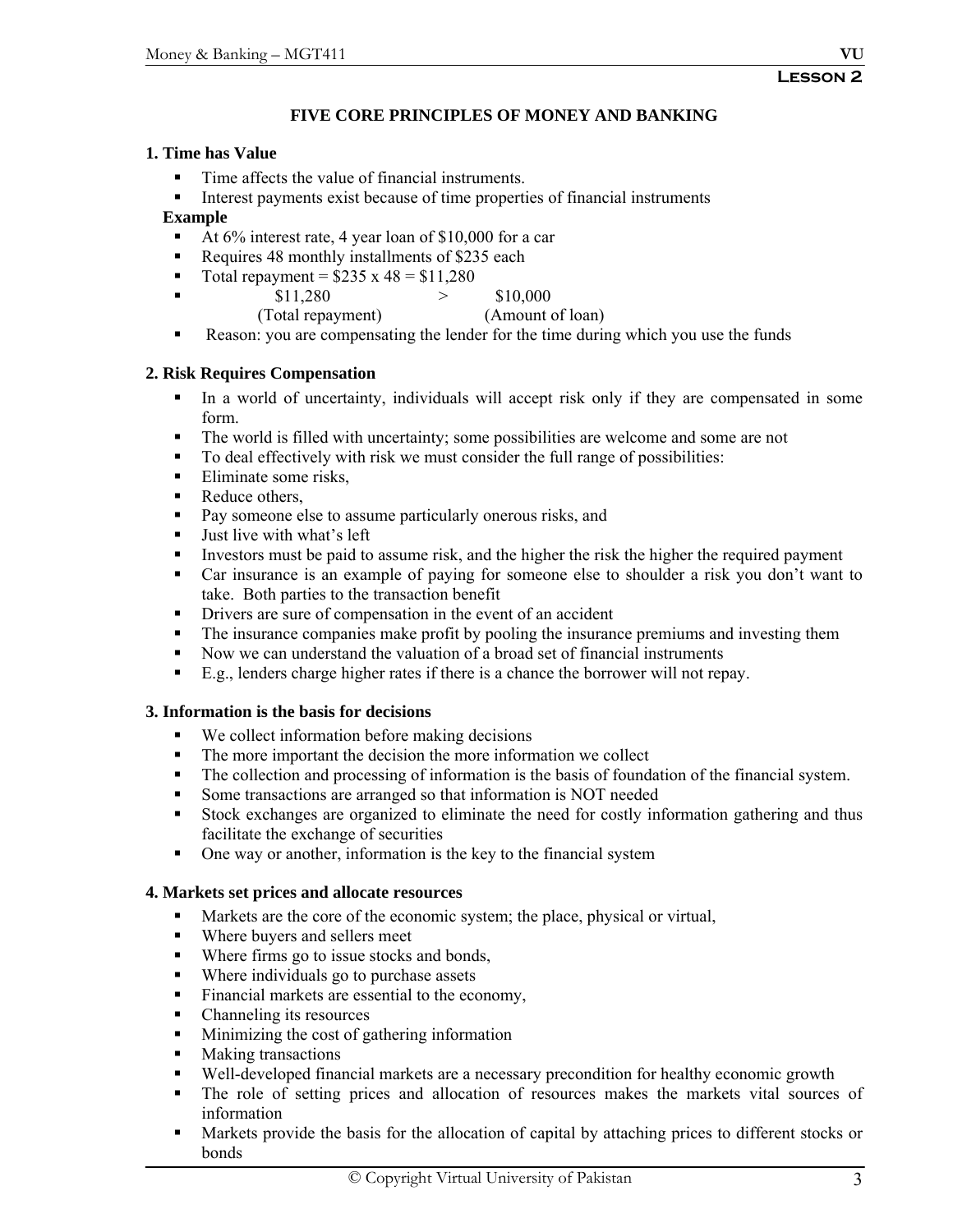- Financial markets require rules to operate properly and authorities to police them
- The role of the govt. is to ensure investor protection
- Investor will only participate if they perceive the markets are fair

## **5. Stability improves welfare**

- To reduce risk, the volatility must be reduced
- Govt. policymakers play pivotal role in reducing some risks
- A stable economy reduces risk and improves everyone's welfare.
- By stabilizing the economy as whole monetary policymakers eliminate risks that individuals can't and so improve everyone's welfare in the process.
- Stabilizing the economy is the primary function of central banks
- A stable economy grows faster than an unstable one

## **Financial System Promotes Economic Efficiency**

- The Financial System makes it Easier to Trade
- Facilitate Payments bank checking accounts
- Channel Funds from Savers to Borrowers
- Enable Risk Sharing Classic examples are insurance and forward markets

## **1. Facilitate Payments**

- Cash transactions (Trade "value for value"). Could hold a lot of cash on hand to pay for things
- Financial intermediaries provide checking accounts, credit cards, debit cards, ATMs
- **Make transactions easier.**

## **2. Channel Funds from Savers to Borrowers**

- Lending is a form of trade (Trade "value for a promise")
- Give up purchasing power today in exchange for purchasing power in the future.
- Savers: have more funds than they currently need; would like to earn capital income
- Borrowers: need more funds than they currently have; willing and able to repay with interest in the future.
- Why is this important?
- **A)** Allows those without funds to exploit profitable investment opportunities.
	- Commercial loans to growing businesses;
		- Venture capital;
		- Student loans (investment in human capital);
	- Investment in physical capital and new products/processes to promote economic growth
- **B)** Financial System allows the timing of income and expenditures to be decoupled.
	- Household earning potential starts low, grows rapidly until the mid 50s, and then declines with age.
	- Financial system allows households to borrow when young to prop up consumption (house loans, car loans), repay and then accumulate wealth during middle age, then live off wealth during retirement.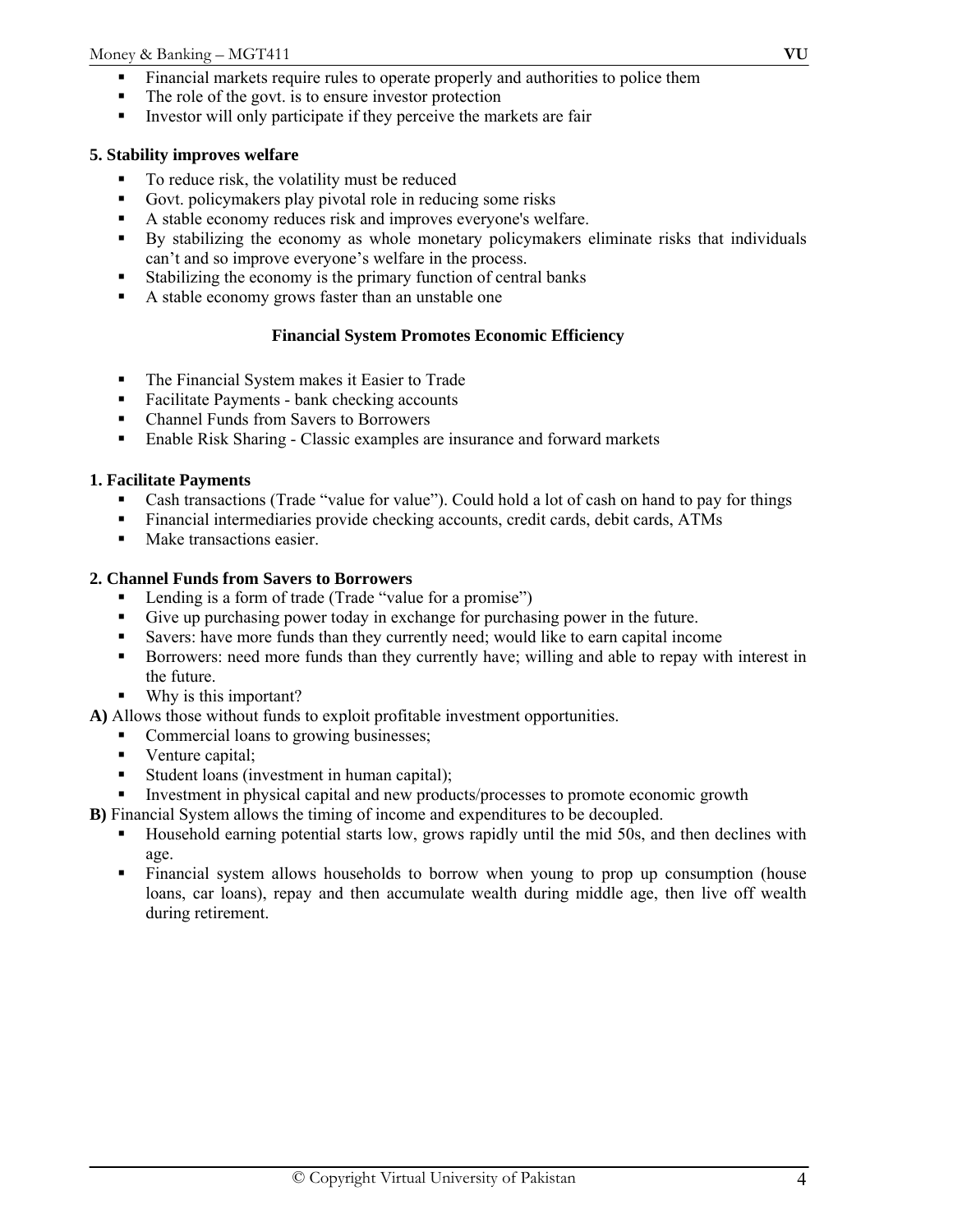## **Figure: Channel Funds from Savers to Borrowers**



#### **3. Enable Risk Sharing**

- The world is an uncertain place. The financial system allows trade in risk. (Trade "value for a promise")
- Two principal forms of trade in risk are insurance and forward contracts.
- Suppose everyone has a 1/1000 chance of dying by age 40 and one would need \$1 million to replace lost income to provide for their family.
- What are your options to address this risk?

#### **Summary**

- Five Core Principles of Money and Banking
- Time has Value
- Risk Requires Compensation
- Information is the basis for decisions
- **Markets set prices and allocate resources**
- **Stability improves welfare**
- **Financial System Promotes Economic Efficiency**
- **Facilitate Payments**
- Channel Funds from Savers to Borrowers
- Enable Risk Sharing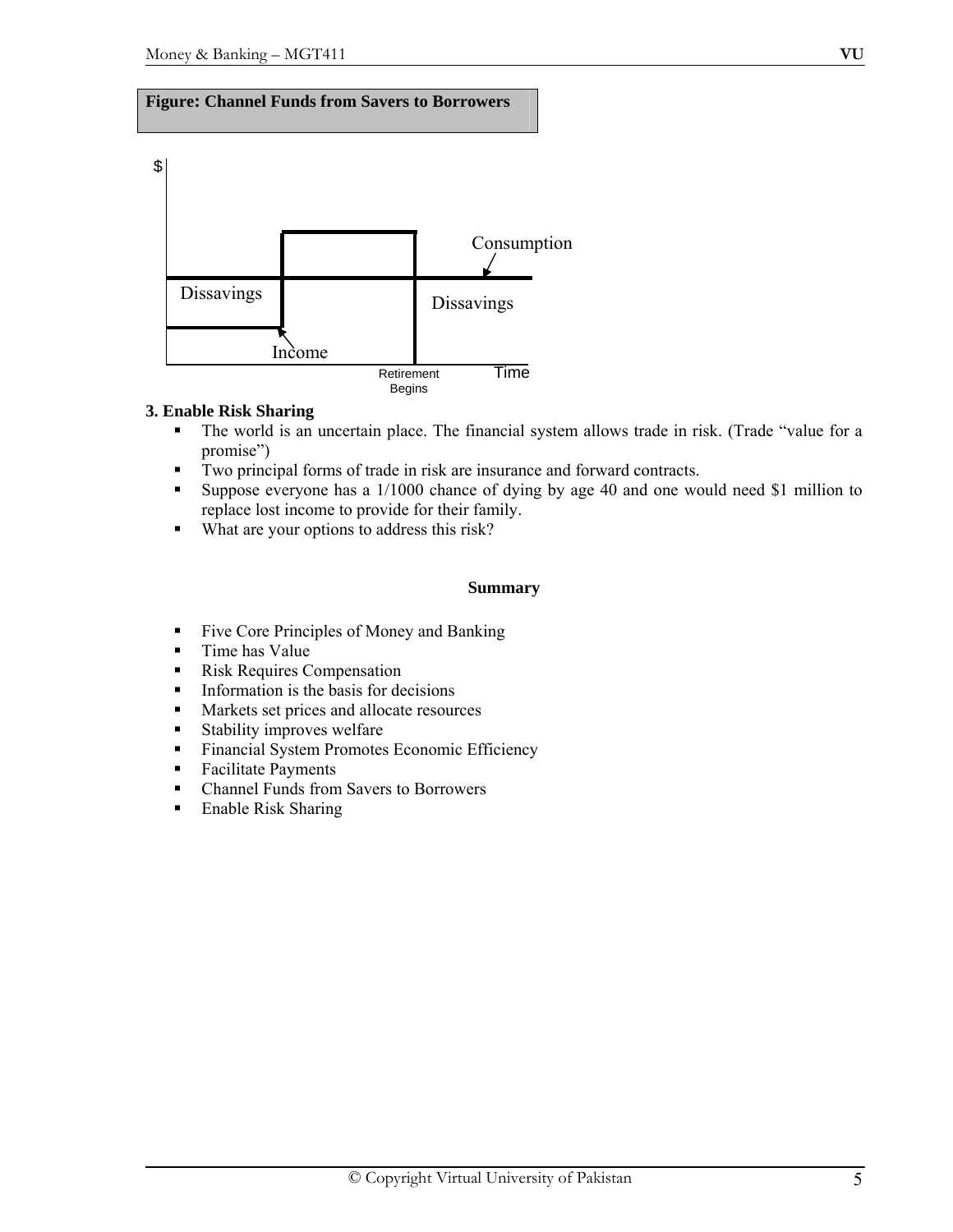## **MONEY & THE PAYMENT SYSTEM**

- Money
- Characteristics of Money
- **Liquidity**
- Payment system
- **Commodity vs. Fiat Money**
- Cheques
- Other forms of payments
- Future of Money

## **Money**

- Money is an asset that is generally accepted as payment for goods and services or repayment of debt.
- Not the same as wealth or income
- Money is a component of wealth that is held in a readily- spend able form
- Money is made up of
- Coin and currency
- Chequing account balances
- Other assets that can be turned into cash or demand deposits nearly instantaneously, without risk or cost (liquid wealth)

## **Distinctions among Money, Wealth, and Income**

- While money, income and wealth are all measured in some currency unit, they differ significantly in their meaning.
- **People have money if they have large amounts of currency or big bank accounts at a point in** time. (Stock variable)
- Someone earns income (not money) from work or investments over a period of time. (Flow variable)
- People have wealth if they have assets that can be converted into more currency than is necessary to pay their debts at a point in time. (Stock variable)

## **Characteristics of Money**

- A means of payment
- A unit of Account
- A Store of Value

## **A means of payment**

- The primary use of money is as a means of payment.
- Money is accepted in economic exchanges.
- Barter is an alternative to using money but it doesn't work very well.
- Barter requires a "double coincidence of wants," meaning that in order for trade to take place both parties must want what the other has.
- Money finalizes payments so that buyers and sellers have no further claim on each other.
- As economies have become more complex and physically dispersed the need for money has grown.
- Just as the division of labor and specialization allow for efficient production, money allows for efficient exchange.

## **A unit of Account**

- We measure value using rupees and paisas.
	- Money is the unit of account that we use to quote prices and record debts.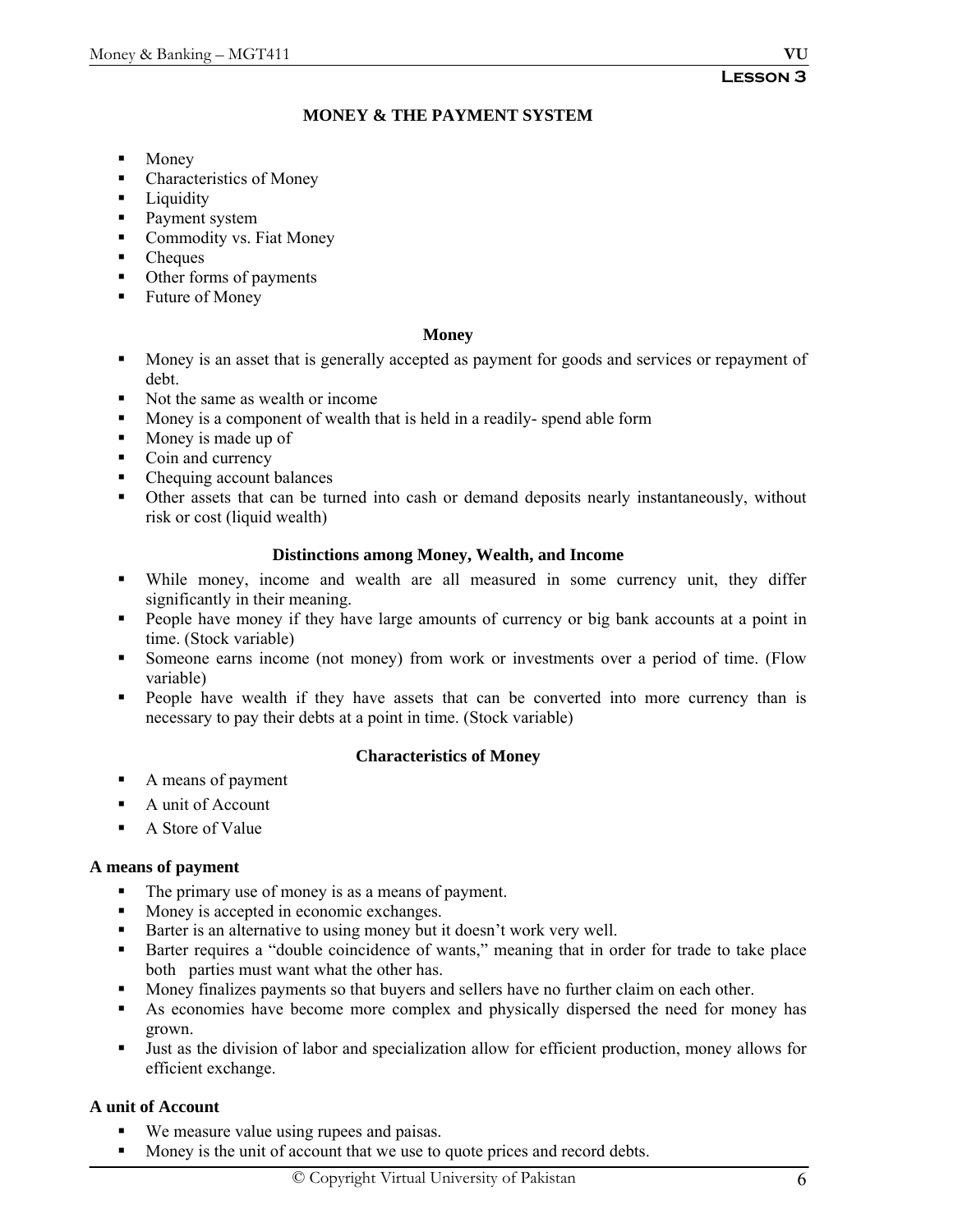- Money can be referred to as a standard of value.
- Using money makes comparisons of value easy
- Under barter the general formula for n goods, we will have n  $(n 1) / 2$  prices
- Two goods 1 price
- 3 goods 3 prices
- $100 \text{ goods}$  4,950 prices
- 10,000 goods 50 million prices

## **A Store of Value**

- For money to function as a means of payment it has to be a store of value too because it must retain its worth from day to day.
- The means of payment has to be durable and capable of transferring purchasing power from one day to the next.
- Money is not the only store of value; wealth can be held in a number of other forms.
- Other stores of value can be preferable to money because they pay interest or deliver other services.
- However, we hold money because it is liquid, meaning that we can use it to make purchases.
- Liquidity is a measure of the ease with which an asset can be turned into a means of payment (namely money).
- The more costly an asset is to turn into money, the less liquid it is.
- Constantly transforming assets into money every time we wish to make a purchase would be extremely costly; hence we hold money

## **Liquidity**

- Liquidity is a measure of the ease an asset can be turned into a means of payment, namely money
- An asset is liquid if it can be easily converted into money and illiquid if it is costly to convert.
- Cash is perfectly liquid.
- Stocks and bonds are somewhat less liquid.
- Land is least liquid.

## **The Payments System**

- The payment system is a web of arrangements that allows for the exchange of goods and services, as well as assets among different people
- Money is at the heart of payment system!

## **Types of Money**

- Commodity Money Things that have intrinsic value
- Fiat Money Value comes from government decree (or fiat)

## **Commodity Money**

- The first means of payment were things with intrinsic value like silk or salt.
- Successful commodity monies had the following characteristics
- They were usable in some form by most people;
- They could be made into standardized quantities;
- They were durable;
- They had high value relative to their weight and size so that they were easily transportable; and
- They were divisible into small units so that they were easy to trade
- For most of human history, gold has been the most common commodity money

## **Fiat Money**

- Today we use paper money that is fiat money, meaning that its value comes from government decree (or fiat).
- A note costs about 0.04% its worth to produce.
- These notes are accepted as payment for goods or in settlement of debts for two reasons: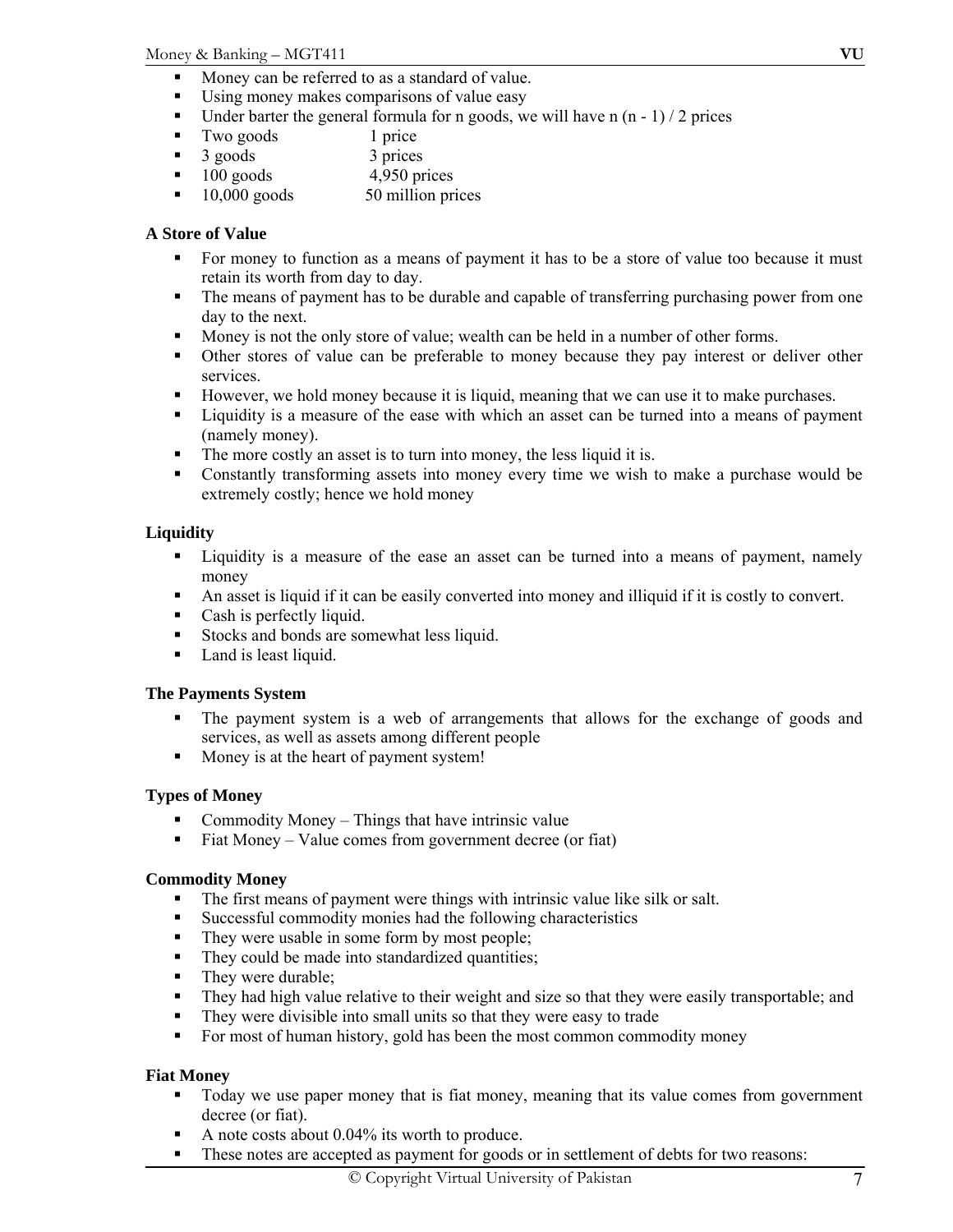- We take them because we believe we can use them in the future.
- The law says we must accept them; that is what the words "legal tender" printed on the note means.
- As long as the government stands behind its paper money, and doesn't issue too much of it, we will use it. In the end, money is about trust.

#### **Fiat or Commodity Money?**

- Does money need to be backed by a commodity at all?
- The logical answer to this question is no.
- If the monetary system is stable and functions effectively, "backing" is expensive, inconvenient, and unnecessary.
- Today, money is only backed by confidence that government will responsibly limit the quantity of money to ensure that money in circulation will hold its value.

#### **Advantages of Fiat Money**

- Fewer resources are used to produce money.
- The quantity of money in circulation can be determined by rational human judgment rather than by discovering further mineral deposits—like gold or diamonds

#### **Disadvantage**

 A corrupt or pressured government might issue excessive amounts of money, thereby unleashing severe inflation.

#### **Cheques**

- Cheques are another way of paying for things, but
- They are not legal tender
- They are not even money.
- Cheques are instructions to the bank to take funds from your account and transfer those funds to the person or firm whose name is written in the "Pay to the Order of" line.
- When you give someone a Cheque in exchange for a good or service, it is not a final payment;
- A series of transactions must still take place that lead to the final payment
- Following are the steps in the process
- **1-** You hand a paper cheque from your bank to a merchant in exchange for some good
- **2-** The merchant deposits the cheque into merchant's bank and merchant's account is credited
- **3-** The merchant's bank sends the cheque to the local central bank
- **4-** The Central Bank
	- **(a)** Credits the merchant's bank's reserve account
	- **(b)** Debits your bank's reserve account
		- (This step involves money)
- **5-** The Central Bank returns the cheque to your bank
- **6-** Your bank debits your Chequing account by the amount of the cheque
- The whole process is time consuming and expensive;
- Though cheque volumes have begun to fall, paper Cheques are still with us because a cancelled cheque is legal proof of payment

## **Other Forms of Payments**

- **Debit Cards**
- Credit Cards
- Electronic Funds transfers
- Stored Value Cards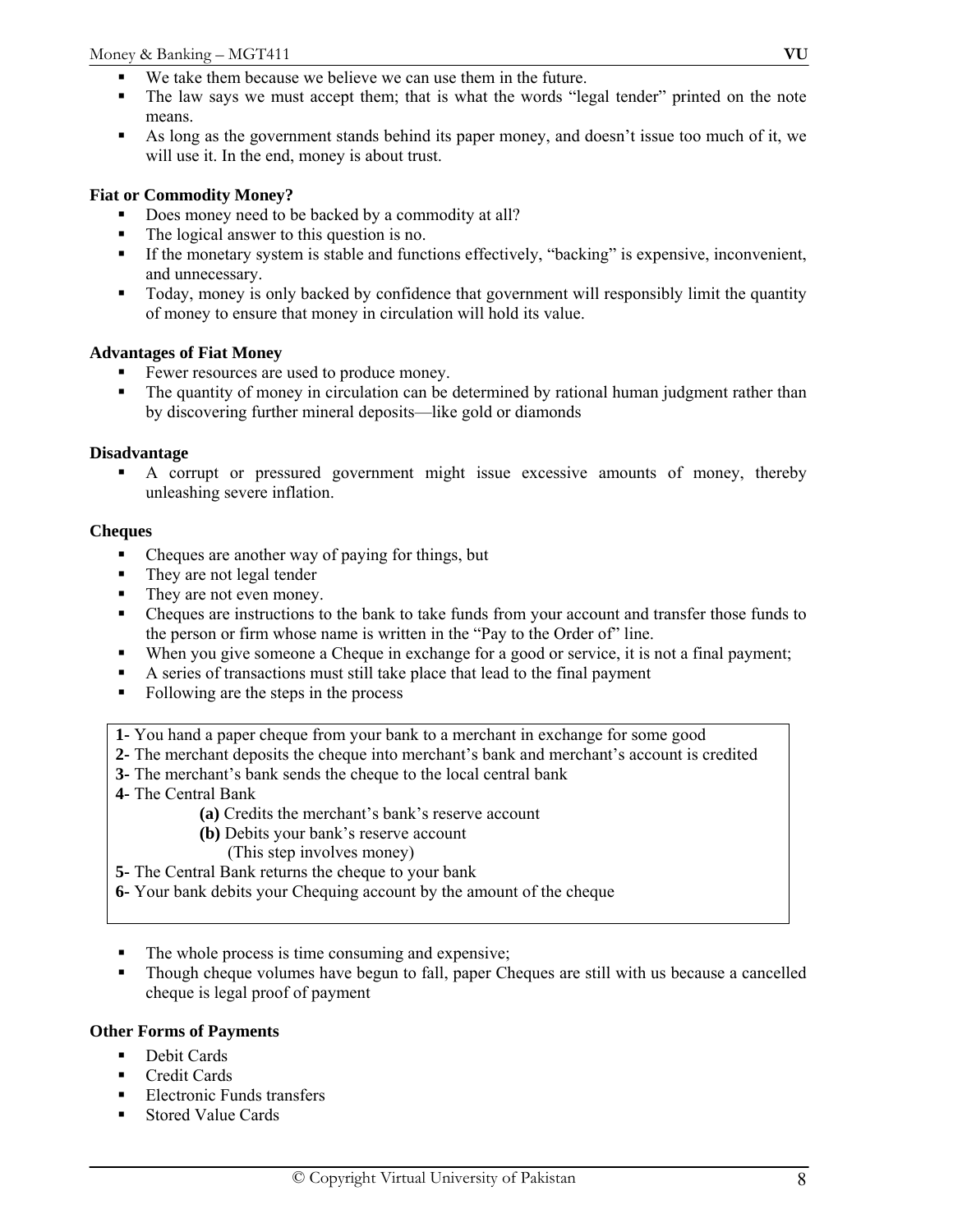## **OTHER FORMS OF PAYMENTS**

#### **Debit Card**

- The money in your account is used for payments
- Works like a cheque and there is usually a fee for the transaction

#### **Credit card**

- It is a promise by a bank to lend the cardholder money with which to make purchases.
- When the card is used to buy merchandise the seller receives payment immediately
- The money that is used for payment does not belong to the buyer
- Rather, the bank makes the payment, creating a loan that the buyer must repay.
- So, they do not represent money; rather, they represent access to someone else's money

#### **Electronic Funds Transfer**

- Move funds directly from one account to another.
- Banks use these transfers to handle transactions among themselves
- Individuals may be familiar with such transfers through direct deposit of their paycheques and the payment of their utility bills, etc

#### **E-money**

- Used for purchases on the Internet.
- You open an account by transferring funds to the issuer of the e-money
- When shopping online, instruct the issuer to send your e-money to the merchant
- It is really a form of private money.

## **Stored-value card**

- Retail businesses are experimenting with new forms of electronic payment
- **Prepaid cellular cards, Internet scratch cards, calling cards etc**

#### **The Future of Money**

- The time is rapidly approaching when safe and secure systems for payment will use virtually no money at all
- We will also likely see
- Fewer "varieties" of currency, (a sort of standardization of money) and
- A dramatic reduction in the number of units of account
- Money as a store of value is clearly on the way out as many financial instruments have become highly liquid.

## **Measuring Money**

- **•** Different Definitions of money based upon degree of liquidity. Federal Reserve System defines monetary aggregates.
- Changes in the amount of money in the economy are related to changes in interest rates, economic growth, and most important, inflation.
- Inflation is a sustained rise in the general price level
- With inflation you need more money to buy the same basket of goods because it costs more.
- Inflation makes money less valuable
- The primary cause of inflation is the issuance of too much money
- Because money growth is related to inflation we need to be able to measure how much money is circulating
- Money as a means of payments
- $\blacksquare$  We measure the quantity of money as the quantity of currency in circulation an unrealistically limited measure, since there are other ways of payments
- Alternatively, broadly categorize financial assets and sort them by the degree of liquidity
- Sort them by the ease with which they can be converted into a means of payments
- **EXECUTE:** Arrange them from most liquid to least liquid
- Draw a line and include everything on one side of the line in the measure of the money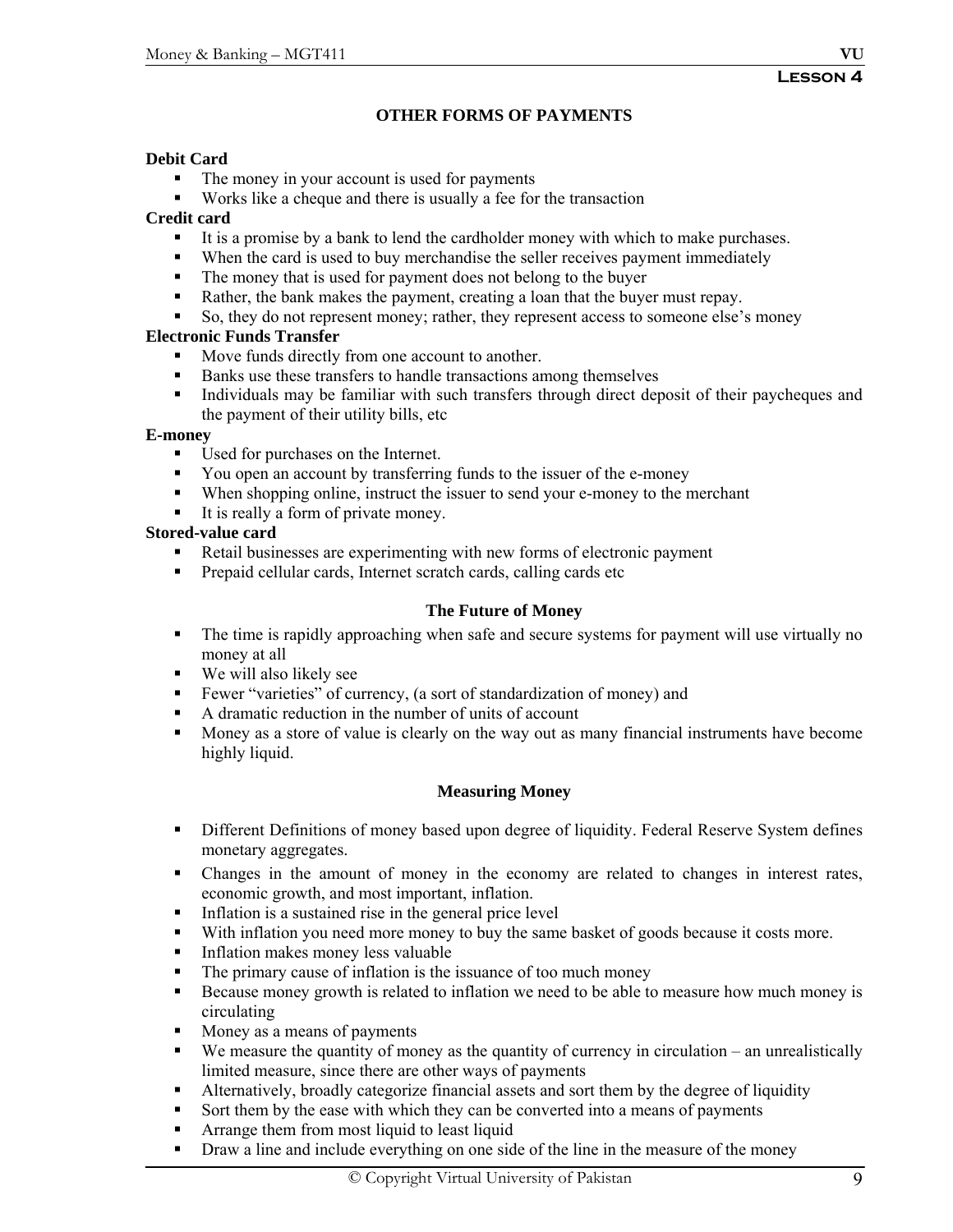- Where to draw the line?
- In reality, we draw line at different places and compute several measures of money called the monetary aggregates
- $M1$ , M2, and M3
- M1 is the narrowest definition of money and includes only currency and various deposit accounts on which people can write Cheques.
- Currency in the hands of the public,
- **Traveler's Cheques,**
- Demand deposits and
- Other chequeable deposits
- M2 includes everything that is in M1 plus assets that cannot be used directly as a means of payment and are difficult to turn into currency quickly,
- Small-denomination time deposits,
- Money market deposit accounts,
- **Money market mutual fund shares**
- M2 is the most commonly quoted monetary aggregate since its movements are most closely related to interest rate and economic growth.
- M3 adds to M2 other assets that are important to large institutions
- Large-denomination time deposits,
- Institutional money market mutual fund shares,
- Repurchase agreements and
- **Eurodollars**

| Symbol         | <b>Assets included</b>                                                                                    |
|----------------|-----------------------------------------------------------------------------------------------------------|
| C              | Currency                                                                                                  |
| M <sub>1</sub> | $C +$ demand deposits, travelers' Cheques,<br>other chequeable deposits                                   |
| M <sub>2</sub> | $M1$ + small time deposits, savings deposits,<br>money market mutual funds, money market deposit accounts |
| M <sub>3</sub> | $M2$ + large time deposits, repurchase agreements, institutional money market<br>mutual fund balances     |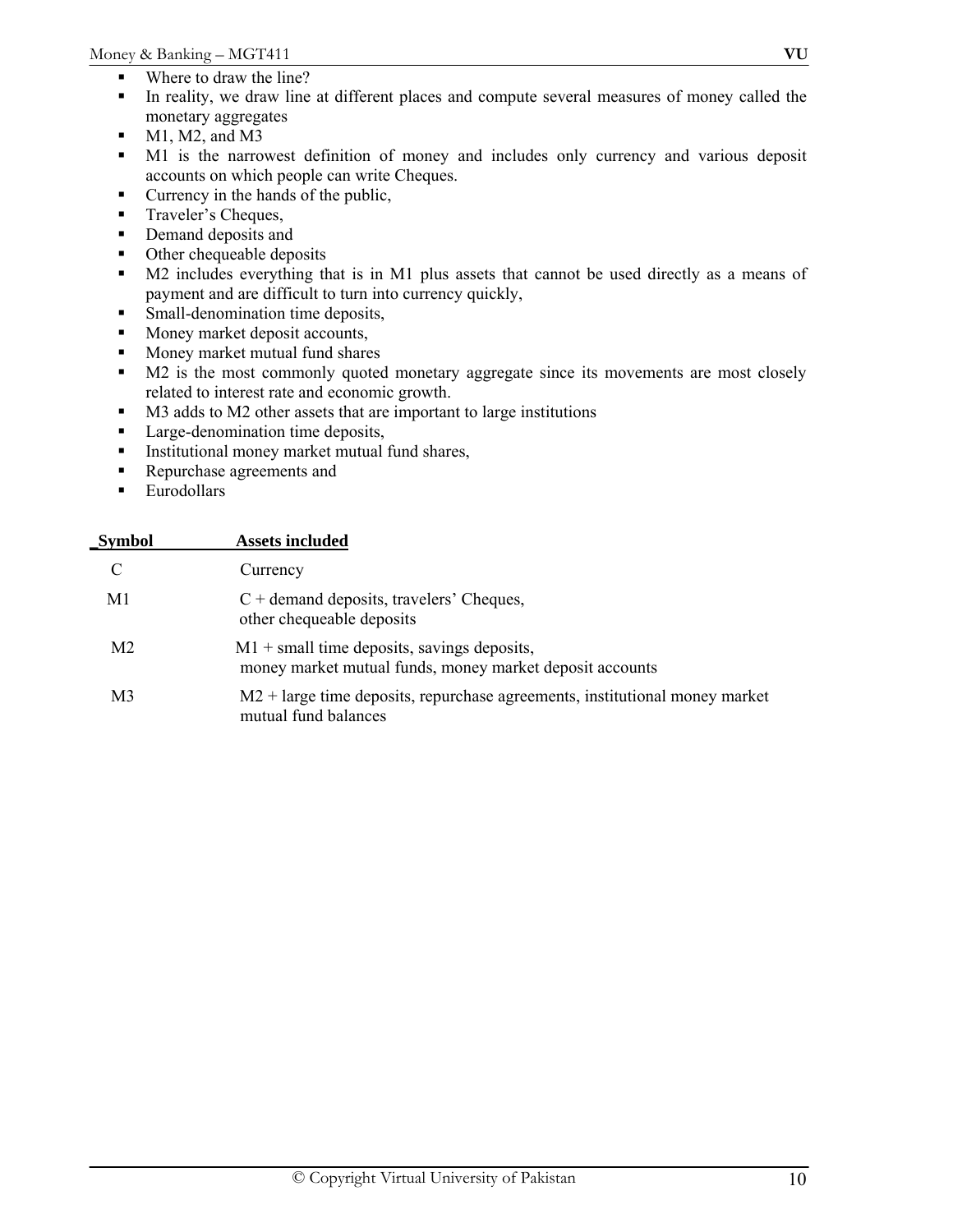| Money & Banking - MGT411                 |                                             |  |
|------------------------------------------|---------------------------------------------|--|
| <b>Monetary Aggregates</b>               | <b>Figures in millions as of March 2005</b> |  |
| 1. Currency issued                       | 711,997                                     |  |
| 2. Currency held by SBP                  | 3,188                                       |  |
| 3. Currency in tills of Scheduled Banks  | 43,914                                      |  |
| 4. Currency in circulation $(1 – 2 – 3)$ | 664,895                                     |  |
| 5. Scheduled Banks demand deposits       | 93,272                                      |  |
| <b>6.</b> Other Deposits with SBP        | 4,826                                       |  |
| 7. M1 $(4+5+6)$                          | 1,602,423                                   |  |
| <b>8.</b> Scheduled Banks Time Deposits  | 1,037,678                                   |  |
| 9. Resident Foreign Currency Deposits    | 172,074                                     |  |
| 10. Total Monetary Assets (M2)           | 2,812,175                                   |  |
| 11. M <sub>3</sub>                       | 3,833,686                                   |  |

| <b>Source: State Bank of Pakistan</b> |  |  |  |  |
|---------------------------------------|--|--|--|--|
|---------------------------------------|--|--|--|--|

| <b>Table: The Monetary Aggregates</b>             |                                          |  |  |
|---------------------------------------------------|------------------------------------------|--|--|
| <b>Monetary Aggregates</b>                        | Value as of August 2004 (U.S.\$ billion) |  |  |
| $M1 =$ Currency in the hands of the public        | 686.2                                    |  |  |
| $+$ Traveler's checks                             | 7.6                                      |  |  |
| + Demand deposits                                 | 315.3                                    |  |  |
| + Other checkable deposits                        | 328.5                                    |  |  |
| <b>Total M1</b>                                   | 1,337.6                                  |  |  |
| $M2=M1$                                           |                                          |  |  |
| + Small-denomination time deposits                | 794.7                                    |  |  |
| + Savings deposits including money market deposit |                                          |  |  |
| accounts                                          | 3415.3                                   |  |  |
| + Retail money market mutual fund shares          | 735.5                                    |  |  |
| <b>Total M2</b>                                   | 6,283.1                                  |  |  |
| $M3=M2$                                           |                                          |  |  |
| + Large-denomination time deposits                | 1,036.3                                  |  |  |
| + Institutional money market mutual fund shares   | 1,104.7                                  |  |  |
| + Repurchase agreements                           | 516.6                                    |  |  |
| $+$ Eurodollars                                   | 344.5                                    |  |  |
| <b>Total M3</b>                                   | 9,285.2                                  |  |  |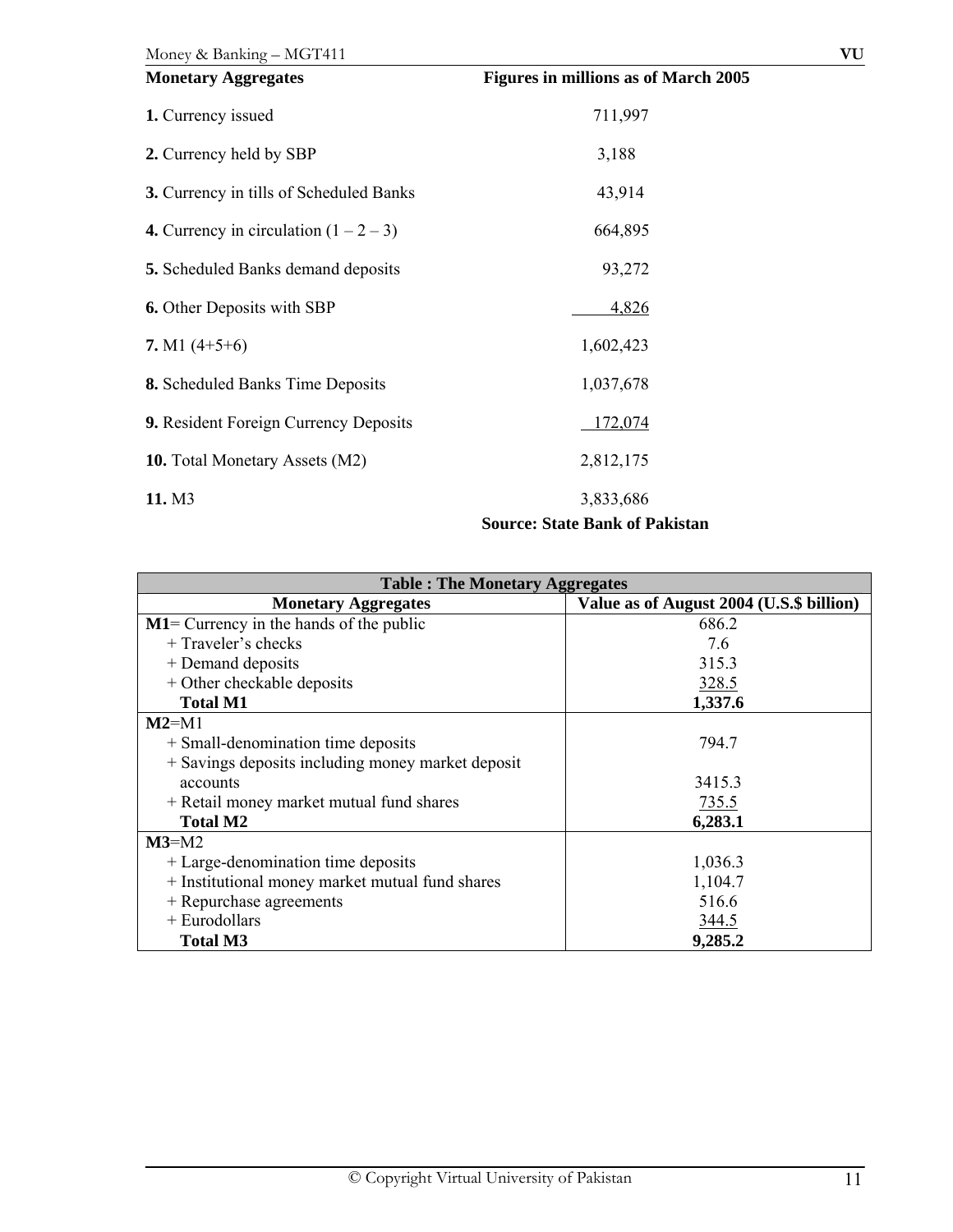

#### 0 1990-91,991-92,992-93,994-95,995-96,996-97,991-98,998-9,998-0,900-0,9001-02,001-02  $-200304$ Years

#### **Measures of Inflation**

- Fixed-weight Index CPI
- Deflator GDP or Personal Consumption Expenditure Deflator

#### **Consumer Price Index (CPI)**

- Measure of the overall level of prices used to
- Track changes in the typical household's cost of living
- Allow comparisons of dollar figures from different years
- Survey consumers to determine composition of the typical consumer's "basket" of goods.
- Every month, collect data on prices of all items in the basket; compute cost of basket
- CPI in any month equals

 $100 \times \frac{\text{Cost of basket in that month}}{\text{Cost of basket in base period}}$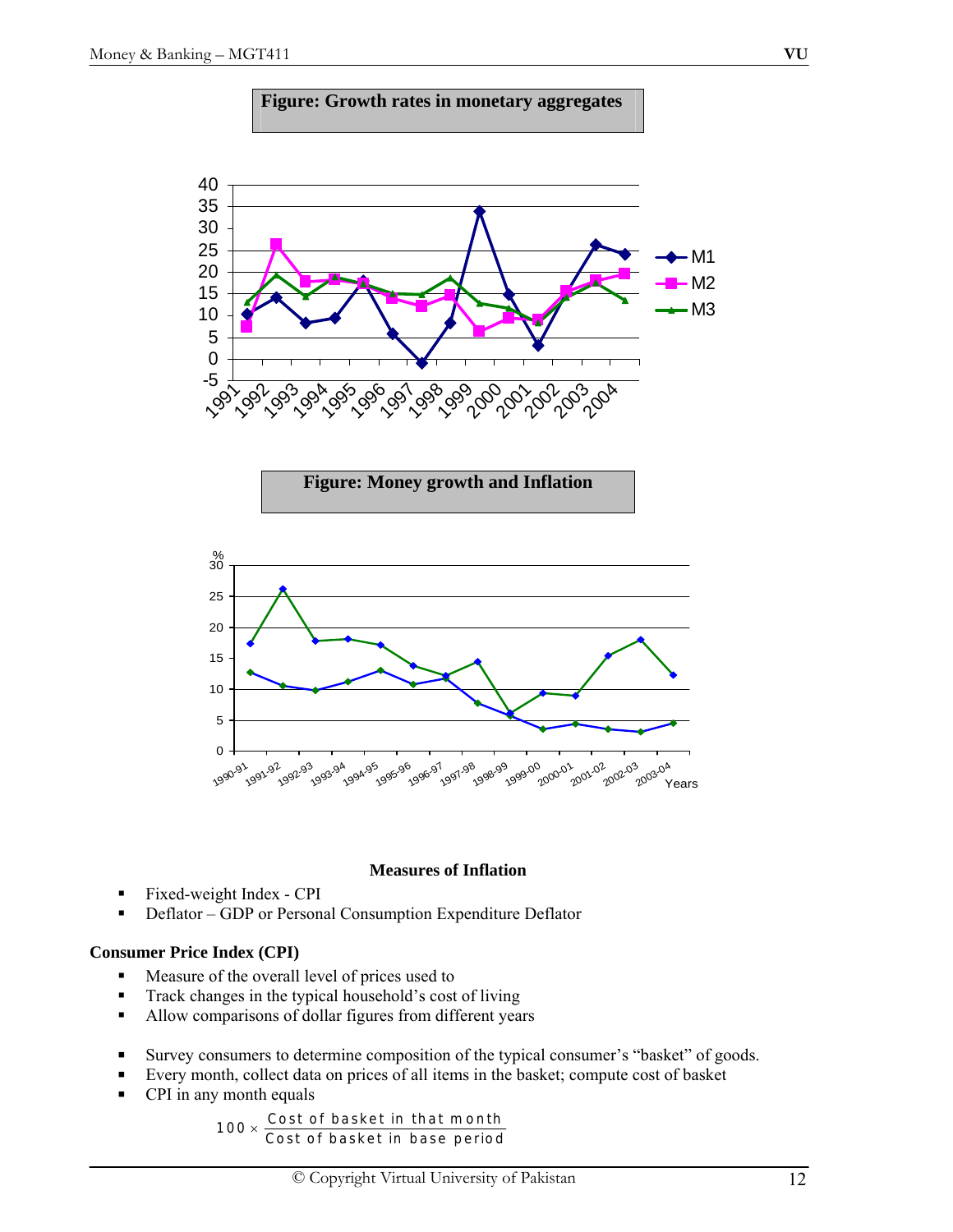## **Example:**

The basket contains 20 pizzas and 10 compact discs.

| <b>Prices</b> |              |      |  |  |
|---------------|--------------|------|--|--|
| <b>Years</b>  | <b>Pizza</b> | CDs  |  |  |
| 2002          | \$10         | \$15 |  |  |
| 2003          |              | \$15 |  |  |
| 2004          | \$12         | \$16 |  |  |
| 2005          |              |      |  |  |

From this table, we can calculate the inflation rate as:

| <b>Years</b> | <b>Cost of Basket</b> | <b>CPI</b> | <b>Inflation rate</b> |
|--------------|-----------------------|------------|-----------------------|
| 2002         | \$350                 | 0.001      | n.a.                  |
| 2003         | 370                   | 105.7      | $7\%$                 |
| 2004         | 400                   | 14.3       | $8.1\%$               |
| 2005         | 410                   |            | 2.5%                  |

## **GDP Deflator**

The GDP deflator, also called the implicit price deflator for GDP, measures the price of output relative to its price in the base year. It reflects what's happening to the overall level of prices in the economy

| Years | Nom. GDP  | <b>Real GDP</b> | <b>GDP Deflator</b> | <b>Inflation Rate</b> |
|-------|-----------|-----------------|---------------------|-----------------------|
| 2001  | Rs46, 200 | Rs46, 200       | 100.0               | n.a.                  |
| 2002  | 51,400    | 50,000          | 102.8               | 2.8%                  |
| 2003  | 58,300    | 52,000          | 112.1               | 9.1%                  |

GDP Deflator = (Nominal GDP / Real GDP)  $\times$ 100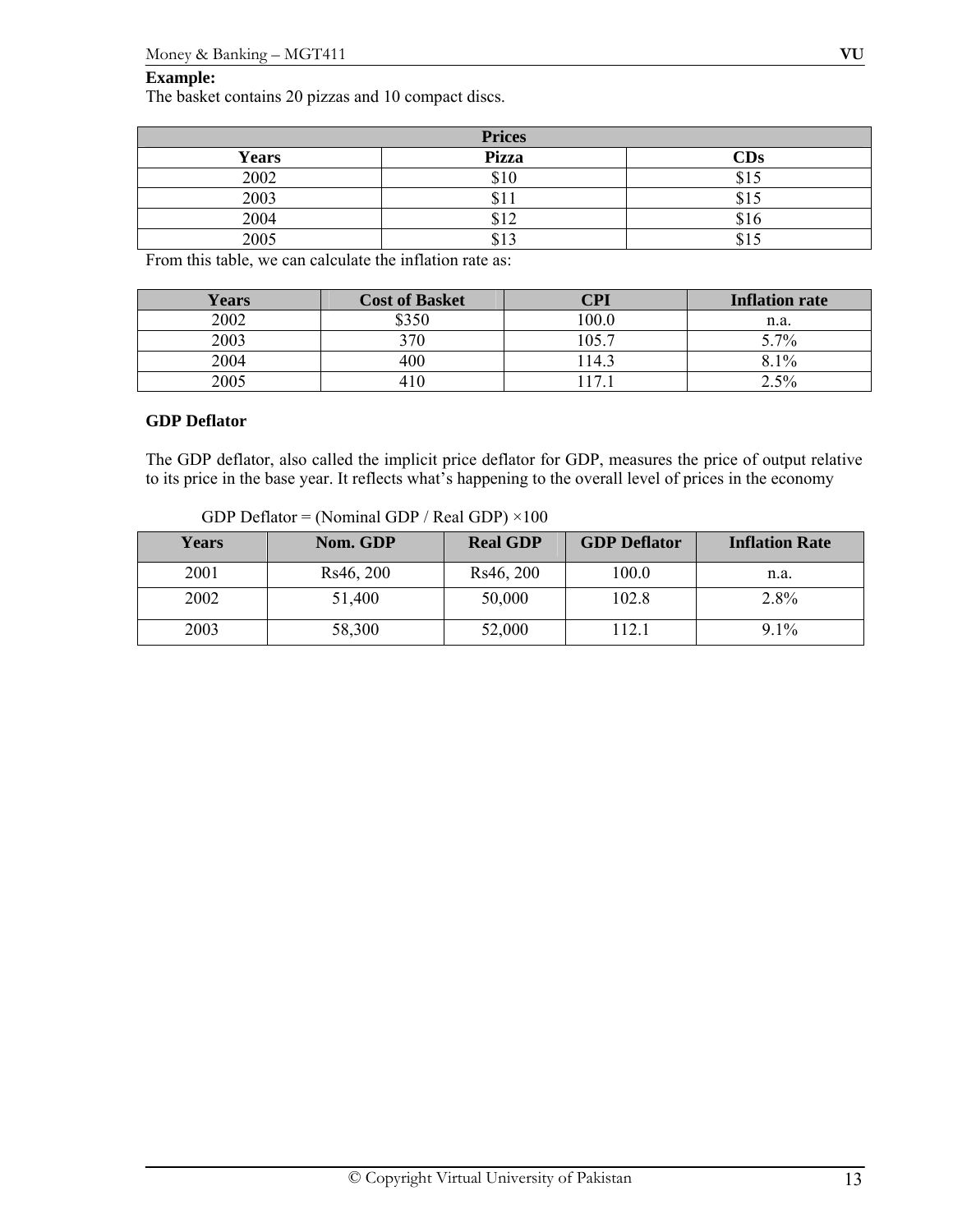## **FINANCIAL INTERMEDIARIES**

- **Financial Intermediaries**
- Financial Instruments
- $\blacksquare$  Uses
- Characteristics
- Value
- **Examples**

#### **Financial Intermediaries**

- The informal arrangements that were the mainstay of the financial system centuries ago have since given way to the formal financial instruments of the modern world
- Today, the international financial system exists to facilitate the design, sale, and exchange of a broad set of contracts with a very specific set of characteristics.
- We obtain the financial resources we need from this system in two ways:
- **Directly from lenders and**
- Indirectly from financial institutions called financial intermediaries.

## **Indirect Finance**

- A financial institution (like a bank) borrows from the lender and then provides funds to the borrower.
- If someone borrows money to buy a car, the car becomes his or her asset and the loan a liability.

#### **Direct Finance**

- Borrowers sell securities directly to lenders in the financial markets.
- Governments and corporations finance their activities this way
- The securities become assets to the lenders who buy them and liabilities to the borrower who sells them

## **Financial and Economic Development**

- Financial development is inextricably linked to economic growth
- There aren't any rich countries that have very low levels of financial development.



Financial Development is measured by the commonly used ratio of broadly defined money to GDP. Economic development is measured by the real GDP per capita.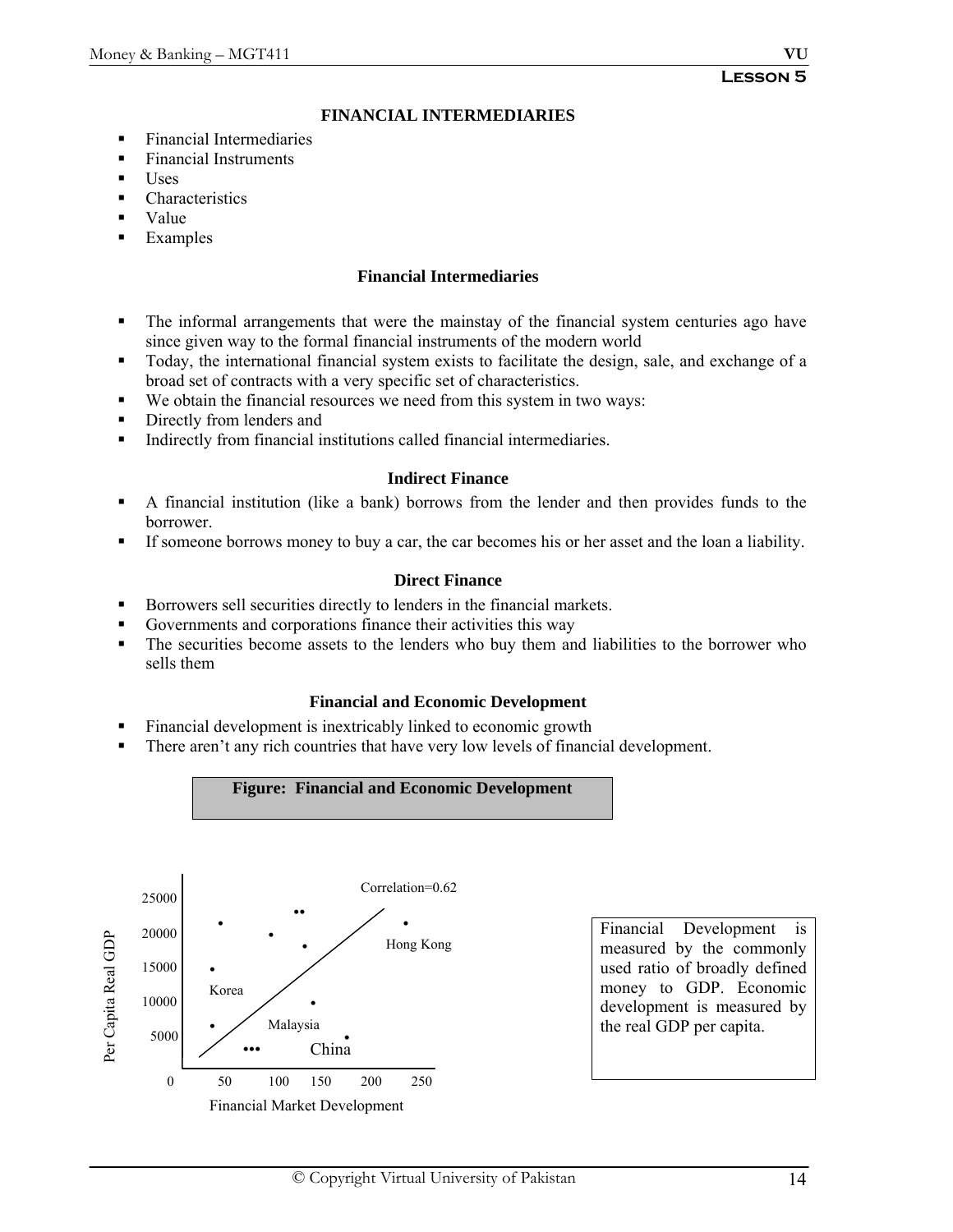## **Financial Instruments**

- A financial instrument is the written legal obligation of one party to transfer something of value – usually money – to another party at some future date, under certain conditions, such as stocks, loans, or insurance.
- Written legal obligation means that it is subject to government enforcement;
- The enforceability of the obligation is an important feature of a financial instrument.
- The "party" referred to can be a person, company, or government
- The future date can be specified or can be when some event occurs
- Financial instruments generally specify a number of possible contingencies under which one party is required to make a payment to another
- Stocks, loans, and insurance are all examples of financial instruments

## **Uses of Financial Instruments**

| 1. Means of Payment        | Purchase of Goods or Services                          |
|----------------------------|--------------------------------------------------------|
| 2. Store of Value          | Transfer of Purchasing Power into the future           |
| <b>3.</b> Transfer of Risk | Transfer of risk from one person or company to another |

## **Characteristics of Financial Instruments**

- Standardization
- Standardized agreements are used in order to overcome the potential costs of complexity
- Because of standardization, most of the financial instruments that we encounter on a day-to-day basis are very homogeneous
- Communicate Information
- Summarize certain essential information about the issuer
- Designed to handle the problem of "asymmetric information",
- Borrowers have some information that they don't disclose to lenders

#### **Classes of Financial Instruments**

- Underlying Instruments (Primary or Primitive Securities)
- E.g. Stocks and bonds
- Derivative Instruments
- Value and payoffs are "derived from" the behavior of the underlying instruments
- Futures and options

#### **Value of Financial Instruments**

- Size of the promised payment
- **People will pay more for an instrument that obligates the issuer to pay the holder a greater sum.**
- The bigger the size of the promised payment, the more valuable the financial instrument
- When the payment will be received
- The sooner the payment is made the more valuable is the promise to make it
- $\blacksquare$  The likelihood the payment will be made (risk).
- The more likely it is that the payment will be made, the more valuable the financial instrument
- The conditions under which the payment will be made
- **Payments that are made when we need them most are more valuable than other payments**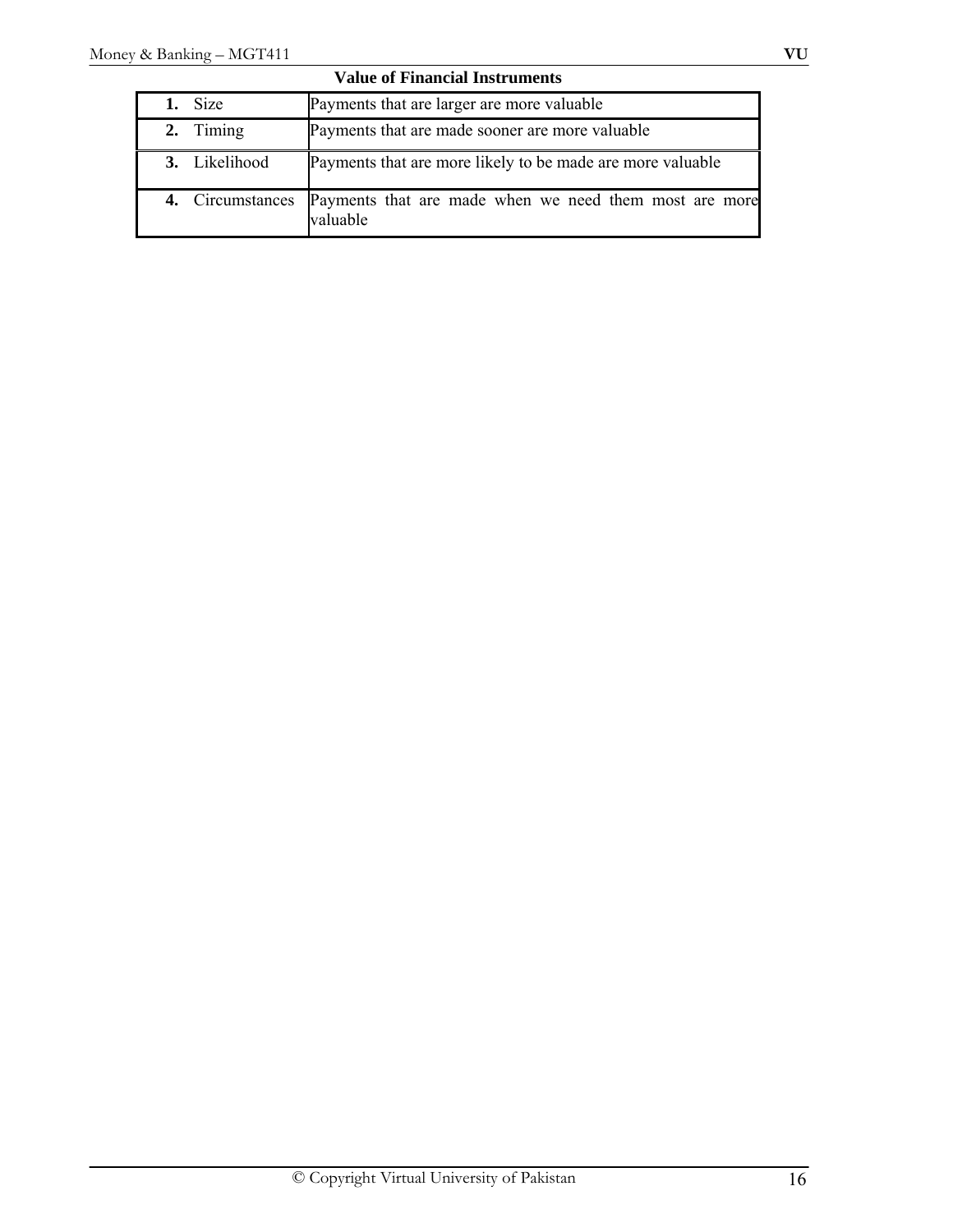## **FINANCIAL INSTRUMENTS & FINANCIAL MARKETS**

- Financial Instruments
- Examples
- **Financial Markets**
- Roles
- **Structure**
- Financial Institutions

#### **Examples of Financial Instruments**

#### **Primarily Stores of Value**

- $\blacksquare$  Bank Loans
- A borrower obtains resources from a lender immediately in exchange for a promised set of payments in the future
- $\blacksquare$  Bonds
- A form of a loan, whereby in exchange for obtaining funds today a government or corporation promises to make payments in the future
- Home Mortgages
- A loan that is used to purchase real estate
- The real estate is collateral for the loan,
- It is a specific asset pledged by the borrower in order to protect the interests of the lender in the event of nonpayment.
- If payment is not made the lender can foreclose on the property.
- Stocks
- An owner of a share owns a piece of the firm and is entitled to part of its profits.

## **Primarily to transfer risk**

- Insurance Contracts
- The primary purpose is to assure that payments will be made under particular (and often rare) circumstances
- Futures Contracts
- An agreement to exchange a fixed quantity of a commodity, such as wheat or corn, or an asset, such as a bond, at a fixed price on a set future date
- It is a derivative instrument since its value is based on the price of some other asset.
- It is used to transfer the risk of price fluctuations from one party to another
- Options
- **PERICITE:** Derivative instruments whose prices are based on the value of some underlying asset;
- They give the holder the right (but not the obligation) to purchase a fixed quantity of the underlying asset at a predetermined price at any time during a specified period.

## **Financial Markets**

- Financial Markets are the places where financial instruments are bought and sold.
- Enable both firms and individuals to find financing for their activities.
- Promote economic efficiency by ensuring that resources are placed at the disposal of those who can put them to best use.
- When they fail to function properly, resources are no longer channeled to their best possible use and the society suffers at large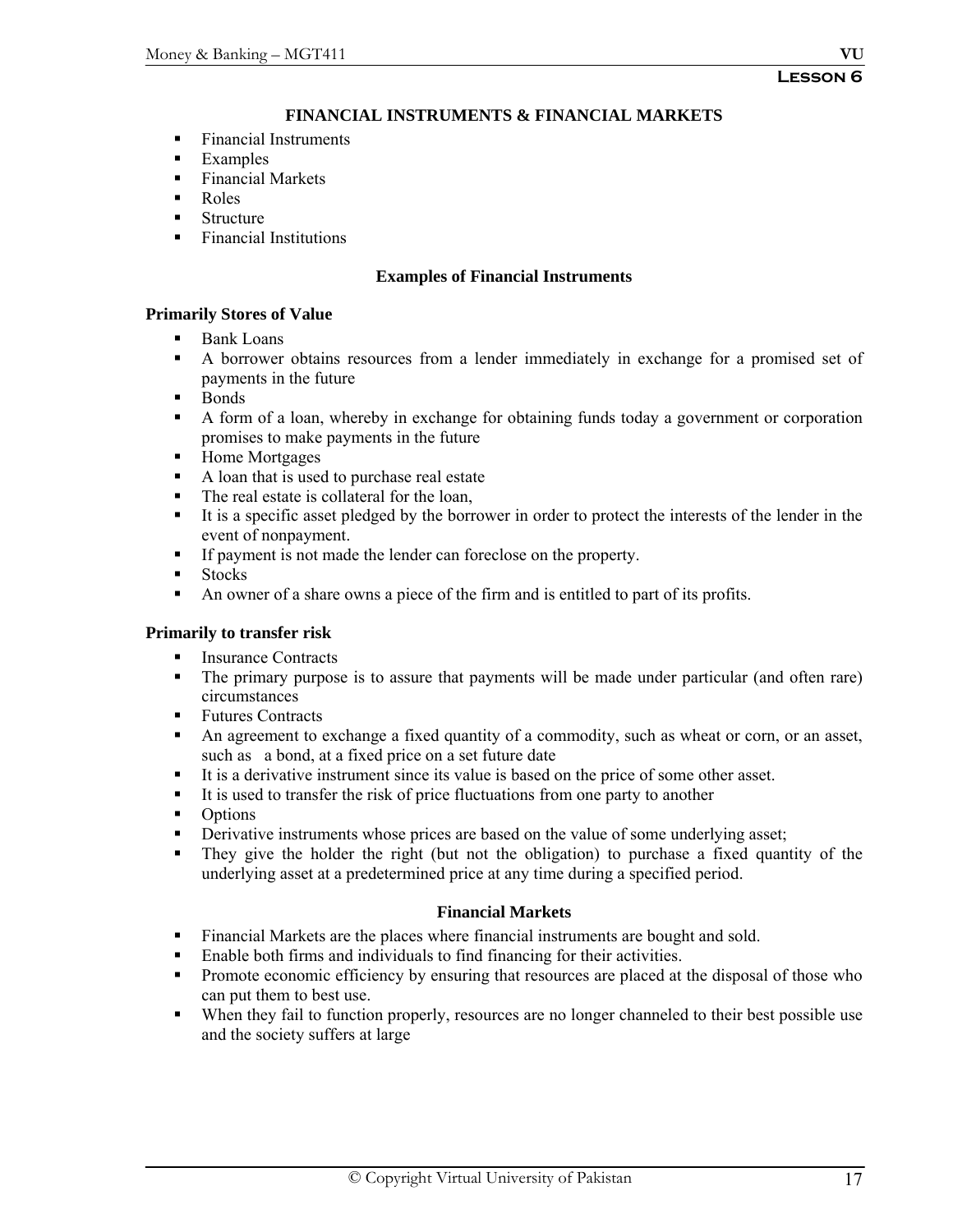#### **Role of Financial Markets**

| Liquidity | Ensure that owners of financial instruments can buy and sell them cheaply and easily              |
|-----------|---------------------------------------------------------------------------------------------------|
|           | Information Pool and communicate information about the issuer of a financial instrument           |
|           | Risk Sharing Provide individuals with a place to buy and sell risk, sharing them with individuals |

Financial markets need to be designed in a way that keeps transactions costs low

## **Structure of Financial Markets**

#### **Primary vs. Secondary Markets**

- In a primary market a borrower obtains funds from a lender by selling newly issued securities.
- Most companies use an investment bank, which will determine a price and then purchase the company's securities in preparation for resale to clients; this is called underwriting.
- In the secondary markets people can buy and sell existing securities

## **Centralized Exchanges vs. Over-the-counter Markets**

In the centralized exchange (e.g. Karachi Stock Exchange www.kse.com.pk), the trading is done "on the floor"

#### **Over-the-counter (or OTC)**

 OTC market are electronic networks of dealers who trade with one another from wherever they are located

## **Debt and Equity vs. Derivative Markets**

- Equity markets are the markets for stocks, which are usually traded in the countries where the companies are based.
- Debt instruments can be categorized as
- Money market (maturity of less than one year) or Bond markets (maturity of more than one year)

## **Characteristics of a well-run financial market**

- Low transaction costs.
- **Information communicated must be accurate and widely available**
- If not, the prices will not be correct
- **Prices are the link between the financial markets and the real economy**
- Investors must be protected.
- A lack of proper safeguards dampens people's willingness to invest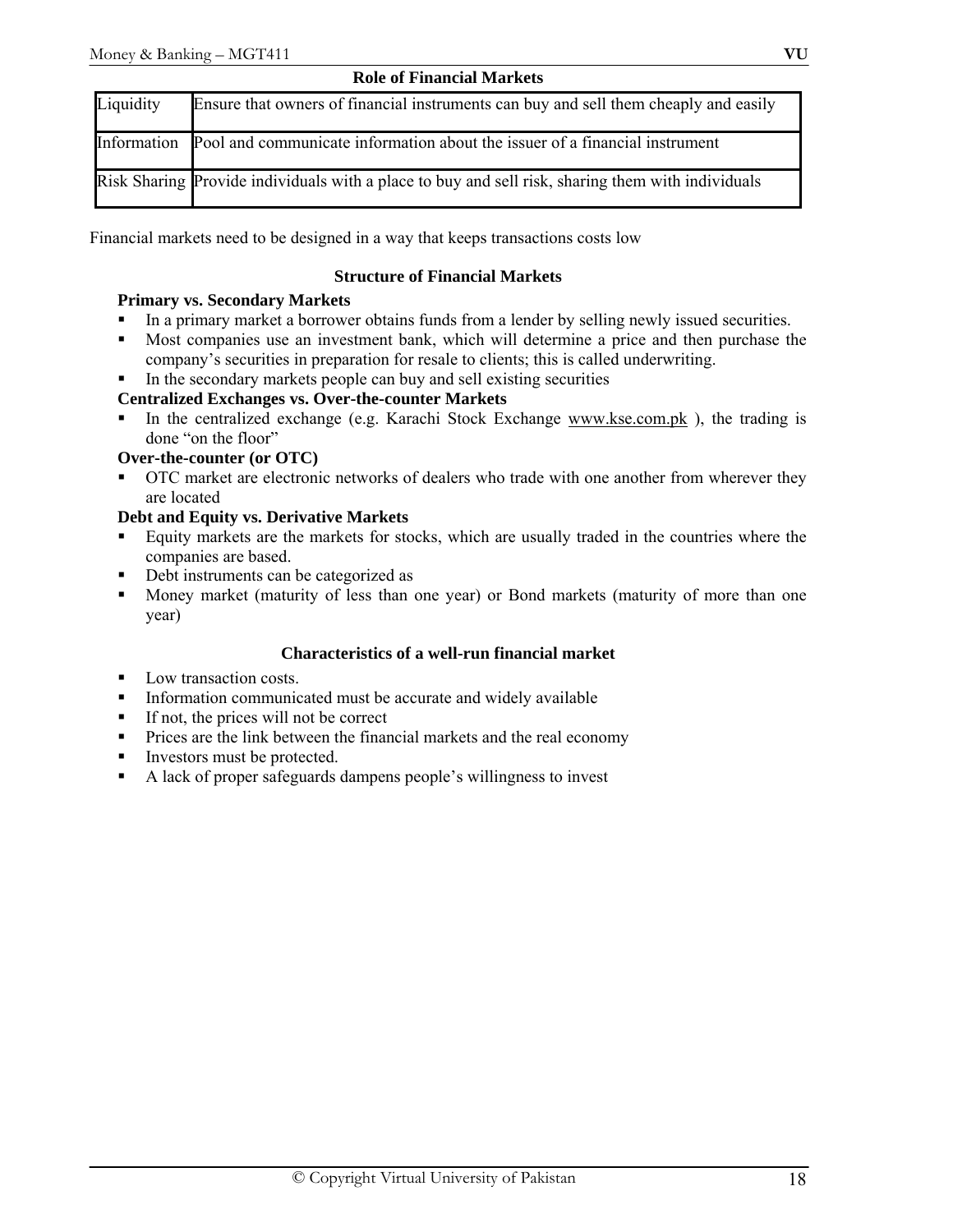



Measure of investor protection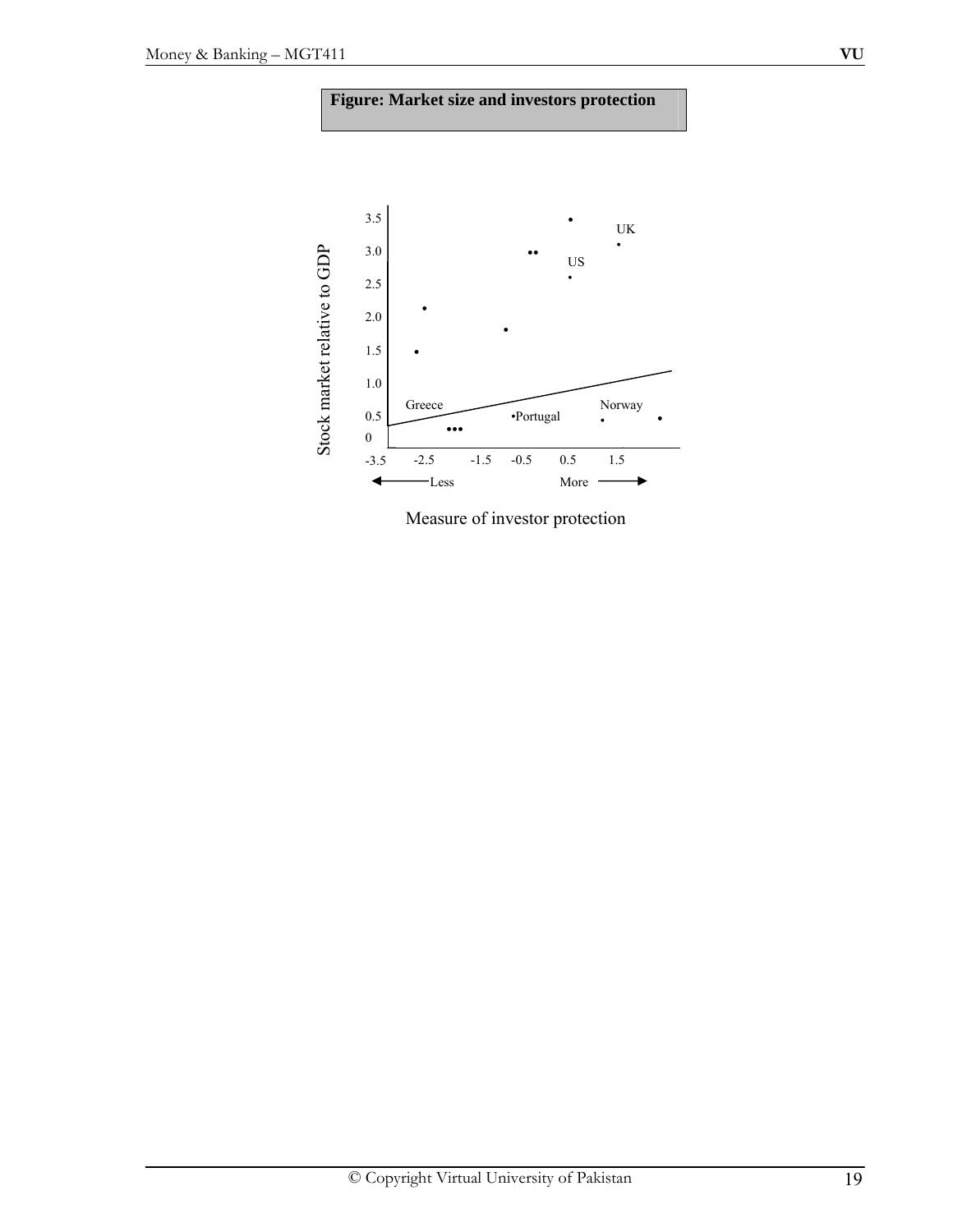## **FINANCIAL INSTITUTIONS**

- **Financial Institutions**
- **Structure of Financial Industry**
- Time Value of Money

#### **Financial Institutions**

- Financial institutions are the firms that provide access to the financial markets;
- They sit between savers and borrowers and so are known as financial intermediaries.
- Banks, insurance companies, securities firms and pension funds
- A system without financial institutions would not work very well for three reasons
- Individual transactions between saver-lenders and borrower-spenders would be extremely expensive.
- Lenders need to evaluate the creditworthiness of borrowers and then monitor them, and individuals are not equipped to do this.
- Most borrowers want to borrow long term, while lenders favor short-term loans

#### **Role of Financial Institutions**

- Reduce transactions cost by specializing in the issuance of standardized securities
- Reduce information costs of screening and monitoring borrowers.
- Curb information asymmetries, helping to ensure that resources flow into their most productive uses
- Make long-term loans but allow savers ready access to their funds.
- **•** Provide savers with financial instruments (more liquid and less risky than the individual stocks and bonds) that savers would purchase directly in financial markets

#### **Figure: Flow of funds through Financial Institutions: Access to Financial Markets**



## **Indirect Finance**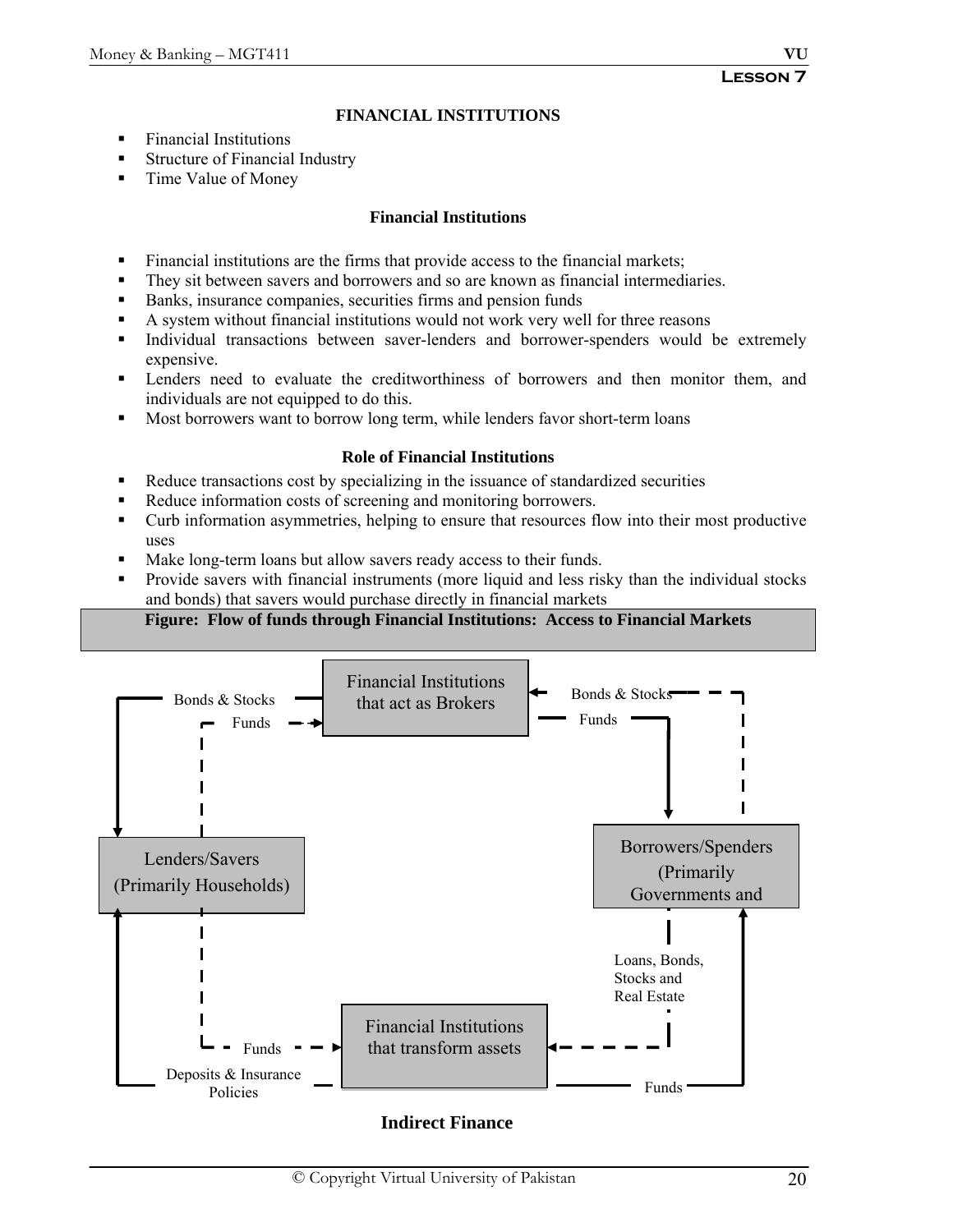| The simplified Balance Sheet of a Financial Institution |                    |  |  |
|---------------------------------------------------------|--------------------|--|--|
| <b>Assets</b>                                           | <b>Liabilities</b> |  |  |
| <b>Bonds</b>                                            | Deposits           |  |  |
| <b>Stocks</b>                                           | Insurance policies |  |  |
| Loans                                                   |                    |  |  |
| Real estate                                             |                    |  |  |

## **The structure of the financial industry**

The structure of the financial industry:

- Financial institutions or intermediaries can be divided into two broad categories
- **Depository institutions** take deposits and make loans.
- (Commercial banks, savings banks, and credit unions)

## **Nondepository institutions**

 Insurance companies, securities firms, mutual fund companies, finance companies, and pension funds

## **Insurance companies**

 Accept premiums, which they invest in securities and real estate in return for promising compensation to policyholders should certain events occurs (like death, property losses, etc.)

## **Pension funds**

 Invest individual and company contributions into stocks, bonds and real estate in order to provide payments to retired workers.

## **Securities firms**

- They include brokers, investment banks, and mutual fund companies
- Brokers and investment banks issue stocks and bonds to corporate customers, trade them, and advise clients.
- Mutual fund companies pool the resources of individuals and companies and invest them in portfolios of bonds, stocks, and real estate.

## **Government Sponsored Enterprises:**

- Federal credit agencies that provide loans directly for farmers and home mortgages, as well as guarantee programs that insure the loans made by private lenders.
- HBFC, ZTBL, Khushhali bank, SME Bank
- The government also provides retirement income and medical care to the elderly (and disabled) through Social Security and Medicare.

## **Finance Companies:**

- Raise funds directly in the financial markets in order to make loans to individuals and firms.
- The monetary aggregates are made up of liabilities of commercial banks, so clearly the financial structure is tied to the availability of money and credit.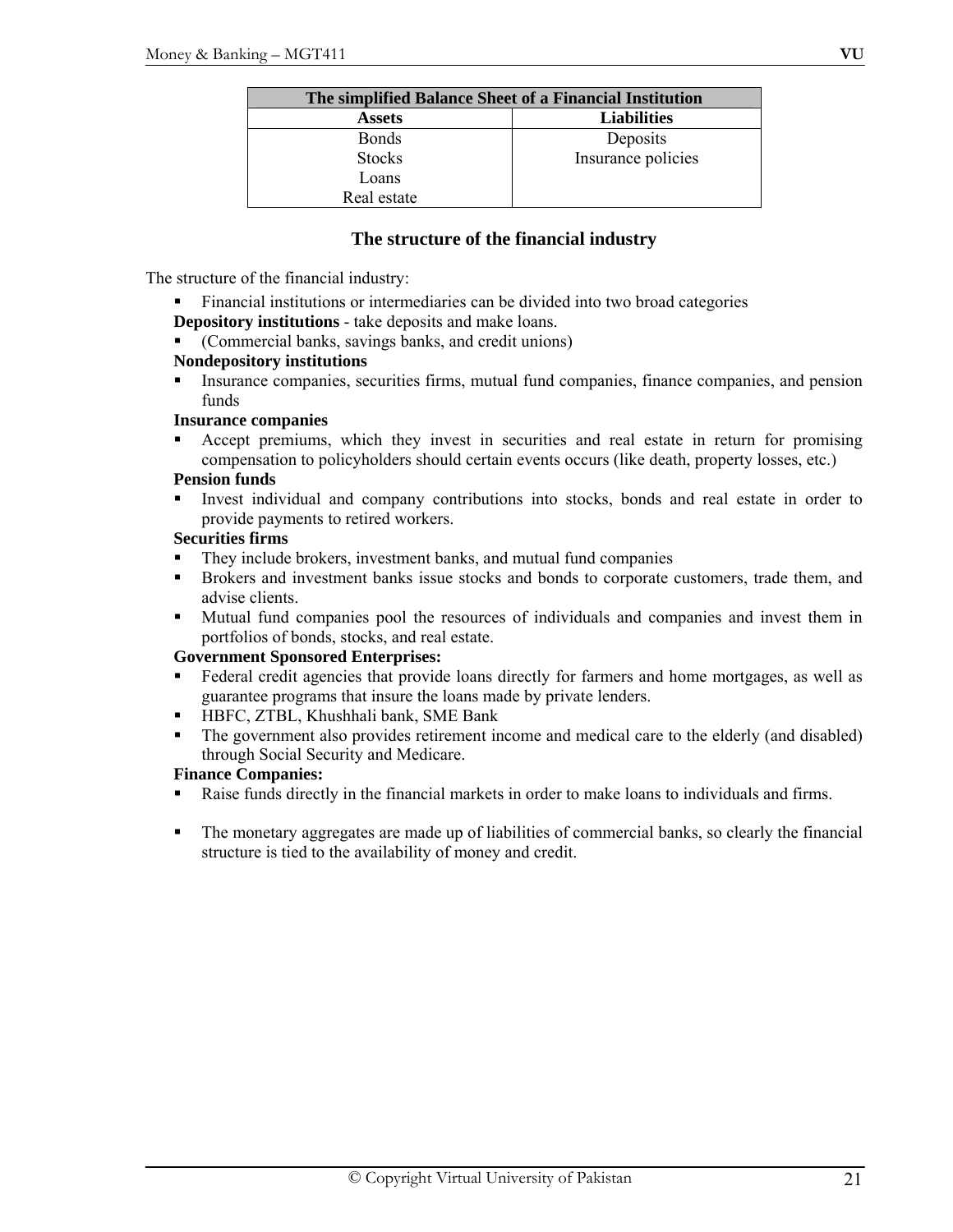## **TIME VALUE OF MONEY**

- **Time Value of Money**
- Future Value Concepts
- Present value
- Application in financial environment

## **Time Value of Money**

- Credit is one of the critical mechanisms we have for allocating resources.
- **Even the simplest financial transaction, like saving some of your paycheck each month to buy a** car, would be impossible.
- **Corporations, most of which survive from day to day by borrowing to finance their activities,** would not be able to function.
- Yet even so, most people still take a dim view of the fact that lenders charge interest.
- The main reason for the enduring unpopularity of interest comes from the failure to appreciate the fact that lending has an opportunity cost.
- Think of it from the point of view of the lender.
- Extending a loan means giving up the alternatives. While lenders can eventually recoup the sum they lend, neither the time that the loan was outstanding nor the opportunities missed during that time can be gotten back.
- So interest isn't really "the breeding of money from money,'' as Aristotle put it; it's more like a rental fee that borrowers must pay lenders to compensate them for lost opportunities.
- It's no surprise that in today's world, interest rates are of enormous importance to virtually everyone
- Individuals, businesses, and governments
- They link the present to the future, allowing us to compare payments made on different dates.
- Interest rates also tell us the future reward for lending today, as well as the cost of borrowing now and repaying later.
- To make sound financial decisions, we must learn how to calculate and compare different rates on various financial instruments

#### **Future Value**

- Future Value is the value on some future date of an investment made today.
- To calculate future value we multiply the present value by the interest rate and add that amount of interest to the present value.

 $PV + Interest = FV$  $PV + PV^*i = FV$  $$100 + $100(0.05) = $105$  PV = Present Value  $FV =$  Future Value  $i =$  interest rate (as a percentage)

• The higher the interest rate (or the amount invested) the higher the future value.

## **Future Value in one year**

 $FV = PV*(1+i)$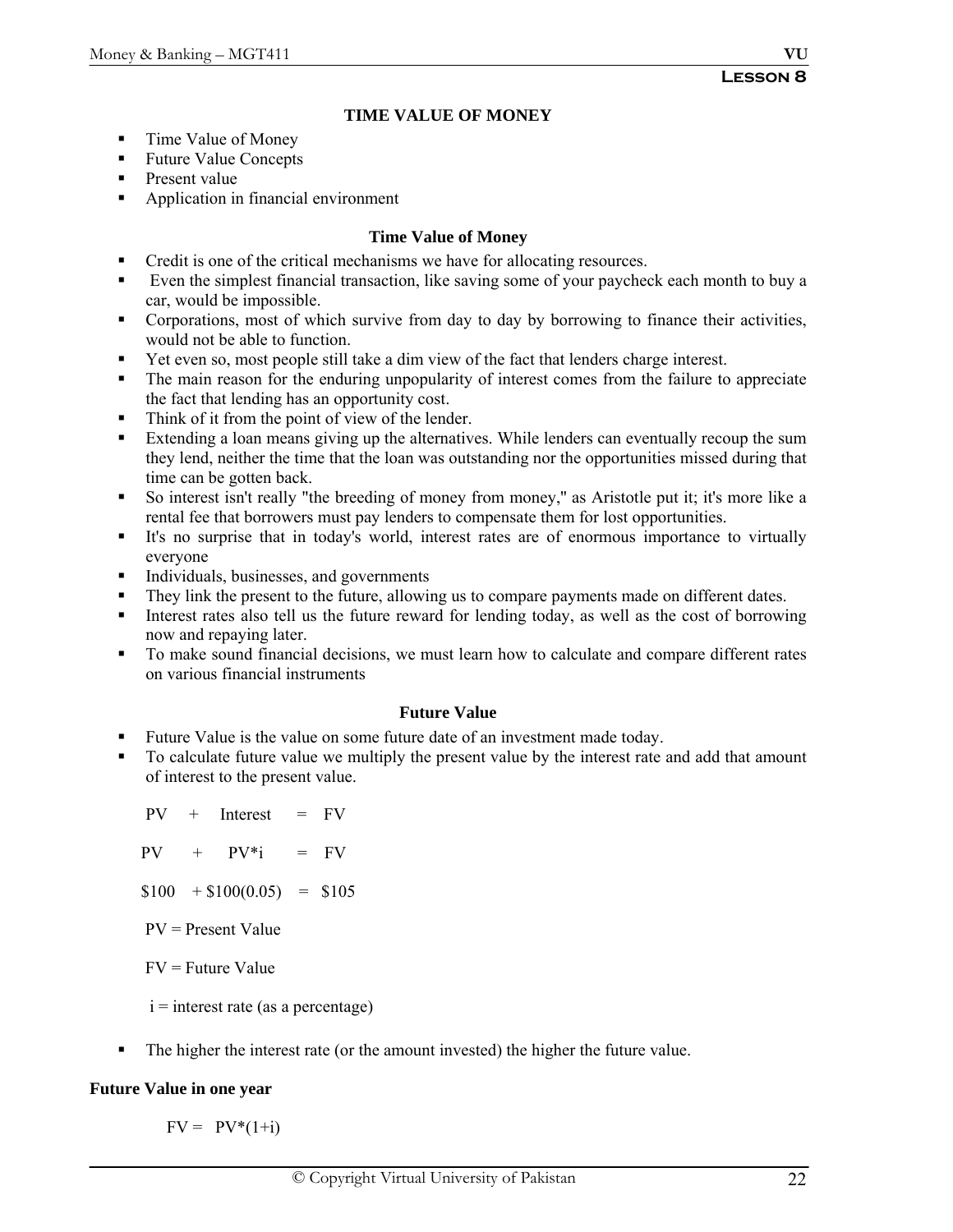- Now we need to figure out what happens when the time to repayment varies
- When we consider investments with interest payments made for more than one year we need to consider compound interest, or the fact that interest will be paid on interest

## **Future Value in two years**

 $$100+$100(0.05) + $100(0.05) + $5(0.05) = $110.25$ 

Present Value of the Initial Investment + Interest on the initial investment in the 1st Year + Interest on the initial investment in the 2nd Year+ Interest on the Interest from the 1stYear in the 2nd Year = Future Value in Two Years

General Formula for compound interest – Future value of an investment of PV in n years at interest rate i (measured as a decimal, or  $5\% = .05$ )

 $FV_{n} = PV*(1+i)^{n}$ 

| Table: Computing the Future Value of \$100 at 5% annual interest rate |                  |          |  |  |  |
|-----------------------------------------------------------------------|------------------|----------|--|--|--|
| <b>Years into future</b>                                              | Computation      |          |  |  |  |
|                                                                       | \$100(0.5)       | \$105.00 |  |  |  |
|                                                                       | \$100(0.5)       | \$110.25 |  |  |  |
|                                                                       | $$100(0.5)^3$    | \$115.76 |  |  |  |
|                                                                       | $$100(0.5)^4$    | \$121.55 |  |  |  |
|                                                                       | \$100(0.5)       | \$127.63 |  |  |  |
|                                                                       | $$100(0.5)^{10}$ | \$162.89 |  |  |  |

#### **Note:**

Both n and i must be measured in same time units—if i is annual, then n must be in years, so future value of \$100 in 18 months at 5% is

 $FV = 100 * (1+.05)^{1.5}$ 

- $\blacksquare$  How useful it is?
- If you put \$1,000 per year into bank at 4% interest, how much would you have saved after 40 years?
- Taking help of future value concept, the accumulated amount through the saving will be \$98,826 – more than twice the \$40,000 you invested
- How does it work?
- The first \$1,000 is deposited for 40 years so its future value is
- $\bullet$  \$1,000 x  $(1.04)^{40} = 4,801.02$
- The  $2<sup>nd</sup>$  \$1,000 is deposited for 39 years so its future value is
- $$1,000 \times (1.04)^{39} = 4,616.37$
- And so on.....up to the \$1,000 deposited in the  $40<sup>th</sup>$  year
- Adding up all the future values gives you the amount of \$98,826

## **Present Value**

- **Present Value (PV)** is the value today (in the present) of a payment that is promised to be made in the future. OR
- **Present Value is the amount that must be invested today in order to realize a specific amount on** a given future date.
- To calculate present value we invert the future value calculation;
- We divide future value by one plus the interest rate (to find the present value of a payment to be made one year from now).
- Solving the Future Value Equation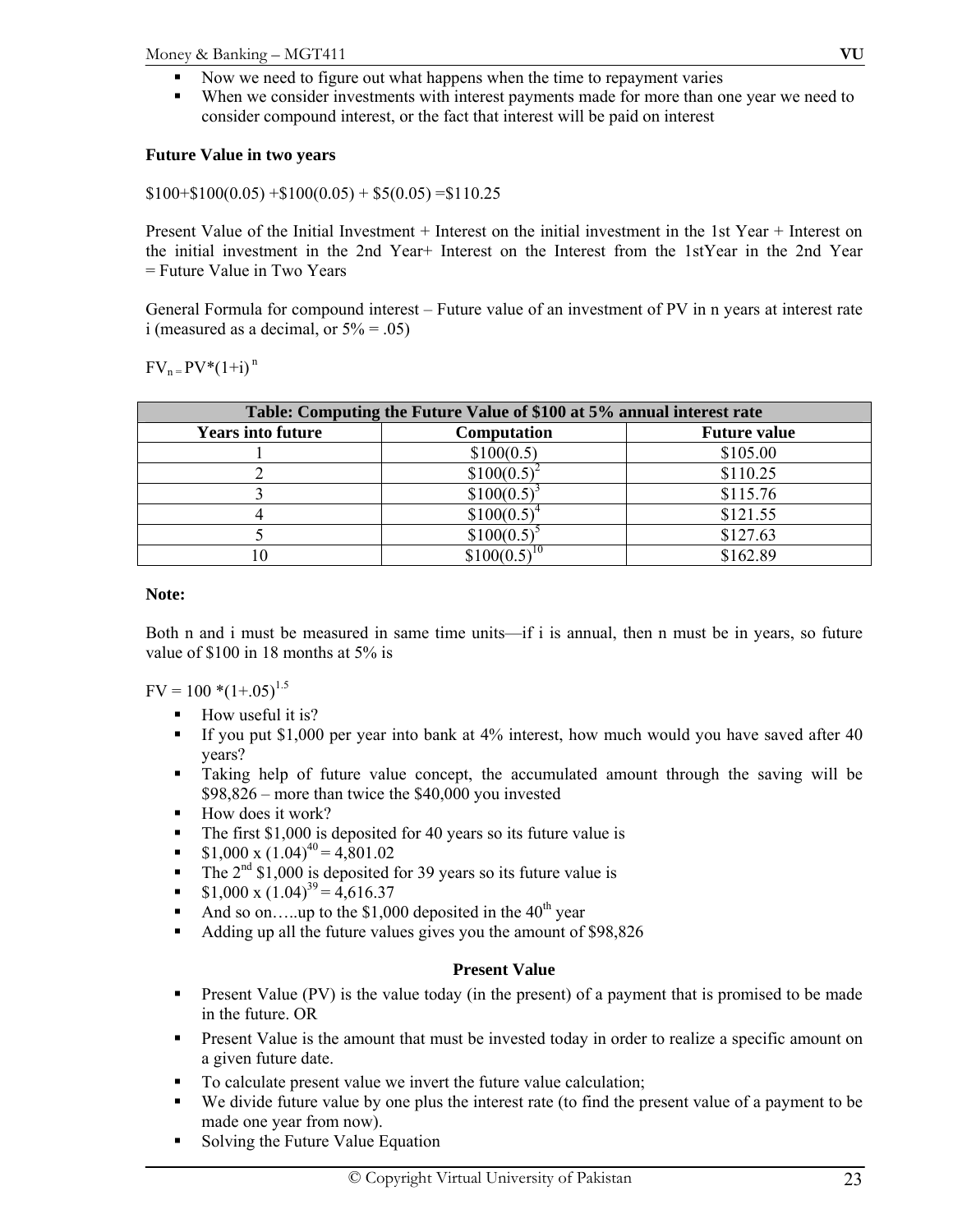$$
FV = PV*(1+i)
$$

**Present Value of an amount received in one year.** 

## **Example:**

- $\bullet$  \$100 received in one year, i=5%
- $\bullet$  PV=\$100/ (1+.05) = \$95.24
- Note:
- $\bullet$  FV = PV\*(1+i) = \$95.24\*(1.05) = \$100
- For payments to be made more than one year from now we divide future value by one plus the interest rate raised to the  $n<sup>th</sup>$  power where n is the number of years
- **Present Value of \$100 received n years in the future:**

## **Example**

Present Value of \$100 received in 2  $\frac{1}{2}$  years and an interest rate of 8%.

 $PV = $100 / (1.08)^{2.5} = $82.50$ 

## **Note:**

 $FV = $82.50 * (1.08)^{2.5} = $100$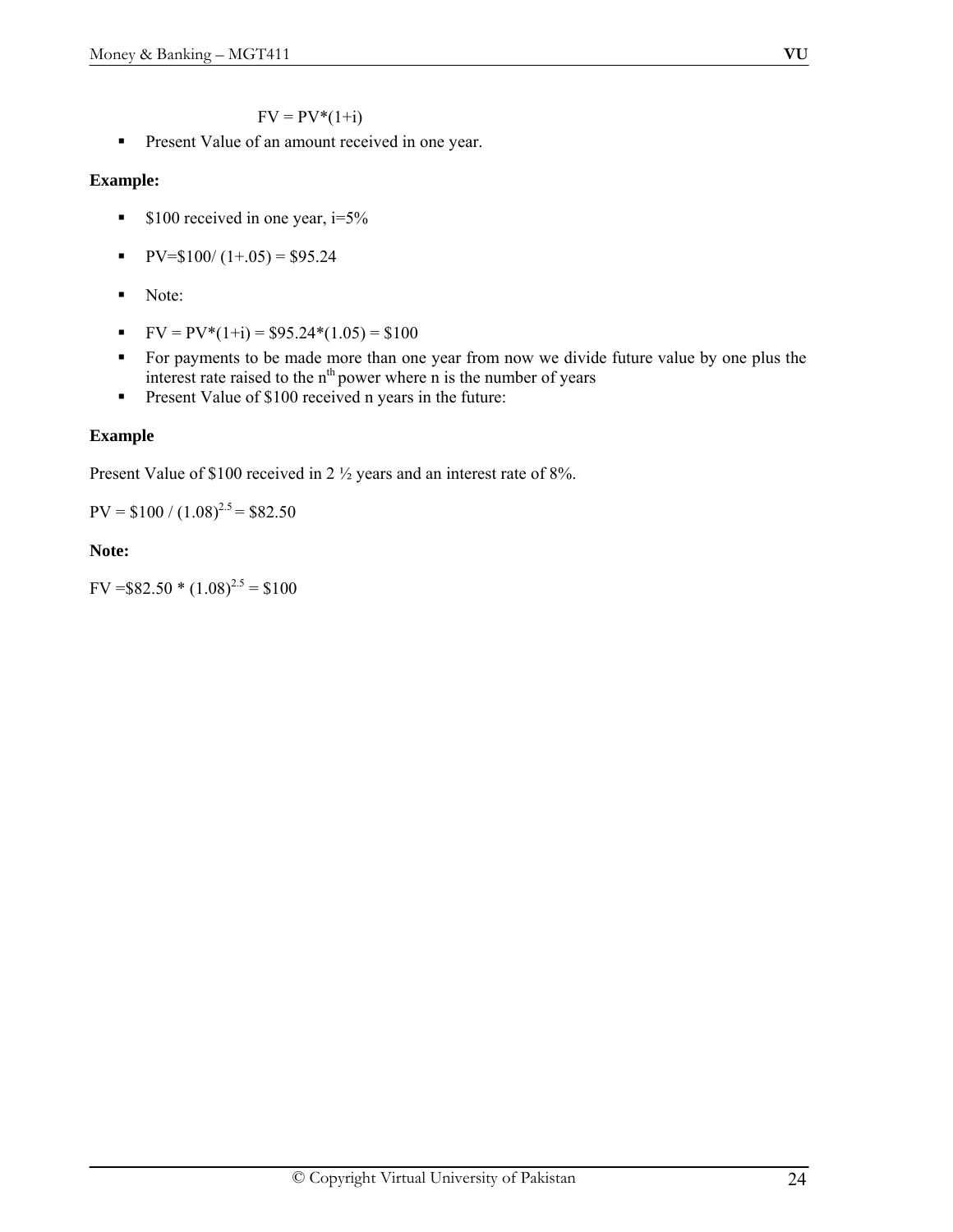## **APPLICATION OF PRESENT VALUE CONCEPTS**

- **Application of Present Value Concept**
- Compound Annual Rate
- Interest Rates vs. Discount Rate
- Internal Rate of Return
- Bond Pricing

## **Important Properties of Present Value**

#### **Present Value is higher:**

- $\blacksquare$  The higher the future value (FV) of the payment
- $\blacksquare$  The shorter the time period until payment (n)
- $\blacksquare$  The lower the interest rate (i)

## The size of the payment  $(FV_n)$

- Doubling the future value of the payment (without changing time of the payment or interest rate), doubles the present value
- At  $5\%$  interest rate, \$100 payment has a PV of \$90.70
- Doubling it to \$200, doubles the PV to \$181.40
- Increasing or decreasing  $FV_n$  by any percentage will change PV by the same percentage in the same direction

## **The time until the payment is made (n)**

- Continuing with the previous example of \$100 at 5%, we allow the time to go from 0 to 30 years.
- This process shows us that the PV payment is worth \$100 if it is made immediately, but gradually declines to \$23 for a payment made in 30 years

**Figure: Present value of \$100 at 5% interest rate** 



## **The rule of 72**

- For reasonable rates of return, the time it takes to double the money, is given approximately by  $t = 72 / i\%$
- If we have an interest rate of  $10\%$ , the time it takes for investment to double is:  $t = 72 / 10 = 7.2$  years
- This rule is fairly applicable to discount rates in 5% to 20% range.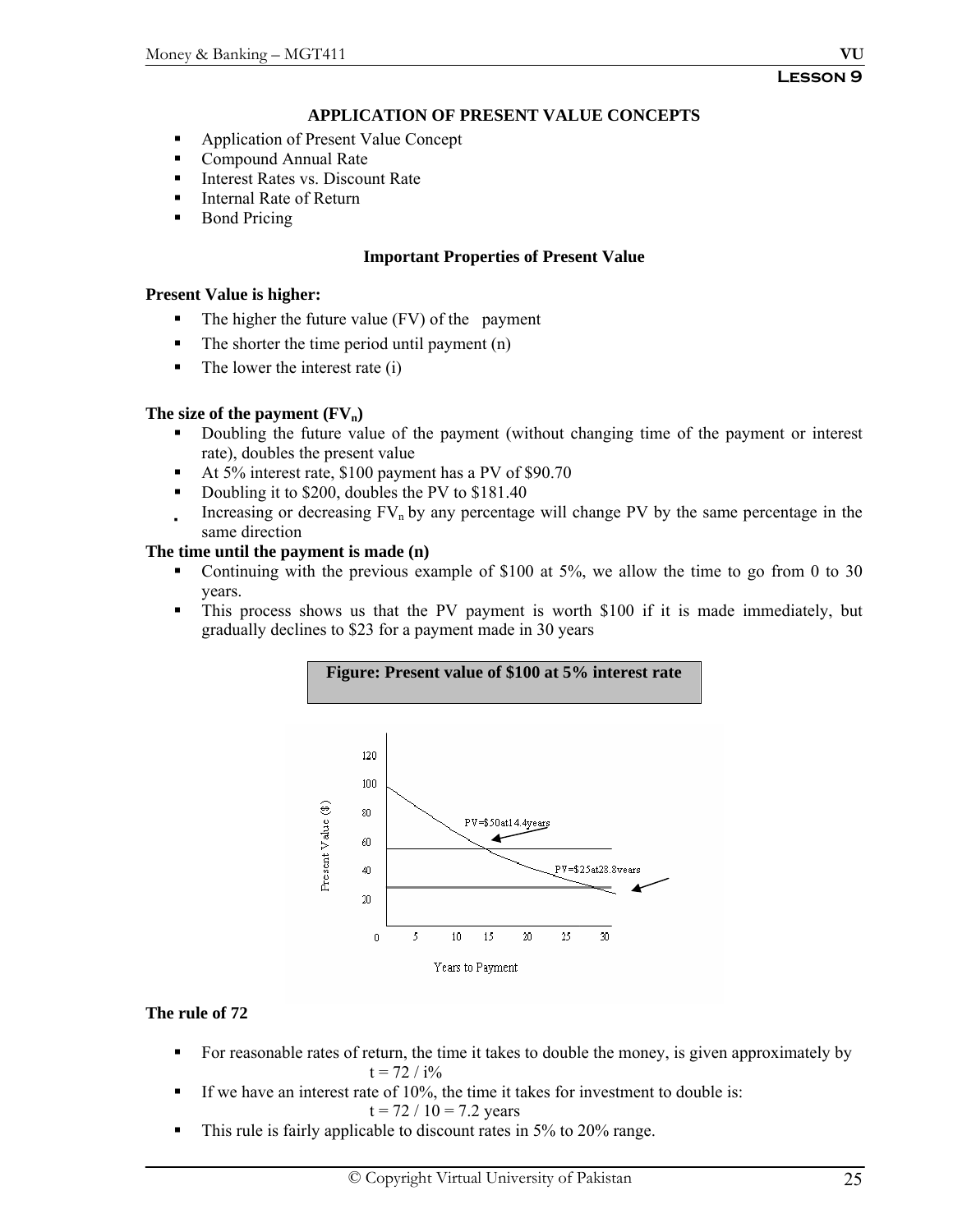## **The Interest rate (i)**

- Higher interest rates are associated with lower present values, no matter what size or timing of the payment
- At any fixed interest rate, an increase in the time until a payment is made reduces its present value

| <b>Table: Present Value of a \$100 payment</b> |         |         |                    |          |  |  |
|------------------------------------------------|---------|---------|--------------------|----------|--|--|
| Payment due in                                 |         |         |                    |          |  |  |
| <b>Interest rate</b>                           | 1 Year  | 5 Years | <b>10 Years</b>    | 20 Years |  |  |
| $1\%$                                          | \$99.01 | \$95.15 | \$90.53            | \$81.95  |  |  |
| 2% \$3.77                                      | \$98.04 | \$90.57 | \$29.14<br>\$82.03 | \$67.30  |  |  |
| 3%<br>4%                                       | \$97.09 | \$86.26 | 32%<br>\$74.41     | \$55.37  |  |  |
| 4%                                             | \$96.15 | \$82.19 | \$67.56            | \$45.64  |  |  |
| 5%                                             | \$95.24 | \$78.35 | \$61.39            | \$37.69  |  |  |
| 6%                                             | \$94.34 | \$74.73 | \$55.84            | \$31.18  |  |  |
| 7%                                             | \$93.46 | \$71.30 | \$50.83            | \$25.84  |  |  |
| 8%                                             | \$92.59 | \$68.06 | \$46.32            | \$21.45  |  |  |
| 9%                                             | \$91.74 | \$64.99 | \$42.24            | \$17.84  |  |  |
| 10%                                            | \$90.91 | \$62.09 | \$38.55            | \$14.86  |  |  |
| 11%                                            | \$90.09 | \$59.35 | \$35.22            | \$12.40  |  |  |
| 12%                                            | \$89.29 | \$56.74 | \$32.20            | \$10.37  |  |  |
| 13%                                            | \$88.50 | \$54.28 | \$29.46            | \$8.68   |  |  |
| 14%                                            | \$87.72 | \$51.94 | \$26.97            | \$7.28   |  |  |
| 15%                                            | \$86.96 | \$49.72 | \$24.72            | \$6.11   |  |  |

# **Figure: The relationship between Present value and Interest Rates**



#### **Compound Annual Rates**

- Comparing changes over days, months, years and decades can be very difficult.
- The way to deal with such problems is to turn the monthly growth rate into compound-annual rate.
- An investment whose value grows 0.5% per month goes from 100 at the beginning of the month to 100.5 at the end of the month:

We can verify this as following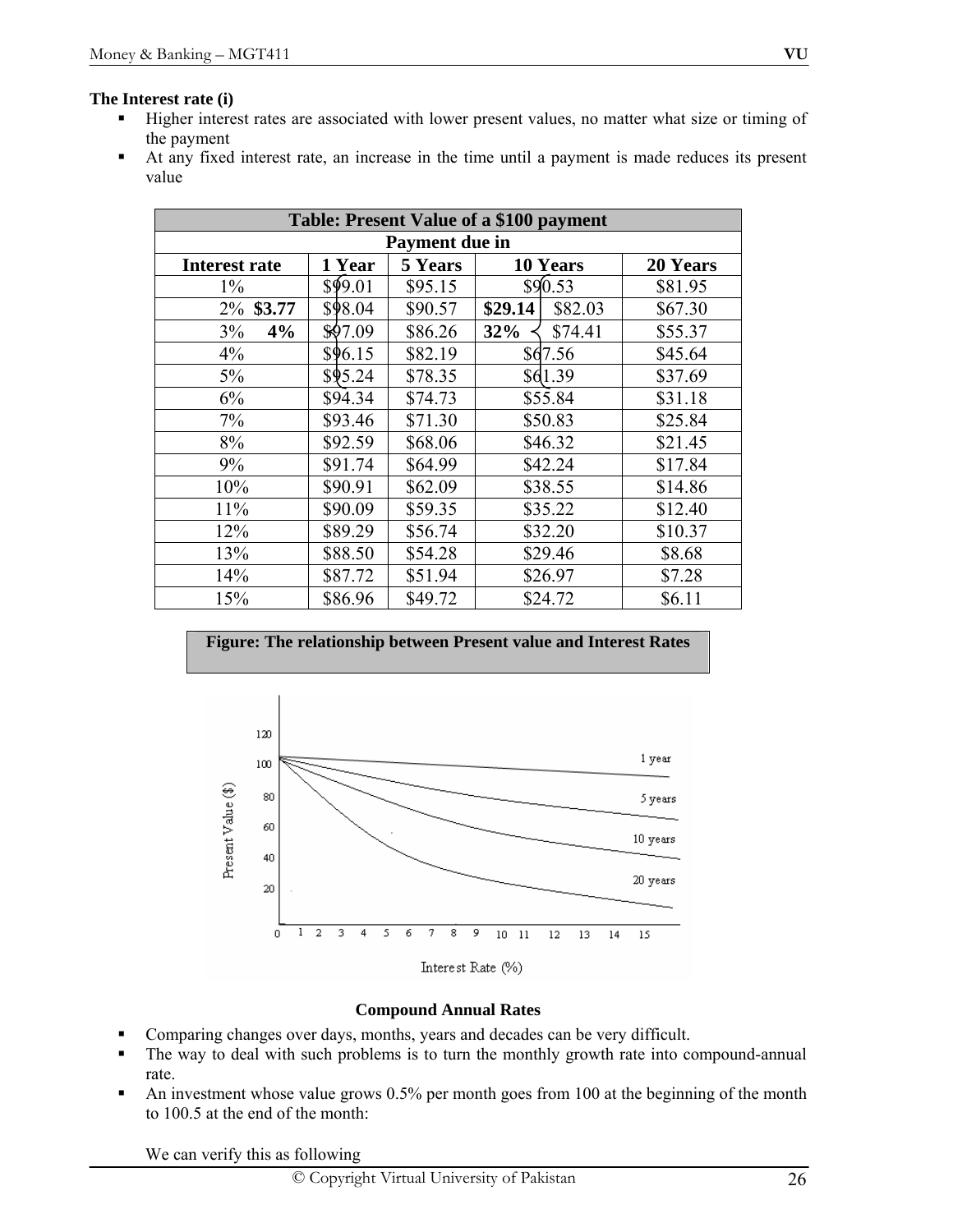$100 (100.5 - 100) = [(100.5/100) - 1] = 0.5\%$ 100

- What if the investment's value continued to grow at 0.5% per month for next 12 months?
- We cant simply multiply 0.5 by 12
- Instead we need to compute a 12 month compound rate
- So the future value of 100 at 0.5 % (0.005) per month compounded for 12 months will be:  $FV_n = PV (1+i)^n = 100(1.005)^{12} = 106.17$
- An increase of 6.17% which is greater than 6%, had we multiplied 0.5% by 12
- The difference between the two answers grows as the interest rate grows
- At  $1\%$  monthly rate, 12 month compounded rate is 12.68%
- Another use for compounding is to compute the percentage change per year when we know how much an investment has grown over a number of years
- This rate is called average annual rate
- If an investment has increased  $20\%$ , from 100 to 120 over 5 years
- Is average annual rate is simply dividing  $20\%$  by 5?
- This way we ignore compounding effect
- Increase in  $2<sup>nd</sup>$  year must be calculated as percentage of the investment worth at the end of  $1<sup>st</sup>$ year
- To calculate the average annual rate, we revert to the same equation:

 $FV_n = PV (1+i)^n$ 

 $120 = 100(1 + i)^{5}$ 

Solving for i

 $i = [(120/100)^{1/5} - 1] = 0.0371$ 

5 consecutive annual increases of 3.71% will result in an overall increase of 20%

## **Interest Rate and Discount Rate**

- The interest rate used in the present value calculation is often referred to as the discount rate because the calculation involves discounting or reducing future payments to their equivalent value today.
- Another term that is used for the interest rate is yield
- Saving behavior can be considered in terms of a personal discount rate;
- **People with a low rate are more likely to save, while people with a high rate are more likely to** borrow
- We all have a discount rate that describes the rate at which we need to be compensated for postponing consumption and saving our income
- If the market offers an interest rate higher than the individual's personal discount rate, we would expect that person to save (and vice versa)
- Higher interest rates mean higher saving

## **Applying Present Value**

- To use present value in practice we need to look at a sequence or stream of payments whose present values must be summed. Present value is additive.
- To see how this is applied we will look at internal rate of return and the valuation of bonds

## **Internal Rate of Return**

- The Internal Rate of Return is the interest rate that equates the present value of an investment with it cost.
- It is the interest rate at which the present value of the revenue stream equals the cost of the investment project.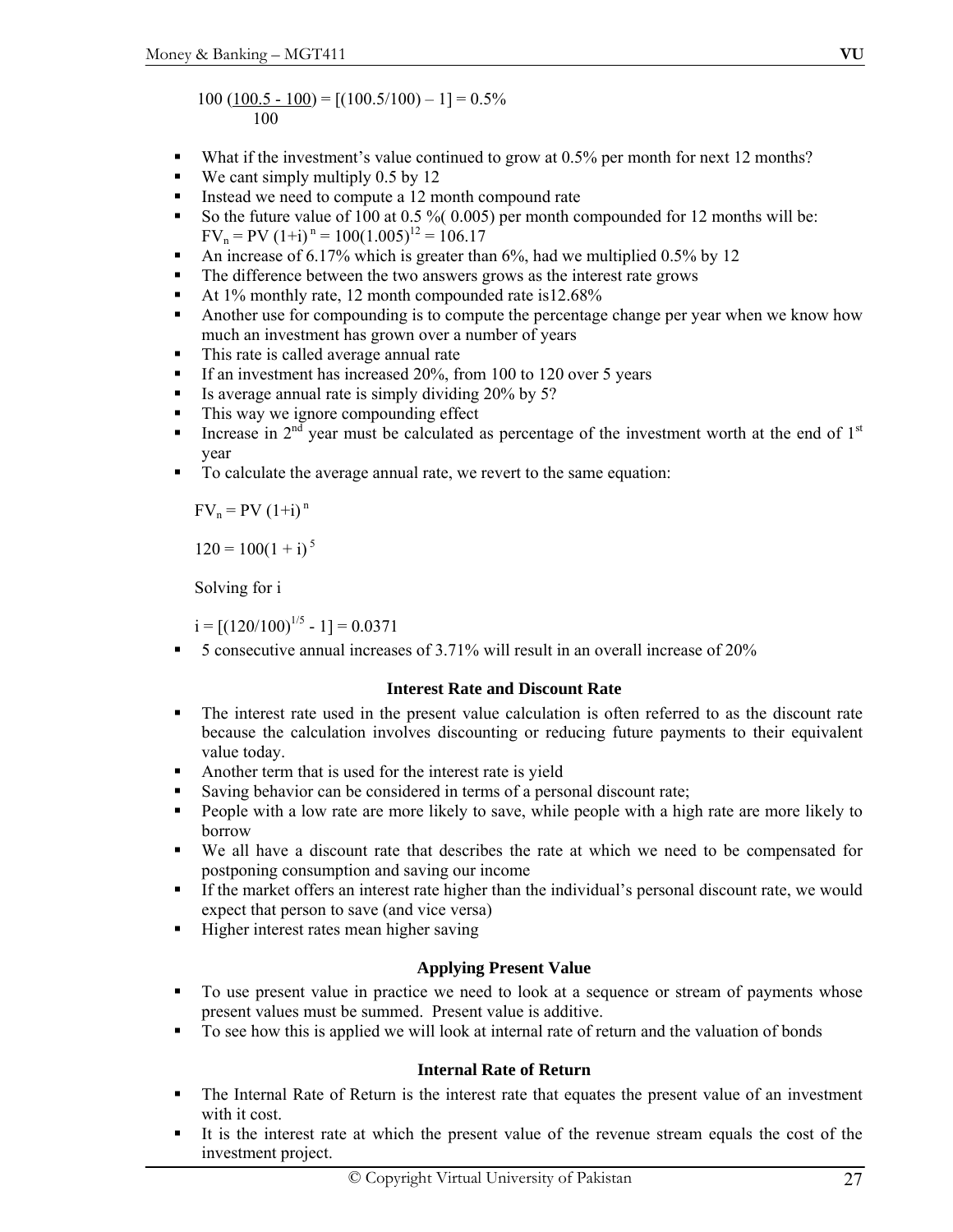In the calculation we solve for the interest rate

A machine with a price of \$1,000,000 that generates \$150,000/year for 10 years

$$
$1,000,000 = \frac{$150,000}{$(1+i)^{1}} + \frac{$150,000}{$(1+i)^{2}} + \frac{$150,000}{$(1+i)^{3}} + \dots + \frac{$150,000}{$(1+i)^{10}}
$$

Solving for i,  $i=0814$  or  $8.14\%$ 

- The internal rate of return must be compared to a rate of interest that represents the cost of funds to make the investment.
- These funds could be obtained from retained earnings or borrowing. In either case there is an interest cost
- An investment will be profitable if its internal rate of return exceeds the cost of borrowing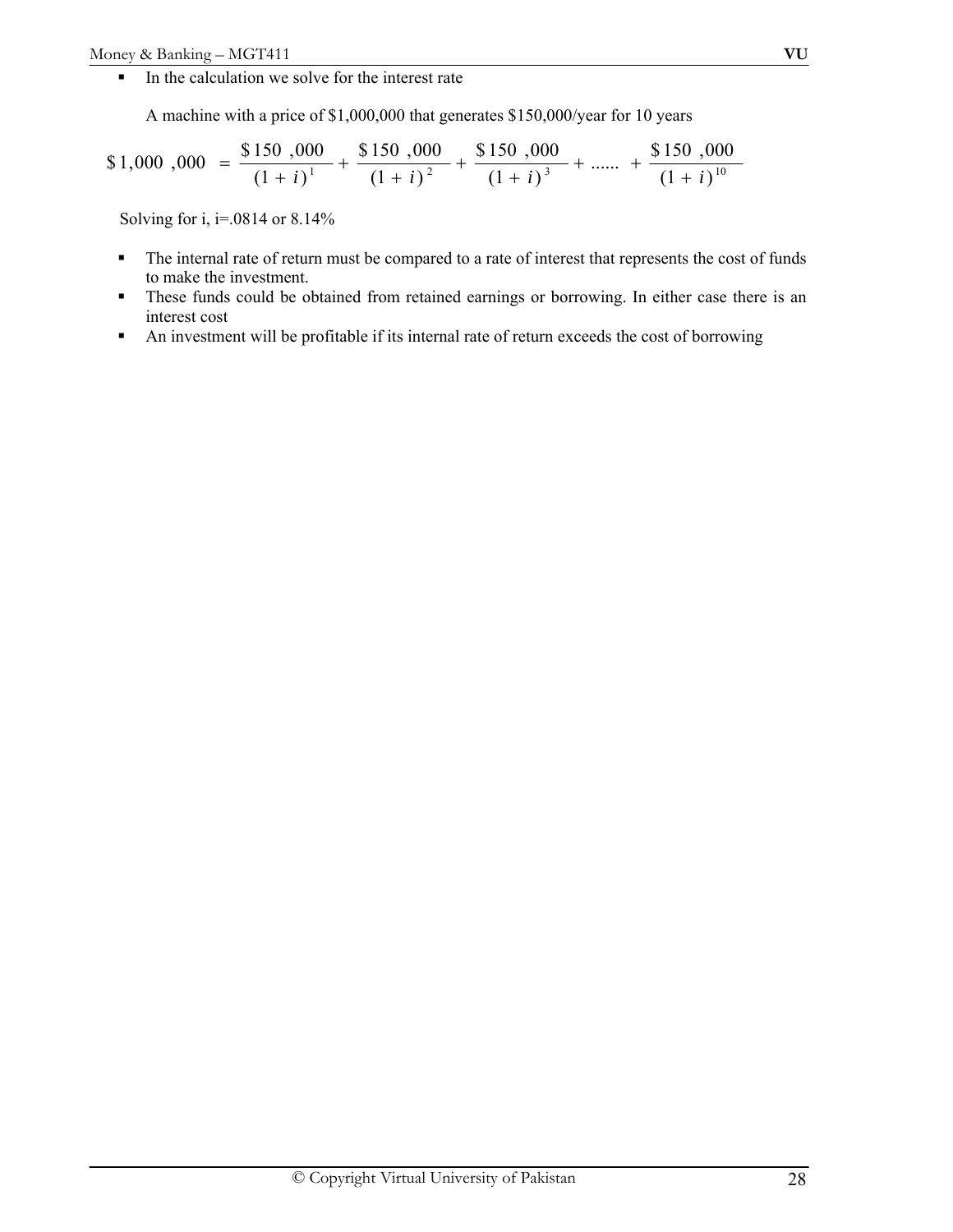#### **BOND PRICING & RISK**

- Bond Pricing
- Real Vs Nominal Interest Rates
- Risk
- Characteristics
- Measurement

## **Bond Pricing**

- A bond is a promise to make a series of payments on specific future date.
- It is a legal contract issued as part of an arrangement to borrow
- The most common type is a coupon bond, which makes annual payments called coupon payments
- The percentage rate is called the coupon rate
- The bond also specifies a maturity date  $(n)$  and has a final payment  $(F)$ , which is the principal, face value, or par value of the bond
- The price of a bond is the present value of its payments
- To value a bond we need to value the repayment of principal and the payments of interest

## **Valuing the Principal Payment**

- A straightforward application of present value where n represents the maturity of the bond
- Valuing the Coupon Payments:
- Requires calculating the present value of the payments and then adding them; remember, present value is additive
- Valuing the Coupon Payments plus Principal
- **Means combining the above**

## **Payment stops at the maturity date. (n)**

A payment is for the face value (F) or principle of the bond

 Coupon Bonds make annual payments called, Coupon Payments (C), based upon an interest rate, the coupon rate  $(i_c)$ ,  $C=i_c*F$ 

A bond that has a \$100 principle payment in n years. The present

Value  $(P_{BP})$  of this is now:

$$
P_{BP} = \frac{F}{(1 + i)^{n}} = \frac{\$ 100}{(1 + i)^{n}}
$$

If the bond has n coupon payments (C), where  $C = i_c * F$ , the Present Value (P<sub>CP</sub>) of the coupon payments is:

$$
P_{CP} = \frac{C}{(1+i)^{1}} + \frac{C}{(1+i)^{2}} + \frac{C}{(1+i)^{3}} + \dots + \frac{C}{(1+i)^{n}}
$$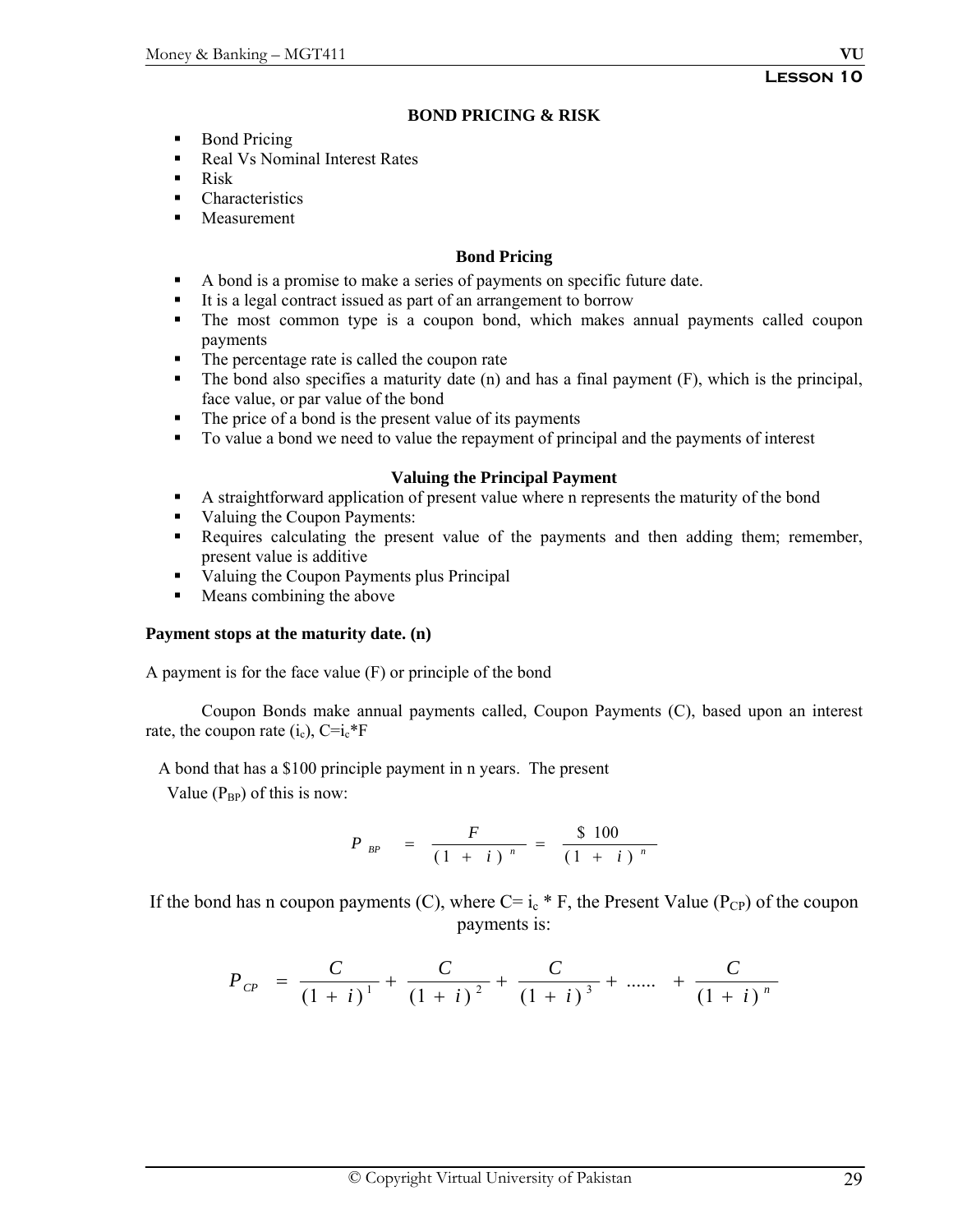Present Value of Coupon Bond ( $P_{CB}$ ) = Present value of Yearly Coupon Payments ( $P_{CP}$ ) + Present Value of the Principal Payment  $(P_{BP})$ 

$$
P_{CB} = P_{CP} + P_{BP} = \left[ \frac{C}{(1+i)^1} + \frac{C}{(1+i)^2} + \frac{C}{(1+i)^3} + \dots + \frac{C}{(1+i)^n} \right] + \frac{F}{(1+i)^n}
$$

**Note:** 

- The value of the coupon bond rises when the yearly coupon payments rise and when the interest rate falls
- **Lower interest rates mean higher bond prices and vice versa.**
- The value of a bond varies inversely with the interest rate used to discount the promised payments

#### **Real and Nominal Interest Rates**

- So far we have been computing the present value using nominal interest rates (i), or interest rates expressed in current-dollar terms
- But inflation affects the purchasing power of a dollar, so we need to consider the real interest rate (r), which is the inflation-adjusted interest rate.
- The Fisher equation tells us that the nominal interest rate is equal to the real interest rate plus the expected rate of inflation

Fisher Equation:

$$
i = r + \n\begin{cases} \n\text{or} \\ \n\text{or} \\ \nr = i - \pi^e \n\end{cases}
$$

**Figure: Nominal Interest rates, Inflation, and real interest rates** 

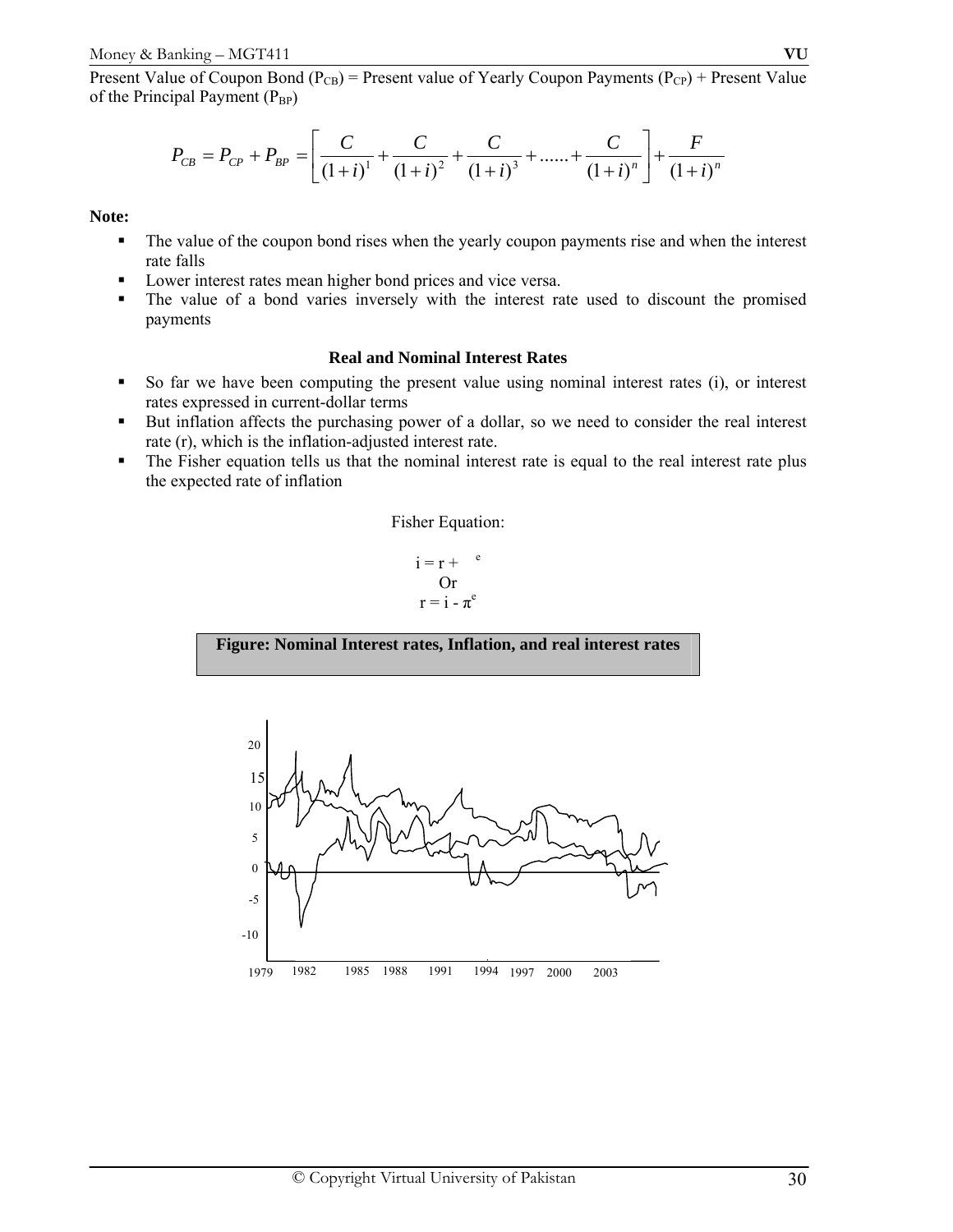

#### **Risk**

- Every day we make decisions that involve financial and economic risk.
- How much car insurance should we buy?
- Should we refinance the home loan now or a year from now?
- Should we save more for retirement, or spend the extra money on a new car?
- Interestingly enough, the tools we use today to measure and analyze risk were first developed to help players analyze games of chance.
- For thousands of years, people have played games based on a throw of the dice, but they had little understanding of how those games actually worked
- Since the invention of probability theory, we have come to realize that many everyday events, including those in economics, finance, and even weather forecasting, are best thought of as analogous to the flip of a coin or the throw of a die
- Still, while experts can make educated guesses about the future path of interest rates, inflation, or the stock market, their predictions are really only that—guess.
- And while meteorologists are fairly good at forecasting the weather a day or two ahead, economists, financial advisors, and business gurus have dismal records.
- So understanding the possibility of various occurrences should allow everyone to make better choices. While risk cannot be eliminated, it can often be managed effectively.
- Finally, while most people view risk as a curse to be avoided whenever possible, risk also creates opportunities.
- The payoff from a winning bet on one hand of cards can often erase the losses on a losing hand.
- Thus the importance of probability theory to the development of modern financial markets is hard to overemphasize.
- People require compensation for taking risks. Without the capacity to measure risk, we could not calculate a fair price for transferring risk from one person to another, nor could we price stocks and bonds, much less sell insurance.
- The market for options didn't exist until economists learned how to compute the price of an option using probability theory
- We need a definition of risk that focuses on the fact that the outcomes of financial and economic decisions are almost always unknown at the time the decisions are made.
- Risk is a measure of uncertainty about the future payoff of an investment, measured over some time horizon and relative to a benchmark.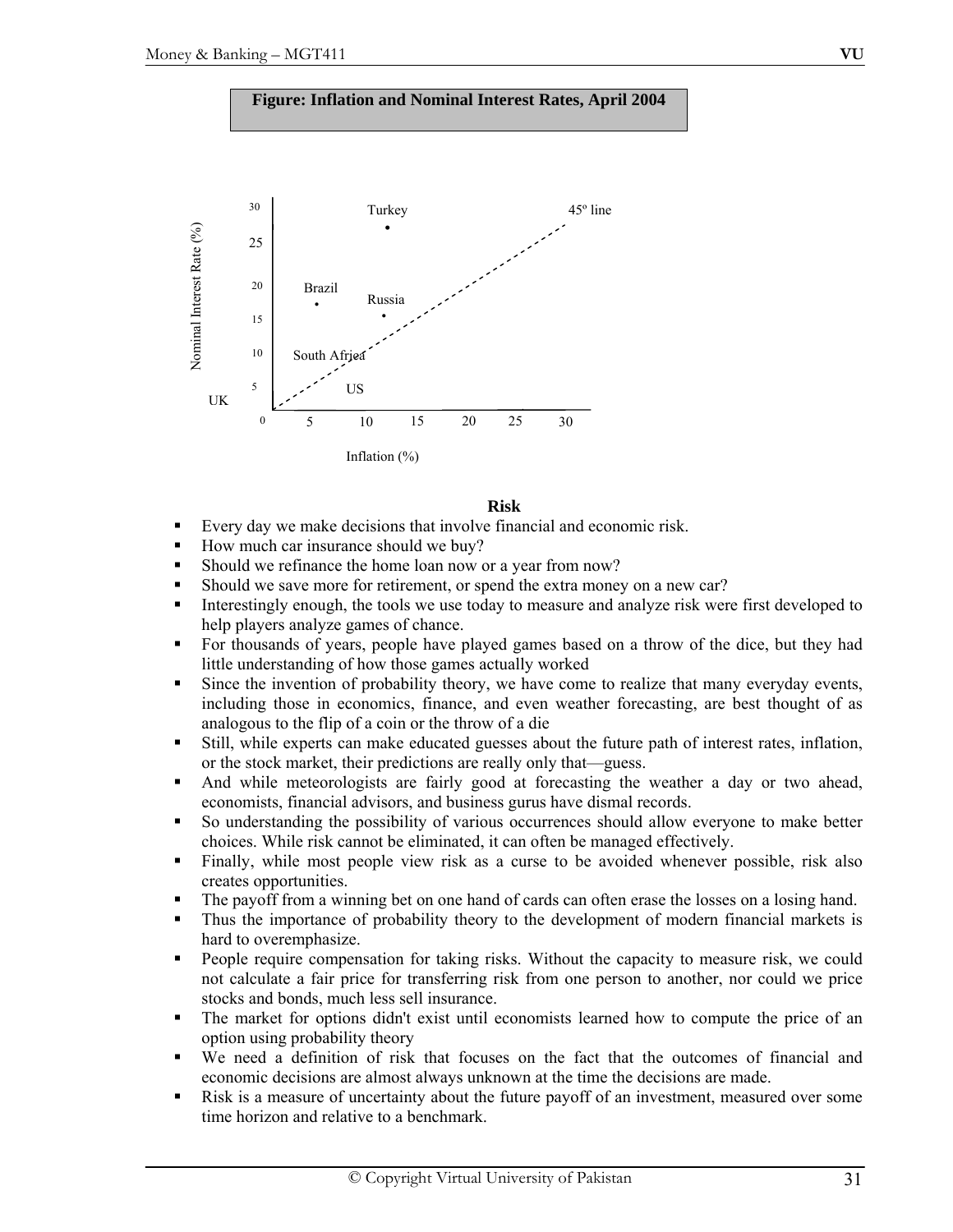## **Characteristics of risk**

- $\blacksquare$  Risk can be quantified.
- Risk arises from uncertainty about the future.
- Risk has to do with the future payoff to an investment, which is unknown.
- Our definition of risk refers to an investment or group of investments.
- Risk must be measured over some time horizon.
- Risk must be measured relative to some benchmark, not in isolation.
- If you want to know the risk associated with a specific investment strategy, the most appropriate benchmark would be the risk associated with other investing strategies

## **Measuring Risk**

## **Measuring Risk requires:**

- List of all possible outcomes
- Chance of each one occurring
- $\blacksquare$  The tossing of a coin
- What are possible outcomes?
- What is the chance of each one occurring?
- $\blacksquare$  Is coin fair?
- **Probability is a measure of likelihood that an even will occur**
- Its value is between zero and one
- The closer probability is to zero, less likely it is that an event will occur.<br>No chance of occurring if probability is exactly zero
- No chance of occurring if probability is exactly zero
- The closer probability is to one, more likely it is that an event will occur.
- The event will definitely occur if probability is exactly one
- Probabilities can also be expressed as frequencies

| Table: A Simple Example: All Possible Outcomes of a Single Coin Toss |                    |                |  |  |
|----------------------------------------------------------------------|--------------------|----------------|--|--|
| <b>Possibilities</b>                                                 | <b>Probability</b> | <b>Outcome</b> |  |  |
| #1                                                                   |                    | Heads          |  |  |
| #2                                                                   |                    | Tails          |  |  |

- We must include all possible outcomes when constructing such a table
- The sum of the probabilities of all the possible outcomes must be 1, since one of the possible outcomes must occur (we just don't know which one)
- To calculate the expected value of an investment, multiply each possible payoff by its probability and then sum all the results. This is also known as the mean.

## **Case 1**

An Investment can rise or fall in value. Assume that an asset purchased for \$1000 is equally likely to fall to \$700 or rise to \$1400

| Table: Investing \$1,000: Case 1                              |                    |               |                      |  |  |
|---------------------------------------------------------------|--------------------|---------------|----------------------|--|--|
| <b>Possibilities</b>                                          | <b>Probability</b> | <b>Payoff</b> | Payoff × Probability |  |  |
| #1                                                            |                    | \$700         | \$350                |  |  |
| #2                                                            |                    | \$1,400       | \$700                |  |  |
| Expected Value = Sum of (Probability times Payoff) = $$1,050$ |                    |               |                      |  |  |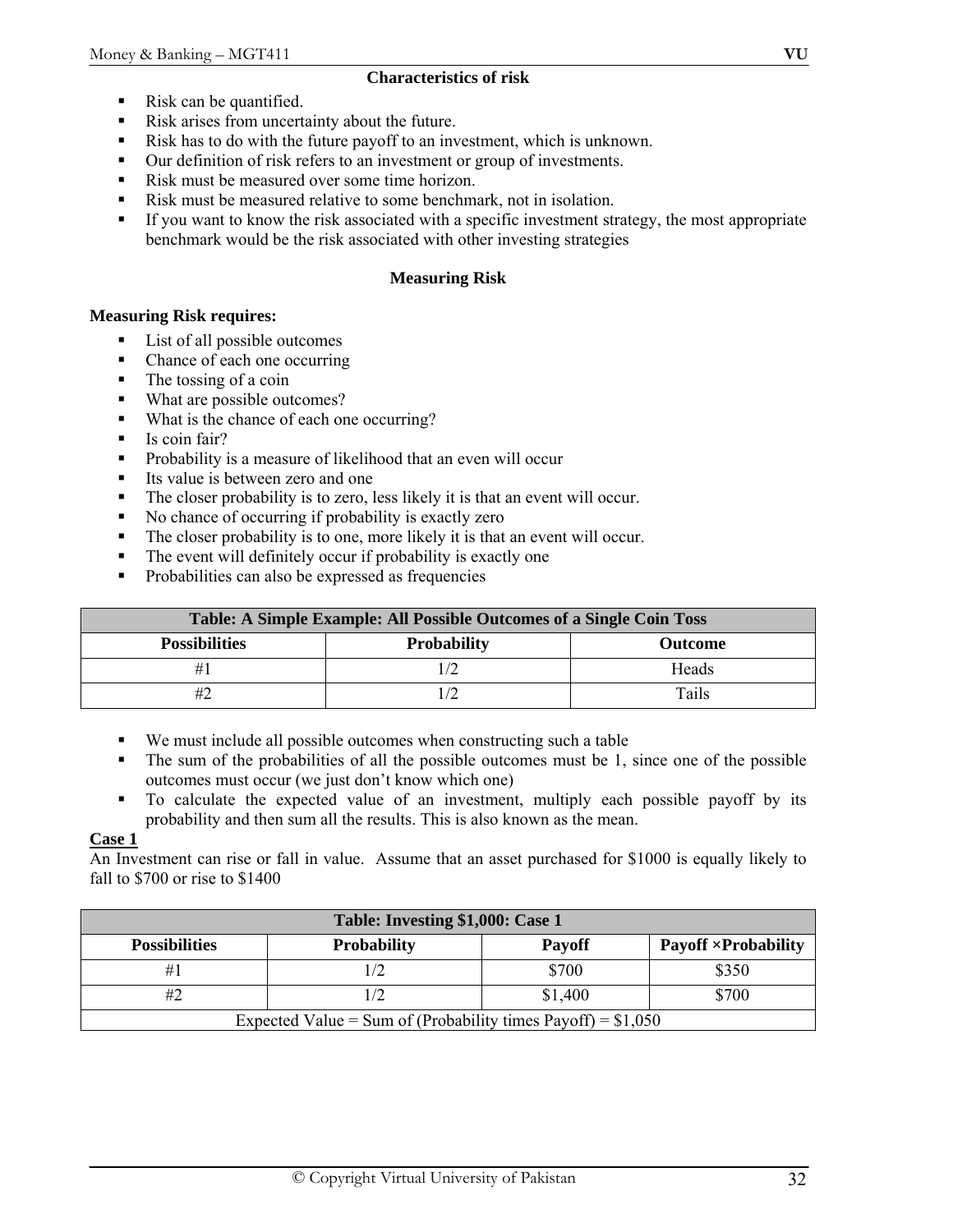Expected Value =  $\frac{1}{2}$  (\$700) +  $\frac{1}{2}$  (\$1400) = \$1050

## **Case 2**

The \$1,000 investment might pay off

- $\bullet$  \$100 (prob=.1) or
- $\bullet$  \$2000 (prob=.1) or
- $\bullet$  \$700 (prob=.4) or
- $\bullet$  \$1400 (prob=.4)

| Table: Investing \$1,000: Case 2                              |                    |               |                            |  |  |
|---------------------------------------------------------------|--------------------|---------------|----------------------------|--|--|
| <b>Possibilities</b>                                          | <b>Probability</b> | <b>Payoff</b> | <b>Payoff ×Probability</b> |  |  |
| #1                                                            | 0.1                | \$100         | \$10                       |  |  |
| #2                                                            | 0.4                | \$700         | \$280                      |  |  |
| #3                                                            | 0.4                | \$1,400       | \$560                      |  |  |
| #4                                                            |                    | \$2,000       | \$200                      |  |  |
| Expected Value = Sum of (Probability times Payoff) = $$1,050$ |                    |               |                            |  |  |

- Investment payoffs are usually discussed in percentage returns instead of in dollar amounts; this allows investors to compute the gain or loss on the investment regardless of its size
- Though both cases have the same expected return, \$50 on a \$1000 investment, or 5%, the two investments have different levels or risk.
- A wider payoff range indicates more risk.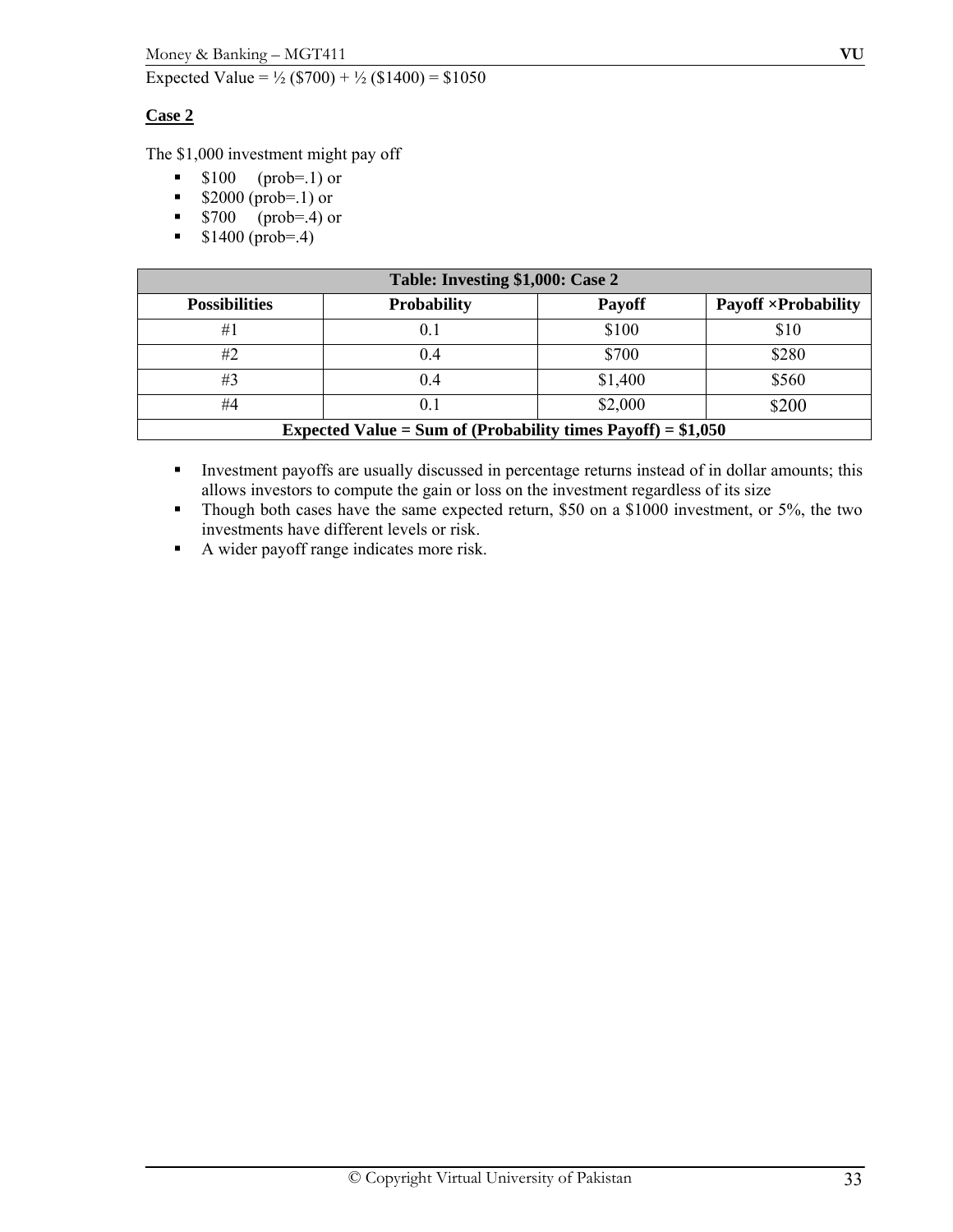## **MEASURING RISK**

- **Measuring Risk**
- **Variance and Standard Deviation**
- Value at Risk (VAR)
- Risk Aversion & Risk Premium

## **Measuring Risk**

- Most of us have an intuitive sense for risk and its measurement;
- The wider the range of outcomes the greater the risk
- A financial instrument with no risk at all is a risk-free investment or a risk-free asset;
- Its future value is known with certainty and
- Its return is the risk-free rate of return
- If the risk-free return is 5 percent, a \$1000 risk-free investment will pay \$1050, its expected value, with certainty.
- If there is a chance that the payoff will be either more or less than \$1050, the investment is risky.
- We can measure risk by measuring the spread among an investment's possible outcomes. There are two measures that can be used:
- **Variance and Standard Deviation**
- Measure of spread
- Value at Risk (VAR)
- Measure of riskiness of worst case

## **Variance**

- The variance is defined as the probability weighted average of the squared deviations of the possible outcomes from their expected value
- **To calculate the variance of an investment, following steps are involved:**
- Compute expected value
- Subtract expected value from each possible payoff
- Square each result
- $\blacksquare$  Multiply by its probability
- Add up the results
- **Compute the expected value:**

 $($1400 \times \frac{1}{2}) + ($700 \times \frac{1}{2}) = $1050.$ 

**Subtract this from each of the possible payoffs:** 

\$1400-\$1050= \$350

 $$700-S1050=-\$350$ 

**Square each of the results:** 

 $$350^2$  = 122,500(dollars)<sup>2</sup> and

 $(-\$350)^2 = 122,500 \text{(dollars)}^2$ 

**Multiply each result times its probability and adds up the results:** 

 $\frac{1}{2}$  [122,500(dollars)<sup>2</sup>] +  $\frac{1}{2}$  [122,500(dollars)<sup>2</sup>]

 $= 122,500 (dollars)^{2}$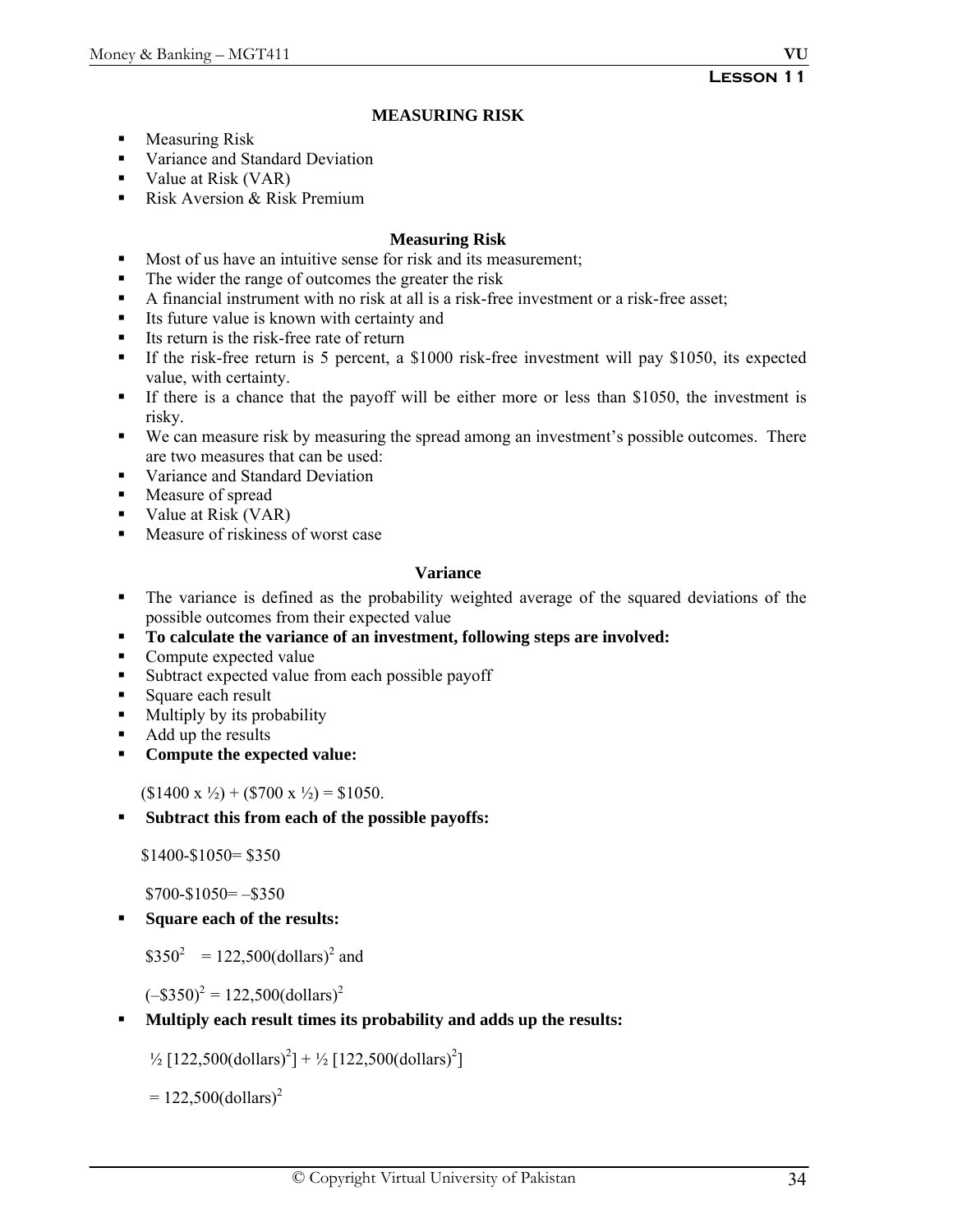More compactly;

Variance =  $\frac{1}{2}$ (\$1400-\$1050)<sup>2</sup> +  $\frac{1}{2}$ (\$700-\$1050)<sup>2</sup>

 $= 122,500 (dollars)<sup>2</sup>$ 

#### **Standard Deviation**

The standard deviation is the square root of the variance, or:

 Standard Deviation (case 1) =\$350 Standard Deviation (case 2) =\$528

- The greater the standard deviation, the higher the risk
- It more useful because it is measured in the same units as the payoffs (that is, dollars and not squared dollars)
- The standard deviation can then also be converted into a percentage of the initial investment, providing a baseline against which we can measure the risk of alternative investments
- Given a choice between two investments with the same expected payoff, most people would choose the one with the lower standard deviation because it would have less risk

#### **Value at Risk**

- Sometimes we are less concerned with the spread of possible outcomes than we are with the value of the worst outcome.
- To assess this sort of risk we use a concept called "value at risk."
- Value at risk measures risk at the maximum potential loss

#### **Risk Aversion**

- Most people don't like risk and will pay to avoid it; most of us are risk averse
- A risk-averse investor will always prefer an investment with a certain return to one with the same expected return, but any amount of uncertainty.
- Buying insurance is paying someone to take our risks, so if someone wants us to take on risk we must be paid to do so

#### **Risk Premium**

- $\blacksquare$  The riskier an investment the higher the compensation that investors require for holding it the higher the risk premium
- Riskier investments must have higher expected returns
- There is a trade-off between risk and expected return;
- You can't get a high return without taking considerable risk.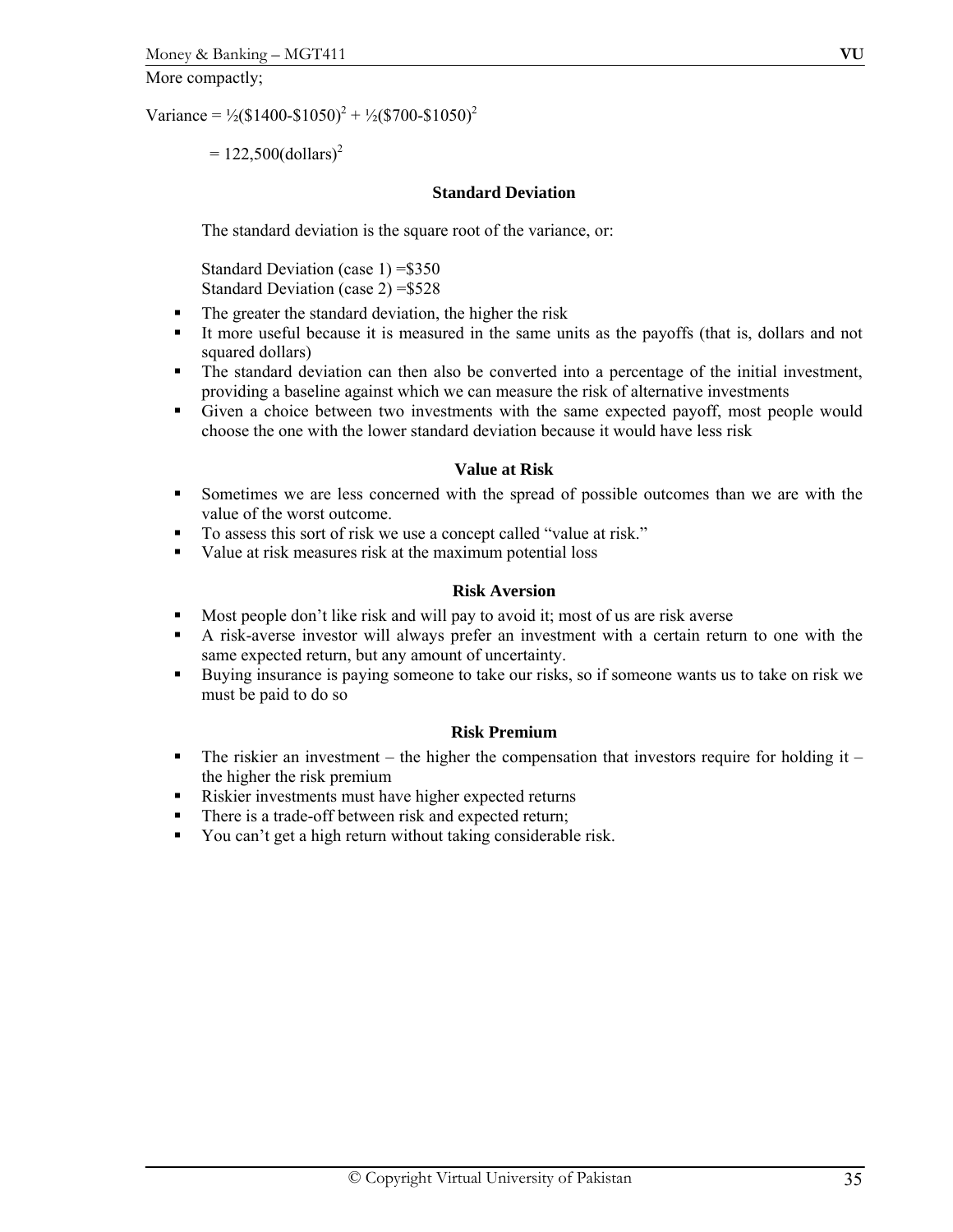## **Figure: The Trade-off between Risk and Expected Return**



The higher the risk, the higher the expected return. The risk premium equals the expected return on the risky investment minus the risk-free return.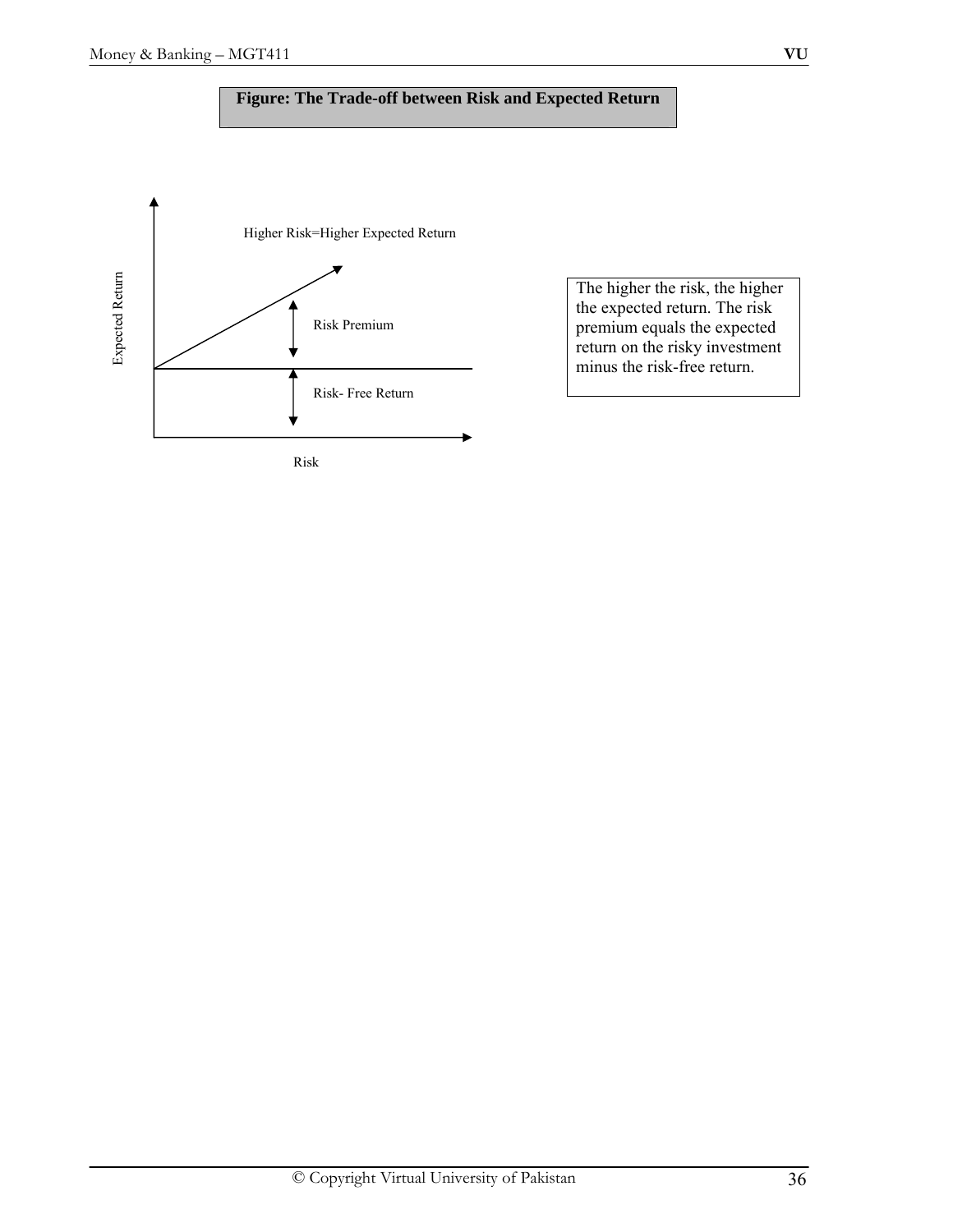## **EVALUATING RISK**

- Sources of Risk
- **Idiosyncratic**
- Systematic
- Reducing Risk through Diversification
- Hedging Risk
- **Spreading Risk**
- Bond and Bond Pricing

### **How to Evaluate Risk**

- Lets go back to our previous example where \$1,000 yields either \$1,400 and \$700 with equal probability
- If we think about this investment in terms of gains and losses, this investment offers an equal chance of gaining \$400 or loosing \$300
- Should you take the risk?

| Table: Evaluating the Risk of a \$1,000 investment |                      |  |  |
|----------------------------------------------------|----------------------|--|--|
|                                                    | A. The Gain          |  |  |
| <b>Payoff</b>                                      | <b>Probability</b>   |  |  |
| $+$ \$400                                          | $\frac{1}{2}$        |  |  |
| \$0                                                | $\frac{1}{2}$        |  |  |
|                                                    | <b>B.</b> The Loss   |  |  |
| <b>Payoff</b>                                      | <b>Probabilities</b> |  |  |
| \$0                                                | $\frac{1}{2}$        |  |  |
| $-$ \$300                                          | $\frac{1}{2}$        |  |  |

## **Deciding if a risk is worth taking**

- List all the possible outcomes or payoffs
- Assign a probability to each possible payoff
- Divide the payoffs into gains and losses
- Ask how much you would be willing to pay to receive the gain
- Ask how much you would be willing to pay to avoid the loss
- If you are willing to pay more to receive the gain than to avoid the loss, you should take the risk

#### **Sources of Risk**

- Risk is everywhere. It comes in many forms and from almost every imaginable place
- Regardless of the source, risks can be classified as either idiosyncratic or systematic
- Idiosyncratic, or unique, risks affect only a small number of people.
- Systematic risks affect everyone.
- In the context of the entire economy,
- Higher oil prices would be an idiosyncratic risk and
- Changes in general economic conditions would be systematic risk.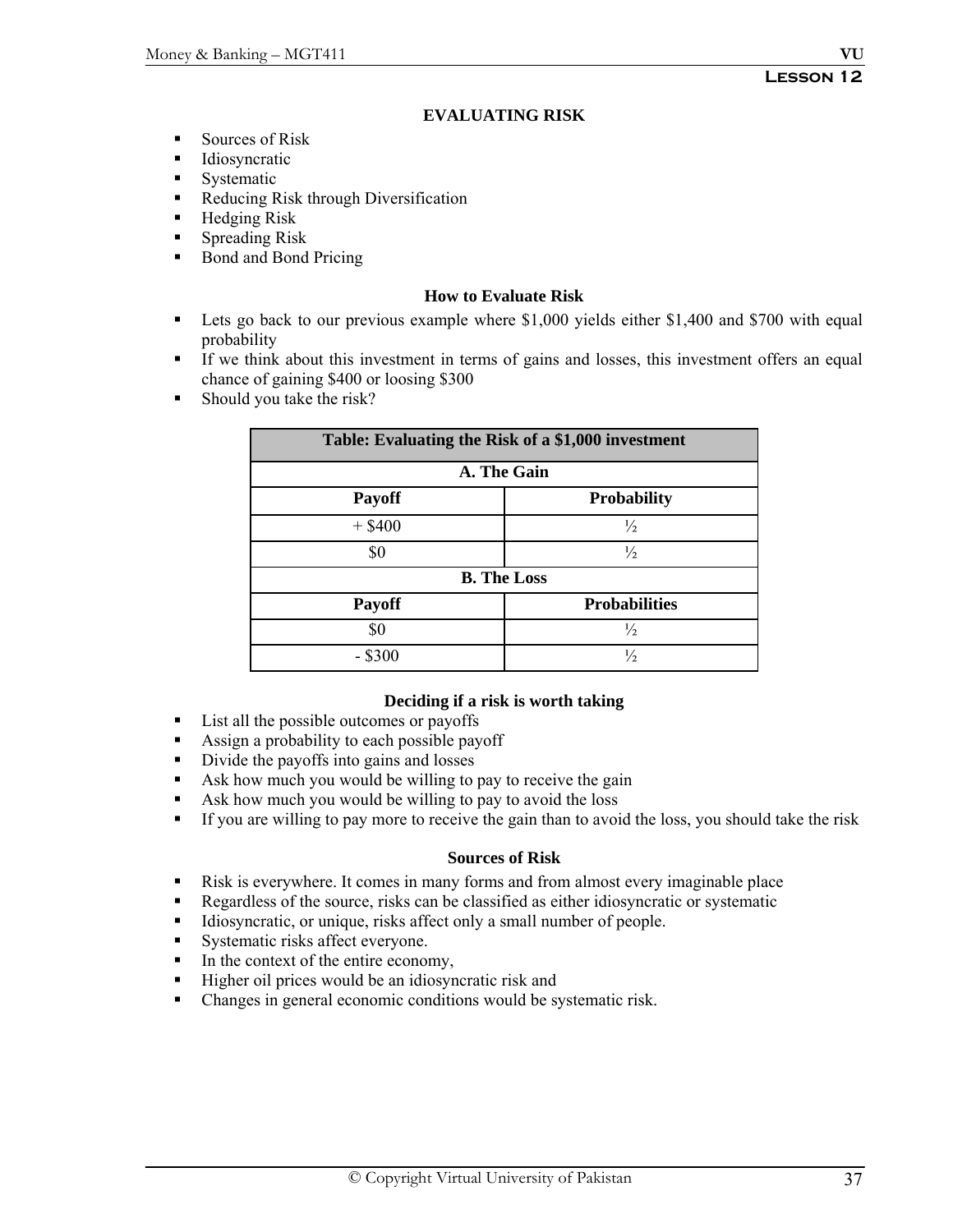

## **Reducing Risk through Diversification**

- Risk can be reduced through diversification, the principle of holding more than one risk at a time.
- Holding several different investments reduces the overall risk that an investor bears
- A combination of risky investments is often less risky than any one individual investment
- There are two ways to diversify your investments:
- You can hedge risks or
- You can spread them among the many investments

### **Hedging Risk**

- Hedging is the strategy of reducing overall risk by making two investments with opposing risks.
- When one does poorly, the other does well, and vice versa.
- So while the payoff from each investment is volatile, together their payoffs are stable.

| <b>Table: Payoffs on Two Separate Investments of \$100</b>                 |                                |       |  |  |  |
|----------------------------------------------------------------------------|--------------------------------|-------|--|--|--|
|                                                                            | <b>Payoff from Owning Only</b> |       |  |  |  |
| XYZ Oil<br><b>Possibility</b><br><b>ABC</b> Electric<br><b>Probability</b> |                                |       |  |  |  |
| Oil price rises                                                            | \$100                          | \$120 |  |  |  |
| Oil price falls                                                            | \$100                          |       |  |  |  |

Let's compare three strategies for investing \$100, given the relationships shown in the table:

- Invest \$100 in ABC Electric
- $\blacksquare$  Invest \$100 in XYZ Oil
- Invest half in each company  $$50$  in ABC and  $$50$  in XYZ

| <b>Table: Results of Possible Investment Strategies:</b>                          |  |  |  |  |
|-----------------------------------------------------------------------------------|--|--|--|--|
| Hedging Risk, Initial Investment $= $100$                                         |  |  |  |  |
| <b>Expected Payoff</b><br><b>Standard Deviation</b><br><b>Investment Strategy</b> |  |  |  |  |
| ABC Only<br>\$110<br>\$10                                                         |  |  |  |  |
| \$110<br>XYZ Only<br>\$10                                                         |  |  |  |  |
| $\frac{1}{2}$ and $\frac{1}{2}$<br>\$110<br>\$0                                   |  |  |  |  |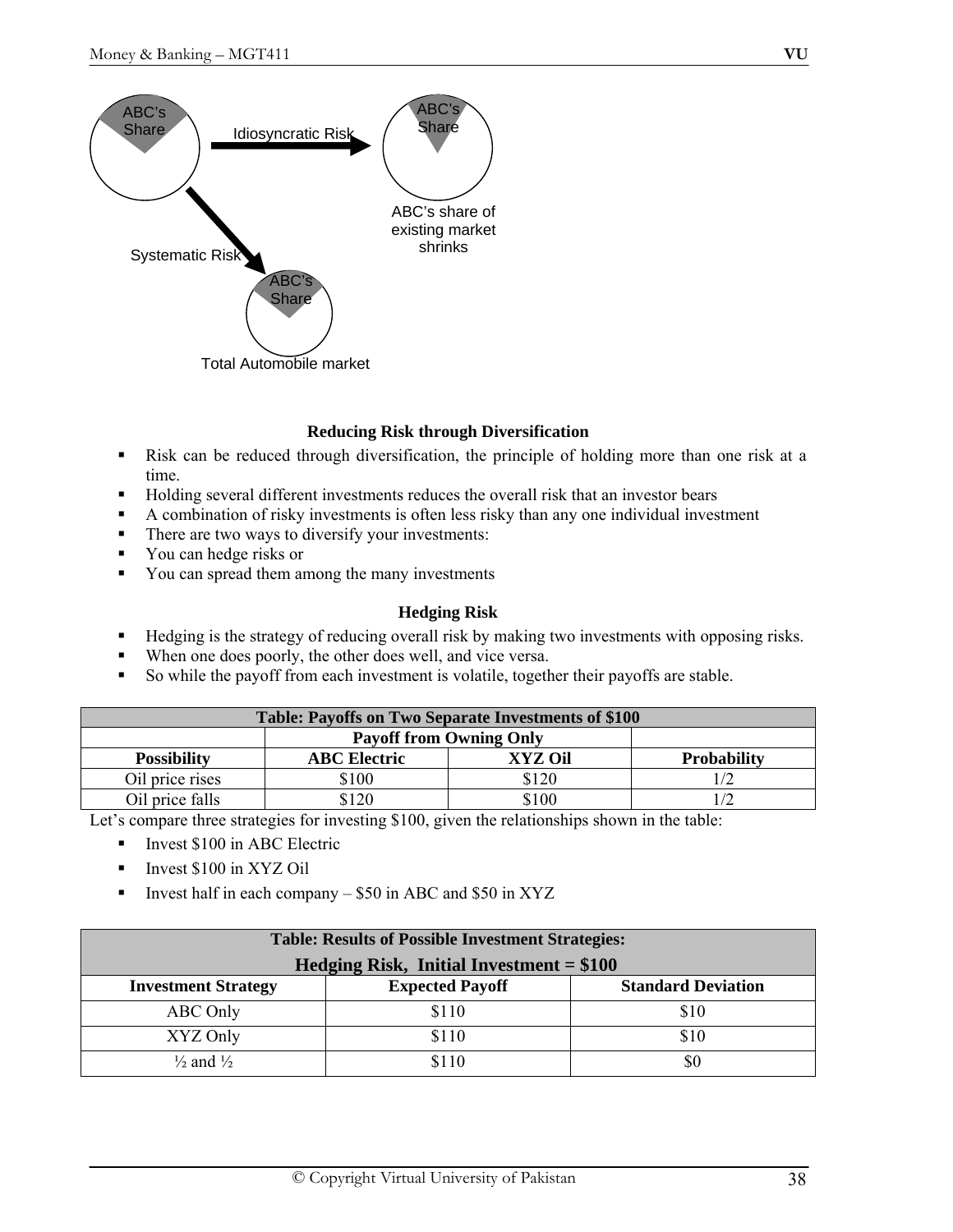# **Spreading Risk**

- Investments don't always move predictably in opposite directions, so you can't always reduce risk through hedging
- You can lower risk by simply spreading it around and finding investments whose payoffs are completely unrelated
- The more independent sources of risk you hold the lower your overall risk
- Adding more and more independent sources of risk reduces the standard deviation until it becomes negligible.
- Consider three investment strategies:
- **a.** ABC Electric only,
- **b.** EFG Soft only, and
- **c.** Half in ABC and half in EFG
- The expected payoff on each of these strategies is the same: \$110.
- For the first two strategies, \$100 in either company, the standard deviation is still 10, just as it was before.
- But for the third strategy, \$50 in ABC and \$50 in EFG, the analysis is more complicated.
- There are four possible outcomes, two for each stock

| Table: Payoffs from Investing \$50 in each of two Stocks<br><b>Initial Investment = <math>\$100</math></b> |                                                                     |       |       |  |  |  |
|------------------------------------------------------------------------------------------------------------|---------------------------------------------------------------------|-------|-------|--|--|--|
| <b>Possibilities</b>                                                                                       | <b>EFG Soft</b><br>ABC<br><b>Probability</b><br><b>Total Payoff</b> |       |       |  |  |  |
|                                                                                                            | \$60                                                                | \$120 |       |  |  |  |
| #2                                                                                                         | \$60                                                                | \$50  | \$110 |  |  |  |
|                                                                                                            | \$50                                                                | \$60  | \$110 |  |  |  |
|                                                                                                            | \$50                                                                |       | \$100 |  |  |  |

| <b>Table: Results of Possible Investment Strategies:</b><br><b>Spreading Risk</b><br><b>Initial Investment = <math>\$100</math></b> |                                                     |  |  |  |  |
|-------------------------------------------------------------------------------------------------------------------------------------|-----------------------------------------------------|--|--|--|--|
| <b>Investment Strategy</b>                                                                                                          | <b>Expected Payoff</b><br><b>Standard Deviation</b> |  |  |  |  |
| ABC .                                                                                                                               | \$110<br>\$10                                       |  |  |  |  |
| EFG Soft<br>\$110<br>\$10                                                                                                           |                                                     |  |  |  |  |
| $\frac{1}{2}$ and $\frac{1}{2}$<br>\$7<br>\$110                                                                                     |                                                     |  |  |  |  |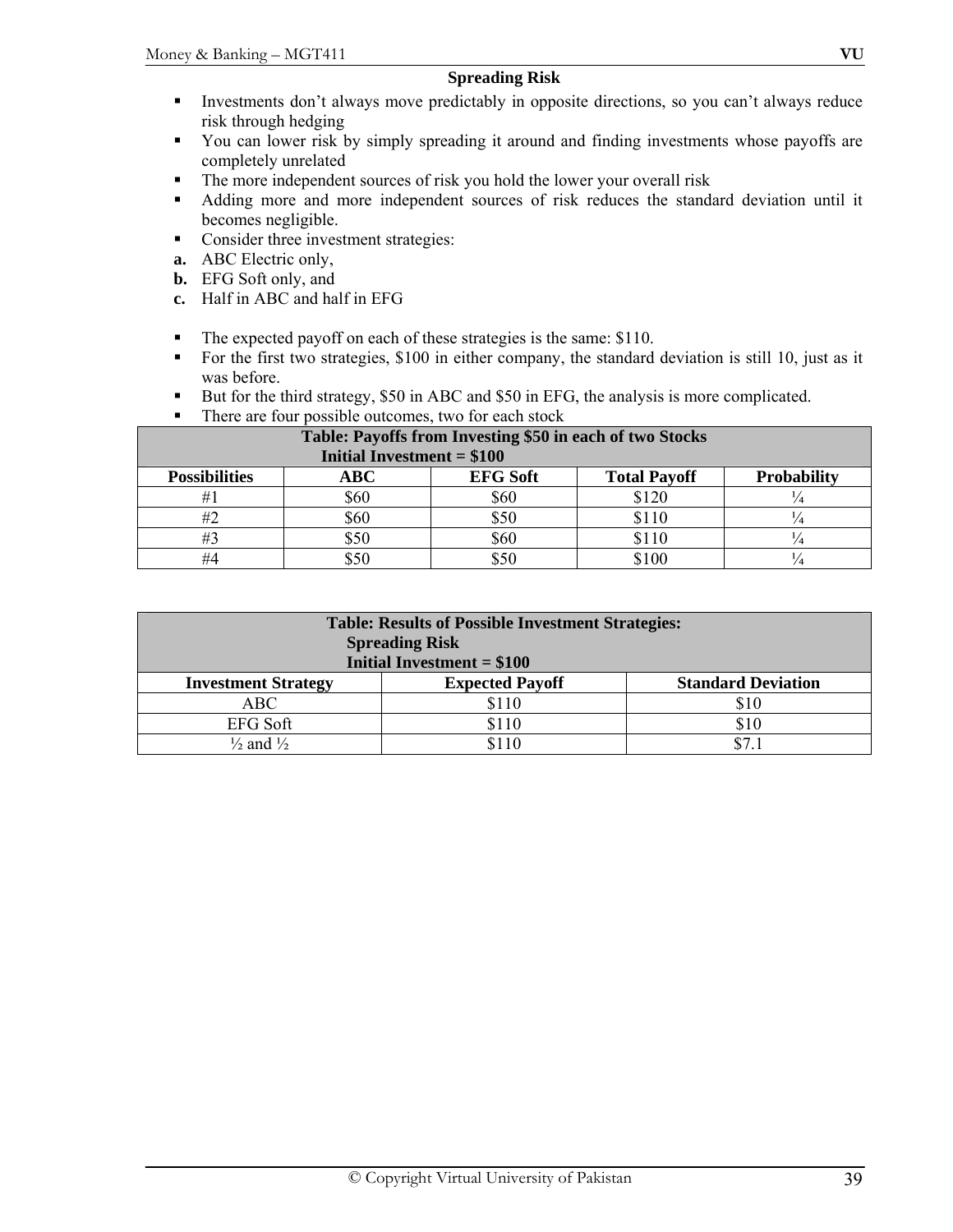# **Lesson 13**

## **BONDS & BONDS PRICING**

- Bond  $&$  Bond pricing
- Zero Coupon Bond
- **Fixed Payment Loan**
- Coupon Bonds
- Consols
- **Bond Yield**
- **Teld to Maturity**
- Current Yield

### **Bonds**

- Virtually any financial arrangement involving the current transfer of resources from a lender to a borrower, with a transfer back at some time in the future, is a form of bond.
- Car loans, home mortgages, even credit card balances all create a loan from a financial intermediary to an individual making a purchase
- Governments and large corporations sell bonds when they need to borrow
- The ease with which individuals, corporations, and governments borrow is essential to the functioning of our economic system.
- Without this free flow of resources through the bond markets, the economy would grind to a halt.
- Historically, we can trace the concept of using bonds to borrow to monarchs' almost insatiable appetite for resources.
- The Dutch invented modern bonds to finance their lengthy war of independence
- The British refined the use of bonds to finance government activities.
- The practice was soon popular among other countries
- A standard bond specifies the fixed amount to be paid and the exact dates of the payments
- How much should you be paying for a bond?
- The answer depends on bond's characteristics

#### **Bond Prices**

- **Zero-coupon bonds**
- Promise a single future payment, such as a Treasury bill.
- **Fixed payment loans**
- Conventional mortgages.
- Car loans
- **Coupon Bonds**
- Make periodic interest payments and repay the principal at maturity.
- **Treasury Bonds and most corporate bonds are coupon bonds.**
- **Consols**
- Make periodic interest payments forever, never repaying the principal that was borrowed.

#### **Zero-Coupon Bonds**

- These are pure discount bonds since they sell at a price below their face value
- The difference between the selling price and the face value represents the interest on the bond
- The price of such a bond, like a Treasury bill (called "T-bill"), is the present value of the future payment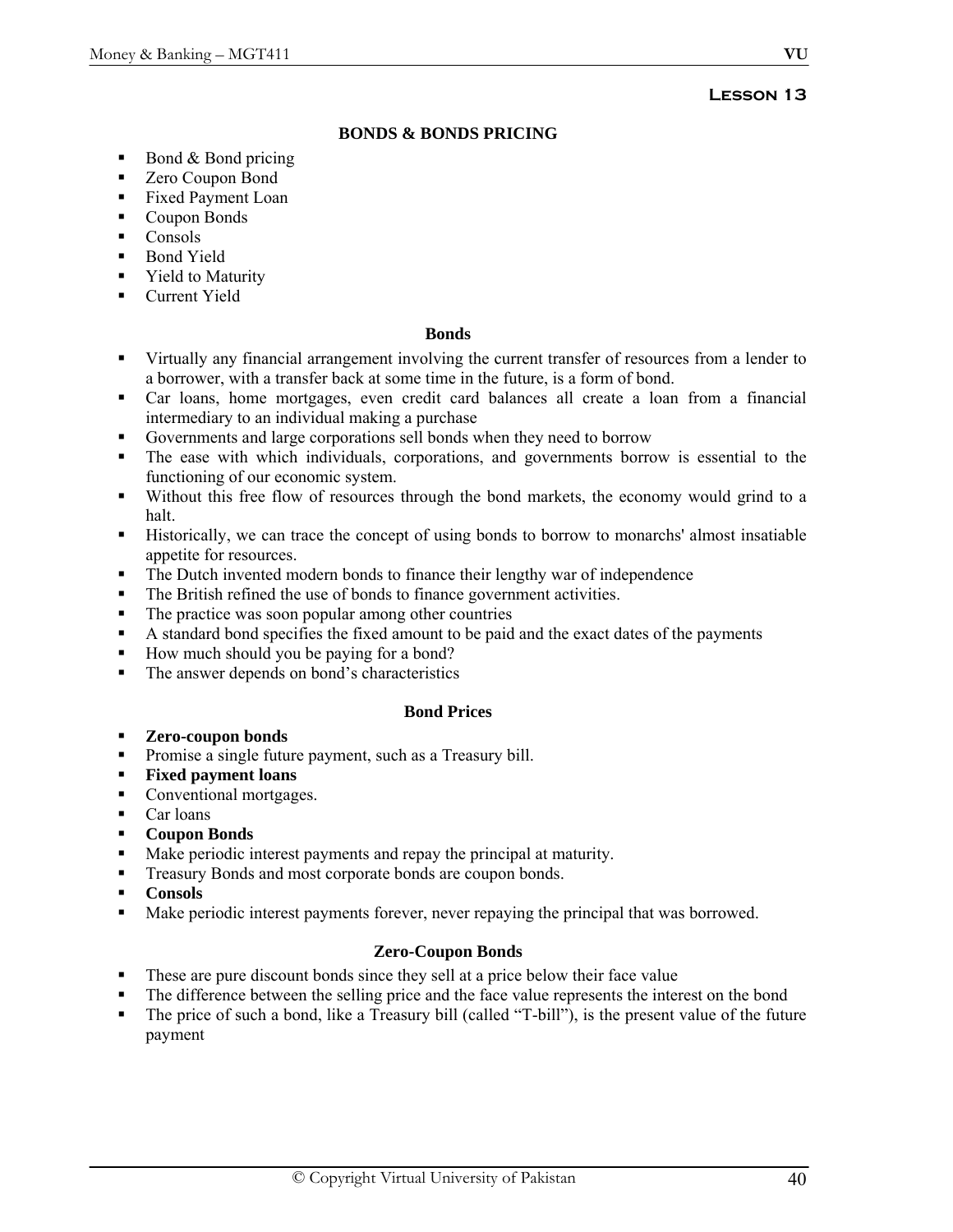Price of a \$100 face value zero-coupon bond

$$
= \frac{\$~100}{\left(1 + i\right)^n}
$$

Where

i is the interest rate in decimal form and

n is time until the payment is made in the same time units as the interest rate

- Given n, the price of a bond and the interest rate move in opposite directions
- The most common maturity of a T-bill is 6 months; the Treasury does not issue them with a maturity greater than 1 year
- The shorter the time until the payment is made the higher the price of the bond, so 6 month Tbills have a higher price that a one-year T-bill

**Examples:** Assume i=4%

Price of a One-Year Treasury bill

$$
=\frac{100}{(1+0.04)} = $96.15
$$

Price of a Six-Month Treasury bill

$$
= \frac{100}{\left(1 + 0.04\right)^{1/2}} = $98.06
$$

- The interest rate and the price for the T-bill move inversely.
- If we know the face value and the price then we can solve for the interest rate

#### **Fixed Payment Loans**

- They promise a fixed number of equal payments at regular intervals
- Home mortgages and car loans are examples of fixed payment loans;
- These loans are amortized, meaning that the borrower pays off the principal along with the interest over the life of the loan.
- Each payment includes both interest and some portion of the principal
- The price of the loan is the present value of all the payments

Value of a Fixed Payment Loan =

$$
\frac{FixedPayment}{(1+i)} + \frac{FixedPayment}{(1+i)^{2}} + \cdots + \frac{FixedPayment}{(1+i)^{n}}
$$

#### **Coupon Bond**

The value of a coupon bond is the present value of the periodic interest payments plus the present value of the principal repayment at maturity

$$
P_{CB} = \left[ \frac{CouponPayment}{(1+i)^{1}} + \frac{CouponPayment}{(1+i)^{2}} + \dots + \frac{CouponPayment}{(1+i)^{n}} \right] + \frac{FaceValue}{(1+i)^{n}}
$$

The latter part, the repayment of the principal, is just like a zero-coupon bond.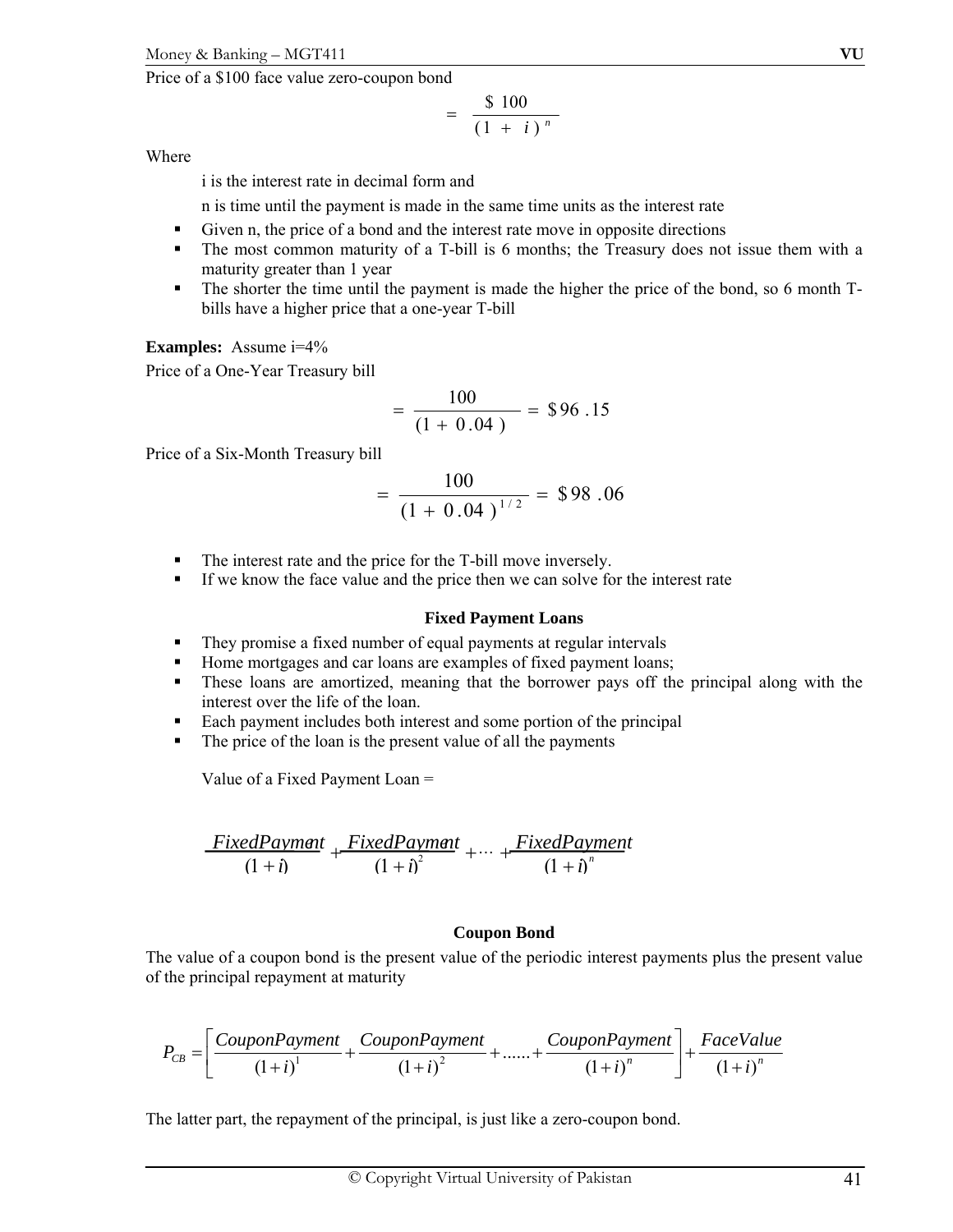#### **Consols**

- A consol offers only periodic interest payments; the borrower never repays the principal
- There are no privately issued consols because only governments can credibly promise to make payments forever
- The price of a consol is the present value of all the future interest payments, which is a bit complicated because there are an infinite number of payments

### **Bond Yields**

- Now that we know how to price a bond while interest rate is known; we now move to other direction and calculate the interest rate or return to an investor
- So combining information about the promised payments with the price to obtain what is called the yield – a measure of cost of borrowing or reward for lending.
- **IF Interest rate and yield are used interchangeably**

### **Yield to Maturity**

- The most useful measure of the return on holding a bond is called the yield to maturity (YTM).
- This is the yield bondholders receive if they hold the bond to its maturity when the final principal payment is made
- It can be calculated from the present value formula Price of One-Year 5 percent Coupon Bond =

$$
\frac{\$5}{(1+i)} + \frac{\$100}{(1+i)}
$$

- $\blacksquare$  The value of i that solves this equation is the yield to maturity
- If the price of the bond is \$100, then the yield to maturity equals the coupon rate.
- Since the price rises as the yield falls, when the price is above \$100, the yield to maturity must be below the coupon rate.
- Since the price falls as the yield rises, when the price is below \$100, the yield to maturity must be above the coupon rate.

Yield to Maturity

- Considering 5% coupon bond
- If YTM is  $5\%$  then price is

$$
\frac{\$5}{(1+.05)} + \frac{\$100}{(1+.05)} = \$100
$$

If YTM is  $4\%$  then price is

$$
\frac{$5}{(1+.04)} + \frac{$100}{(1+.04)} = $100.96
$$

If YTM is  $6\%$  then price is

$$
\frac{\$5}{(1+.06)} + \frac{\$100}{(1+.06)} = \$99.06
$$

- **Generally**
- If the yield to maturity equals the coupon rate, the price of the bond is the same as its face value.
- If the yield is greater than the coupon rate, the price is lower;
- $\blacksquare$  If the yield is below the coupon rate, the price is greater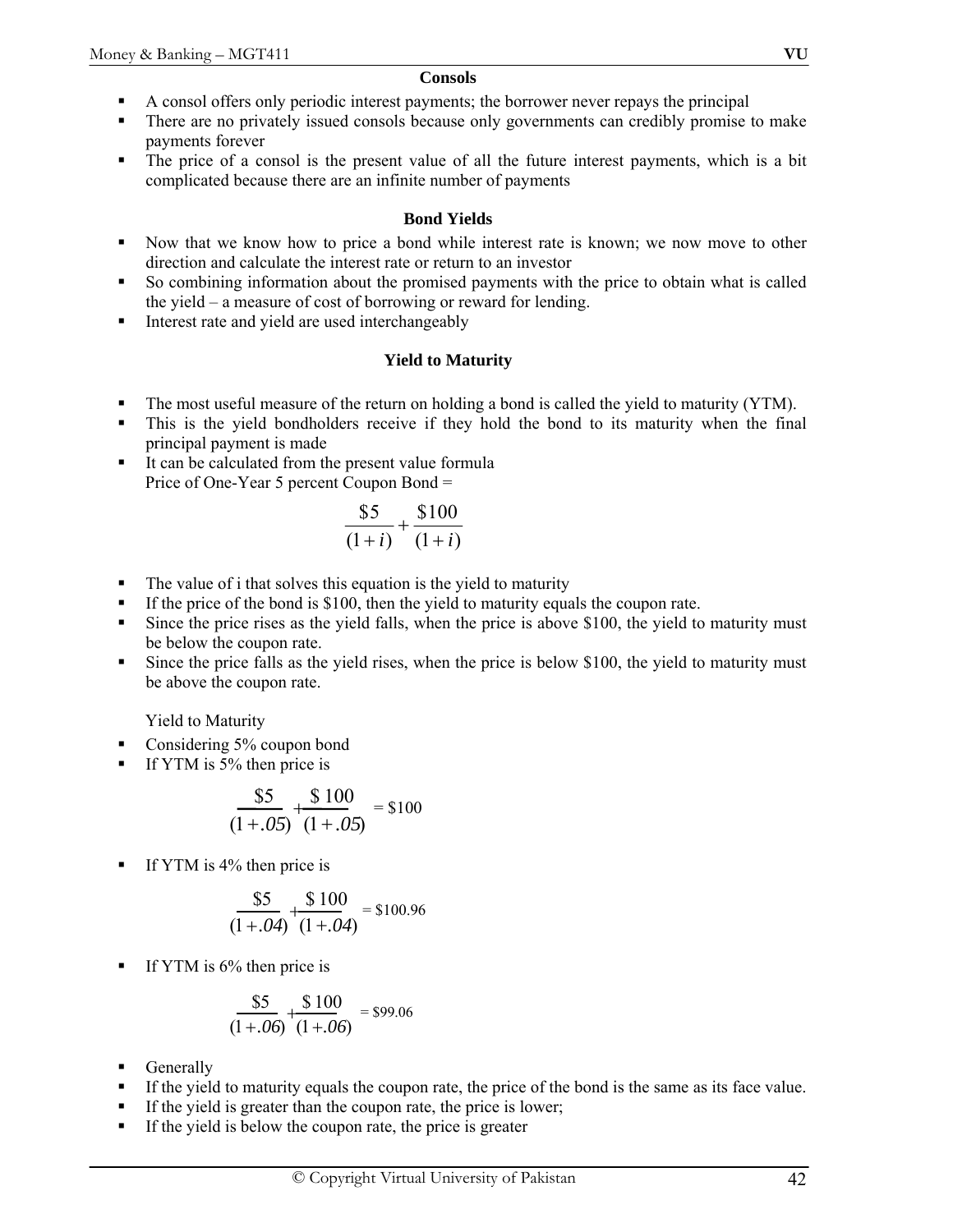# **YIELD TO MATURIRY**

- Yield to Maturity
- **Current Yield**
- Holding Period Returns
- Bond Supply & Demand
- Factors affecting Bond Supply
- Factors affecting Bond Demand

# **Yield to Maturity: General Relationships**

- General Relationships
- If the yield to maturity equals the coupon rate, the price of the bond is the same as its face value.
- If the yield is greater than the coupon rate, the price is lower;
- $\blacksquare$  if the yield is below the coupon rate, the price is greater
- If you buy a bond at a price less than its face value you will receive its interest and a capital gain, which is the difference between the price and the face value.
- As a result you have a higher return than the coupon rate
- When the price is above the face value, the bondholder incurs a capital loss and the bond's yield to maturity falls below its coupon rate.

| Table: Relationship between Price and Yield to Maturity                       |       |  |  |
|-------------------------------------------------------------------------------|-------|--|--|
| YTM on a $10\%$ Coupon rate bond maturing in ten years (Face Value = \$1,000) |       |  |  |
| Price of Bond (\$)<br>Yield to Maturity $(\% )$                               |       |  |  |
| .200                                                                          | 7.13  |  |  |
| .100                                                                          | 8.48  |  |  |
| 000,1                                                                         | 10.00 |  |  |
| 900                                                                           | 11.75 |  |  |
| 800                                                                           | 13.81 |  |  |

#### **Three Interesting Facts in the above Table**

- **1.** When bond is at par, yield equals coupon rate
- **2.** Price and yield are negatively related
- **3.** Yield greater than coupon rate when bond price is below par value

## **Current Yield**

- Current yield is a commonly used, easy-to-compute measure of the proceeds the bondholder receives for making a loan
- $\blacksquare$  It is the yearly coupon payment divided by the price

$$
Current \quad Yield = \frac{Yearly \quad Coupon \quad Payment}{Price \quad Paid}
$$

- The current yield measures that part of the return from buying the bond that arises solely from the coupon payments;
- It ignores the capital gain or loss that arises when the bond's price differs from its face value
- Let's return to 1-year 5% coupon bond assuming that it is selling for \$99.
- Current yield is  $5/99 = 0.0505$  or  $5.05\%$
- **TYM** for this bond is calculated to be 6.06% through the following calculations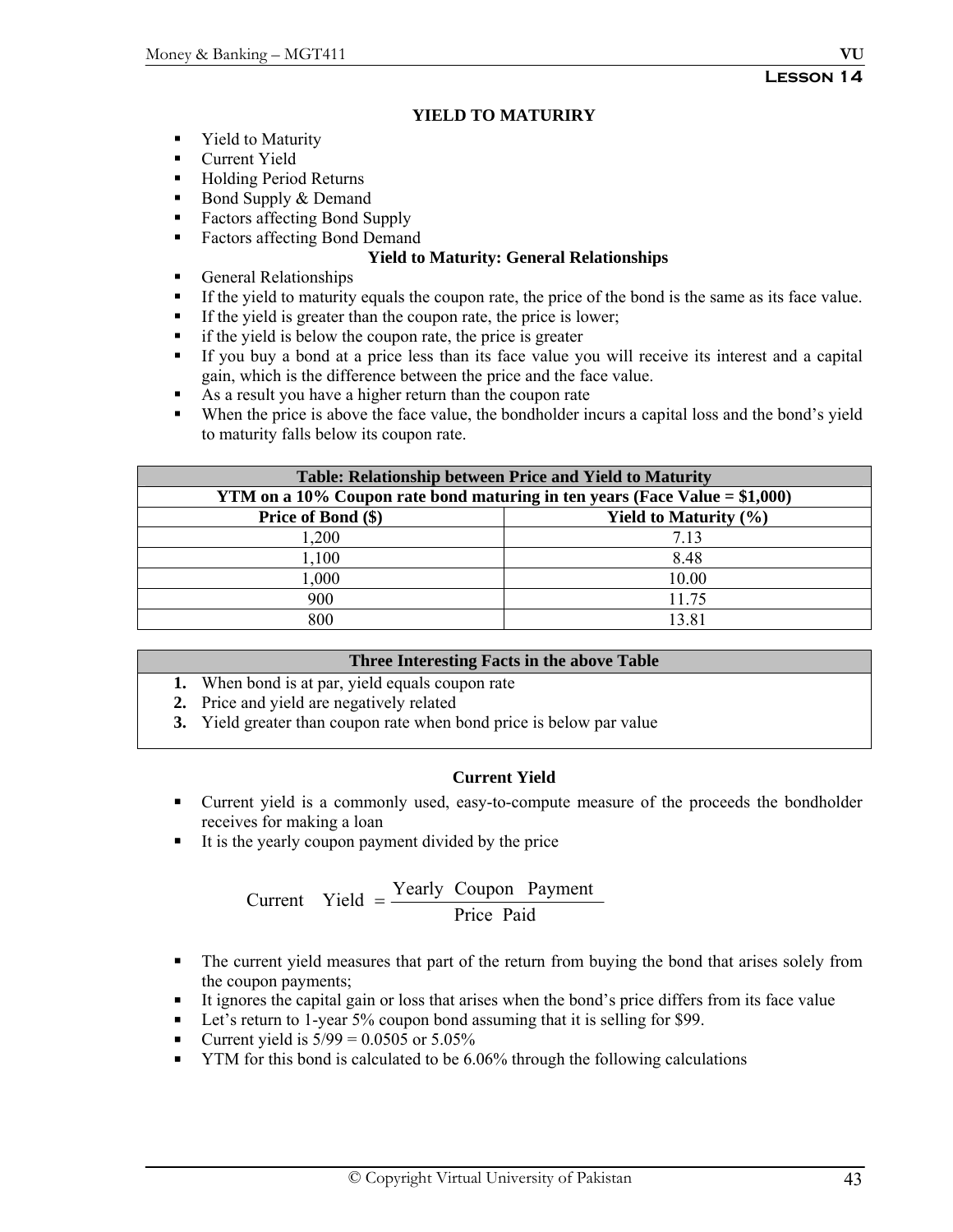$$
\frac{\$5}{(1+i)} + \frac{\$100}{(1+i)} = \$99
$$

- If you buy the bond for \$99, one year later you get not only the \$5 coupon payment but also a guaranteed \$1 capital gain, totaling to \$6
- Repeating this process for the bond selling for \$101, current yield is 4.95% and YTM is 3.96%
- $\blacksquare$  The current yield moves inversely to the price;
- If the price is above the face value, the current yield falls below the coupon rate.
- When the price falls below the face value, the current yield rises above the coupon rate.
- If the price and the face value are equal the current yield and the coupon rate are equal.
- Since the yield to maturity takes account of capital gains (and losses),
- When the bond price is less than its face value the yield to maturity is higher than the current yield,
- If the price is greater than face value, the yield to maturity is lower than the current yield, which is lower than the coupon rate

Relationship between a Bond's Price and its Coupon Rate, Current Yield and Yield to Maturity

- Bond Price < Face Value: Coupon Rate < Current Yield < Yield to Maturity
- $\blacksquare$  Bond Price = Face Value: Coupon Rate  $=$  Current Yield  $=$  Yield to Maturity
- $\blacksquare$  Bond Price > Face Value: Coupon Rate > Current Yield > Yield to Maturity

# **Holding Period Returns**

- The investor's return from holding a bond need not be the coupon rate
- Most holders of long-term bonds plan to sell them well before they mature, and because the price of the bond may change in the time since its purchase, the return can differ from the yield to maturity
- The holding period return the return to holding a bond and selling it before maturity.
- The holding period return can differ from the yield to maturity
- The longer the term of the bond, the greater the price movements and associated risk can be

# **Examples:**

- You pay for \$100 for a 10-year 6% coupon bond with a face value of \$100, you intend to hold the bond for one year, i.e. buy a 10 year bond and sell a 9 year bond an year later
- If interest rate does not change your return will be  $$6/100 = 0.06 = 6\%$
- If interest rate falls to 5% over the year then through using bond pricing formula we can see that
- You bought a 10-year bond for \$100 and sold a 9-year bond for \$107.11
- Now the one year holding return has two parts
- **56** coupon payment and
- $\bullet$  \$7.11 capital gain
- So now, one year holding Period return  $=$

$$
\frac{$6}{$100} + \frac{$107.11 - $100}{$100} = \frac{$13.11}{$100} = .1311
$$

 Or 13.11% If the interest rate in one year is 7%...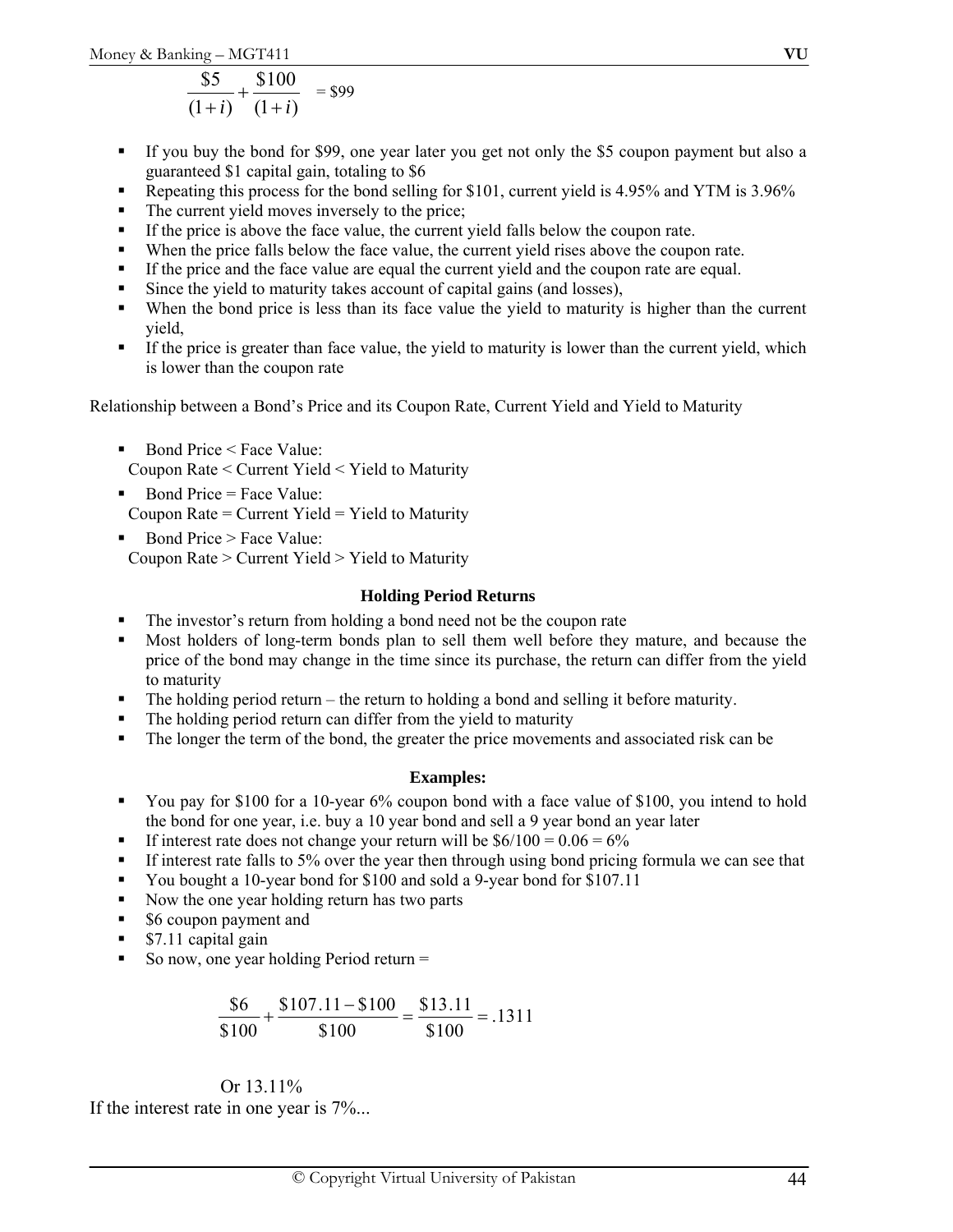One year holding Period return =

$$
\frac{$6}{$100} + \frac{$93.48 - $100}{$100} = \frac{-.552}{$100} = -.0052
$$

Or 
$$
-0.52\%
$$

Generalizing, 1-year holding return is

$$
= \frac{\text{Yearly Coupon Payment}}{\text{Price Paid}} + \frac{\text{Change in Price of the Bond}}{\text{Price of the Bond}}
$$

 $=$  Current Yield + Capital Gain (as a %)

### **Bond Market and Interest Rates**

- To find out how bond prices are determined and why they change we need to look at the supply and demand in the bond market.
- Let's consider the market for existing bonds at a particular time (the stock of bonds) and consider prices and not interest rates.
- One Year Zero-coupon (discount) Bond

$$
P = \frac{\$ 100}{1 + i}
$$
 or  $i = \frac{\$ 100 - P}{P}$ 

### **Bond Supply, Demand and Equilibrium**

### **Bond Supply**

- The Bond supply curve is the relationship between the price and the quantity of bonds people are willing to sell, all other things being equal.
- From the point of view of investors, the higher the price, the more tempting it is to sell a bond they currently hold.
- From the point of view of companies seeking finance for new projects, the higher the price at which they can sell bonds, the more advantageous it is to do so.
- For a \$100 one-year zero-coupon bond, the supply will be higher at \$95 than it will be at \$90, all other things being equal.

### **Bond Demand**

- The bond demand curve is the relationship between the price and quantity of bonds that investors demand, all other things being equal.
- As the price falls, the reward for holding the bond rises, so the demand goes up
- The lower the price potential bondholders must pay for a fixed-dollar payment on a future date, the more likely they are to buy a bond
- The zero-coupon bond promising to pay \$100 in one year will be more attractive at \$90 than it will at \$95, all other things being equal.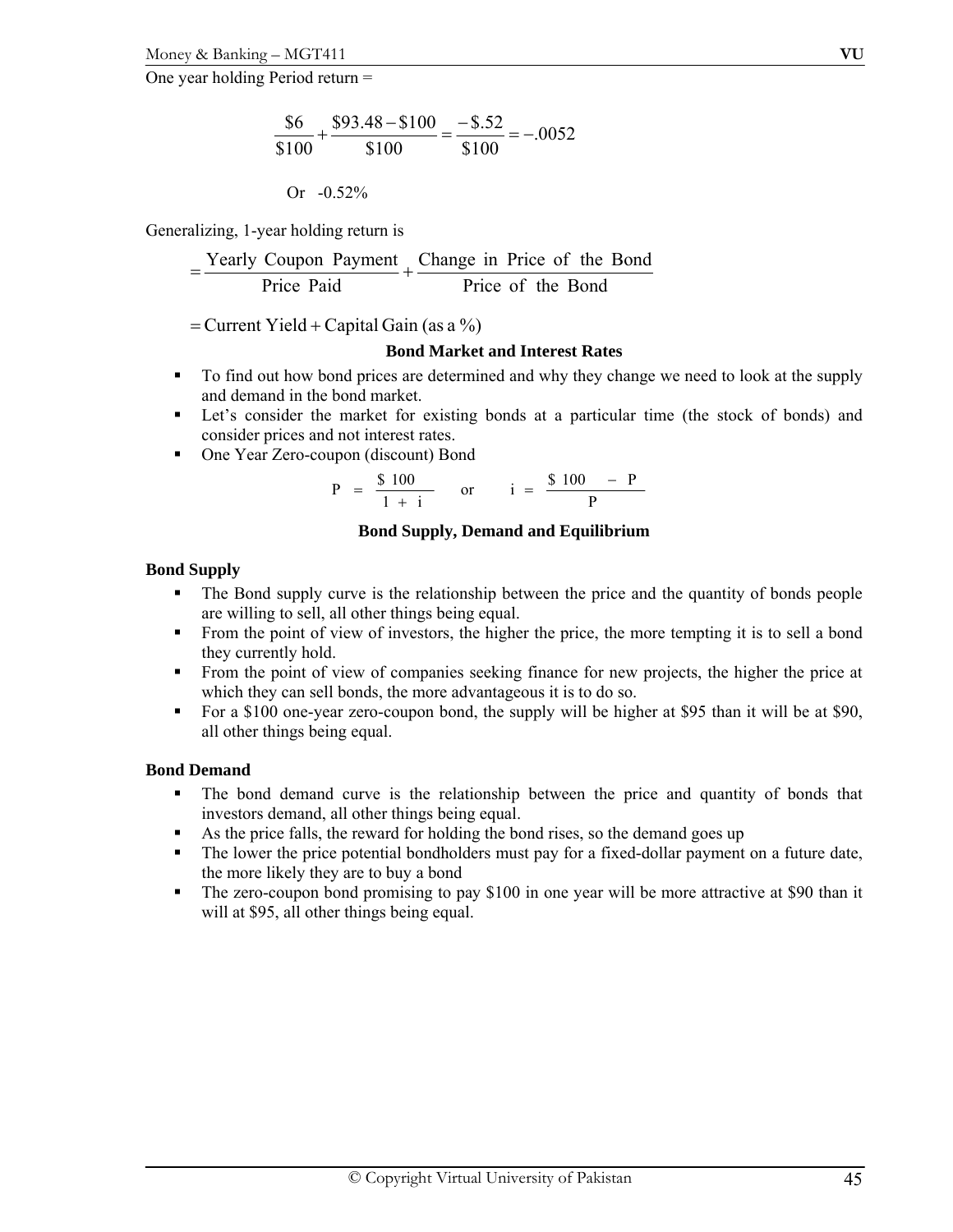# **Figure: Supply, demand and equilibrium in the bond market**



The supply of bonds from the borrowers slopes up and the demand for bonds from the lenders slopes down. Equilibrium in the bond market is determined by the interaction of supply and demand.

- Equilibrium in the bond market is the point at which supply equals demand.
- If the price is too high (above equilibrium) the excess supply of bonds will push the price back down.
- If the price is too low (below equilibrium) the excess demand for bonds will push it up
- Over time the supply and demand curves can shift, leading to changes in the equilibrium price

#### **Factors that shift Bond Supply**

- **Changes in government borrowing**
- Any increase in the government's borrowing needs increases the quantity of bonds outstanding, shifting the bond supply curve to the right.
- This reduces price and increases the interest rate on the bond.
- **Changes in business conditions**
- Business-cycle expansions mean more investment opportunities, prompting firms to increase their borrowing and increasing the supply of bonds
- As business conditions improve, the bond supply curve shifts to the right.
- This reduces price and increases the interest rate on the bond.
- By the same logic, weak economic growth can lead to rising bond prices and lower interest rates
- **Changes in expected inflation**
- Bond issuers care about the real cost of borrowing,
- So if inflation is expected to increase then the real cost falls and the desire to borrow rises, resulting in the bond supply curve shifting to the right
- This reduces price and increases the interest rate on the bond.

| Table: Factors that increase Bond Supply, lower Bond Prices, and Raise Interest Rates |                                                |  |  |
|---------------------------------------------------------------------------------------|------------------------------------------------|--|--|
| <b>Change</b>                                                                         | <b>Effect on Bond Supply, Bond Prices, and</b> |  |  |
|                                                                                       | <b>Interest Rates</b>                          |  |  |
| An increase in the government's desired                                               | Bond Supply shifts to the right, Bond prices   |  |  |
| expenditure relative to its revenue                                                   | decrease and interest rates increase           |  |  |
| An improvement in general business conditions                                         | Bond Supply shifts to the right, Bond prices   |  |  |
|                                                                                       | decrease and interest rates increase           |  |  |
| An increase in expected inflation, reducing the real                                  | Bond Supply shifts to the right, Bond prices   |  |  |
| cost of repayment                                                                     | decrease and interest rates increase           |  |  |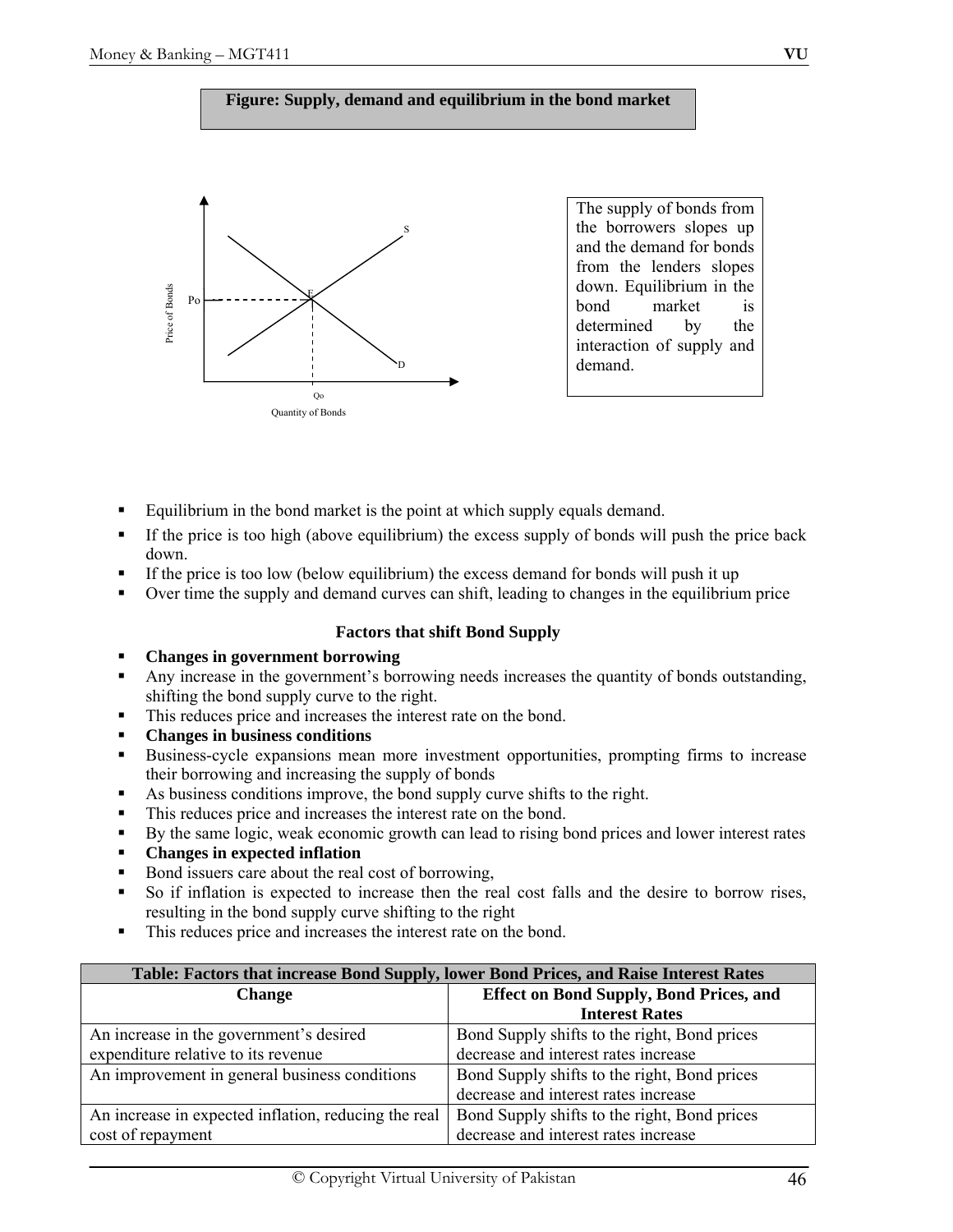

When borrower's desire for funds increases, the bond supply curve shifts to the right, lowering bond prices and raising interest rates.

### **Factors that shift Bond Demand**

- **Wealth**
- An increase in wealth shifts the demand for bonds to the right as wealthier people invest more.
- This will happen as the economy grows during an expansion.
- This will increase Bond Prices and lower yields.
- **Expected inflation**
- A fall in expected inflation shifts the bond demand curve to the right, increasing demand at each price and lowering the yield and increasing the Bond's price.
- **Expected return on stocks and other assets**
- If the return on bonds rises relative to the return on alternative investments, the demand for bonds will rise.
- This will increase bond prices and lower yields.
- **Risk relative to alternatives**
- If a bond becomes less risky relative to alternative investments, the demand for the bond shifts to the right.
- **Liquidity of bonds relative to alternatives**
- When a bond becomes more liquid relative to alternatives, the demand curve shifts to the right

| Table: Factors that increase Bond demand, raise Bond Prices, and lower Interest Rates |                                              |  |  |
|---------------------------------------------------------------------------------------|----------------------------------------------|--|--|
| <b>Change</b>                                                                         | <b>Effect on Bond demand</b>                 |  |  |
| An increase in wealth increases demand for all assets,                                | Bond demand shifts to the right, Bond prices |  |  |
| including bonds                                                                       | increase and interest rates decrease         |  |  |
| A reduction in expected inflation makes bonds with                                    | Bond demand shifts to the right, Bond prices |  |  |
| fixed nominal payments more desirable                                                 | increase and interest rates decrease         |  |  |
| An increase in expected return on the bond relative to                                | Bond demand shifts to the right, Bond prices |  |  |
| the expected return on alternatives makes bonds more                                  | increase and interest rates decrease         |  |  |
| attractive                                                                            |                                              |  |  |
| A decrease in the expected future interest rate makes                                 | Bond demand shifts to the right, Bond prices |  |  |
| bonds more attractive                                                                 | increase and interest rates decrease         |  |  |
| A fall in the riskiness of the bond relative to the                                   | Bond demand shifts to the right, Bond prices |  |  |
| riskiness of alternatives makes bonds more attractive.                                | increase and interest rates decrease         |  |  |
| An increase in the liquidity of the bond relative to the                              | Bond demand shifts to the right, Bond prices |  |  |
| liquidity of alternatives makes bonds more attractive                                 | increase and interest rates decrease         |  |  |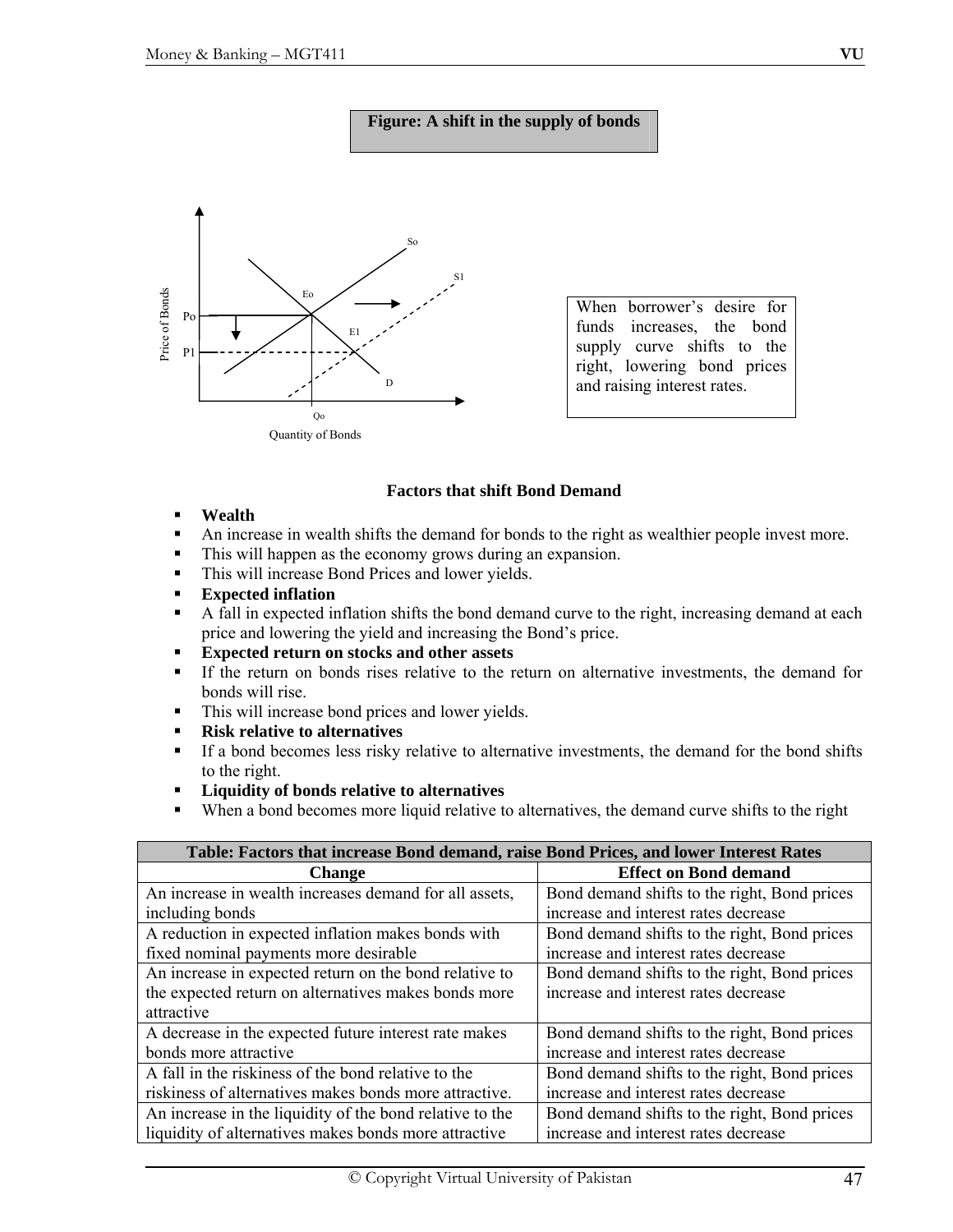# **Figure: A shift in Bond Demand**



When there is an increase in investor's willingness to hold bonds, the bond demand curve shifts to the right, increasing bond prices and reducing interest rates.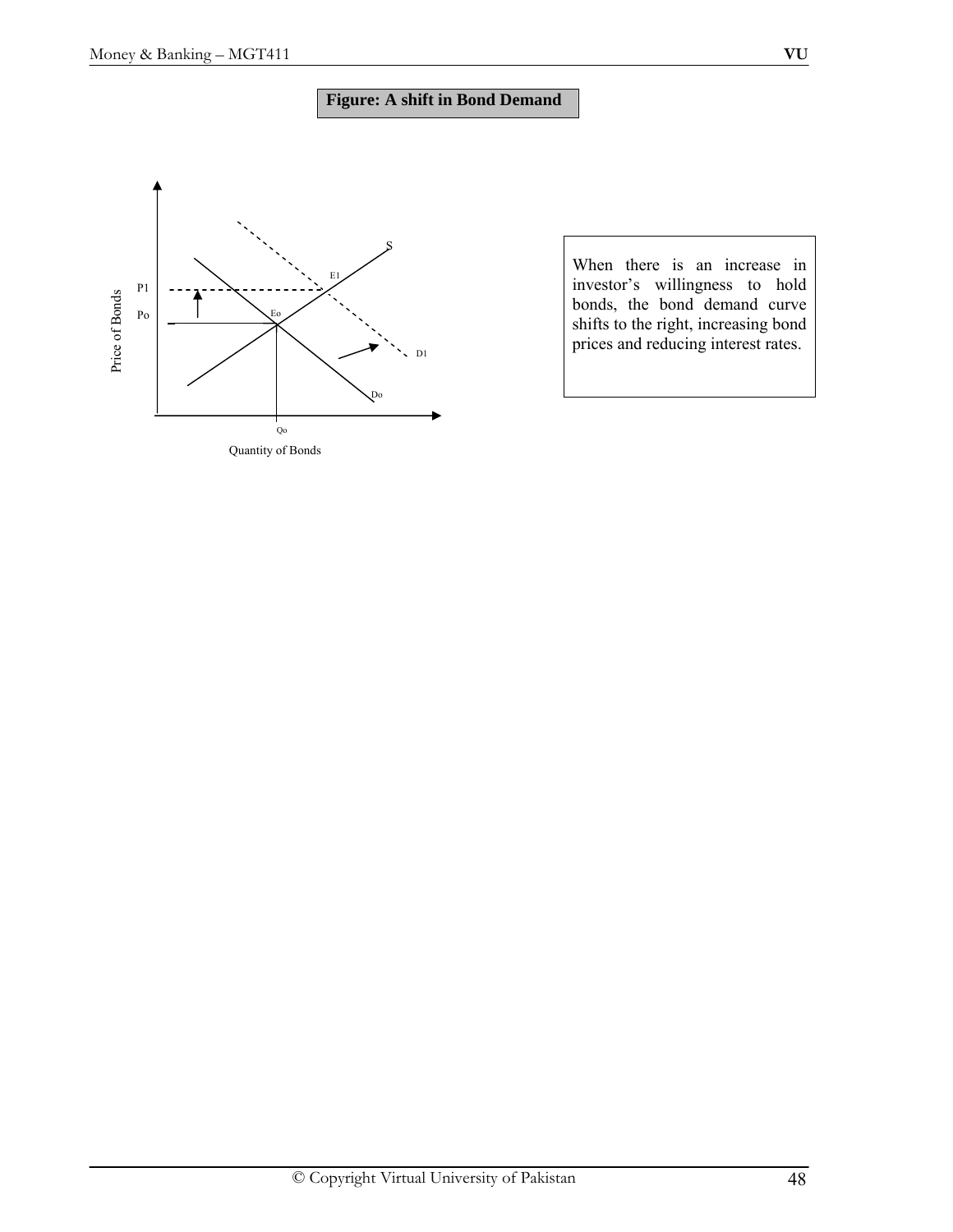### **SHIFTS IN EQUILIBRIUM IN THE BOND MARKET & RISK**

- Shifts in Equilibrium in bond market
- Bond and Risk
- **Default Risk**
- **Inflation Risk**
- **Interest Rate Risk**

### **Shifts in Equilibrium**

#### **An increase in expected inflation:**

- An increase in expected inflation shifts bond supply to the right and bond demand to the left.
- The two effects reinforce each other, resulting in a lower bond price and a higher interest rate



Quantity of Bonds

#### **A business-cycle downturn:**

- A business-cycle downturn shifts the bond supply to the left and the bond demand to the left.
- In this case the bond price can rise or fall, depending on which shift is greater.
- But interest rates tend to fall in recessions, so bond prices are likely to increase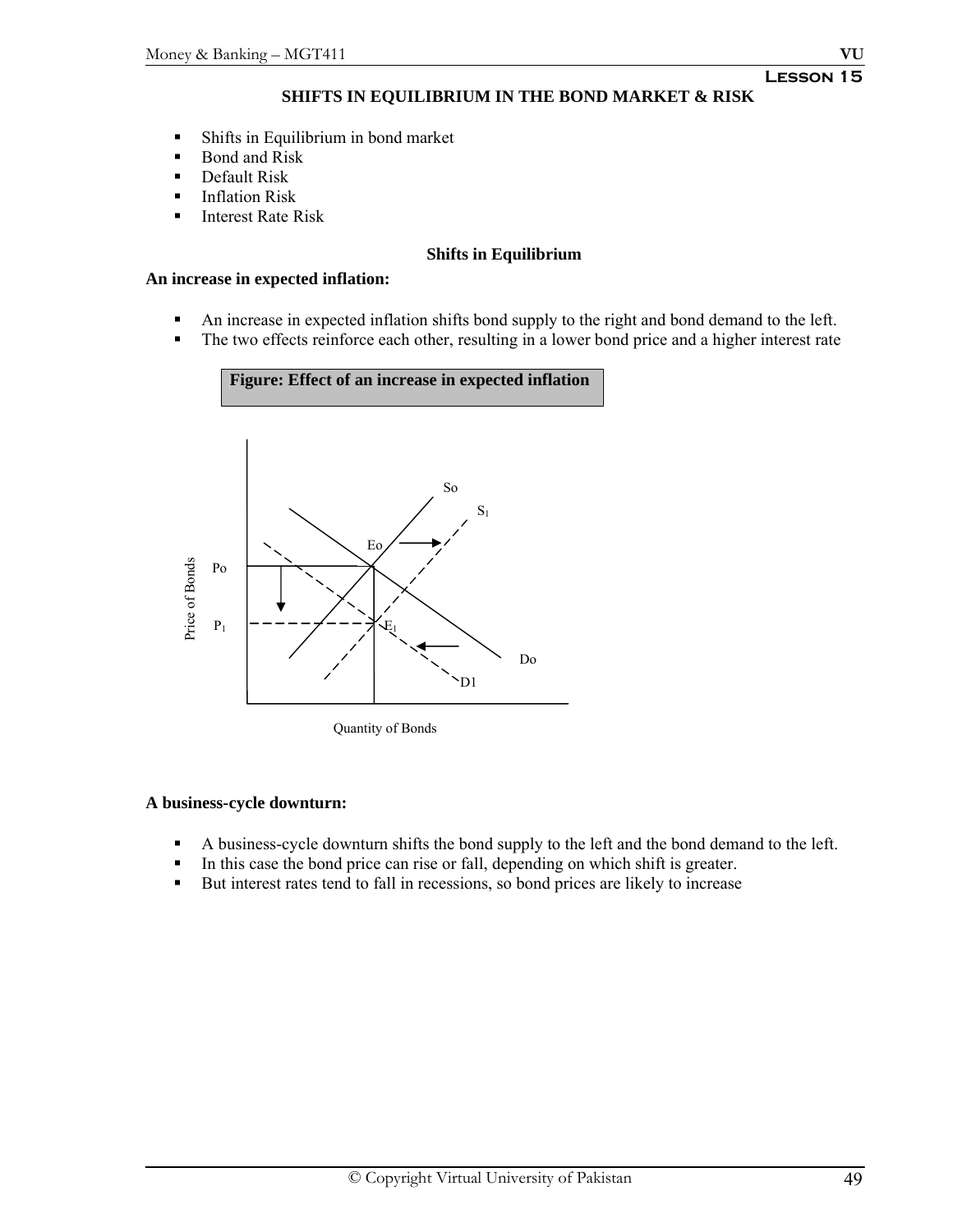**Figure: Effect of a business cycle down turn** 



Quantity of Bonds

#### **Bonds and Risk**

### **Sources of Bond Risk**

- **Default Risk**
- **Inflation Risk**
- **Interest-Rate Risk**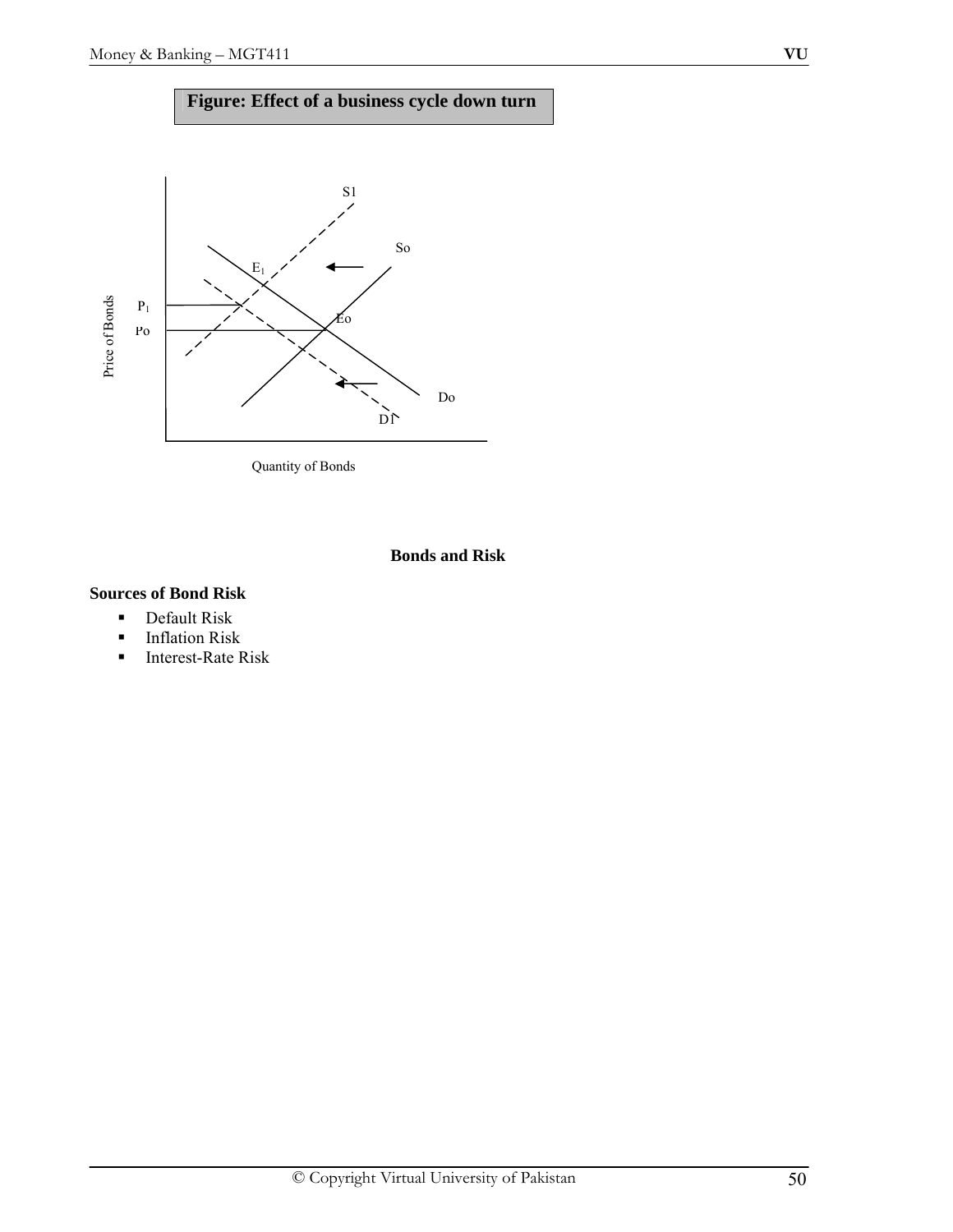## **BONDS & SOURCES OF BOND RISK**

- Bonds and Risk
- Default Risk
- $\blacksquare$  Inflation Risk
- **Interest Rate Risk**
- Bond Ratings
- Bond Ratings and Risk
- **Tax Effect**

### **Bonds and Risk**

#### **Sources of Bond Risk**

- **Default Risk**
- **Inflation Risk**
- **Interest-Rate Risk**

#### **Default Risk**

- There is no guarantee that a bond issuer will make the promised payments
- Investors who are risk averse require some compensation for bearing risk; the more risk, the more compensation they demand
- The higher the default risk the higher the probability that bondholders will not receive the promised payments and thus, the higher the yield
- Suppose risk-free rate is  $5\%$
- **ZEDEX Corp.** issues one-year bond at 5%
- Price without risk =  $(\$100 + \$5)/1.05 = \$100$
- Suppose there is 10% probability that ZEDEX Corp. goes bankrupt, get nothing
- Two possible payoffs: \$105 and \$0

| <b>Table: Expected Value of ZEDEX Bond Payment</b>                                           |  |  |  |  |  |  |
|----------------------------------------------------------------------------------------------|--|--|--|--|--|--|
| <b>Probability</b><br>Payoff $\times$ Probabilities<br><b>Pavoff</b><br><b>Possibilities</b> |  |  |  |  |  |  |
| \$105<br>\$94.50<br>0.90<br><b>Full Payment</b>                                              |  |  |  |  |  |  |
| default<br>0.10<br>\$0<br>\$0                                                                |  |  |  |  |  |  |
| Expected Value= Sum of Payoffs times Probabilities $= $94.50$                                |  |  |  |  |  |  |

- Expected PV of ZEDEX bond payment =  $$94.5/1.05 = $90$
- If the promised payment is \$105, YTM will be  $$105/90 1 = 0.1667$  or 16.67%
- Default risk premium =  $16.67\%$   $5\%$  =  $11.67\%$

#### **Inflation Risk**

- Bonds promise to make fixed-dollar payments, and bondholders are concerned about the purchasing power of those payments
- The nominal interest rate will be equal to the real interest rate plus the expected inflation rate plus the compensation for inflation risk
- The greater the inflation risk, the larger will be the compensation for it
- Assuming real interest rate is 3% with the following information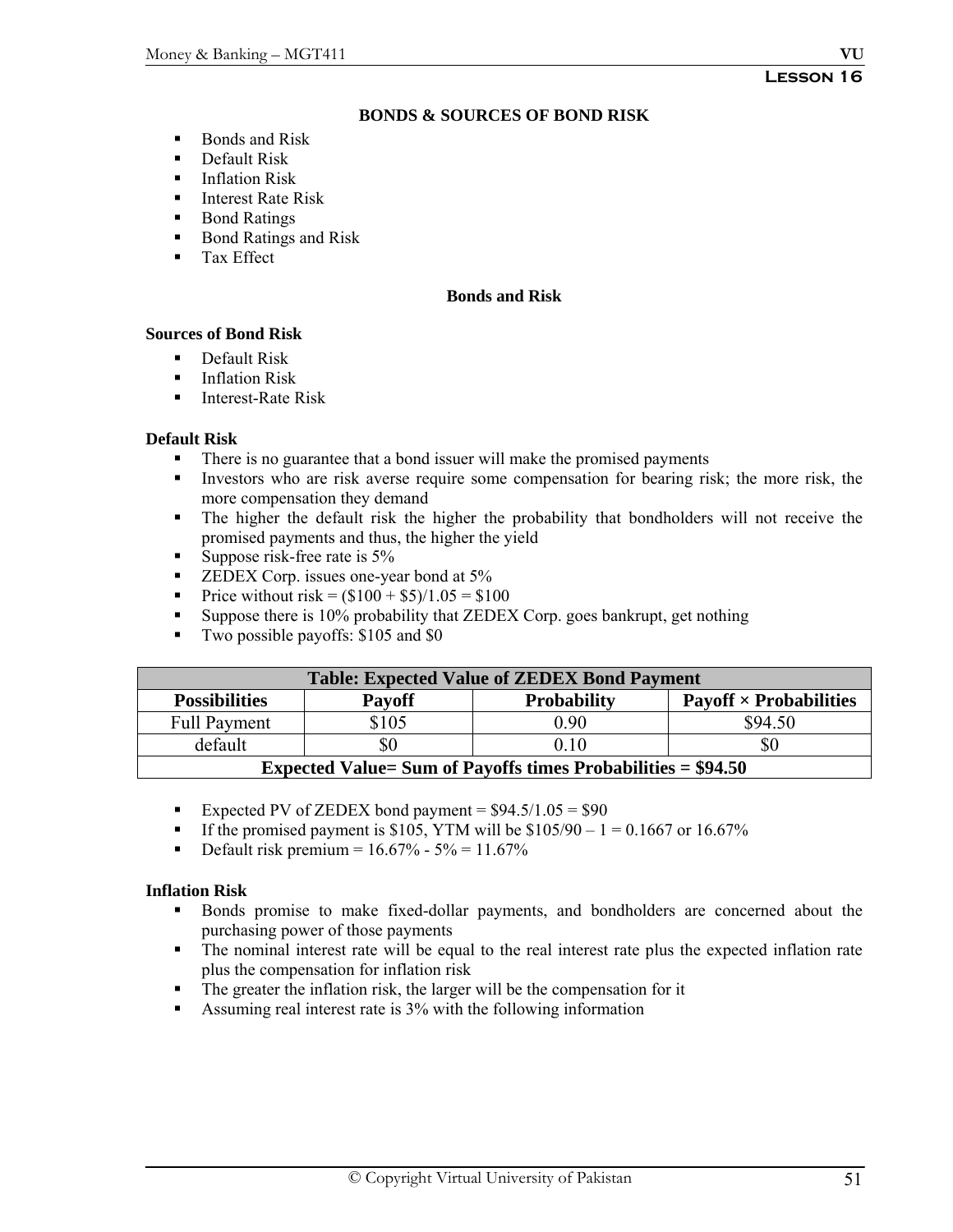| <b>Probabilities</b>                                                   |      |       |       |  |  |  |
|------------------------------------------------------------------------|------|-------|-------|--|--|--|
| <b>Inflation</b><br><b>Case I</b><br><b>Case II</b><br><b>Case III</b> |      |       |       |  |  |  |
| $1\%$                                                                  | 0.50 | 0.25  | 0.10  |  |  |  |
| $2\%$                                                                  |      | 0.50  | 0.80  |  |  |  |
| 3%                                                                     | 0.50 | 0.25  | 0.10  |  |  |  |
| <b>Expected Inflation</b>                                              | 2%   | 2%    | 2%    |  |  |  |
| <b>Standard Deviation</b>                                              | .0%  | 0.71% | 0.45% |  |  |  |

Nominal rate =  $3\%$  real rate +  $2\%$  expected inflation + compensation for inflation risk

## **Interest-Rate Risk**

- Interest-rate risk arises from the fact that investors don't know the holding period yield of a long-term bond.
- If you have a short investment horizon and buy a long-term bond you will have to sell it before it matures, and so you must worry about what happens if interest rates change
- Because the price of long-term bonds can change dramatically, this can be an important source of risk

## **Bond Ratings**

- The risk of default (i.e., that a bond issuer will fail to make a bond's promised payments) is one of the most important risks a bondholder faces, and it varies among issuers.
- Credit rating agencies have come into existence to assess the default risk of different issuers
- The bond ratings are an assessment of the creditworthiness of the corporate issuer.
- The definitions of creditworthiness used by the rating agencies are based on how likely the issuer firm is to default and the protection creditors have in the event of a default.
- These ratings are concerned only with the possibility of the default. Since they do not address the issue of interest rate risk, the price of a highly rated bond may be quite volatile.

# **Long Term Ratings by PACRA**

## **Investment Grades:**

- **AAA:** Highest credit quality. 'AAA' ratings denote the lowest expectation of credit risk.
- **AA:** Very high credit quality. 'AA' ratings denote a very low expectation of credit risk.
- **A:** High credit quality. 'A' ratings denote a low expectation of credit risk.
- **BBB:** Good credit quality. 'BBB' ratings indicate that there is currently a low expectation of credit risk.

## **Speculative Grades:**

- .
- **BB:** Speculative.
- **'BB'** ratings indicate that there is a possibility of credit risk developing,
- **B:** Highly speculative. 'B' ratings indicate that significant credit risk is present, but a limited margin of safety remains.
- **CCC, CC, C:** High default risk. Default is a real possibility.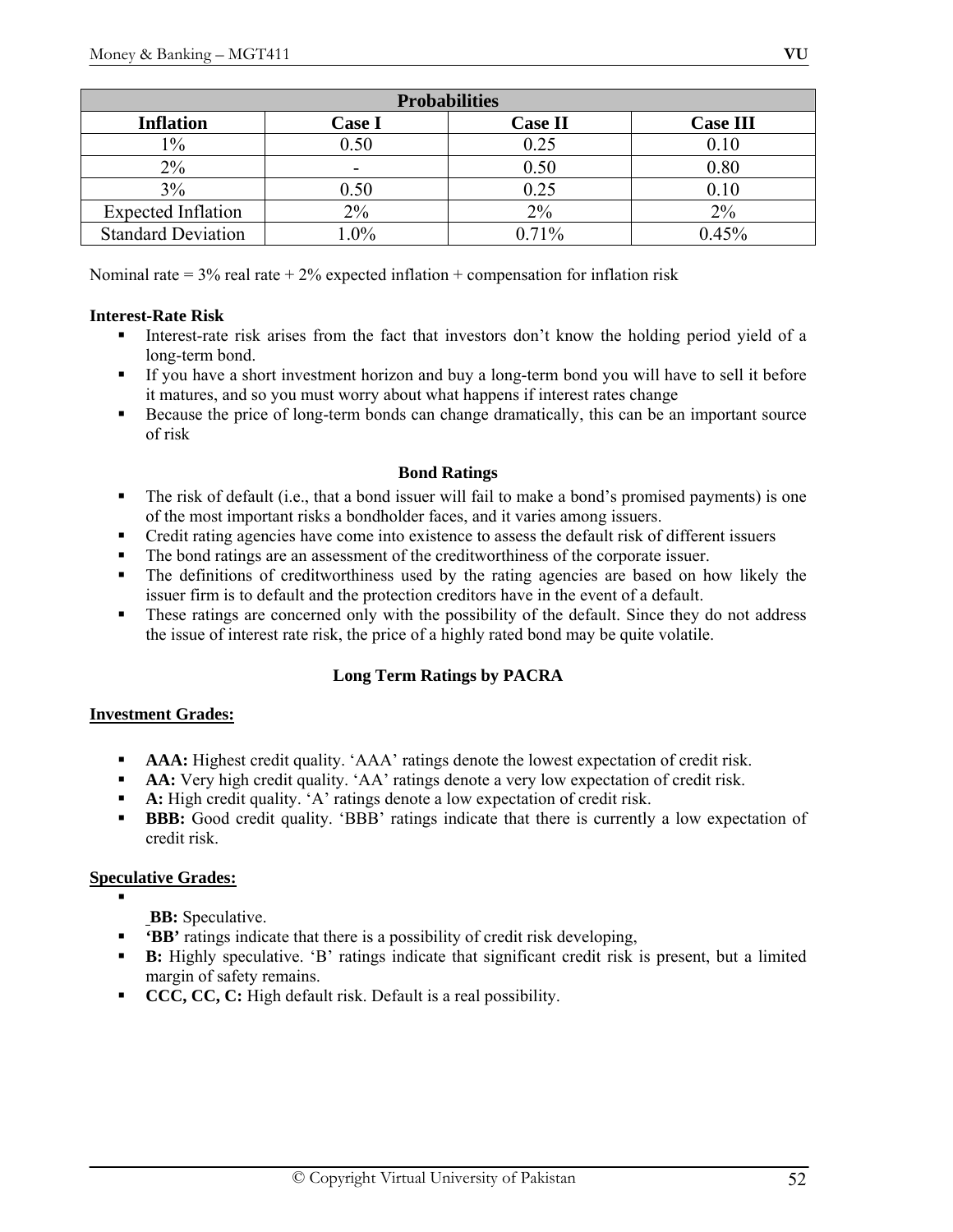## **Short Term Ratings by PACRA**

- **A1+:** highest capacity for timely repayment
- **A1**: Strong capacity for timely repayment
- **A2**: satisfactory capacity for timely repayment may be susceptible to adverse economic conditions
- **A3**: an adequate capacity for timely repayment. More susceptible to adverse economic condition
- **B**: timely repayment is susceptible to adverse changes in business, economic, or financial conditions

**C**: an inadequate capacity to ensure timely repayment

**D**: high risk of default or which are currently in default

### **Bond Ratings and Risk**

#### **Bond Ratings**

Moody's and Standard & Poor's

#### **Ratings Groups**

- **Investment Grade**
- Non-Investment Speculative Grade
- **Highly Speculative**

#### **Commercial Paper Ratings**

**Moody's and Standard & Poor's** 

### **Rating Groups**

- **Investment**
- **Speculative**
- **Default**

| <b>Bond (Credit) Ratings</b> |               |                                                              |  |  |
|------------------------------|---------------|--------------------------------------------------------------|--|--|
| S & P                        | Moody's       | What it means                                                |  |  |
| <b>AAA</b>                   | Aaa           | Highest quality and credit worthiness                        |  |  |
| AA                           | Aa            | Slightly less likely to pay principal + interest             |  |  |
| A                            | A             | Strong capacity to make payments, upper medium grades        |  |  |
| <b>BBB</b>                   | Baa           | Medium grade, adequate capacity to make payments             |  |  |
| <b>BB</b>                    | Ba            | Moderate ability to pay, speculative element, vulnerable     |  |  |
| B                            | B             | Not desirable investment, long term payment doubtful         |  |  |
| <b>CCC</b>                   | Caa           | Poor standing, known vulnerabilities, doubtful payment       |  |  |
| CC                           | Ca            | Highly speculative, high default likelihood, known reasons   |  |  |
| $\mathcal{C}$                | $\mathcal{C}$ | Lowest rated class, most unlikely to reach investment grades |  |  |
| D                            |               | Already defaulted on payments                                |  |  |
| <b>NR</b>                    |               | No public rating has been requested                          |  |  |
| $+Or-$                       | &1, 2, 3      | Within-class refinement of AA to CCC ratings                 |  |  |

The lower a bond's rating the lower its price and the higher its yield.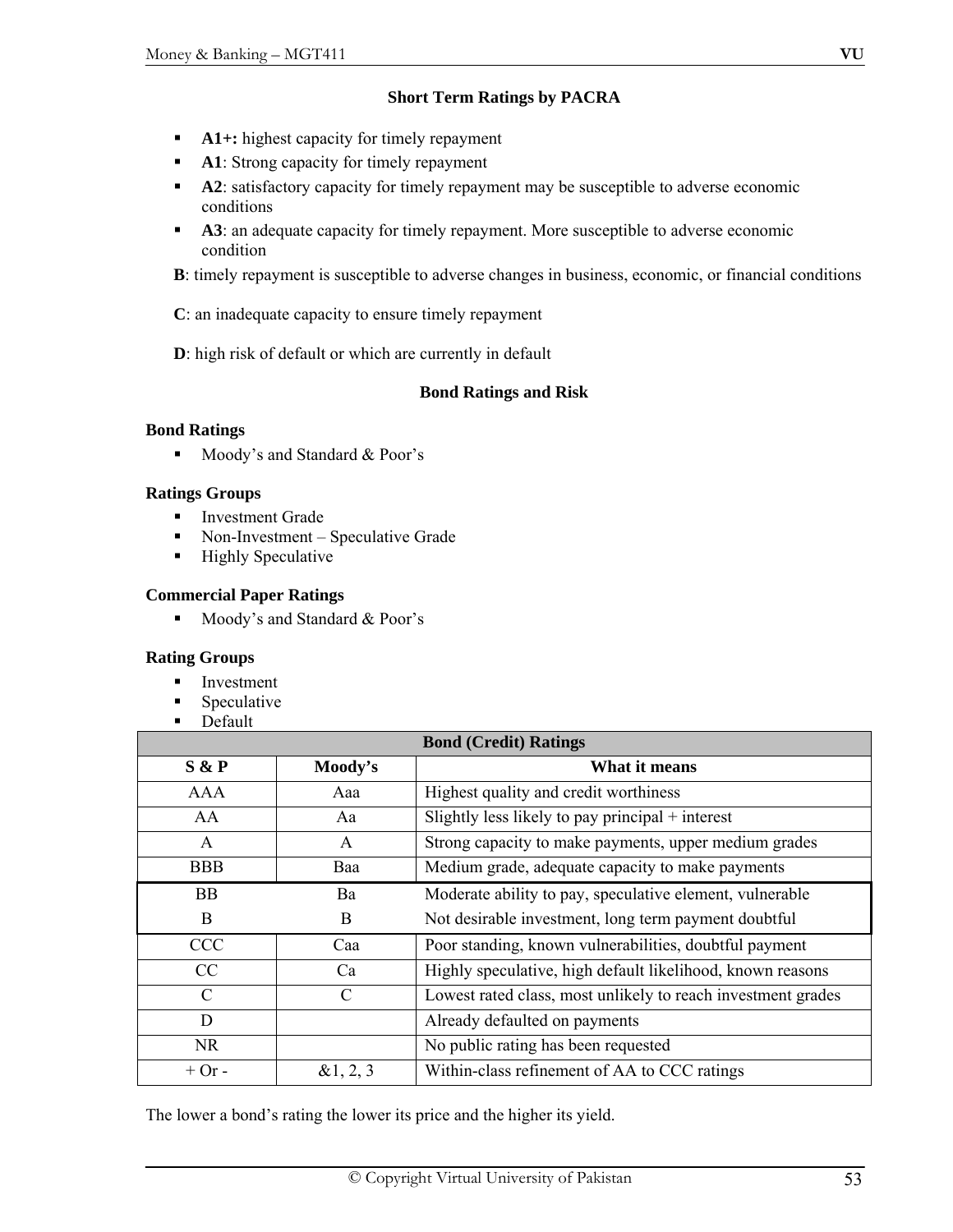# **Figure: The effect of an increase in risk on equilibrium in the bond market**



Increased risk reduces the demand for the bond at every price, shifting the demand curve to the left from Do to D1. The result is a decline in the equilibrium price and quantity in the market. Importantly, the price falls from Po to P1, so the yield on the bond must rise.

Quantity of Bonds

## **Increased Risk reduces Bond Demand**

- The resulting shift to the left causes a decline in equilibrium price and an increase in the bond yield.
- A bond yield can be thought of as the sum of two parts:
- The yield on the Treasury bond (called "benchmark bonds" because they are close to being riskfree) and
- A risk spread or default risk premium
- If the bond ratings properly reflect the probability of default, then lower the rating of the issuer, the higher the default risk premium
- So we may conclude that when Treasury bond yields change, all other yields will change in the same direction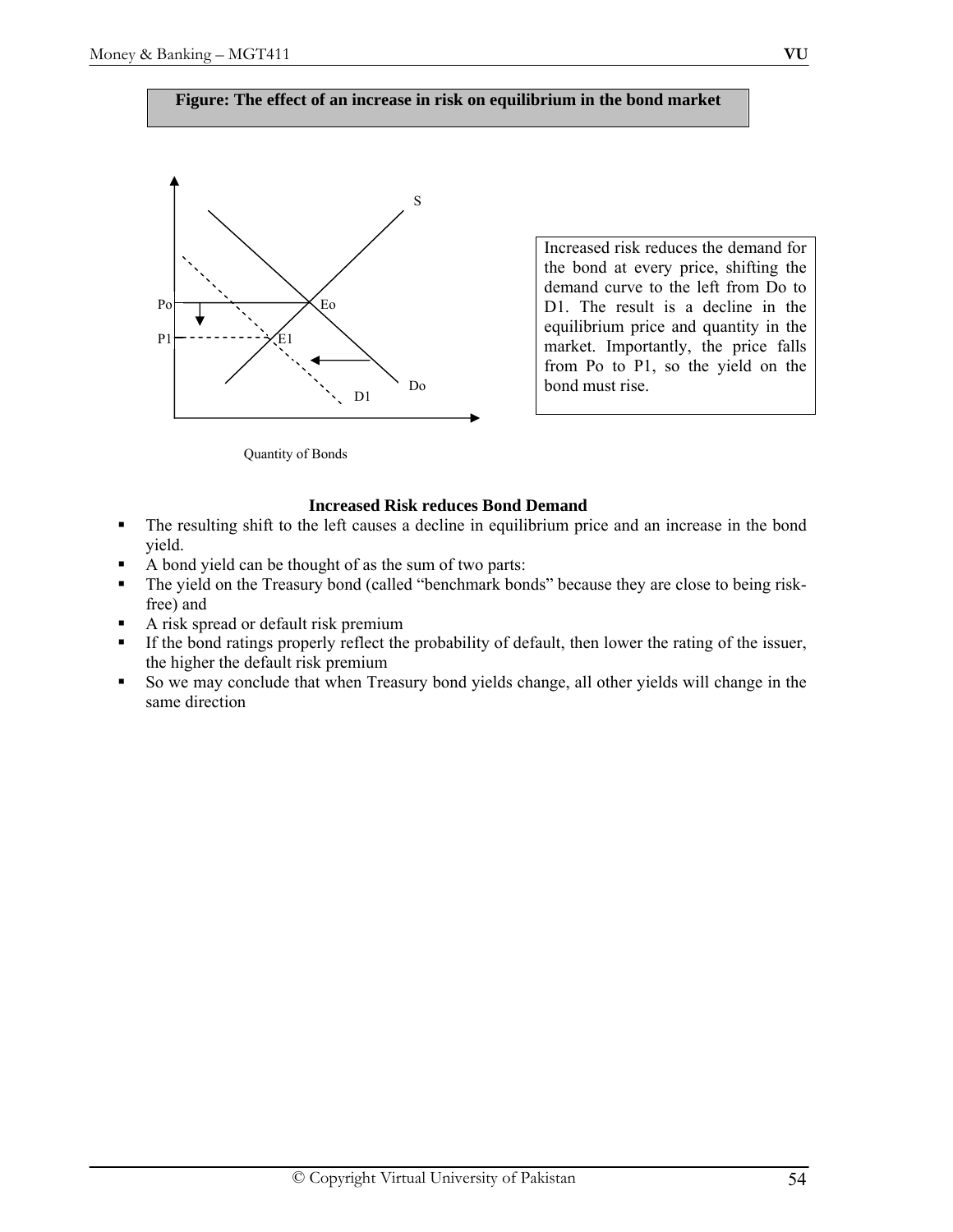## **TAX EFFECT & TERM STRUCTURE OF INTEREST RATE**

- **Tax Effect**
- Term Structure of Interest Rate
- **Expectations Hypothesis**
- **Liquidity Premium**

### **Tax Effect**

- The second important factor that affects the return on a bond is taxes
- **Bondholders must pay income tax on the interest income they receive from privately issued** bonds (taxable bonds), but government bonds are treated differently
- Interest payments on bonds issued by state and local governments, called "municipal" or "taxexempt" bonds are specifically exempt from taxation
- A tax exemption affects a bond's yield because it affects how much of the return the bondholder gets to keep
- Tax-Exempt Bond Yield = (Taxable Bond Yield) x (1- Tax Rate).

### **Term Structure of Interest Rates**

- The relationship among bonds with the same risk characteristics but different maturities is called the term structure of interest rates.
- A plot of the term structure, with the yield to maturity on the vertical axis and the time to maturity on the horizontal axis, is called the yield curve.

**Figure: The U.S. Treasury Yield Curve** 

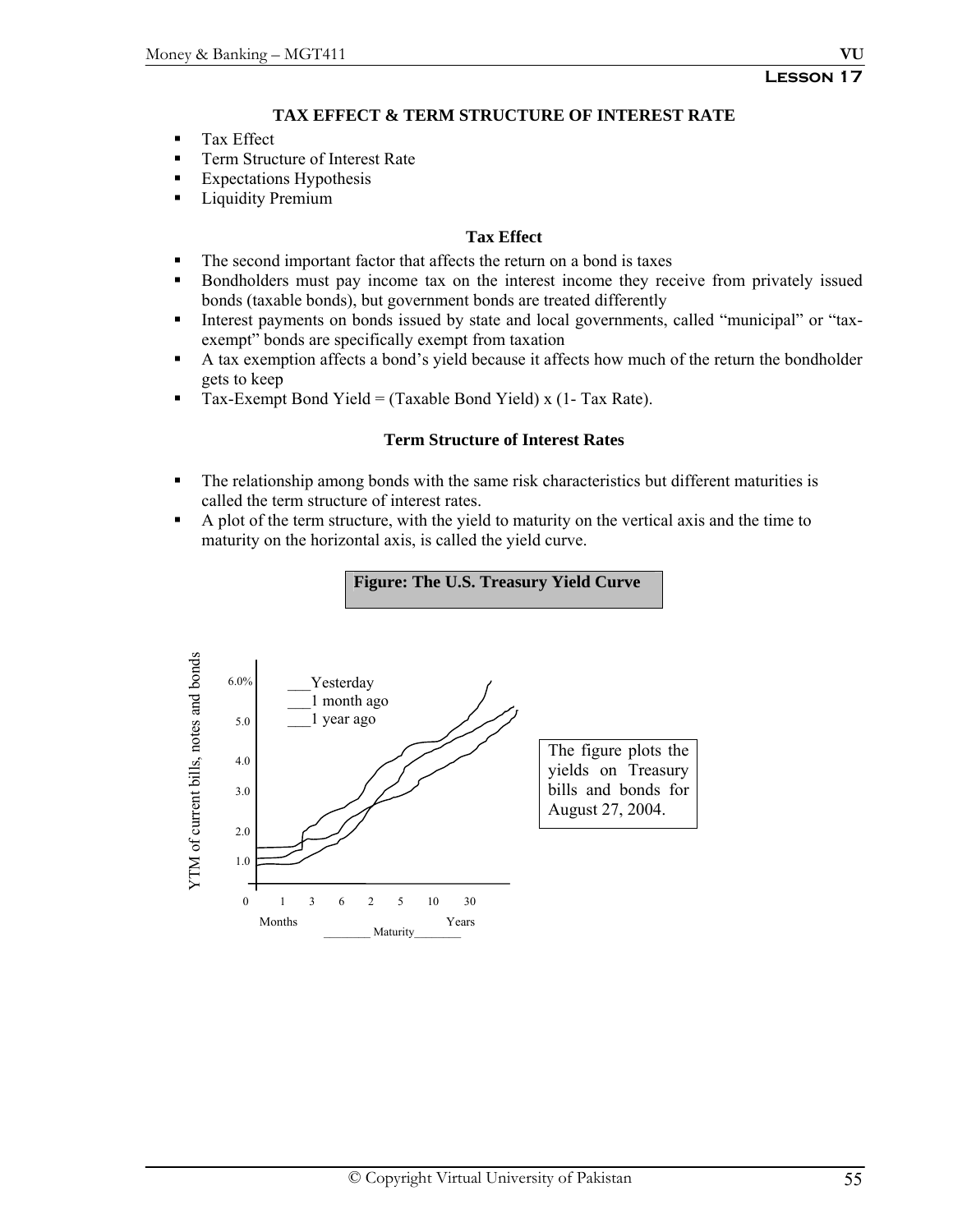## **Figure: The Term Structure of Treasury Interest Rates**



#### **Term Structure "Facts"**

- Interest Rates of different maturities tend to move together
- Yields on short-term bond are more volatile than yields on long-term bonds
- **Long-term yields tend to be higher than short-term yields.**

#### **Expectations Hypothesis**

- The risk-free interest rate can be computed, assuming that there is no uncertainty about the future
- Since certainty means that bonds of different maturities are perfect substitutes for each other, an investor would be indifferent between holding
- A two-year bond or
- A series of two one-year bonds
- Certainty means that bonds of different maturities are perfect substitutes for each other
- Assuming that current 1-year interest rate is 5%. The expectations hypothesis implies that the current 2-year interest rate should equal the average of 5% and 1-year interest rate one year in future.
- If future interest rate is 7%, then current 2-year interest rate will be  $(5+7)/2 = 6\%$
- Therefore, when interest rates are expected to rise long-term rates will be higher than short-term rates and the yield curve will slope up (and vice versa)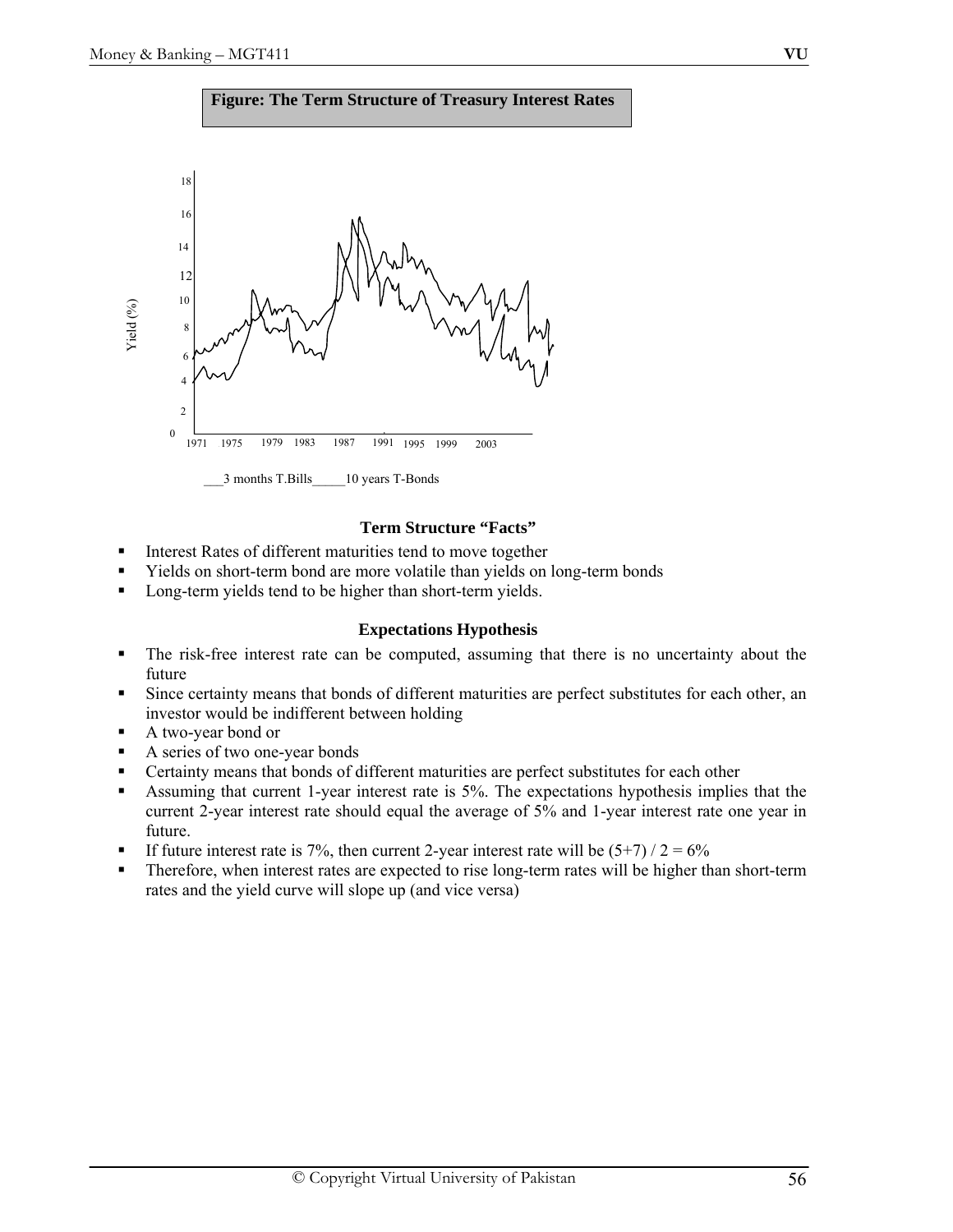

- From this we can construct investment strategies that must have the same yield.
- Assuming the investor has a two-year horizon, the investor can:
- Invest in a two-year bond and hold it to maturity
- Interest rate will be  $i_{2v}$
- Investment will yield  $(1 + i_{2y}) (1 + i_{2y})$  two years later
- Invest in a one-year bond today and a second one a year from now when the first one matures Interest rate will be  $i^{e}_{y+1}$
- **I** Investment will yield  $(1 + i_{1y})(1 + i_{y+1})$  in two years
- The hypothesis tells us that investors will be indifferent between the two strategies, so the strategies must have the same return
- Total return from 2 year bonds over 2 years

$$
(1 + i_{2y})(1 + i_{2y})
$$

Return from one year bond and then another one year bond

$$
(1 + i_{1y})(1 + i_{1y}^{e})
$$

If one and two year bonds are perfect substitutes, then:

$$
(1 + i_{2y})(1 + i_{2y}) = (1 + i_{1y})(1 + i_{1y})
$$

Or

$$
i_{2y} = \frac{i_{1y} + i_{1y}^2}{2}
$$

Or in general terms

$$
i_{nt} = \frac{i_{1t} + i_{1t+1}^e + i_{1t+2}^e + \dots + i_{1t+n-1}^e}{n}
$$

 Therefore the rate on the two-year bond must be the average of the current one-year rate and the expected future one-year rate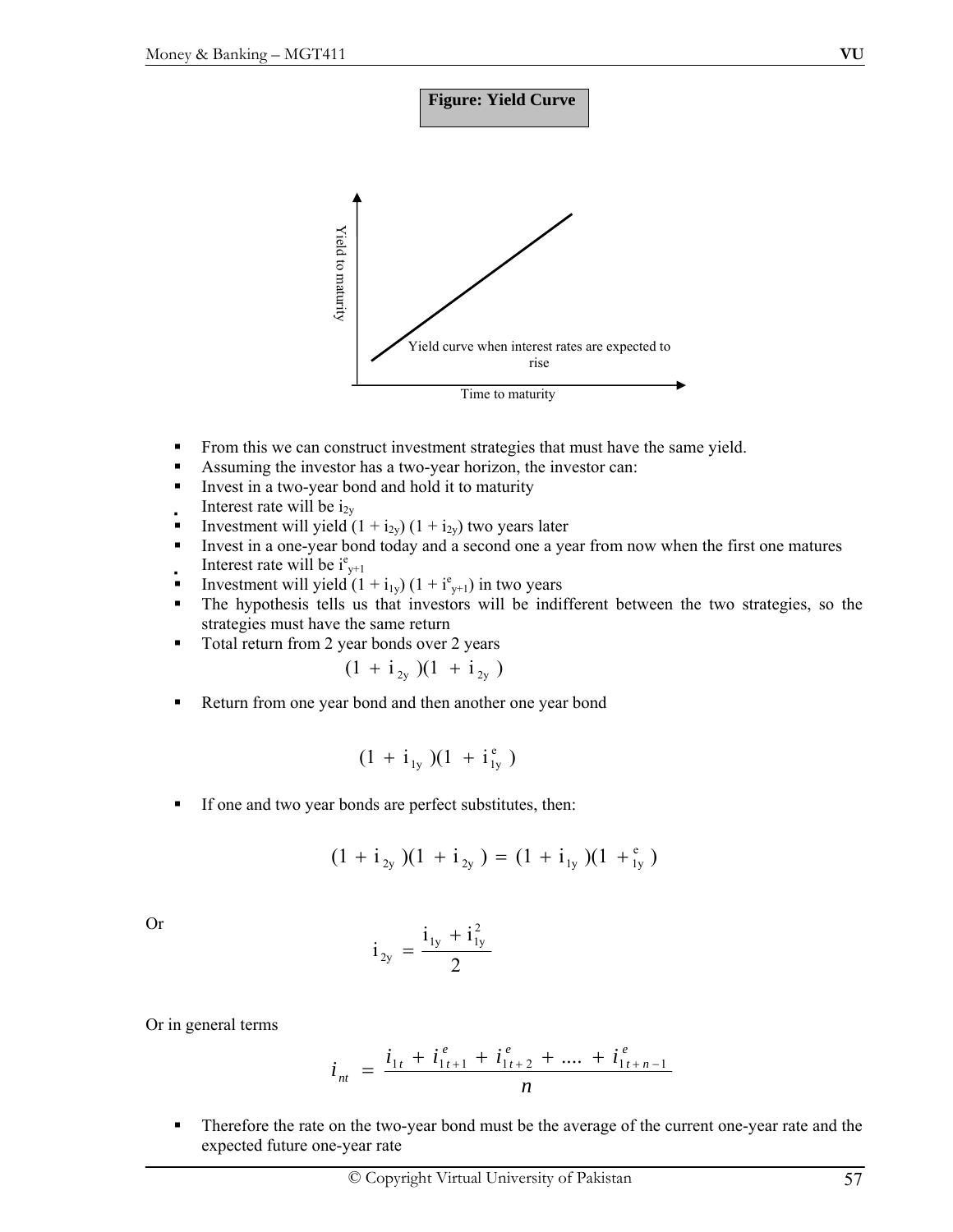- Implications would be the same old
- Interest rates of different maturities tend to move together.
- Yields on short-term bonds are more volatile than those on long-term bonds.
- **Long-term yields tend to be higher than short-term yields**
- However, expectations theory can not explain why long-term rates are usually above short term rates
- In order to explain why the yield curve normally slopes upward, we need to extend the hypothesis to include risk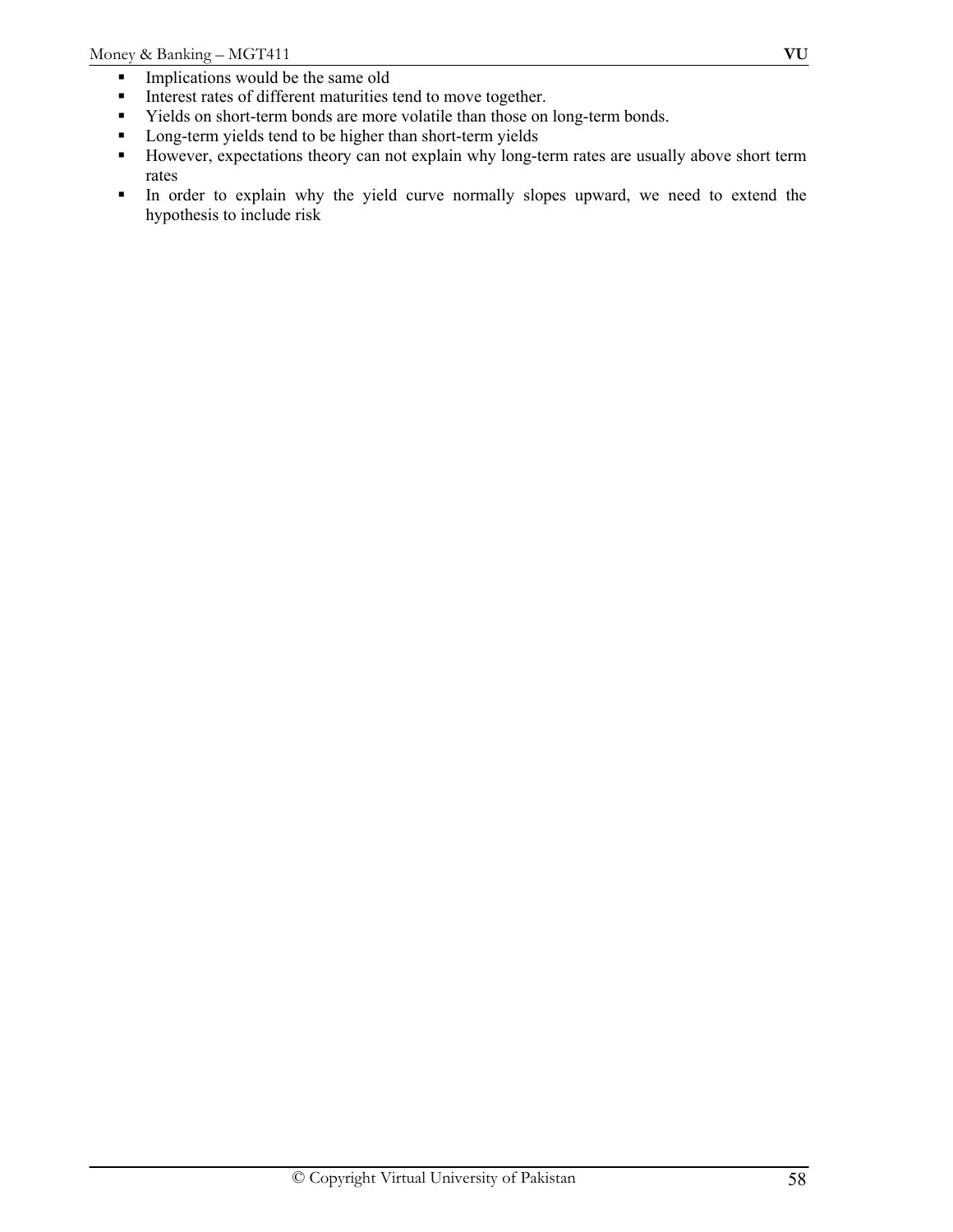### **THE LIQUIDITY PREMIUM THEORY**

- Bonds
- **Example 1** Liquidity Premium Theory
- **Stocks**
- **Essential Characteristics**
- Process
- **Measuring Level of a Stock Market**
- **Valuing Stocks**

### **The Liquidity Premium Theory**

- Risk is the key to understanding the slope of the yield curve
- The yield curve's upward slope is due to long-term bonds being riskier than short-term bonds
- **Bondholders** face both inflation and interest-rate. The longer the term the greater the inflation and interest-rate risk
- Inflation risk increases over time because investors, who care about the real return, must forecast inflation over longer periods.
- Interest-rate risk arises when an investor's horizon and the bond's maturity do not match. If holders of long-term bonds need to sell them before maturity and interest rates have increased, the bonds will lose value
- Including risk in the model means that we can think of yield as having two parts:
- Risk-free and
- Risk premium

$$
i_{nt} = rp_n + \frac{i_{1t} + i_{1t+1}^e + i_{1t+2}^e + \dots + i_{1t+n-1}^e}{n}
$$
  
Risk premium\n  
Pure expectations theory

**Figure: Relationship between the Liquidity Premium and Expectations Theories** 

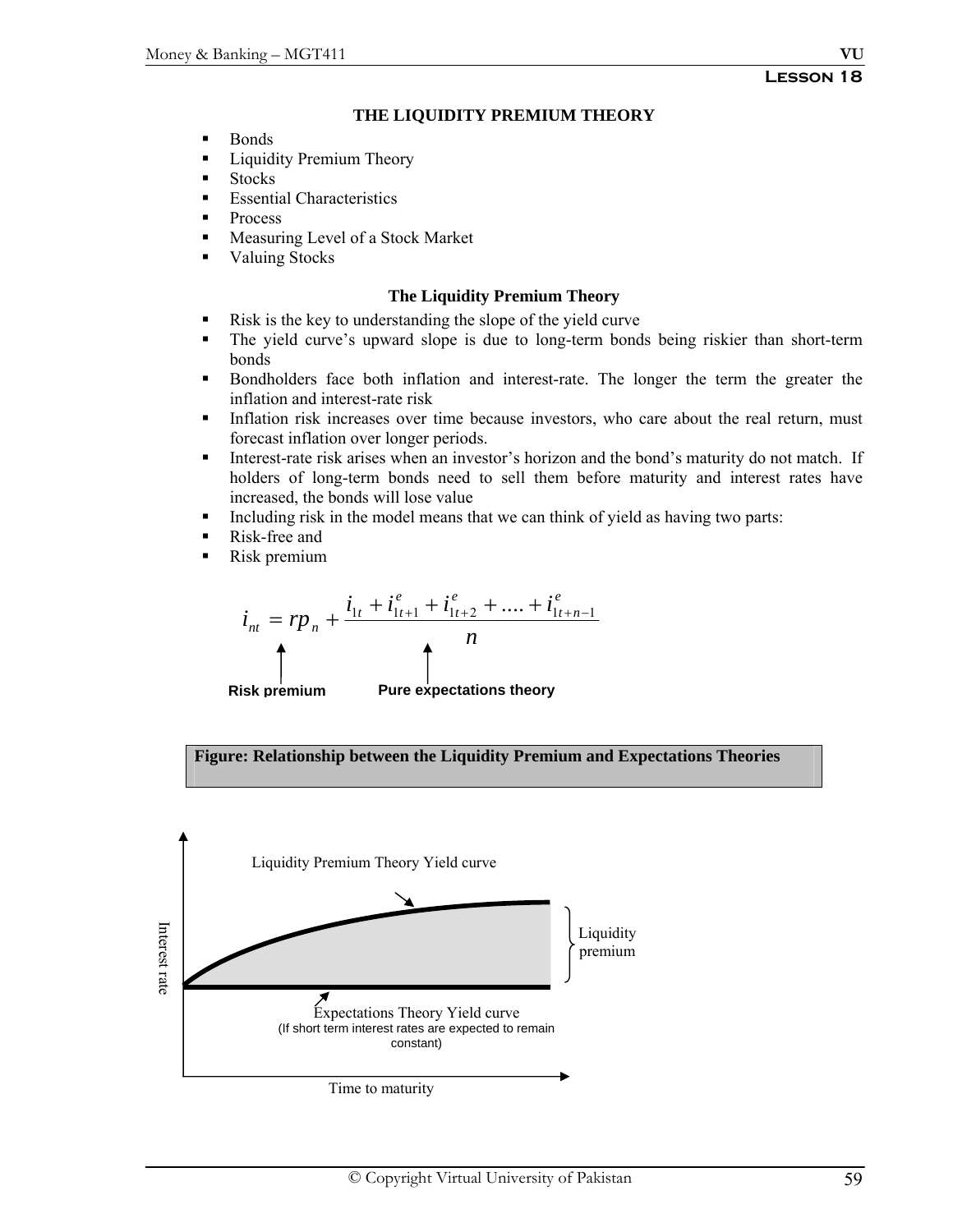- Again, we arrive at the same three conclusions about the term structure of interest rates
- Interest rates of different maturities tend to move together.
- Yields on short-term bonds are more volatile than those on long-term bonds.
- **Long-term yields tend to be higher than short-term yields**

## **Stocks: An Introduction**

- Stocks provide a key instrument for holding personal wealth as well as a way to diversify, spreading and reducing the risks that we face
- For companies, they are one of several ways to obtain financing.
- Additionally,
- Stocks and stock markets are one of the central links between the financial world and the real economy.
- Stock prices are fundamental to the functioning of a market-based economy
- They indicate the value of the companies that issued the stocks and,
- They allocate scarce investment resources
- The firms deemed most valuable in the marketplace for stocks are the ones that will be able to obtain financing for growth. When resources flow to their most valued uses, the economy operates more efficiently
- Most people see stock market as a place where fortunes are easily made or lost, and they recoil at its unfathomable booms and busts.
- Great American Depression (1929)
- Post-September 11, 2001 scenario
- Pakistan stock market on roller-coaster-ride (March 2005)
- What happens in reality?
- Stock prices tend to rise steadily and slowly, and
- Collapse rarely when normal market mechanisms are out of alignment
- For most people the experience of losing or gaining wealth suddenly is more memorable than the experience of making it gradually.
- By being preoccupied with the potential short-term losses associated with crashes, we lose sight of the gains we could realize if we took a longer-term view

# **Essential Characteristics of Common Stock**

- Stocks, also known as common stock or equity, are shares in a firm's ownership
- From their early days, stocks had two important characteristics that today are taken for granted:
- The shares are issued in small denominations and
- The shares are transferable
- Until recently, stockowners received a certificate from the issuing company, but now it is a computerized process where the shares are registered in the names of brokerage firms that hold them on the owner's behalf
- The ownership of common stock conveys a number of rights
- A stockholder is entitled to participate in the shares of the enterprise, but this is a residual claim i.e. meaning the leftovers after all other creditors have been paid.
- Stockholders also have limited liability,
- Even if a company fails, the maximum amount that the stockholder can lose is the initial investment
- Stockholders are entitled to vote at the firm's annual meeting including voting to elect (or remove) the firm's board of directors
- Following are some salient features of stock trading
	- **1.** An individual share represents only a small fraction of the value of the company that issued it
	- **2.** A large number of shares are outstanding
	- **3.** Prices of individual shares are low, allowing individuals to make relatively small investments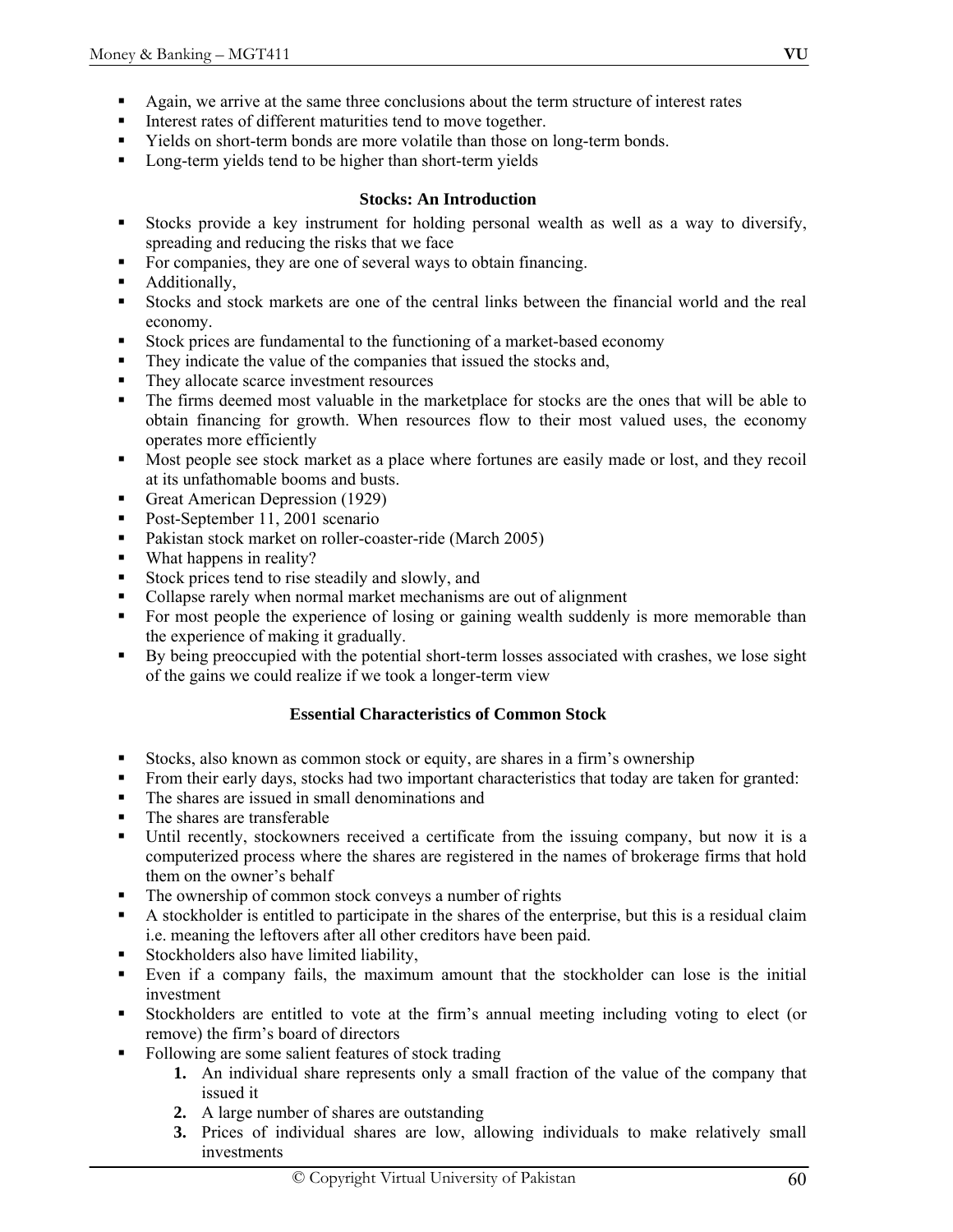- **5.** Because of limited liability, investor's losses cannot exceed the price they paid for the stock; and
- **6.** Shareholders can replace managers who are doing a bad job

# **Measuring the Level of the Stock Market**

- Stocks are one way in which we choose to hold our wealth, so when stock values rise we get richer and when they fall we get poorer
- These changes affect our consumption and saving patterns, causing general economic activity to fluctuate
- We need to understand the dynamics of the stock market, in order to
- Manage our personal finances and
- See the connections between stock values and economic conditions
- Stock market indexes
- Designed to give us a sense of the extent to which stock prices are going up or down
- Tell us both how much the value of an average stock has changed, and how much total wealth has gone up or down
- **Provide benchmarks for performance of money managers, comparing how they have done to the** market as a whole
- Every major country in the world has a stock market, and each of these markets has an index
- For the most part, these are value-weighted indices
- To analyze the performance of these different markets it is useful to look at percentage changes, but percentage change isn't everything
- The Dow Jones Industrial Average
- The Standard & Poor's 500 Index
- NASDAQ Composite index
- **Financial Times Stock Exchange 100 Index**
- Hang Seng 100
- Nikkei 225
- KSE 100 Index
- The KSE100
- It contains a representative sample of common stock that trade on the Karachi Stock Exchange.
- The KSE stocks that comprise the index have a total market value of around Rs. 1,197 Billion compared to total market value of Rs. 1,365 Billion for over 679 stocks listed on the Karachi Stock Exchange.
- This means that the KSE100 Index represents 88 percent of the total market capitalization of the Karachi Stock Exchange, as of February, 2004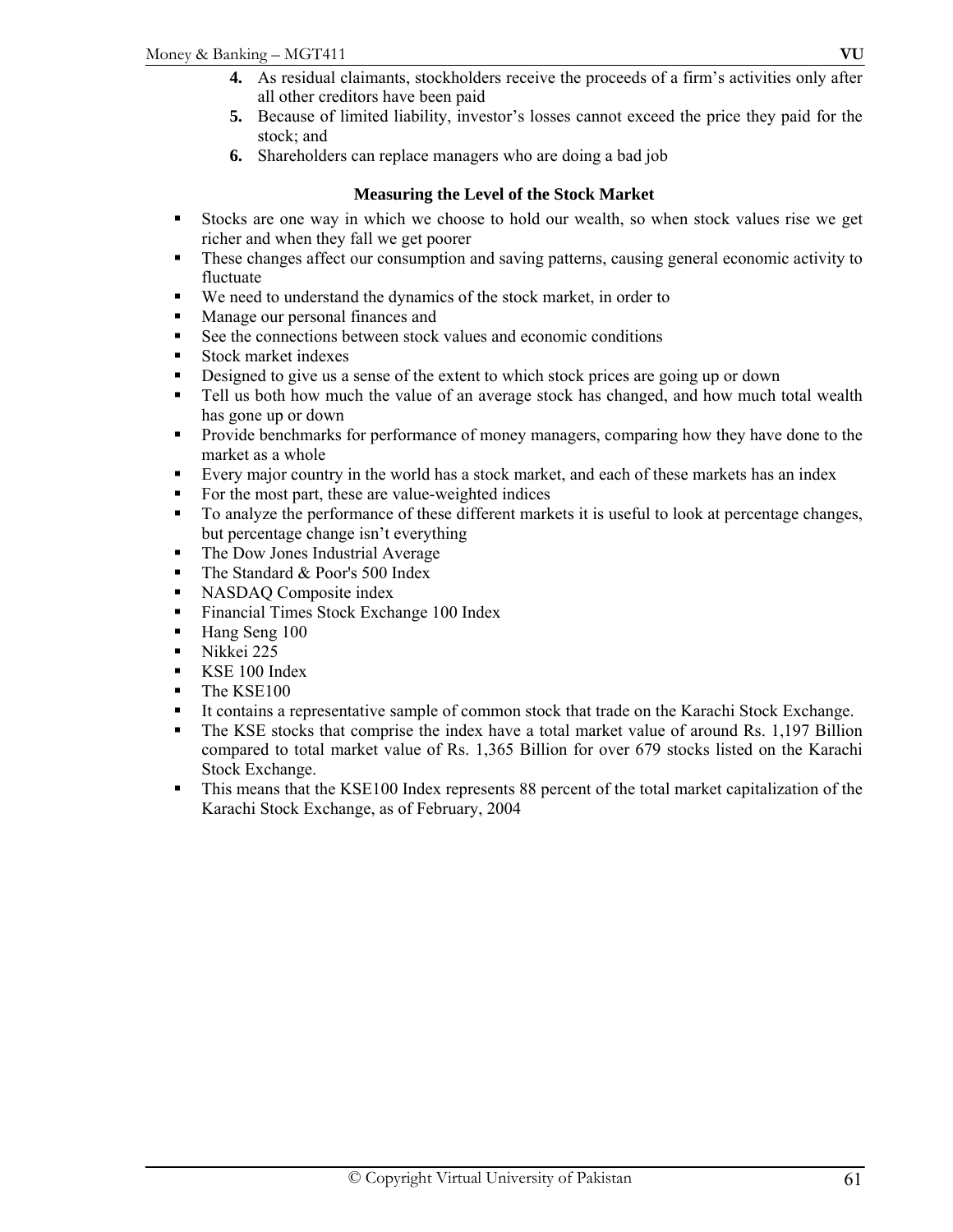## **VALUING STOCKS**

- **Valuing Stocks**
- Fundamental Value and Dividend Discount Model
- Risk and Value of Stocks

### **Valuing Stocks**

- **People differ in their opinions of how stocks should be valued**
- Chartists believe that they can predict changes in a stock's price by looking at patterns in its past price movements
- Behavioralists estimate the value of stocks based on their perceptions of investor psychology and behavior
- Others estimate stock values based on a detailed study of the fundamentals, which can be analyzed by examining the firm's financial statements.
- In this view the value of a firm's stock depends both on its current assets and estimates of its future profitability
- The fundamental value of stocks can be found by using the present value formula to assess how much the promised payments are worth, and then adjusting to allow for risk
- Chartists and Behavioralists focus instead on estimates of the deviation of stock prices from those fundamental values

### **Fundamental Value and the Dividend-Discount Model**

- As with all financial instruments, a stock represents a promise to make monetary payments on future dates, under certain circumstances
- With stocks the payments are in the form of dividends, or distributions of the firm's profits
- The price of a stock today is equal to the present value of the payments the investor will receive from holding the stock
- This is equal to
- The selling price of the stock in one year's time plus
- The dividend payment received in the interim
- Thus the current price is the present value of next year's price plus the dividend
- If  $P_{today}$  is the purchase price of stock,  $P_{next year}$  is the sales price one year later and  $D_{next year}$  is the size of the dividend payment, we can say:

$$
P_{today} = \frac{D_{next\space year}}{(1+i)} + \frac{P_{Next\space year}}{(1+i)}
$$

■ What if investor plans to hold stock for two years?

$$
P_{\text{toda}} = \frac{D_{\text{nex} \text{yea}}}{(1+i)} + \frac{D_{\text{In two}}}{(1+i)^2} + \frac{P_{\text{In two}}}{(1+i)^2}
$$

Generalizing for n years: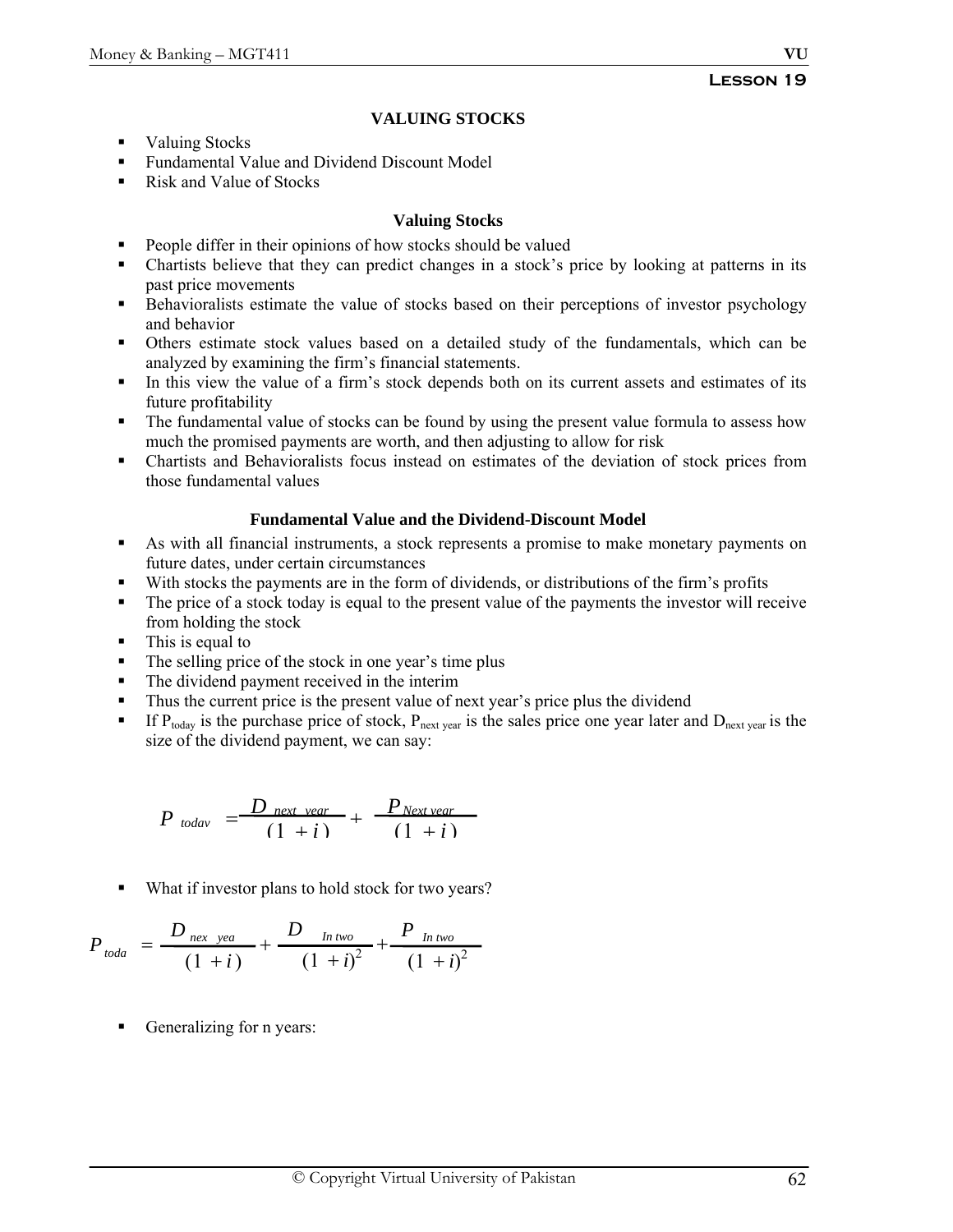$$
P_{today} = \frac{D_{next}}{(1 + i)} + \frac{D_{in\_two} - years}{(1 + i)^2} + \dots +
$$
  

$$
\frac{D_{n} - years - from - now}{(1 + i)^n} + \frac{P_{n} - years - from - now}{(1 + i)^n}
$$

- If a stock does not pay dividends the calculation can still be performed; a value of zero is used for the dividend payments
- Future dividend payments can be estimated assuming that current dividends will grow at a constant rate of g per year.

$$
D_{\text{next}}_{\text{1-year}} = D_{\text{today}} (1 + g)
$$

• For multiple periods:

$$
D_{n \text{ years from now}} = D_{\text{today}} \left( 1 + g \right)^n
$$

• Price equation can now be re-written as:

$$
P_{today} = \frac{D_{today} (1 + g)}{(1 + i)} + \frac{D_{today} (1 + g)^{2}}{(1 + i)^{2}} + \dots +
$$
  

$$
\frac{D_{today} (1 + g)^{n}}{(1 + i)^{n}} + \frac{P_{n\_years} - from - now}{(1 + i)^{n}}
$$

 Assuming that the firm pays dividends forever solves the problem of knowing the selling price of the stock; the assumption allows us to treat the stock as we did a consol

$$
P_{today} = \frac{D_{today}}{i - g}
$$

- This relationship is the dividend discount model
- The model tells us that stock price should be high when
- Dividends are high
- Dividend growth is rapid, or
- **Interest rate is low**

### **Why stocks are risky?**

- Stockholders receive profits only after the firm has paid everyone else, including bondholders
- It is as if the stockholders bought the firm by putting up some of their own wealth and borrowing the rest
- This borrowing creates leverage, and leverage creates risk
- Imagine a software business that needs only one computer costing  $$1,000$  and purchase can be financed by any combination of stocks (equity) and bonds (debt). Interest rate on bonds is 10%. Company earns \$160 in good years and \$80 in bad years with equal probability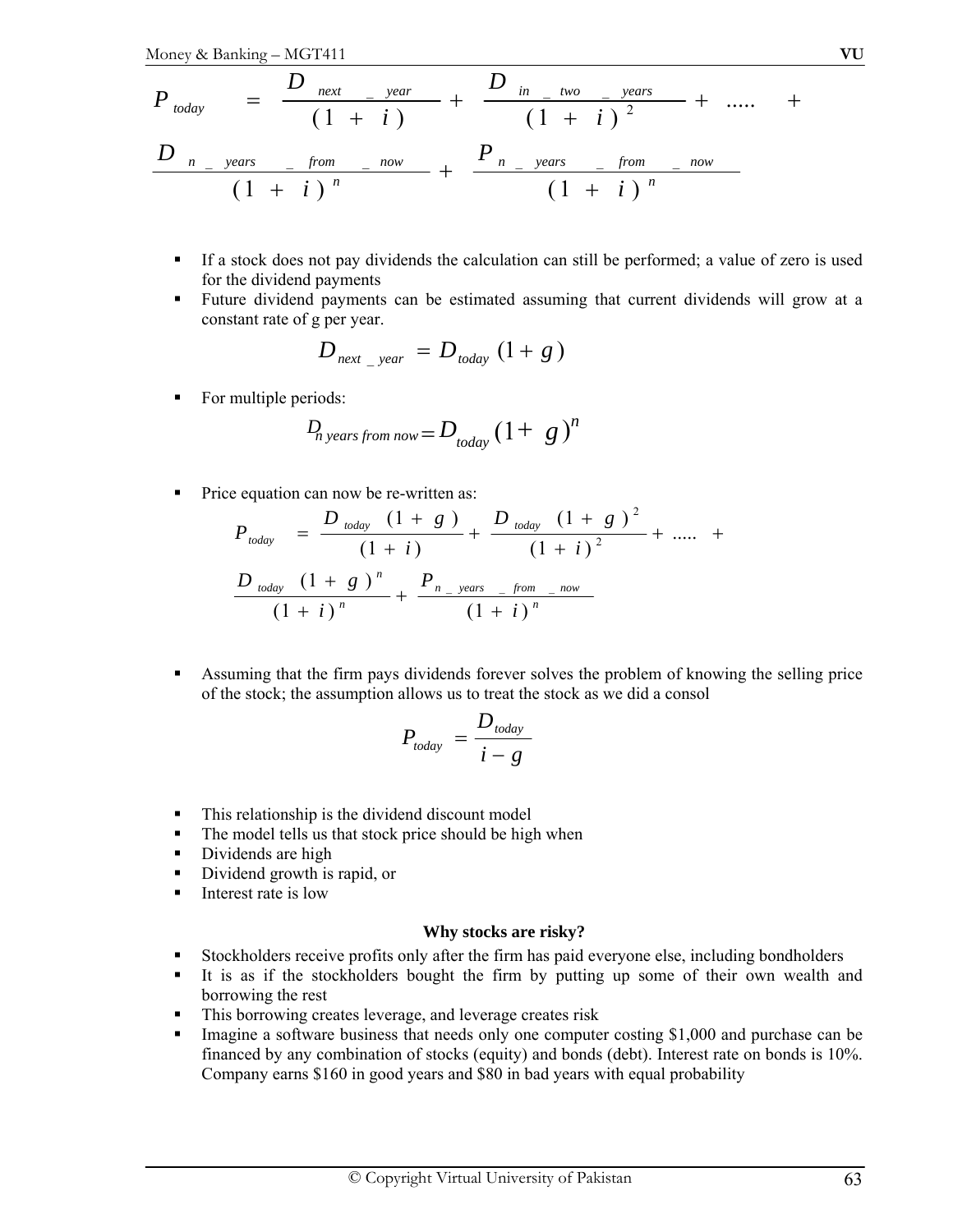| Table: Returns distributed to debt and equity holders under different financing assumptions |         |                                                  |                                       |                              |                                             |                                            |
|---------------------------------------------------------------------------------------------|---------|--------------------------------------------------|---------------------------------------|------------------------------|---------------------------------------------|--------------------------------------------|
| <b>Percent</b><br>Equity $(\% )$                                                            | Percent | Required<br>Debt $(\%)$ payments<br>$10\%$ bonds | <b>Payment</b><br>onequity<br>holders | toEquity<br>Return<br>$(\%)$ | <b>Expected</b><br>Equity<br>Return $(\% )$ | St.<br>Dev.<br>ofl<br><b>Equity Return</b> |
| 100%                                                                                        |         |                                                  | \$80-160                              | $8 - 16%$                    | 12%                                         | 4%                                         |
| 50%                                                                                         | 50%     | \$50                                             | $$30-110$                             | $6 - 22%$                    | 14%                                         | 8%                                         |
| 30%                                                                                         | 70%     | \$70                                             | \$10-90                               | $3.3 - 30\%$                 | 16.67%                                      | 13.3%                                      |
| 20%                                                                                         | $80\%$  | \$80                                             | \$0-80                                | $0 - 40\%$                   | 20%                                         | 20%                                        |

- If the firm were only 10% equity financed, shareholders' liability could come into play.
- Issuing \$900 worth of bonds means \$90 for interest payments.
- If the business turned out to be bad, the \$80 revenue would not be enough to pay the interest
- Without their limited liability, stockholders will be liable for \$10 shortfall. But actually, they will lose only \$100 investment and not more and the firm goes bankrupt.
- Stocks are risky because the shareholders are residual claimants. Since they are paid last, they never know for sure how much their return will be.
- Any variation in the firm's revenue flows through to stockholders dollar for dollar, making their returns highly volatile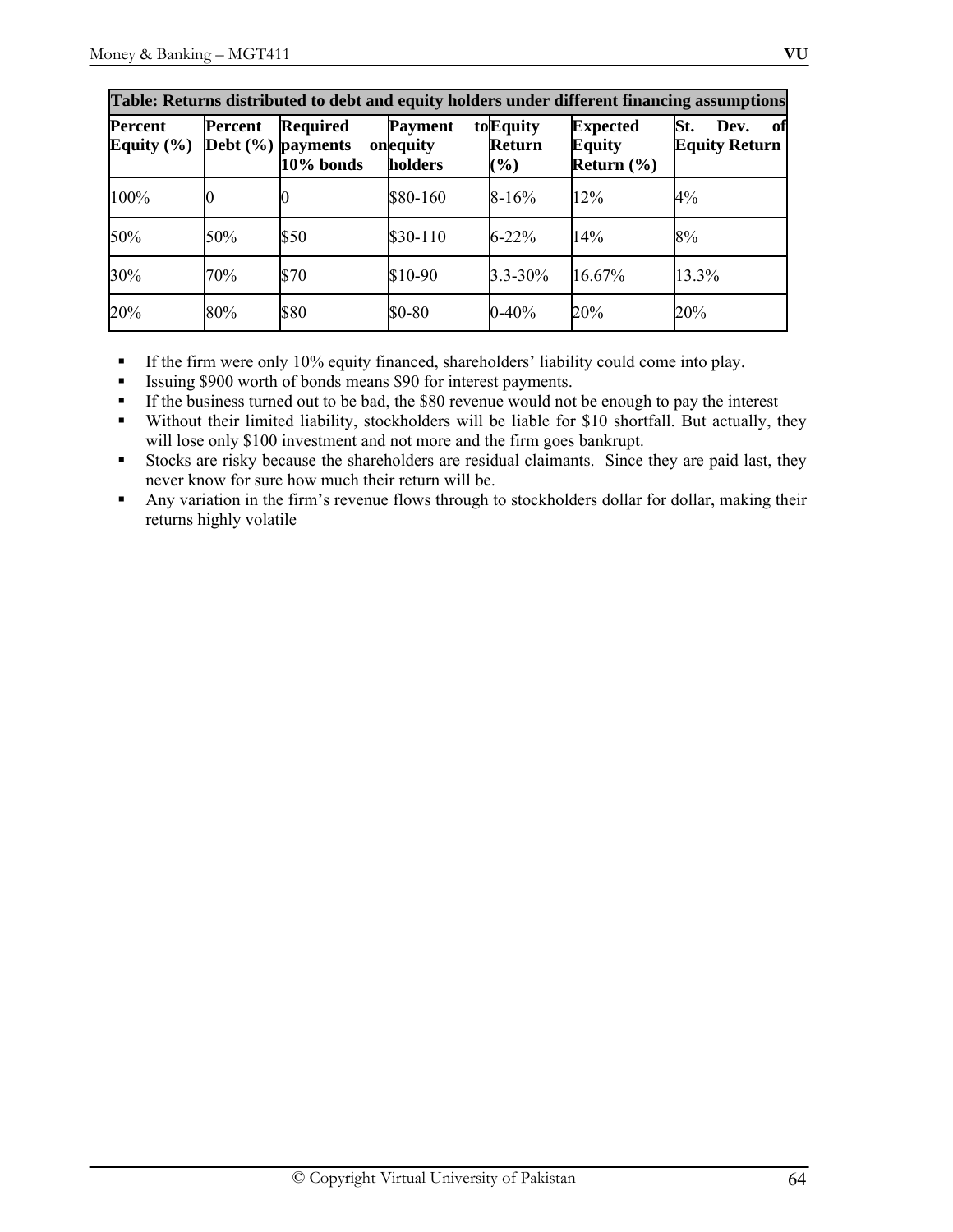#### **Lesson 20**

### **RISK AND VALUE OF STOCKS**

- $\blacksquare$  Stocks
- Risk and the Value of Stocks
- **Theory of Efficient Markets**
- Investing in Stocks for Long Run
- Stock Markets' Role in the Economy
- **Financial Intermediation**
- Role of Financial Intermediaries

#### **Risk and value of stocks**

- The dividend-discount model must be adjusted to include compensation for a stock's risk
- Return to Holding Stock for One Year =

$$
\frac{D_{next}}{P_{today}} + \frac{P_{next}}{P_{today}} = P_{today}
$$

- Since the ultimate future sale price is unknown the stock is risky,
- The investor will require compensation in the form of a risk premium
- Required Stock Return (i) = Risk-free Return  $(r_f)$  + Risk Premium  $(r_p)$
- The risk-free rate can be thought of as the interest rate on a treasury security with a maturity of several months
- Our dividend discount model becomes:

$$
P_{\text{today}} = \frac{D_{\text{today}}}{rf + rp - g}
$$

#### **Risk and value of stocks**

- Stock Prices are high when
- **Current dividends are high (D**<sub>today</sub> is high)
- Dividends are expected to grow quickly (g is high)
- The risk-free rate is low  $(r_f$  is low)
- The risk premium on equity is low  $(r_p \text{ is low})$
- The S&P 500 index finished the year 2003 at just over 1,100. was this level warranted by fundamentals?
- Risk free real interest rate is about 2% or  $r_f = 0.02$
- Risk premium is assumed to be 4% or  $r_p = 0.04$
- Dividend growth rate is around  $2\%$  or  $g = 0.02$
- The owner of a \$1,000 portfolio would have received \$30 in dividends during 2003
- Substituting the information in our adjusted dividend discount model:

$$
P_{today} = \frac{$30}{$0.02 + 0.04 = 0.02} = $750
$$

- But the actual stock prices were substantially higher than this calculated figure
- This may be due to wrong assumption on risk premium. The investors may have been demanding lower risk premium in 2003.
- To compute it, we use the same equation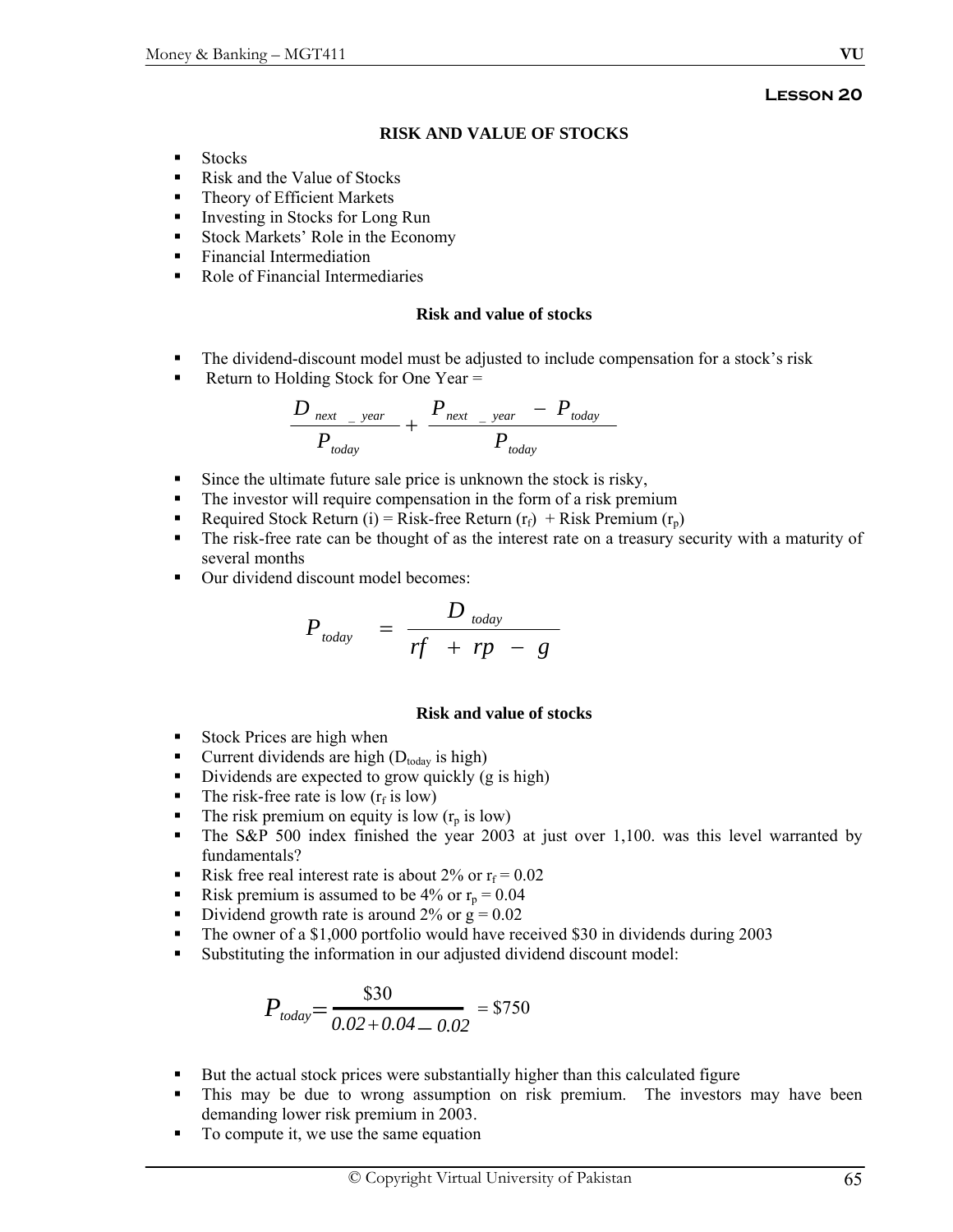$$
1,10 = \frac{$30}{(0.02+r_p) - 0.02}
$$

 $\blacksquare$  The answer is approximately 2.75%

## **The Theory of Efficient Markets**

- The basis for the theory of efficient markets is the notion that the prices of all financial instruments, including stocks, reflect all available information
- As a result, markets adjust immediately and continuously to changes in fundamental values
- When markets are efficient, the prices at which stocks currently trade reflect all available information, so that future price movements are unpredictable.
- If the theory is correct then no one can consistently beat the market average; active portfolio management will not yield a return that is higher than that of a broad stock-market index
- If managers claim to exceed the market average year after year, it may be because
- They must be taking on risk,
- $\blacksquare$  They are lucky,
- They have private information (which is illegal), or
- **Markets are not efficient**

## **Investing in Stocks for the Long Run**

- Stocks appear to be risky, and yet many people hold substantial proportions of their wealth in the form of stock
- This is due to the difference between the short term and the long term;
- Investing in stocks is risky only if you hold them for a short time
- In fact, when held for the long term, stocks are less risky than bonds.

### **Figure: S&P 1-Year Stock Returns, 1871 to 2003(Returns are Real, Adjusted for Inflation using the CPI)**

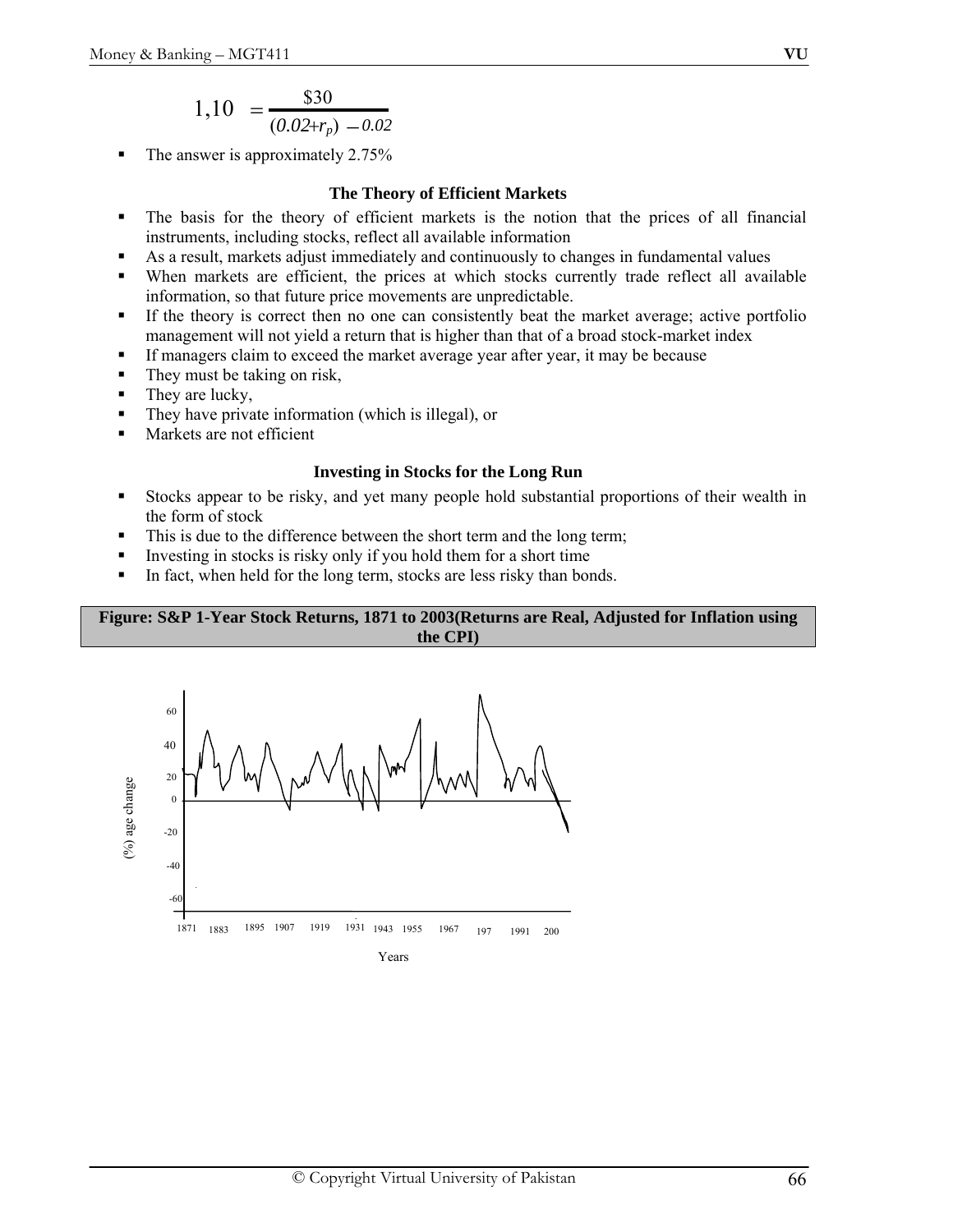**Figure: S&P Long-Run Stock Returns, 1871 to 2003(Returns are Real, adjusted for inflation using the CPI)** 



#### **The Stock Market's Role in the Economy**

- The stock market plays a crucial role in every modern capitalist economy.
- The prices determined there tell us the market value of companies, which determines the allocation of resources.
- Firms with a high stock market value are the ones investors' prize, so they have an easier time garnering the resources they need to grow.
- In contrast, firms whose stock value is low have difficulty financing their operations
- So long as stock prices accurately reflect fundamental values, this resource allocation mechanism works well.
- At times, however, stock prices deviate significantly from the fundamentals and prices move in ways that are difficult to attribute to changes in the real interest rate, the risk premium, or the growth rate of future dividends.

#### **The Stock Market's Role in the Economy**

- Shifts in investor psychology may distort prices; both euphoria and depression are contagious
- When investors become unjustifiably exuberant about the market's future prospects, prices rise regardless of the fundamentals, and such mass enthusiasm creates bubbles.

#### **Bubbles**

- Bubbles are persistent and expanding gaps between actual stock prices and those warranted by the fundamentals.
- These bubbles inevitably burst, creating crashes.
- They affect all of us because they distort the economic decisions companies and consumers make
- If bubbles result in real investment that is both excessive and inefficiently distributed, crashes do the opposite; the shift to excessive pessimism causes a collapse in investment and economic growth
- When bubbles grow large enough and result in crashes the stock market can destabilize the real economy

#### **Financial Intermediation**

 Economic well-being is essentially tied to the health of the financial intermediaries that make up the financial system.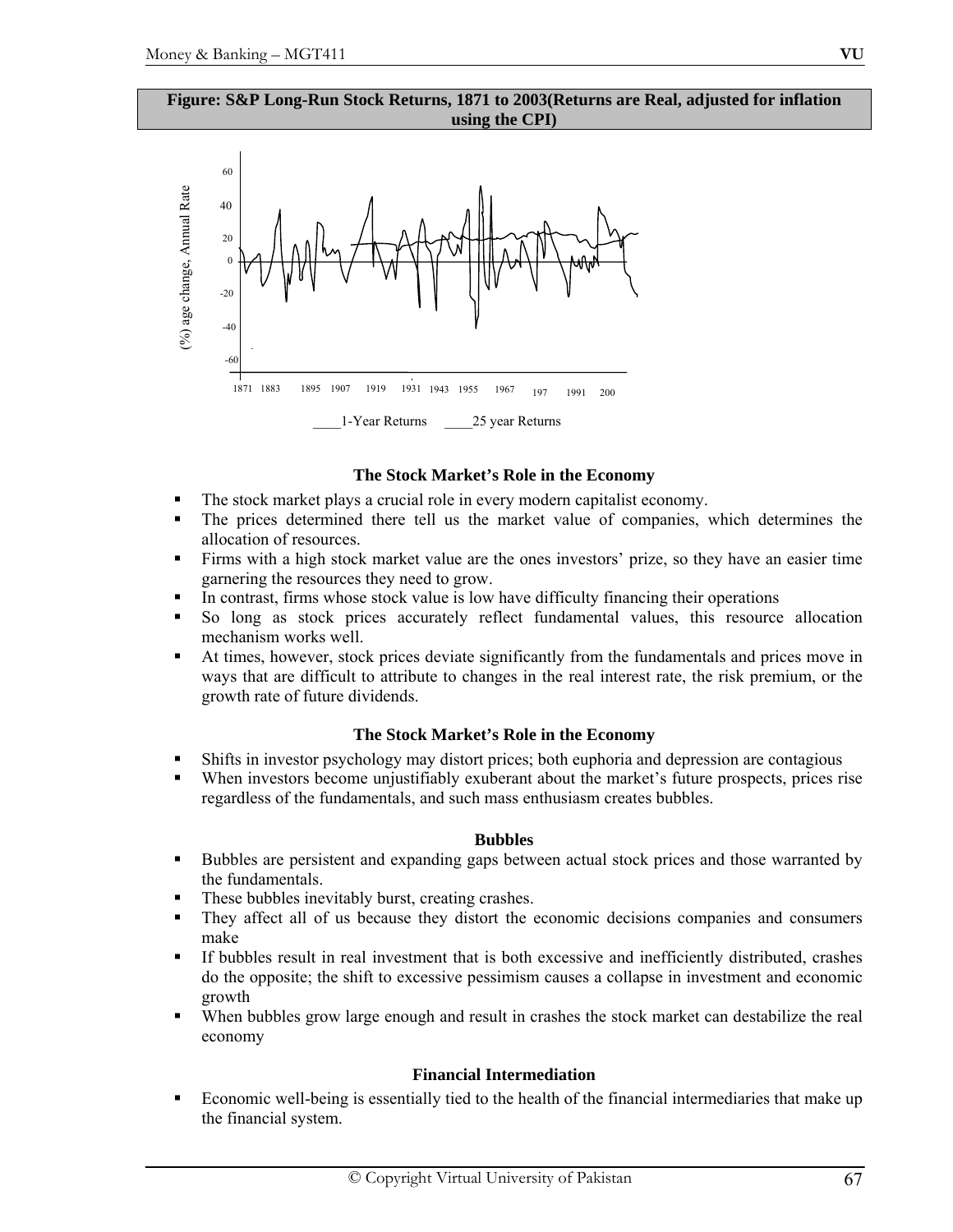- We know that financial intermediaries are the businesses whose assets and liabilities are primarily financial instruments.
- Various sorts of banks, brokerage firms, investment companies, insurance companies, and pension funds all fall into this category.
- These are the institutions that pool funds from people and firms who save and lend them to people and firms who need to borrow
- Financial intermediaries funnel savers' surplus resources into home mortgages, business loans, and investments.
- They are involved in both
- Direct finance—in which borrowers sell securities directly to lenders in the financial markets
- Indirect finance—in which a third party stands between those who provide funds and those who use them
- Intermediaries investigate the financial condition of the individuals and firms who want financing to figure out which have the best investment opportunities.
- As providers of indirect finance, banks want to make loans only to the highest-quality borrowers.
- When they do their job correctly, financial intermediaries increase investment and economic growth at the same time that they reduce investment risk and economic volatility

# **Role of Financial Intermediaries**

- As a general rule, indirect finance through financial intermediaries is much more important than direct finance through the stock and bond markets
- In virtually every country for which we have comprehensive data, credit extended by financial intermediaries is larger as a percentage of GDP than stocks and bonds combined
- Around the world, firms and individuals draw their financing primarily from banks and other financial intermediaries
- The reason for this is information;
- Just think of an online store
- You can buy virtually EVERYTHING from \$5 dinner plates to \$300,000 sports car
- But you will notice an absence of financial products, like student loans, car loans, credit cards or home mortgages
- You can not bonds on which issuer is still making payments, nor can you have the services of checking account.
- Why such online store does not deal in mortgages?
- Suppose a company needs a mortgage of \$100,000 and the store can (if at all) establish a system in which 100 people sign up to lend \$1,000 each to the company
- $\blacksquare$  But the store has to do more
- Collecting the payments
- Figuring out how to repay the lenders
- Writing legal contracts
- Evaluating the creditworthiness of the company and feasibility of the mortgaged project
- Can it do it all?
- Financial intermediaries exist so that individual lenders don't have to worry about getting answers to all of the important questions concerning a loan and a borrower
- Lending and borrowing involve transactions costs and information costs, and financial intermediaries exist to reduce these costs
- **Financial intermediaries perform five functions:** 
	- **1.** They pool the resources of small savers;
	- **2.** They provide safekeeping and accounting services as well as access to the payments system;
	- **3.** They supply liquidity;
	- **4.** They provide ways to diversify risk; and
	- **5.** They collect and process information in ways that reduce information costs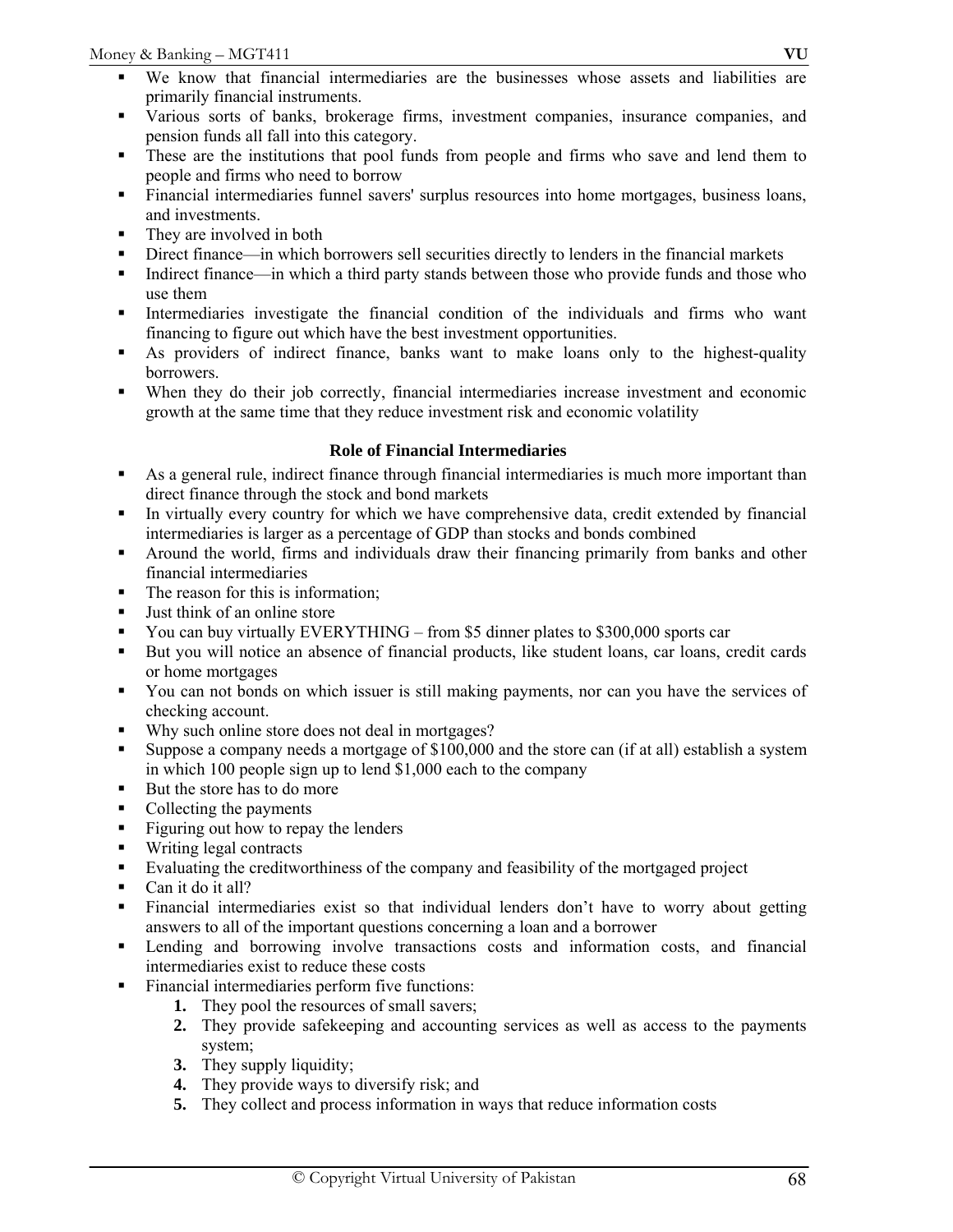### **ROLE OF FINANCIAL INTERMEDIARIES**

Role of Financial Intermediaries:

- Pool Savings
- Safekeeping, accounting services and access to the payments system
- **Liquidity**
- Risk diversification
- **Information Services**

#### **Role of Financial Intermediaries**

- As a general rule, indirect finance through financial intermediaries is much more important than direct finance through the stock and bond markets
- In virtually every country for which we have comprehensive data, credit extended by financial intermediaries is larger as a percentage of GDP than stocks and bonds combined
- Around the world, firms and individuals draw their financing primarily from banks and other financial intermediaries
- The reason for this is information;
- Financial intermediaries exist so that individual lenders don't have to worry about getting answers to all of the important questions concerning a loan and a borrower
- Lending and borrowing involve transactions costs and information costs, and financial intermediaries exist to reduce these costs
- **Financial intermediaries perform five functions:**
- They pool the resources of small savers;
- They provide safekeeping and accounting services as well as access to the payments system;
- $\blacksquare$  They supply liquidity;
- They provide ways to diversify risk; and
- They collect and process information in ways that reduce information costs
- International banks handle transactions that cross borders, which may mean converting currencies
- Taking deposits from savers in one country and providing them to investors in another country
- Converting currencies to facilitate transactions for customers who do business or travel

#### **Pooling Savings**

- The most straightforward economic function of a financial intermediary is to pool the resources of many small savers
- To succeed in this endeavor the intermediary must attract substantial numbers of savers
- This is the essence of indirect finance, and it means convincing potential depositors of the soundness of the institution
- **Banks rely on their reputations and government guarantees like deposit insurance to make sure** customers feel that their funds will be safe

## **Safekeeping, Payments System Access, and Accounting**

- Goldsmiths were the original bankers;
- People asked the goldsmiths to store gold in their vaults in return for a receipt to prove it was there
- People soon realized that trading the receipts was easier than trading the gold itself.
- Eventually the goldsmiths noticed that there was gold left in the vaults at the end of the day, so it could safely be lent to others
- Today, banks are the places where we put things for safekeeping;
- We deposit our paychecks and entrust our savings to a bank or other financial institution because we believe it will keep our resources safe until we need them
- Banks also provide other services, like ATMs, checkbooks, and monthly statements, giving people access to the payments system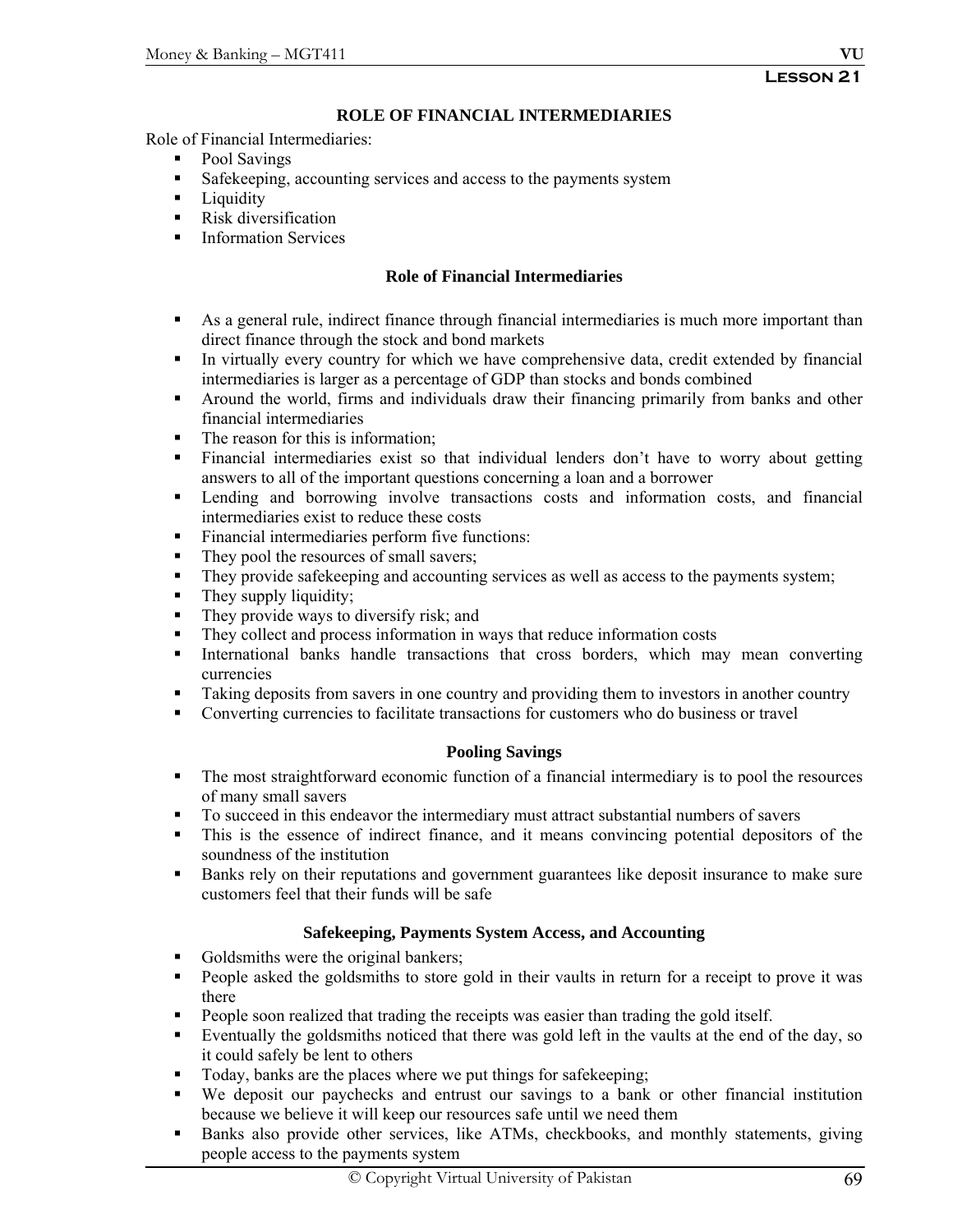- According to the principle of comparative advantage, people and companies concentrate on the activities
- At which they are the best and
- $\blacksquare$  For which their opportunity cost is lower
- This leads to specialization in a particular activity
- More specialization  $\Rightarrow$  more trading  $\Rightarrow$  more financial transaction  $\Rightarrow$  calls for low cost of transaction
- The bookkeeping and accounting services that financial intermediaries provide help us to manage our finances
- Pay-Cheques
- House-rents
- **Utility bills**
- Loan payments
- Food clothing and other expenses
- Savings and retirement plans
- **Providing safekeeping and accounting services as well as access to the payments system forces** financial intermediaries to write legal contracts, which are standardized
- Much of what financial intermediaries do takes advantage of economies of scale,
- The average cost of producing a good or service falls as the quantity produced increases
- Information is also subject to economies of scale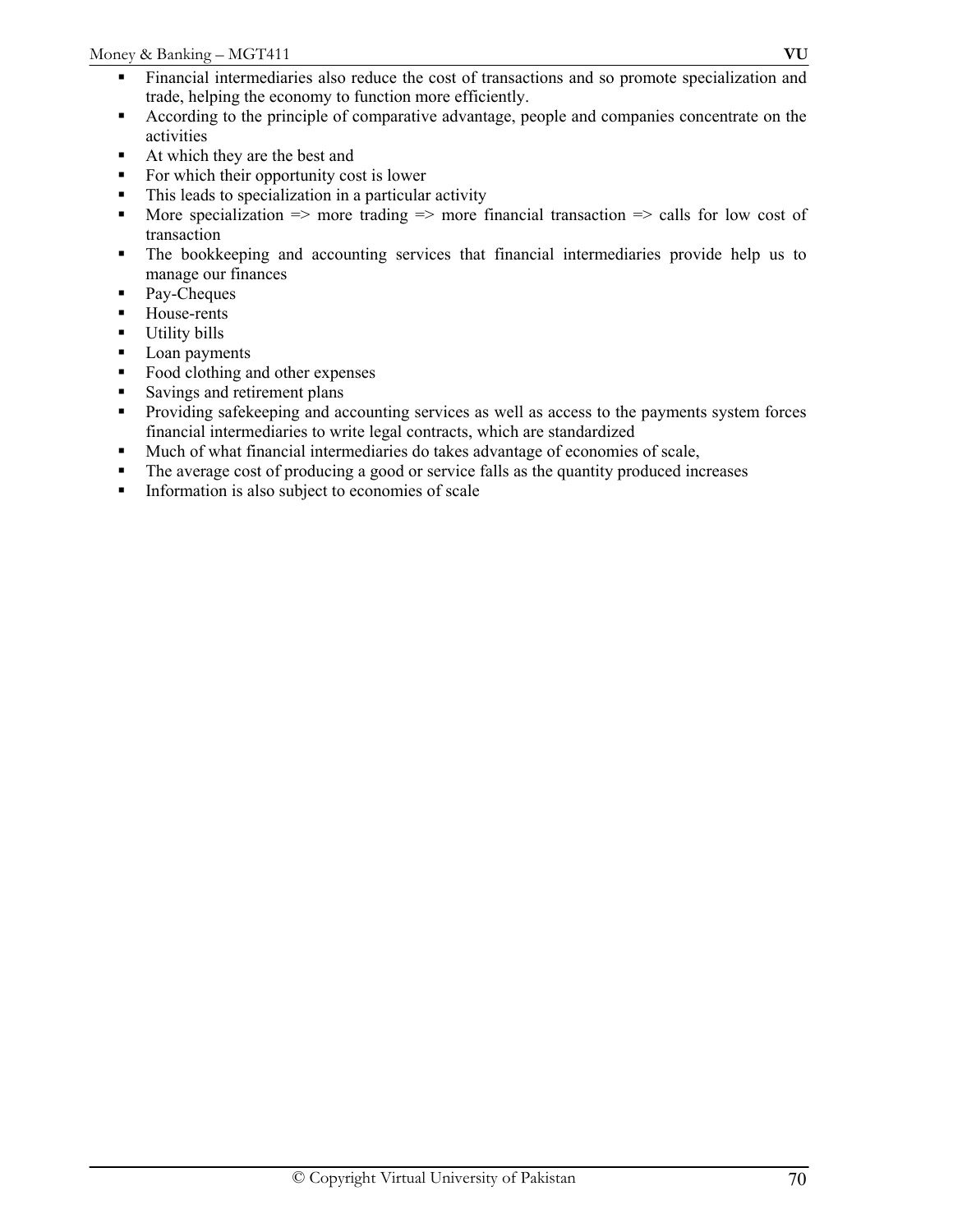## **ROLE OF FINANCIAL INTERMEDIARIES (CONTINUED)**

Role of Financial Intermediaries (cont)

- Liquidity;
- **Risk diversification**
- **Information Services**
- **Information Asymmetry and Information Costs**
- **Adverse Selection**
- **Moral Hazards**

### **Providing Liquidity**

- Liquidity is a measure of the ease and cost with which an asset can be turned into a means of payment
- Financial intermediaries offer us the ability to transform assets into money at relatively low cost (ATMs are an example)
- Financial intermediaries provide liquidity in a way that is efficient and beneficial to all of us
- By collecting funds from a large number of small investors, a bank can reduce the cost of their combined investment, offering the individual investor both liquidity and high rates of return
- Financial intermediaries offer depositors something they can't get from financial markets on their own
- Financial intermediaries offer both individuals and businesses lines of credit, which are preapproved loans that can be drawn on whenever a customer needs funds

### **Diversifying Risk**

- Financial intermediaries enable us to diversify our investments and reduce risk
- While investing, don't put all your eggs in one basket
- Putting \$1 in 100 stocks is better than investing \$100 in just one stock
- Financial institutions enable us to diversify our investment and reduce risk.
- Banks mitigate risk by taking deposits from a large number of individuals and make thousands of loans with them, thus giving each depositor a small stake in each of the loans
- Bank may collect \$1,000 from each of one million depositors and then use \$1 billion to make 10,000 loans of \$100,000 each
- Thus each has a  $1/1,000,000$  share in each of the 10,000 loans. This is diversification!
- And since bank are expert at this game, it can minimize the cost of all such transactions
- All financial intermediaries provide a low-cost way for individuals to diversify their investments
- Mutual funds

#### **Information Services**

- One of the biggest problems individual savers face is figuring out which potential borrowers are trustworthy and which are not
- There is an information asymmetry because the borrower knows whether or not he or she is trustworthy, but the lender faces substantial costs to obtain the same information
- Financial intermediaries reduce the problems created by information asymmetries by collecting and processing standardized information
- Screen loan applications to guarantee the creditworthiness
- Monitor loan recipients to ensure proper usage of funds

#### **Information Asymmetries and Information Costs**

- Information plays a central role in the structure of financial markets and financial institutions
- Markets require sophisticated information in order to work well, and when the cost of obtaining information is too high, markets cease to function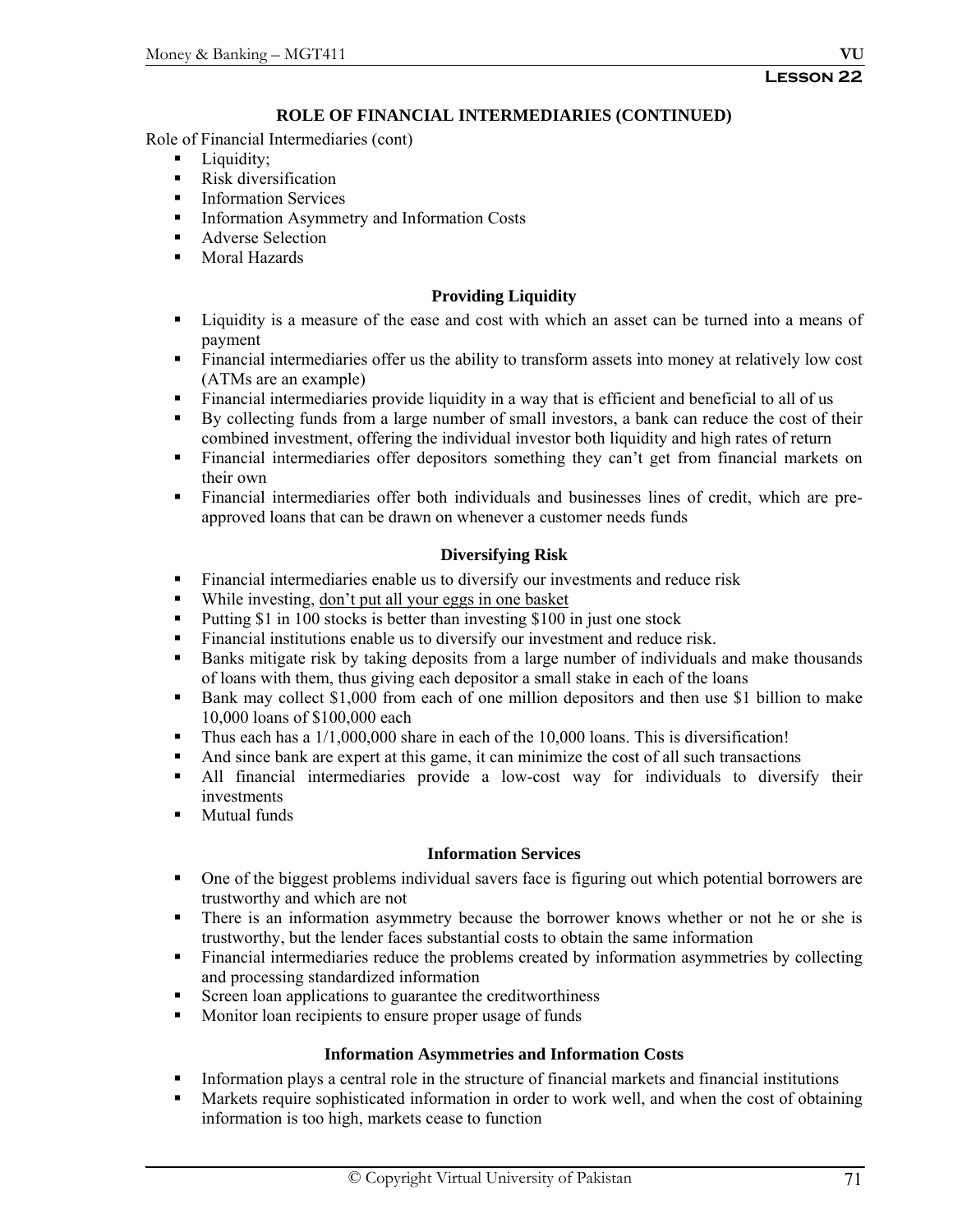## **Asymmetric information**

- Issuers of financial instruments borrowers who want to issue bonds and firms that want to issue stock – know much more about their business prospects and their willingness to work than potential lenders or investors
- Solving this problem is one key to making our financial system work as well as it does
- Lets take up our online store example
- Buyers must believe that item has been described accurately and they must be sure that the seller will send the item in exchange for their payment
- Here sellers have much more information than buyers have, creating an information asymmetry
- To resolve this issue.
- Induct an insurance system
- Devise an information system collecting data of purchases and delivery
- Asymmetric information poses two obstacles to the smooth flow of funds from savers to investors:
- Adverse selection, involves being able to distinguish good credit risks from bad before the transaction;
- Moral hazard, arises after the transaction and involves finding out whether borrowers will use the proceeds of a loan as they claim they will.

## **Adverse Selection**

- Potential borrowers know more about the projects they wish to finance than prospective lenders
- **Used Cars and the Market for Lemons:**
- In a market in which there are good cars ("peaches") and bad cars ("lemons") for sale, buyers are willing to pay only the average value of all the cars in the market.
- This is less than the sellers of the "peaches" want, so those cars disappear from the markets and only the "lemons" are left
- To solve this problem caused by asymmetric information, companies like Consumer Reports provide information about the reliability and safety of different models, and car dealers will certify the used cars they sell
- **Adverse Selection in Financial Markets:**
- Information asymmetries can drive good stocks and bonds out of the financial market
- If you can't tell the difference between a firm with a good prospects and a firm with bad prospects, you will be willing to pay a price based only on their average qualities
- The stocks of the good company will be undervalued so the mangers of these companies will keep the stocks away from the market
- This leaves only the firms with bad prospects in the market
- The same happens in the bond market
- If a lender can not tell whether a borrower is a good or a bad credit risk, the demand for a risk premium will be based on the average risk
- Borrowers having good credit risk will not pay higher risk premiums and would withdraw from the market
- Only bad credit risk bonds are left in the market
- **Solving the Adverse Selection Problem:**
- The adverse selection problem resulting in good investments not to be undertaken, the economy will not grow as rapidly as it could.
- So there must be some way of distinguishing good firms from the bad ones
- Disclosure of Information
- Collateral and Net Worth
- **Disclosure of Information:**
- Generating more information is one obvious way to solve the problem created by asymmetric information
- This can be done through government required disclosure and the private collection and production of information
- E.g. Securities and Exchange Commission regulations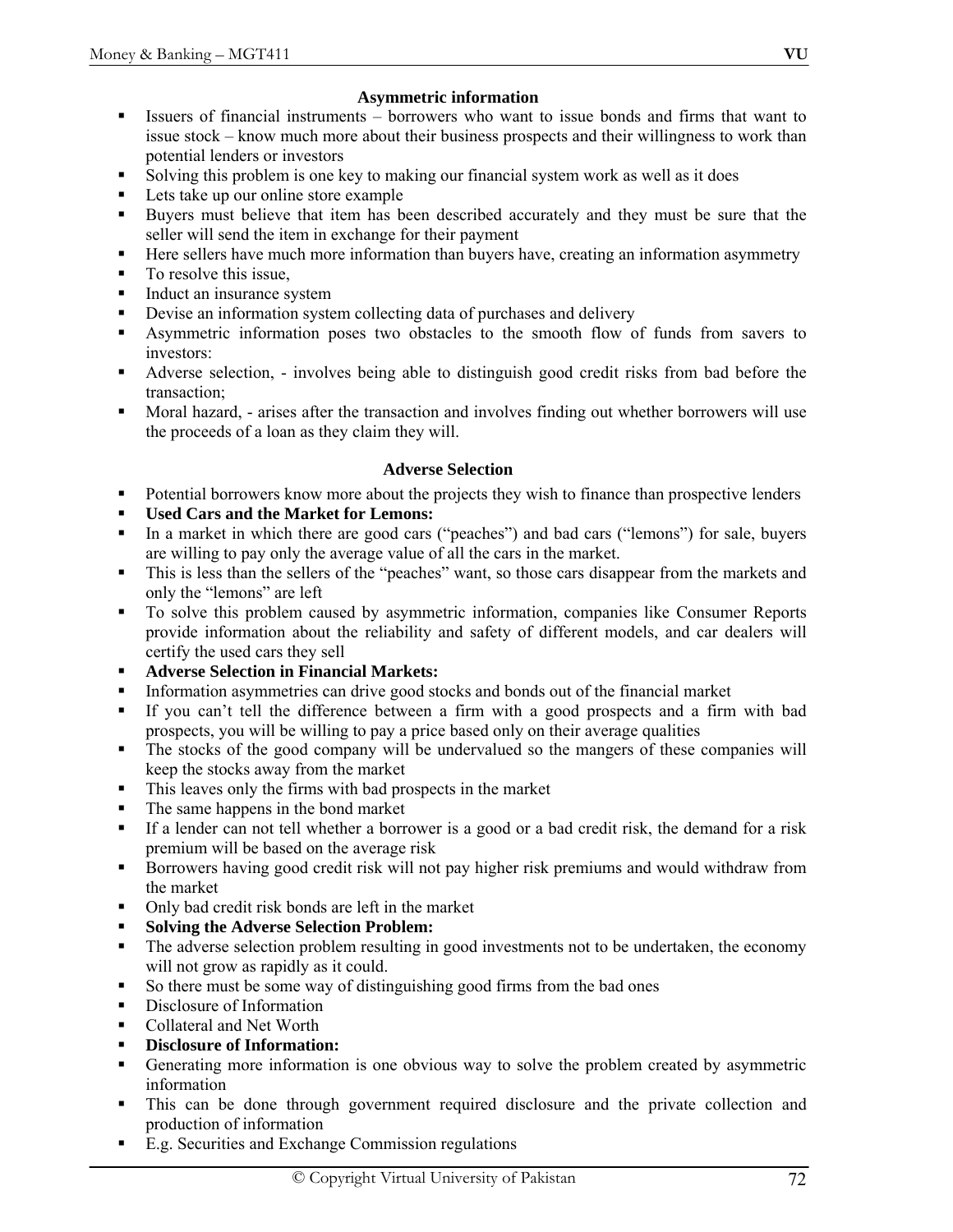- Reports from private sources such as rating agencies, brokerage companies and financial analysts
- The cost and credibility of such information are to be kept in mind
- **Collateral and Net Worth:**
- Collateral is something of a value pledged by a borrower to the lender in the event of borrower's default
- Lenders can be compensated even if borrowers default, and if the loan is so insured then the borrower is not a bad credit risk
- Net worth is the owner's stake in the firm, the value of the firm minus the vale of its liabilities
- If a firm defaults on loan, the lender can make a claim against the firm's net worth
- The same is true for home loans
- The importance of net worth in reducing adverse selection is the reason owners of new businesses have so much difficulty borrowing money

#### **Moral Hazards**

- Moral hazard arises when we cannot observe people's actions, and so cannot judge whether a poor outcome was intentional or just a result of bad luck
- Moral Hazard in Equity Finance
- While purchasing stocks of a company, are you sure that it will use the funds in a way that is best for you?
- **Principal-agent problem**
- The separation of ownership from control
- When the managers of a company are the owners, the problem of moral hazard in equity financing disappears.
- **Moral Hazard in Debt Finance**
- Because debt contracts allow owners to keep all the profits in excess of the loan payments, they encourage risk taking
- A good legal contract can solve the moral hazard problem that is inherent in debt finance.
- Bonds and loans often carry restrictive covenants

## **The Negative Consequences of Information Costs**

#### **1. Adverse Selection:**

- Lenders can't distinguish good from bad credit risks, which discourages transactions from taking place.
- **Solutions include**
- Government-required information disclosure
- Private collection of information<br>• The pledging of collateral to insur-
- The pledging of collateral to insure lenders against the borrower's default
- Requiring borrowers to invest substantial resources of their own
- **2. Moral Hazard:**
- Lenders can't tell whether borrowers will do what they claim they will do with the borrowed resources; borrowers may take too many risks. Solutions include
- Forced reporting of managers to owners
- Requiring managers to invest substantial resources of their own
- Covenants that restrict what borrowers can do with borrowed funds

## **Financial Intermediaries and Information Costs**

- The problems of adverse selection and moral hazard make direct finance expensive and difficult to get.
- These drawbacks lead us immediately to indirect finance and the role of financial institutions.
- Much of the information that financial intermediaries collect is used to reduce information costs and minimize the effects of adverse selection and moral hazard
- Screening and Certifying to Reduce Adverse Selection
- **Monitoring to Reduce Moral Hazard**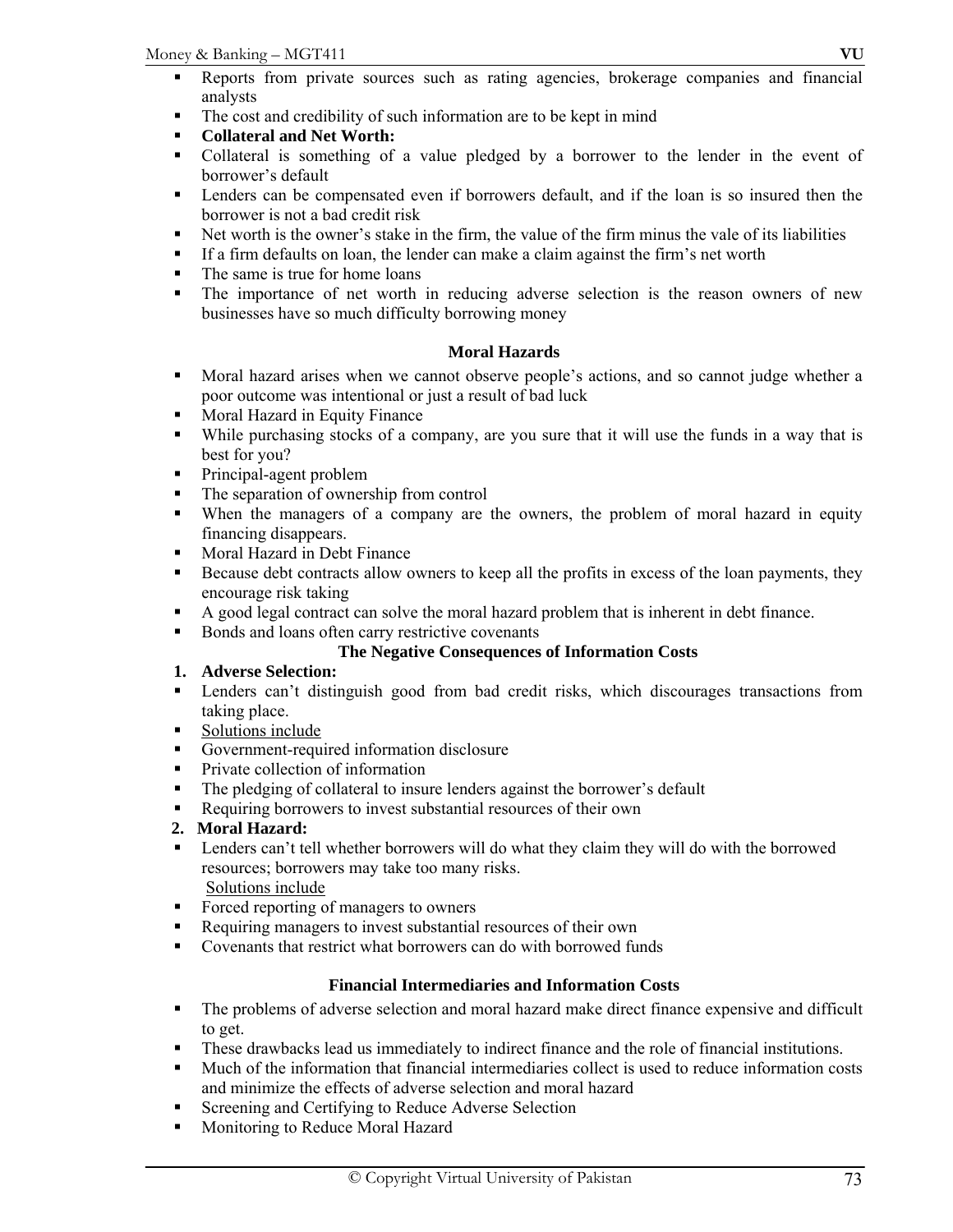## **BANKING**

- **Banking**
- **Types of banks**
- Balance Sheet of Commercial Banks
- **Assets**
- **Liabilities**

#### **Banking**

- Banking is a combination of businesses designed to deliver the services
- Pool the savings of and making loans
- Diversification
- Access to the payments system
- Accounting and record-keeping
- The intent of banks is to profit from each of these lines of business
- There are three basic types of depository institutions:
- Commercial banks,
- Savings institutions
- **Credit unions**
- **Commercial banks**
- They accept deposits and use the proceeds to make consumer, commercial and real estate loans.
- Community banks
- Small local banks focused on serving consumers and small business
- Regional and Super-regional banks
- They make consumer, residential, commercial and industrial loans
- **Money center bank**
- These banks rely more on borrowing for their funding
- **Saving Institutions**
- Financial intermediaries to serve households and individuals
- **Provide mortgage and lending as well as saving deposit services**
- Credit Unions
- Nonprofit depository institutions that are owned by people with a common bond
- These unions specialize in making small consumer loans

## **The Balance Sheet of Commercial Banks**

**Balance Sheet Identity** 

## **Total Bank Assets = Total Bank Liabilities + Bank Capital**

- Banks obtain funds from individual depositors and business as well as by borrowing from other financial institutions and through the financial markets.
- They use these funds to make loans, purchase marketable securities and hold cash.
- The difference between a bank's assets and liabilities is the bank's capital or Net Worth
- The bank's profits come both from service fees and the difference between interest earned and interest paid.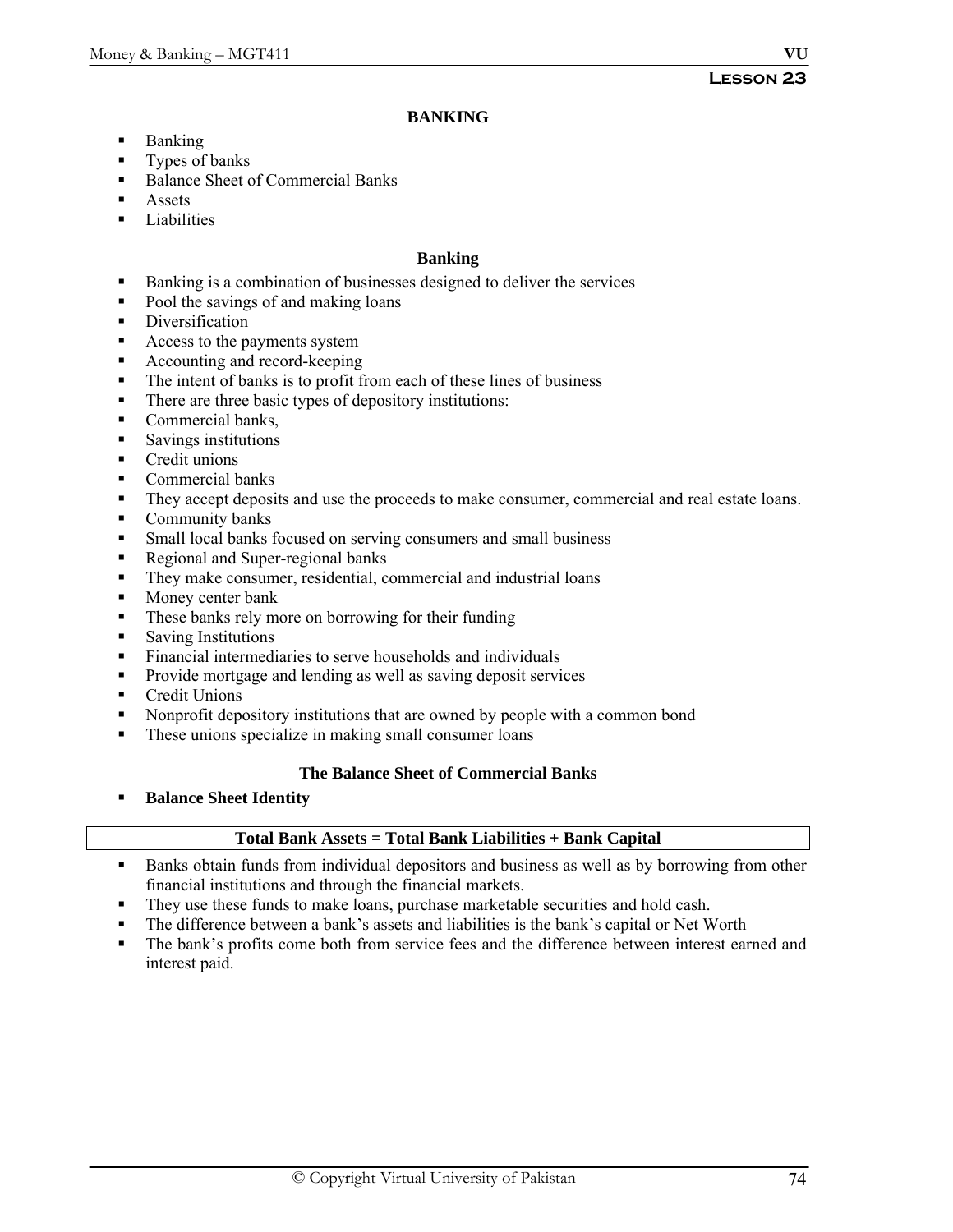| <b>ITEMS</b>                                        | 2005 (Rs.000) | 2004 (Rs.000) |
|-----------------------------------------------------|---------------|---------------|
| <b>ASSETS</b>                                       |               |               |
| Cash and balances with treasury banks               | 23,665,549    | 23,833,253    |
| Balances with other banks                           | 1,469,333     | 5,708,323     |
| Lendings to financial institutions                  | 9,998,828     | 10,965,297    |
| $Investments - net$                                 | 69,481,487    | 67,194,971    |
| Advances – net                                      | 180, 322, 753 | 137, 317, 773 |
| Other assets $-$ net                                | 5,464,426     | 6,154,370     |
| Operating fixed assets                              | 8,182,454     | 7,999,821     |
| Deferred tax assets - net                           | 191,967       |               |
|                                                     | 298,776,797   | 259,173,808   |
| <b>LIABILITIES</b>                                  |               |               |
| Bills payable                                       | 8,536,674     | 7,566,684     |
| Borrowings from financial institutions              | 27,377,502    | 7,590,864     |
| Deposits and other accounts                         | 229, 345, 178 | 221,069,158   |
| Sub-ordinated loan                                  | 1,598,080     | 1,598,720     |
| Liabilities against assets subject to finance lease |               |               |
| Other liabilities                                   | 8,611,600     | 6,525,999     |
| Deferred tax liabilities - net                      |               | 269,499       |
|                                                     | 275,469,034   | 244,620,924   |
| <b>NET ASSETS</b>                                   | 23,307,763    | 14,552,884    |
| <b>REPRESENTED BY:</b>                              |               |               |
| Share capital                                       | 4,265,327     | 3,371,800     |
| <b>Reserves</b>                                     | 13,408,005    | 5,661,553     |
| Unappropriated profit                               | 210,662       | 165,208       |
|                                                     | 17,883,994    | 9,198,561     |
| Surplus on revaluation of assets - net of tax       | 5,423,769     | 5,354,323     |
|                                                     | 23,307,763    | 14,552,884    |

| <b>Balance Sheet of U.S Commercial Banks, August 2004</b>                                  |                    |  |
|--------------------------------------------------------------------------------------------|--------------------|--|
| Assets in billions of dollars (numbers in parentheses are %age of total assets)            |                    |  |
| Cash items (including reserves)                                                            | 321.6<br>(4.1)     |  |
| Securities                                                                                 | 1,893.5<br>(23.9)  |  |
| U.S. Government and agency<br>$\circ$                                                      | (14.8)<br>1,1707.7 |  |
| State and local government and other<br>$\circ$                                            | 722.8<br>(9.1)     |  |
| Loans                                                                                      | 5,044.6<br>(63.7)  |  |
| Commercial and industrial<br>$\circ$                                                       | 887.1<br>(11.2)    |  |
| Real estate (including mortgage)<br>$\circ$                                                | 2,411.6<br>(30.5)  |  |
| Consumer<br>$\circ$                                                                        | 672.3<br>(8.5)     |  |
| Interbank<br>$\circ$                                                                       | 364.7<br>(4.6)     |  |
| Other<br>$\circ$                                                                           | 708.9<br>(9.0)     |  |
| Other assets                                                                               | 655.1<br>(8.3)     |  |
| <b>Total Commercial Bank Assets</b><br>7,914.8                                             |                    |  |
| Liabilities in billions of dollars (numbers in parentheses are % age of total liabilities) |                    |  |
| Checkable deposits                                                                         | 645.0<br>(8.9)     |  |
| Nontransactions deposits                                                                   | 4,487.7<br>(62.3)  |  |
| Savings deposits and time deposits<br>$\circ$                                              | 3,340.9<br>(46.3)  |  |
| Large, negotiable time deposits<br>$\circ$                                                 | 1,146.8<br>(15.9)  |  |
| <b>Borrowings</b>                                                                          | 1,589.0<br>(22.0)  |  |
| From banks in U.S.<br>$\circ$                                                              | 459.1<br>(6.4)     |  |
| From nonbanks in U.S.<br>$\circ$                                                           | 1,129.9<br>(15.7)  |  |
| Other liabilities                                                                          | 487.4<br>(6.8)     |  |
| <b>Total Commercial Bank Liabilities</b><br>7,209.1                                        |                    |  |
| <b>Bank assets – Bank Liabilities = Bank Capital</b>                                       | 705.7              |  |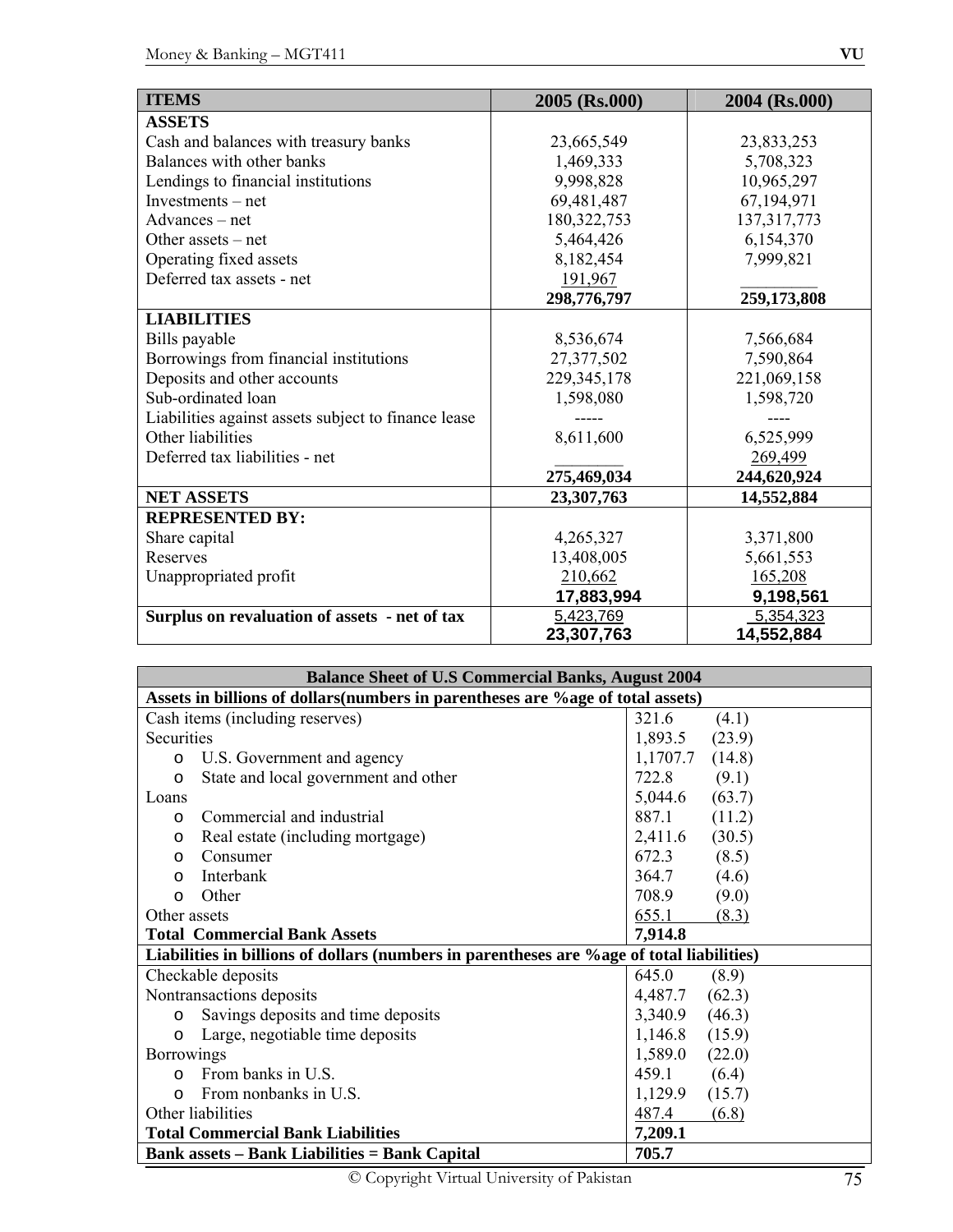#### **Assets: Uses of Funds**

- Cash Items
- **Reserves**
- Cash items in process of collection
- Vault cash
- $S$ ecurities
- Secondary reserves
- **Loans**

# **Cash Items**

- **Reserves**
- Includes cash in the bank's vault and its deposits at the central bank
- Held to meet customers' withdrawal requests
- Cash items in the process of collections
- Uncollected funds the bank expects to receive
- The balances of accounts that banks hold at other banks (correspondent banking)
- Because cash earns no interest, it has a high opportunity cost. So banks minimize the amount of cash holding
- **Securities:**
- $\blacksquare$  Stocks
- **T-Bills**
- Government and corporate bonds
- Securities are sometimes called secondary reserves because they are highly liquid and can be sold quickly if the bank needs cash.
- **Loans:**
- The primary asset of modern commercial banks;
- Business loans (commercial and industrial loans),
- Real estate loans,
- Consumer loans,
- **Inter-bank loans.**
- Loans for the purchase of other securities
- The primary difference among the various types of depository institutions is in the composition of their loan portfolios
- Commercial banks make loans primarily to business
- s avings and loans provide mortgages to individuals
- Credit unions specialize in consumer loans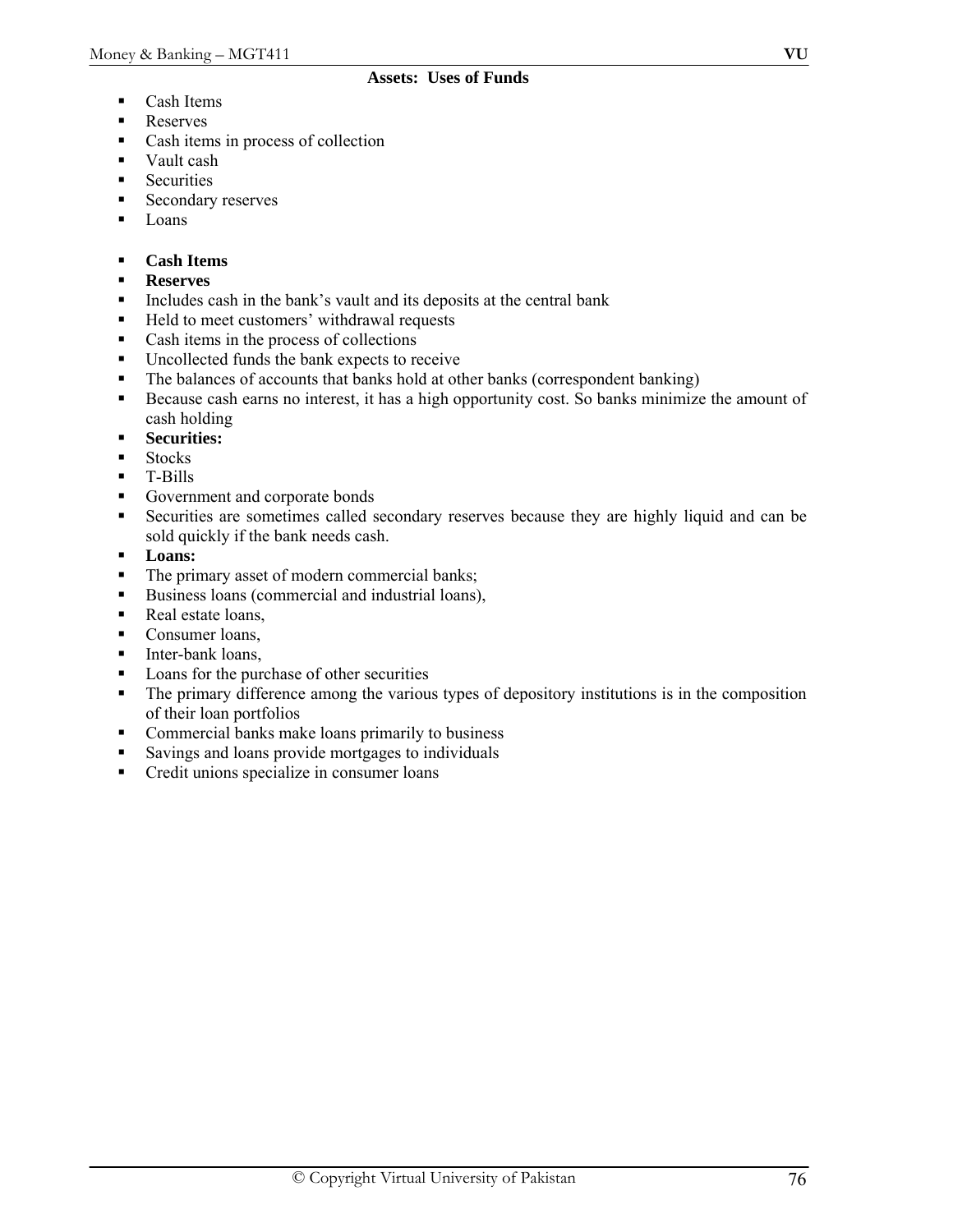#### **BALANCE SHEET OF COMMERCIAL BANKS**

- Balance Sheet of Commercial Banks
- Assets: uses of funds
- Bank Capital and Profitability
- Off-Balance-Sheet Activities
- $\blacksquare$  Bank Risk
- **Liquidity Risk**
- **Credit Risk**
- **Interest Rate Risk**
- **Trading Risk**
- **Other Risks**

#### **Liabilities: Sources of Funds**

- Checkable Deposits
- Non-transactions Deposits
- **Borrowings**
- Discount loans
- Federal funds market

#### **Checkable deposits:**

- A typical bank will offer 6 or more types of checking accounts.
- In recent decades these deposits have declined because the accounts pay low interest rates
- **Nontransactions Deposits:**
- These include savings and time deposits and account for nearly two-thirds of all commercial bank liabilities.
- When you place your savings in a Certificate of Deposit (CD) at the bank, it is as if you are buying a bond issued by that bank
- CDs can vary in terms of their value, the large ones can be bought and sold in financial markets
- **Borrowings:**
- Banks borrow from the central bank (discount loans)
- They can borrow from other banks with excessive reserves in the inter-bank money market.
- Banks can also borrow by using a repurchase agreement or repo, which is a short-term collateralized loan
- A security is exchanged for cash, with the agreement that the parties will reverse the transaction on a specific future date (might be as soon as the next day)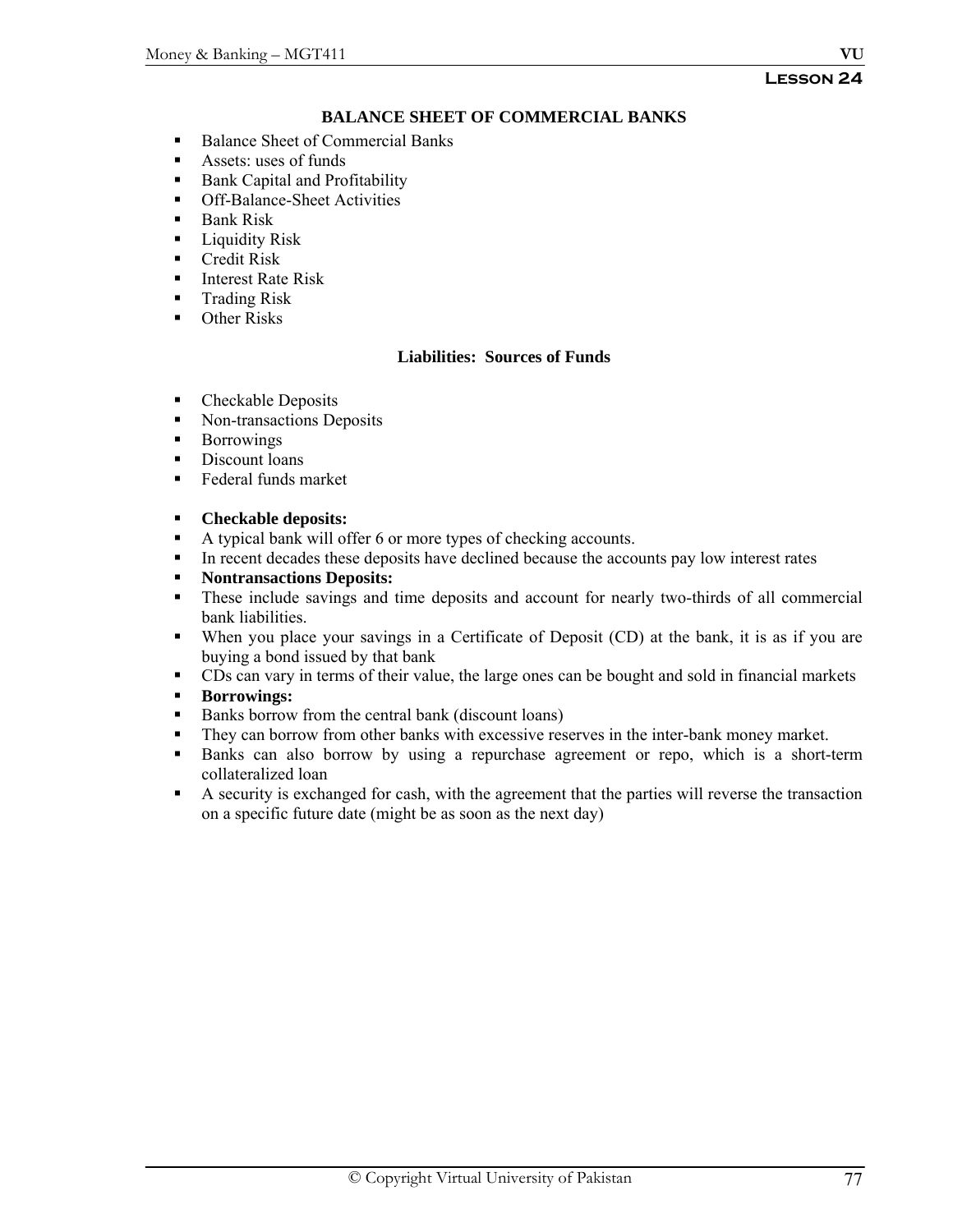



#### **Cash + interest paid to pension fund**

#### **Bank Capital and Profitability**

- The net worth of banks is called bank capital; it is the owners' stake in the bank
- Capital is the cushion that banks have against a sudden drop in the value of their assets or an unexpected withdrawal of liabilities
- An important component of bank capital is loan loss reserves, an amount the bank sets aside to cover potential losses from defaulted loans
- It is reduced by the defaulted loans written-off
- There are several basic measures of bank profitability
- Return on Assets,

# **ROA = Net profit after taxes**

#### **Total bank assets**

- It is a measure of how efficiently a particular bank uses its assets
- A manager can compare the performance of bank's various lines of businesses by looking at different units' ROA
- The bank's return to its owners is measured by the Return on Equity

#### **ROE** = <u>Net profit after taxes</u>  **Bank capital**

- ROA and ROE are related to leverage
- A measure of leverage is the ratio of bank assets to bank capital. Multiplying ROA by this ratio yields ROE
- **ROA x Bank Assets Bank Capital**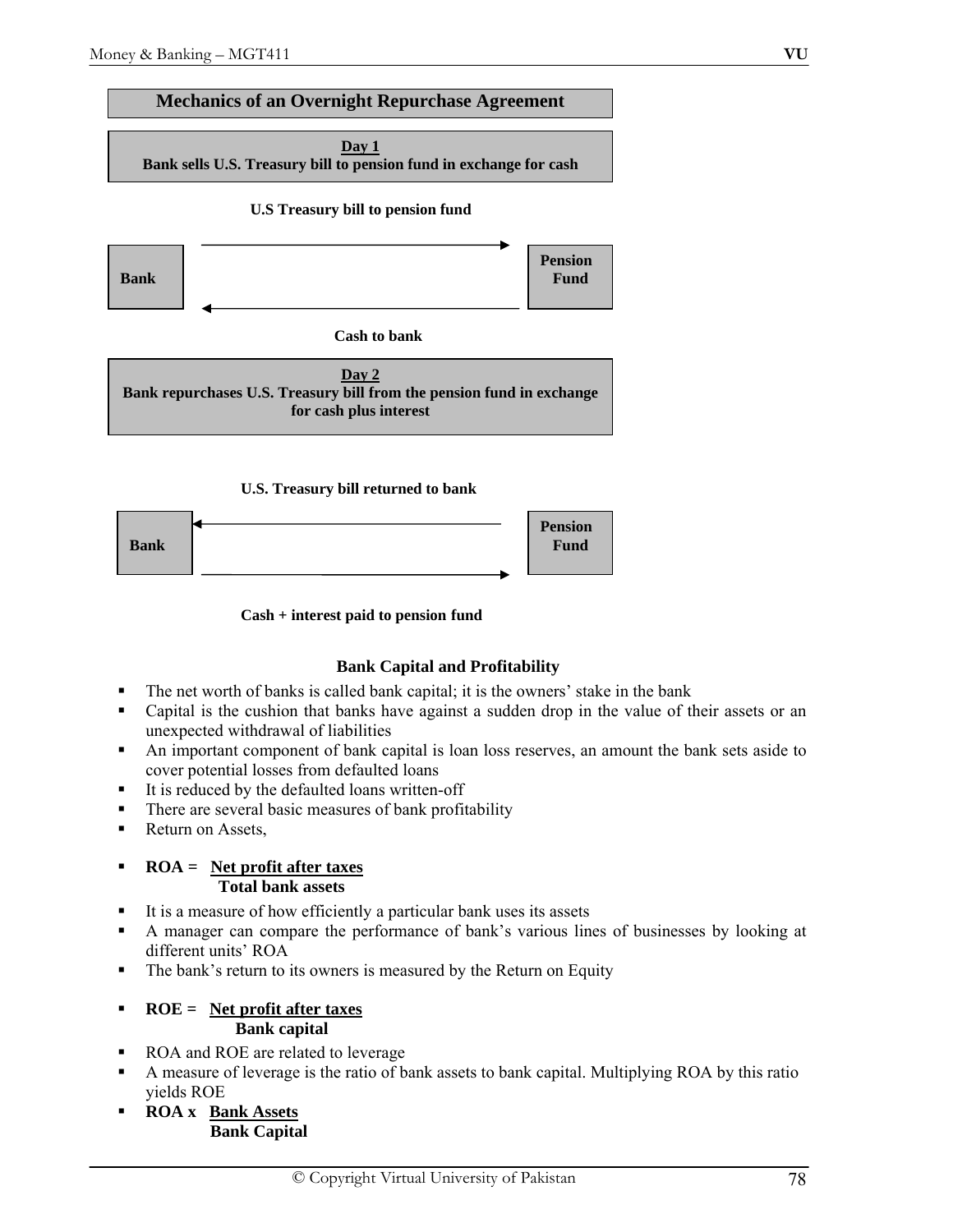- $=$  Net profit after taxes x Bank Assets Total bank assets Bank Capital
- $=$  Net profit after taxes  $=$  ROE

Bank Capital

- Return on equity tends to be higher for larger banks, suggesting the existence of economies of scale
- Net interest income is another measure of profitability;
- It is the difference between the interest the bank pays and what it receives
- It can also be expressed as a percentage of total assets to yield (net interest margin). It is the bank's interest rate spread
- Well run banks have high net interest income and a high net interest margin.
- If a bank's net interest margin is currently improving, its profitability is likely to improve in the future.

| Table: Profitability of U.S. Commercial Banks(in millions of \$, except bottom four rows) |            |           |           |
|-------------------------------------------------------------------------------------------|------------|-----------|-----------|
| <b>Items</b>                                                                              | 1991       | 1996      | 2001      |
| A. Interest income-interest expense (Net                                                  | \$121, 288 | \$161,172 | \$210,809 |
| interest income)                                                                          |            |           |           |
| <b>B.</b> Other revenue                                                                   | 58,482     | 92,515    | 153,734   |
| C. Operating costs                                                                        | 124,233    | 159,241   | 218,706   |
| <b>D.</b> Gross profit $(A+B-C)$                                                          | 55,537     | 94,446    | 145,837   |
| <b>E.</b> Loan losses (provisions)                                                        | 34,128     | 15,483    | 41,008    |
| $\bf{F}$ . Net operating profit (D-E)                                                     | 21,409     | 78,963    | 104,829   |
| G. Realized capital gains from sale of real                                               | 2,971      | 530       | 4,434     |
| estate                                                                                    |            |           |           |
| <b>H.</b> Net profits before taxes $(F+G)$                                                | 24,380     | 79,493    | 109,263   |
| I. Assets                                                                                 | 3,420,381  | 4,554,234 | 6,454,543 |
| Net interest margin (A/I)                                                                 | 0.0355%    | 0.0354%   | 0.0327%   |
| Return on assets (H/I) (ROA)                                                              | 0.0071     | 0.0175    | 0.0169    |
| Return on equity (ROE)                                                                    | 0.1258     | 0.2147    | 0.1860    |
| Net interest income/ Total income $[A/(A+B)]$                                             | 0.6747     | 0.6353    | 0.5782    |

#### **Off-Balance-Sheet Activities**

- Banks engage in these activities in order to generate fee income; these activities include providing trusted customers with lines of credit
- **EXECUTE:** Letters of credit are another important off-balance-sheet activity; they guarantee that a customer will be able to make a promised payment.
- In so doing, the bank, in exchange for a fee, substitutes its own guarantee for that of the customer and enables a transaction to go forward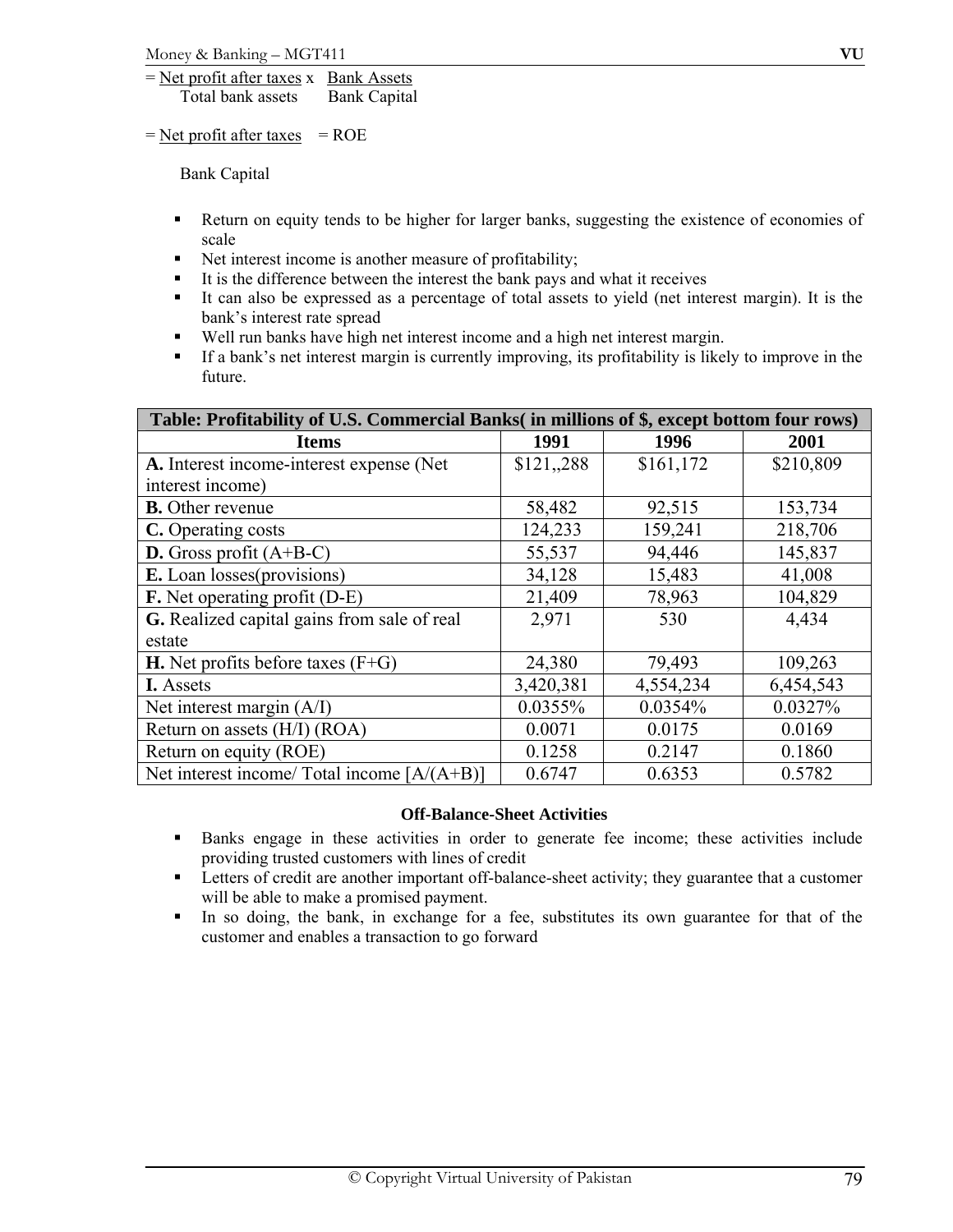

- A standby letter of credit is a form of insurance; the bank promises that it will repay the lender should the borrower default
- Off-balance-sheet activities create risk for financial institutions and so have come under increasing scrutiny in recent years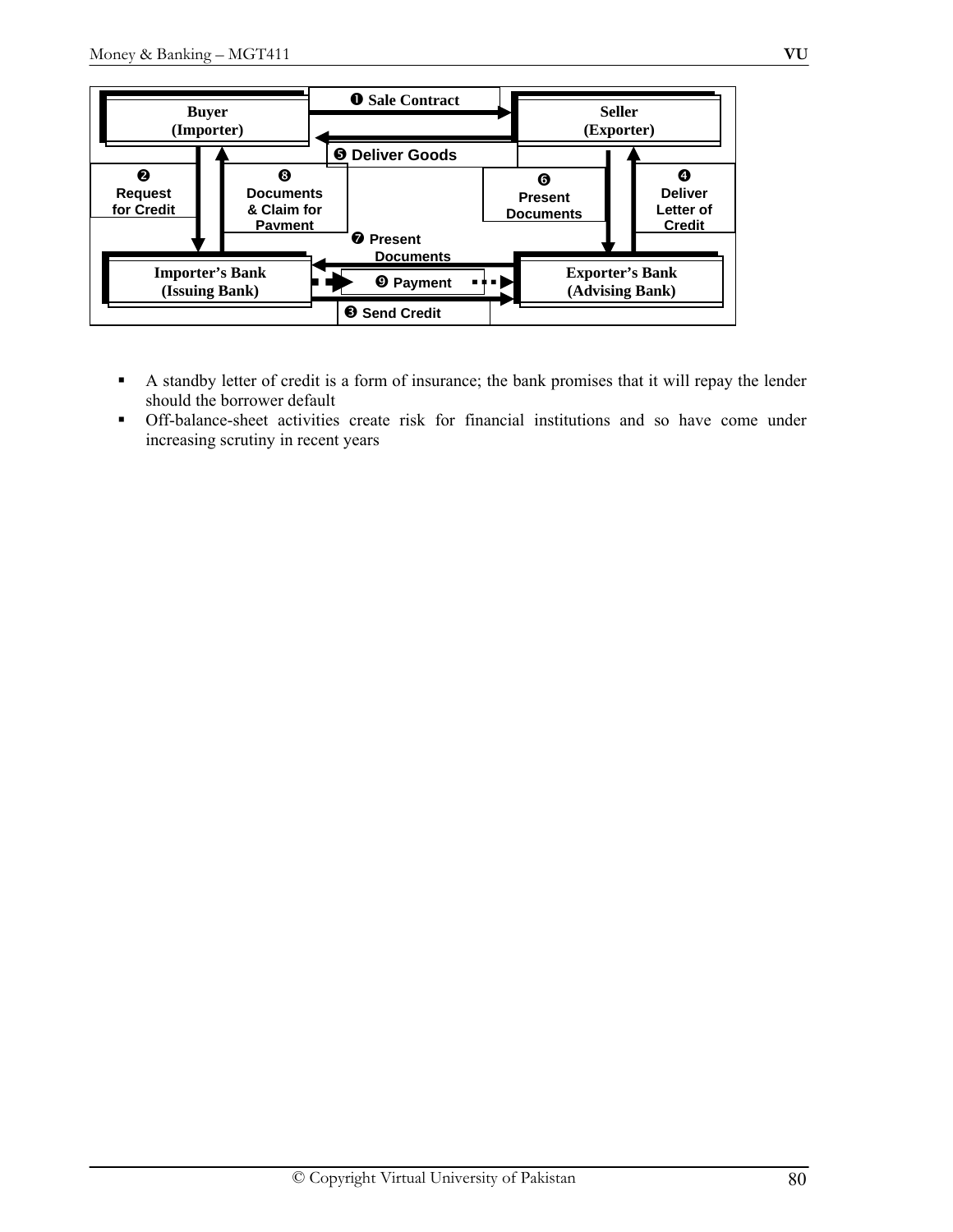#### **BANK RISK**

- $\blacksquare$  Bank Risk
- **Liquidity Risk**
- **Credit Risk**
- Interest Rate Risk
- **Trading Risk**
- **Other Risks**

#### **Bank Risk**

- Banking is risky because depository institutions are highly leveraged and because what they do
- In all the lines of banking trades, the goal of every bank is to pay less for the deposits the bank receives than for the loan it makes and the securities it buys.

#### **Liquidity Risk**

- Liquidity risk is the risk of a sudden demand for funds and it can come from both sides of a bank's balance sheet (deposit withdrawal on one side and the funds needed for its off-balance sheet activities on the liabilities side
- If a bank cannot meet customers' requests for immediate funds it runs the risk of failure; even with a positive net worth, illiquidity can drive it out of business

| Table: Balance sheet of a bank holding \$5 million in excess reserves |               |                |                    |
|-----------------------------------------------------------------------|---------------|----------------|--------------------|
|                                                                       | <b>Assets</b> |                | <b>Liabilities</b> |
| Reserves                                                              | \$15million   | Deposits       | \$100million       |
| Loans                                                                 | \$100million  | Borrowed funds | \$30million        |
| Securities                                                            | \$35million   | Bank capital   | \$20million        |

- One way to manage liquidity risk is to hold sufficient excess reserves (beyond the required reserves mandated by the central bank) to accommodate customers' withdrawals.
- However, this is expensive (interest is foregone)
- Two other ways to manage liquidity risk are:
- Adjusting assets
- Adjusting liabilities

| Table: Balance sheet of a bank holding no excess reserves |               |                |                    |
|-----------------------------------------------------------|---------------|----------------|--------------------|
|                                                           | Assets        |                | <b>Liabilities</b> |
| Reserves                                                  | \$10million   | Deposits       | \$100 million      |
| Loans                                                     | \$100 million | Borrowed funds | \$30 million       |
| Securities                                                | \$40 million  | Bank capital   | \$20 million       |

- If a customer makes a \$5 million withdrawal, the bank can't simply deduct it from reserves.
- Rather it will adjust another part of balance sheet
- A bank can adjust its assets by
- Selling a portion of its securities portfolio,
- Or by selling some of its loans,
- Or by refusing to renew a customer loan that has come due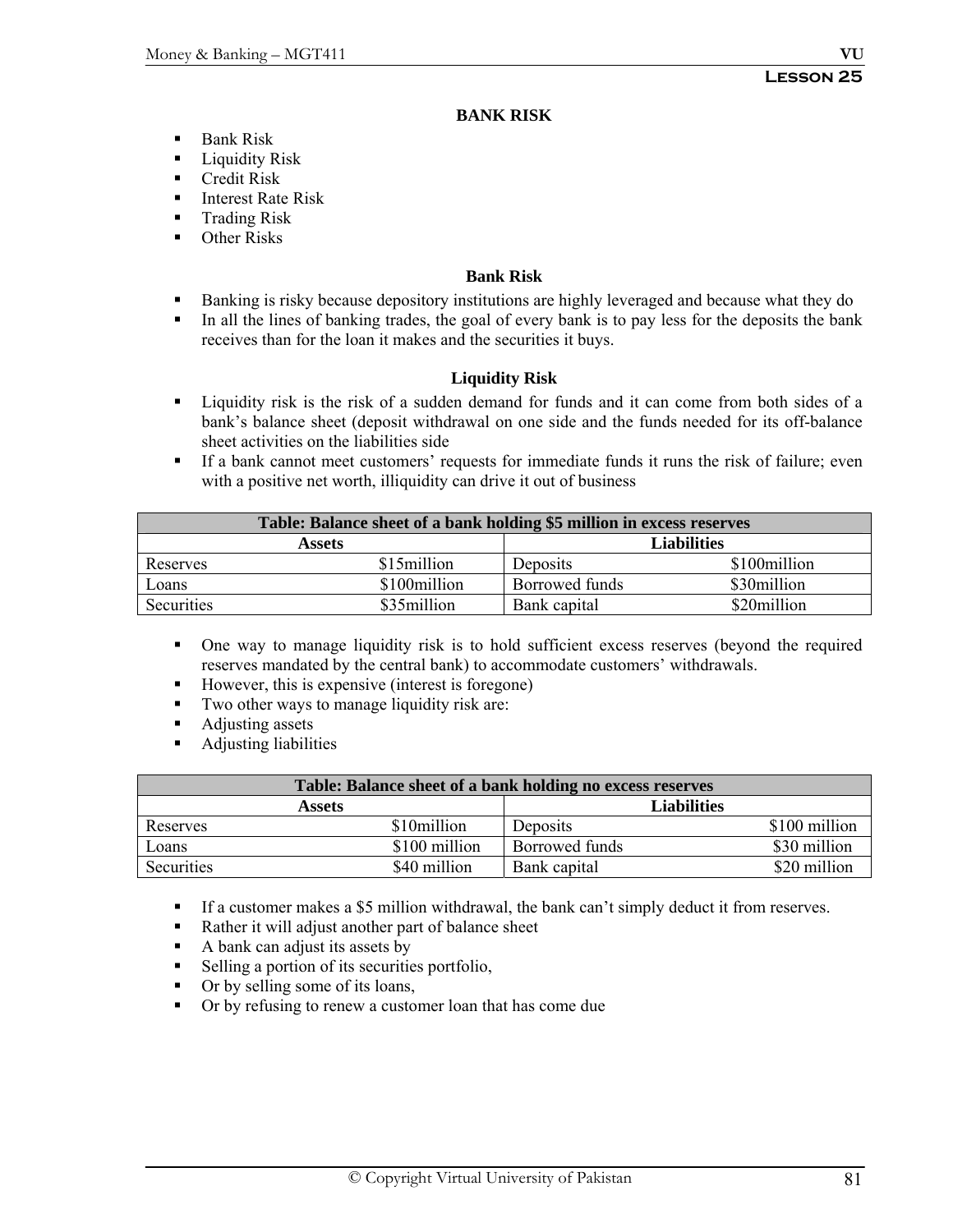|                                         |               | Table: Balance sheet of a bank following a \$5 million withdrawal and asset adjustment |                    |
|-----------------------------------------|---------------|----------------------------------------------------------------------------------------|--------------------|
| Withdrawal is met by selling securities |               |                                                                                        |                    |
|                                         | <b>Assets</b> |                                                                                        | <b>Liabilities</b> |
| Reserves                                | \$10million   | Deposits                                                                               | \$95 million       |
| Loans                                   | \$100 million | Borrowed funds                                                                         | \$30 million       |
| Securities                              | \$35 million  | Bank capital                                                                           | \$20 million       |
| Withdrawal is met by reducing loans     |               |                                                                                        |                    |
|                                         | <b>Assets</b> |                                                                                        | <b>liabilities</b> |
| Reserves                                | \$10 million  | Deposits                                                                               | \$95 million       |
| Loans                                   | \$95 million  | Borrowed funds                                                                         | \$30 million       |
| Securities                              | \$40 million  | Bank capital                                                                           | \$20 million       |

# **Table: Balance sheet of a bank following a \$5 million withdrawal and asset adjustment**

- **Banks** do not like to meet their deposit outflows by contracting the asset side of the balance sheet because doing so shrinks the size of the bank
- Banks can use liability management to obtain additional funds by
- Borrowing (from the central bank or from another bank) or
- By attracting additional deposits (by issuing large CDs)

| Table: Balance sheet of a bank following a \$5 million withdrawal and liability adjustment |               |                       |                    |
|--------------------------------------------------------------------------------------------|---------------|-----------------------|--------------------|
| Withdrawal is met by borrowing                                                             |               |                       |                    |
|                                                                                            | <b>Assets</b> |                       | <b>Liabilities</b> |
| Reserves                                                                                   | \$10million   | Deposits              | \$95 million       |
| Loans                                                                                      | \$100 million | <b>Borrowed funds</b> | \$35 million       |
| Securities                                                                                 | \$40 million  | Bank capital          | \$20 million       |
| Withdrawal is met by attracting deposits                                                   |               |                       |                    |
|                                                                                            | <b>Assets</b> |                       | <b>liabilities</b> |
| Reserves                                                                                   | \$10 million  | Deposits              | \$100 million      |
| Loans                                                                                      | \$100million  | Borrowed funds        | \$30 million       |
| Securities                                                                                 | \$40 million  | Bank capital          | \$20 million       |

#### **Credit Risk**

- This is the risk that loans will not be repaid and it can be managed through diversification and credit-risk analysis
- Diversification can be difficult for banks, especially those that focus on certain kinds of lending
- Credit-risk analysis produces information that is very similar to the bond-rating systems and is done using a combination of statistical models and information specific to the loan applicant
- Lending is plagued by adverse selection and moral hazard, and financial institutions use a variety of methods to mitigate these problems
- Screen loan application
- **Monitor borrowers after they have received loan**
- Collateral or high net-worth demand
- **•** Developing long term relationships

#### **Interest-Rate Risk**

- The two sides of a bank's balance sheet often do not match up because liabilities tend to be short-term while assets tend to be long-term; this creates interest-rate risk
- In order to manage interest-rate risk, the bank must determine how sensitive its balance sheet (assets and liabilities) is to a change in interest rates;
- If we think of bank's assets and liabilities as bonds, the change in interest rate will affect the value of these bonds, more importantly due to the term of bonds
- So if interest rate rises, the bank face the risk that the value of their assets may fall more than the value of their liabilities (reducing the bank's capital)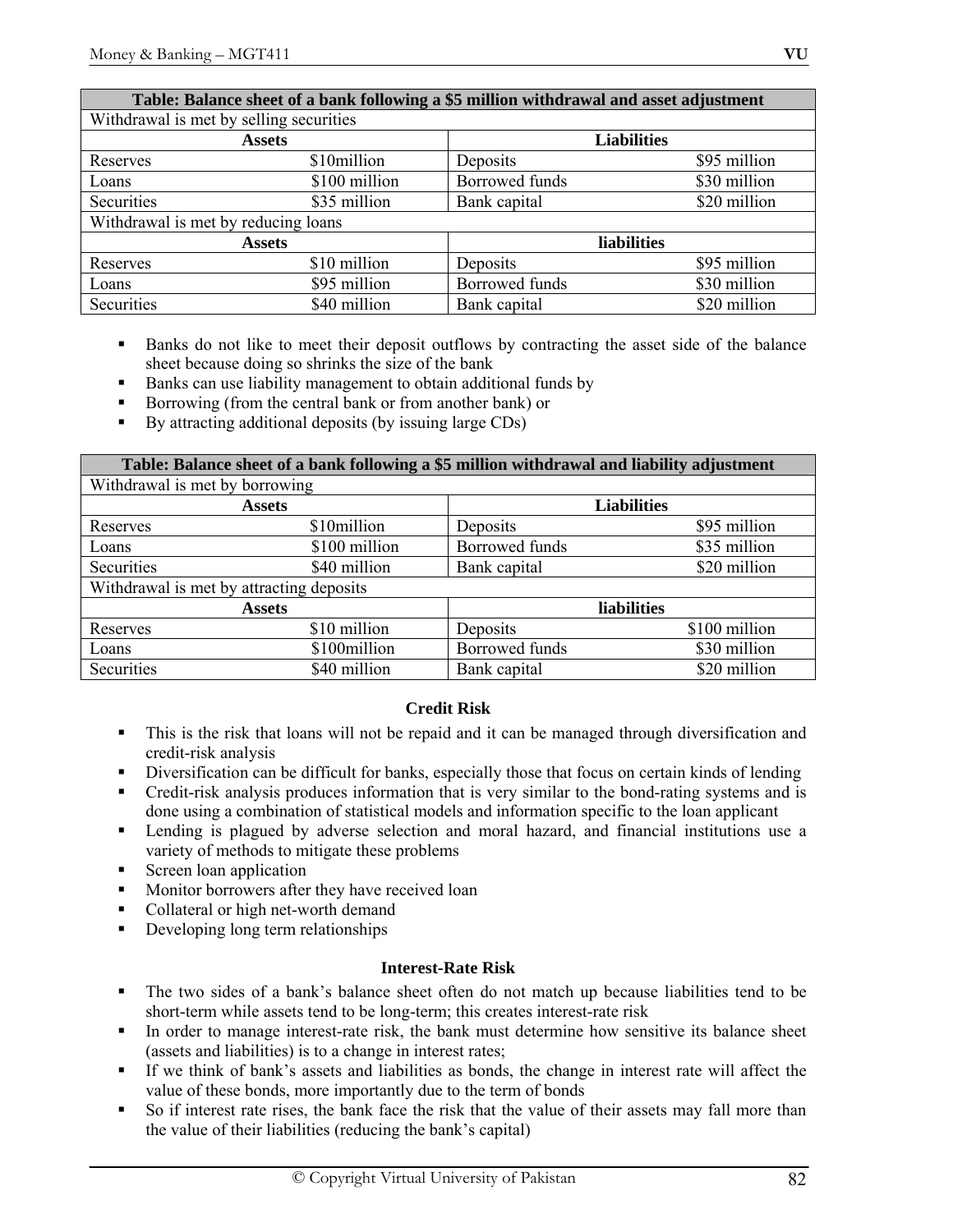- If interest rate is stable 5%, then each  $$100$  yields \$5 in interest
- Now suppose 50% of bank's deposits (liabilities) are interest rate sensitive and 50% are not
- Half of the liabilities are deposits that earn variable returns so costs vary with market rate
- For making profit, interest rate on liabilities must be lower than the interest rate on assets.
- The difference is the bank's margin!
- Assuming interest rate on liabilities is 3%, the net interest margin is  $5 3 = 2\%$
- $\blacksquare$  What happens as interest rate rises by 1%

| Table: An example of interest rate risk                                                      |                                                                                     |                                              |
|----------------------------------------------------------------------------------------------|-------------------------------------------------------------------------------------|----------------------------------------------|
|                                                                                              | The impact of an interest rate increase on bank profits (per \$100 of assets)       |                                              |
| <b>Items</b>                                                                                 | <b>Assets</b>                                                                       | <b>Liabilities</b>                           |
| Interest rate sensitive                                                                      | \$20                                                                                | \$50                                         |
| Not interest rate sensitive                                                                  | \$80                                                                                | \$50                                         |
| Initial interest rate                                                                        | $5\%$                                                                               | 3%                                           |
| New interest rate on interest rate                                                           | 6%                                                                                  | $4\%$                                        |
| sensitive assets and liabilities                                                             |                                                                                     |                                              |
|                                                                                              | <b>Revenue from assets</b>                                                          | <b>Cost of liabilities</b>                   |
| At initial interest rate                                                                     | $(0.05 \times $20)+(0.05 \times $80)= $5.00$                                        | $(0.03\times$50)+(0.03\times$50)=\$3.00$     |
| After interest rate change                                                                   | $(0.06 \times $20)+(0.05 \times $80)= $5.20$                                        | $(0.04 \times $50)+(0.03 \times $50)= $3.50$ |
| Profits at initial interest rate:<br>$($5.00) - ($3.00) = $2.00$ per \$100 in assets         |                                                                                     |                                              |
| $($5.20) - ($3.50) = $1.70$ per \$100 in assets<br>Profits after interest rate change:       |                                                                                     |                                              |
| Gap analysis                                                                                 |                                                                                     |                                              |
|                                                                                              | Gap between interest rate sensitive assets and interest rate sensitive liabilities: |                                              |
| (Interest rate sensitive assets of $$20$ ) – (Interest rate sensitive liabilities of $$50$ ) |                                                                                     |                                              |
| $=(Gap \text{ of } -\$30)$                                                                   |                                                                                     |                                              |

 When bank has more interest rate sensitive liabilities than does interest rate assets, an increase in interest rate will cut into the bank's profits.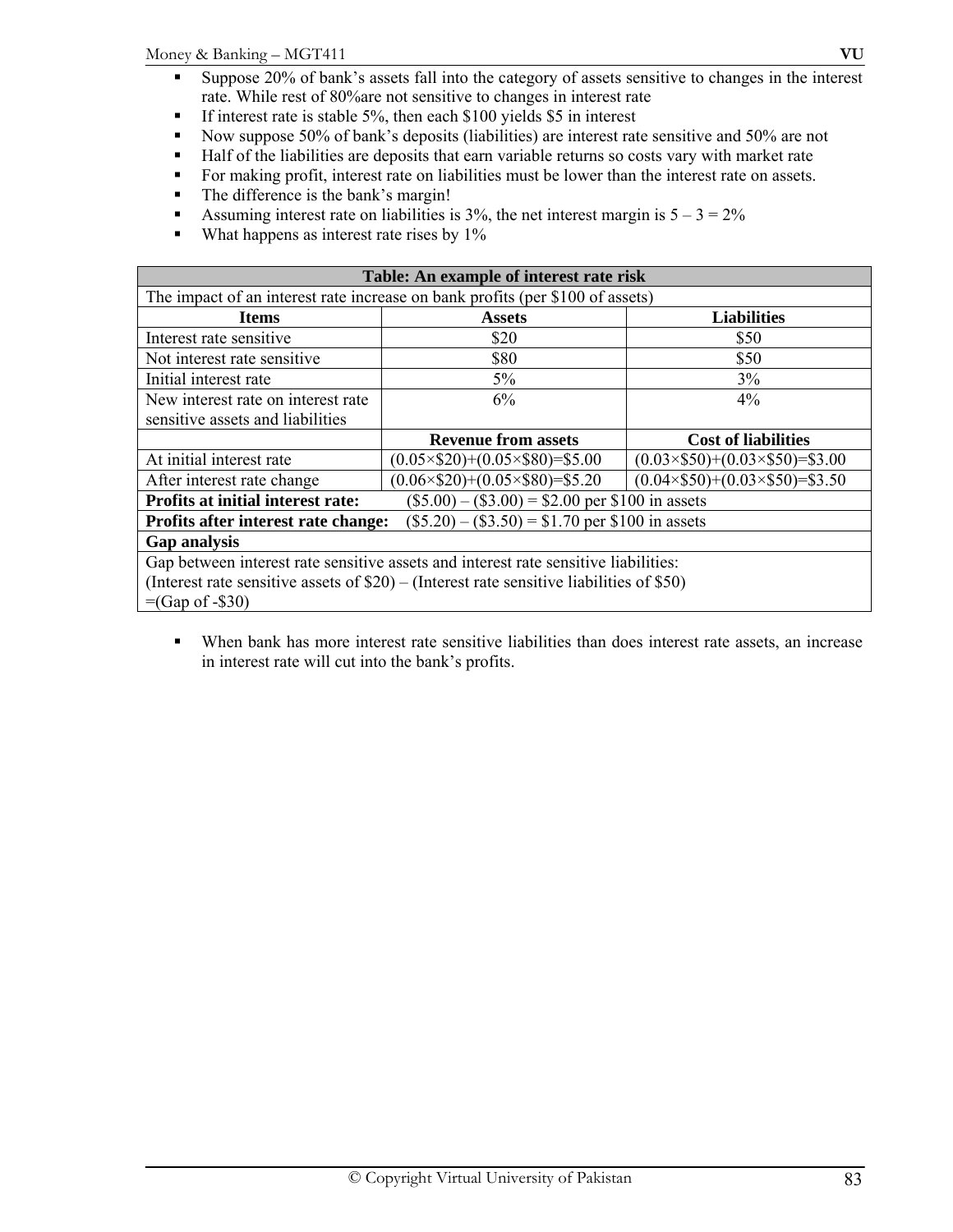## **INTEREST RATE RISK**

- $\blacksquare$  Bank Risk
- $\blacksquare$  Interest Rate Risk (Cont.)
- **Trading Risk**
- **Other Risks**
- Globalization of Banking
- The Future of Banks
- Non-depository Institutions
- **Insurance Companies**
- Securities Firms
- Finance Companies
- Government Sponsored Enterprises

#### **Interest-Rate Risk**

- Gap analysis highlights the gap or difference between the yield on interest sensitive assets and the yield on interest-sensitive liabilities
- Multiplying the gap by the projected change in the interest rate yields the change in the bank's profit
- Gap analysis can be further refined to take account of differences in the maturity of assets and **liabilities**
- Banks can manage interest-rate risk by matching the interest-rate sensitivity of assets with the interest-rate sensitivity of liabilities,
- **Purchase short term securities to match variable rate deposits**
- Make long term loans at floating rates
- But this approach increases credit risk

#### **Trading Risk**

- Banks today hire traders to actively buy and sell securities, loans, and derivatives using a portion of the bank's capital in the hope of making additional profits
- However, trading such instruments is risky (the price may go down instead of up); this is called trading risk or market risk
- **Managing trading risk is a major concern for today's banks, and bank risk managers place limits** on the amount of risk any individual trader is allowed to assume
- Banks also need to hold more capital if there is more risk in their portfolio

#### **Other Risks**

- **Banks that operate internationally will face**
- Foreign exchange risk (the risk from unfavorable moves in the exchange rate)
- Sovereign risk (the risk from a government prohibiting the repayment of loans)
- Banks manage their foreign exchange risk by attracting deposits denominated in the same currency as the loans and by using foreign exchange futures and swaps to hedge the risk
- Banks manage sovereign risk by diversification, by refusing to do business in a particular country or set of countries, and by using derivatives to hedge the risk
- Banks also face operational risk, the risk that their computer system may fail or that their buildings may burn down
- To manage operational risk the bank must make sure that its computer systems and buildings are sufficiently robust to withstand potential disasters

## **The Globalization of Banking**

- Toward the end of the 20th century, sharp rise in international trade increased the need for international financial services
- Banks can operate in other countries by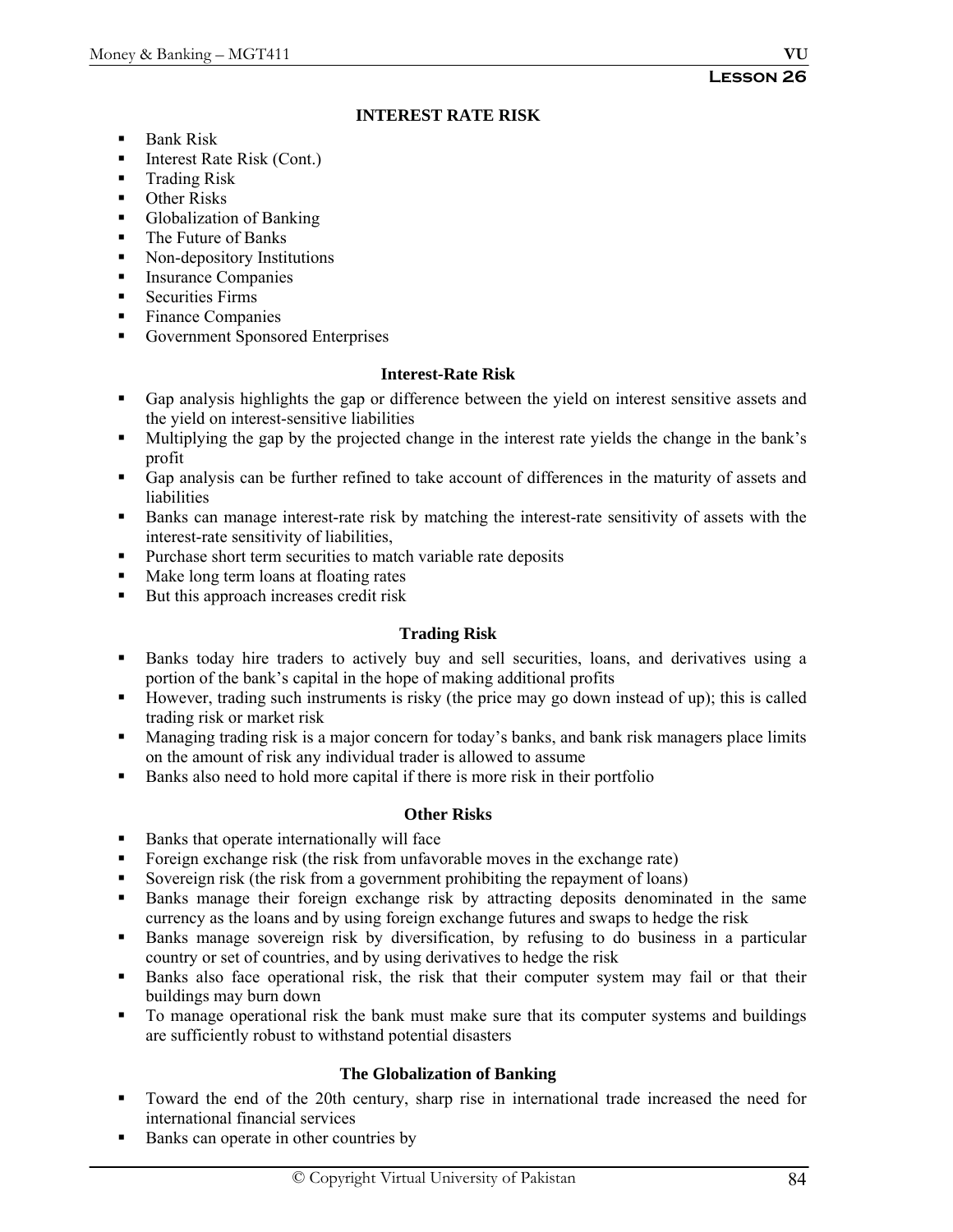- Opening a foreign branch,
- **•** Offer same services as in home country
- Creating an International Banking Facility (IBF)
- Accept deposits from and make loans to foreigners outside the country
- Creating an Edge Act subsidiary,
- **Engage in international banking transactions**
- **Purchasing a controlling interest in a foreign bank**
- Foreign banks can take advantage of similar options.
- The growth of international banking has had an economic impact, increasing the competition in and efficiency of banking markets
- A borrower from France, Brazil, Singapore or Pakistan can shop for loan virtually anywhere in the world, while a depositor seeking the highest return can do the same
- This phenomenon has made banking a tougher job
- Profits are harder to come by as borrowers and depositors have more options
- But overall the improved efficiency of financial system has enhanced growth everywhere
- One of the most important aspects of international banking is the Eurodollar market, in which dollar-denominated deposits in foreign banks are exchanged
- The Eurodollar market was created in response to restrictions on the movement of international capital imposed at the end of World War II with the creation of Bretton Woods system
- Today, the Eurodollar market in London is one of the biggest and most important financial markets in the world,
- The interest rate at which banks lend each other Eurodollars (the London Interbank Offered Rate or LIBOR) is the standard against which many private loan rates are measured

## **The Future of Banks**

- Today's banks are bigger, fewer in number and more international than those of the past, and they offer more services
- Financial holding companies are a limited form of universal banks, firms that engage in nonfinancial as well as financial activities
- Banking, Insurance and securities
- The owners and managers of these financial firms cite three reasons to create them:
- They are well diversified,
- They are large enough to take advantage of economies of scale,
- They hope to benefit from economies of scope
- Offering many products under the same "brand" name can also reduce costs
- Individual firms provide the same services as more traditional intermediaries do
- Money market mutual funds provide liquidity
- **Mortgage brokers help in borrowing for home purchase**
- **Leasing companies provide car, and consumer financing**
- Discount brokers provide low cost access to financial markets
- Thanks to recent technological advances, almost every service traditionally provided by financial intermediaries can now be produced independently, without the help of a large organization
- Moreover, the production of information to mitigate the problems of adverse selection and moral hazard has become a business in and of itself
- As we survey the financial industry we can discern two opposite trends:
- Large firms are working hard to provide one-stop shopping for financial services
- Industry is splintering into a host of small firms, each of which serves a very specific purpose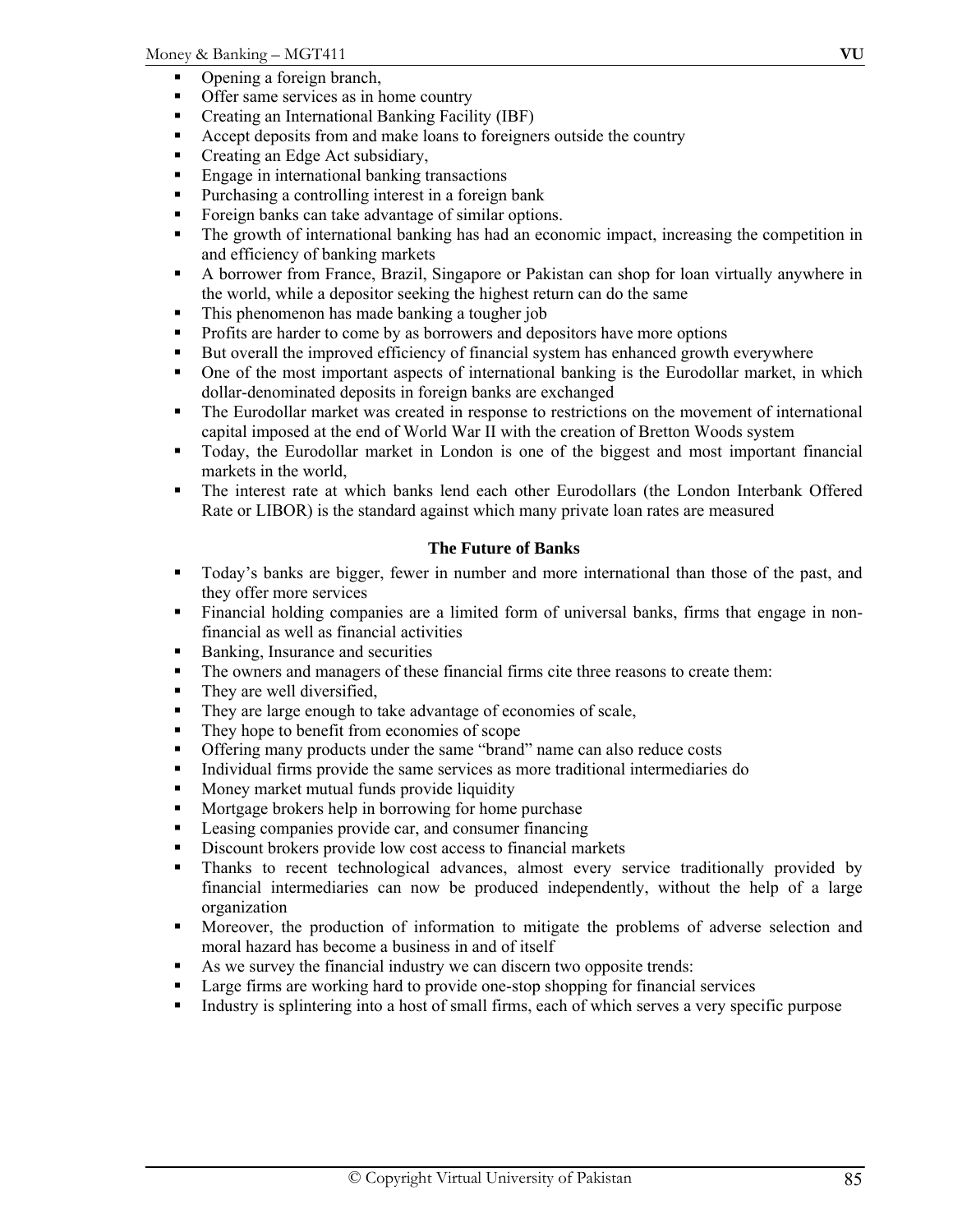## **NON- DEPOSITORY INSTITUTIONS**

- Non-depository Institutions
- **Insurance Companies**
- **Securities Firms**
- Finance Companies
- Government Sponsored Enterprises

#### **Non-depository Institutions**

- **Insurance Companies**
- **Securities Firms**
- **Brokerage firms**
- **Investment banks**
- **Mutual fund companies**
- Finance Companies
- **Government Sponsored Enterprises**

#### **Insurance Companies**

- Insurance companies began hundreds of years ago with long sea voyages
- The most famous insurance company, Lloyd's of London, was established in 1688
- Besides insuring traditional assets like airplane and ships, it also insures singers' voices, pianists' fingers and even food critics' taste buds
- Underwriting process refers to the risk assessment and loss reimbursement guarantee by the individual risk experts of the relevant field joining together to form a syndicate.
- When an insurance contract is offered, these syndicates sign up for a certain portion of the risk in return for a portion of the risk premiums
- Insurance process
- Insurance companies accept premiums in exchange for the promise of compensation if certain event occurs
- A home owner pays premium in return for the promise that if the house burns down, the insurance company will pay to rebuild it
- So for individuals, insurance is way for transferring the risk
- In terms of financial system as whole, insurance companies:
- Pool small policies and make large investments
- Diversify risks across a large population
- Screen and monitor policyholders to mitigate the problem of asymmetric information
- Two Types of Insurance Company:
- Life insurance
- Property and casualty insurance

#### **Type of Life insurance**

- **Term life insurance**
- Which makes a payment to the insured's beneficiaries upon the death of the insured
- Group insurance is obtained through employers
- **Whole life insurance**
- Combination of term life insurance and a savings account
- A payment of a fixed premium over lifetime in return for a fixed benefit in case of death of policy holder
- The cash value can be refunded if the policyholder decides to discontinue the policy
- Over the years, the emphasis shifts from insurance to savings
- Property and casualty Insurance
- Auto insurance is a combination of property insurance on the car and casualty insurance on the driver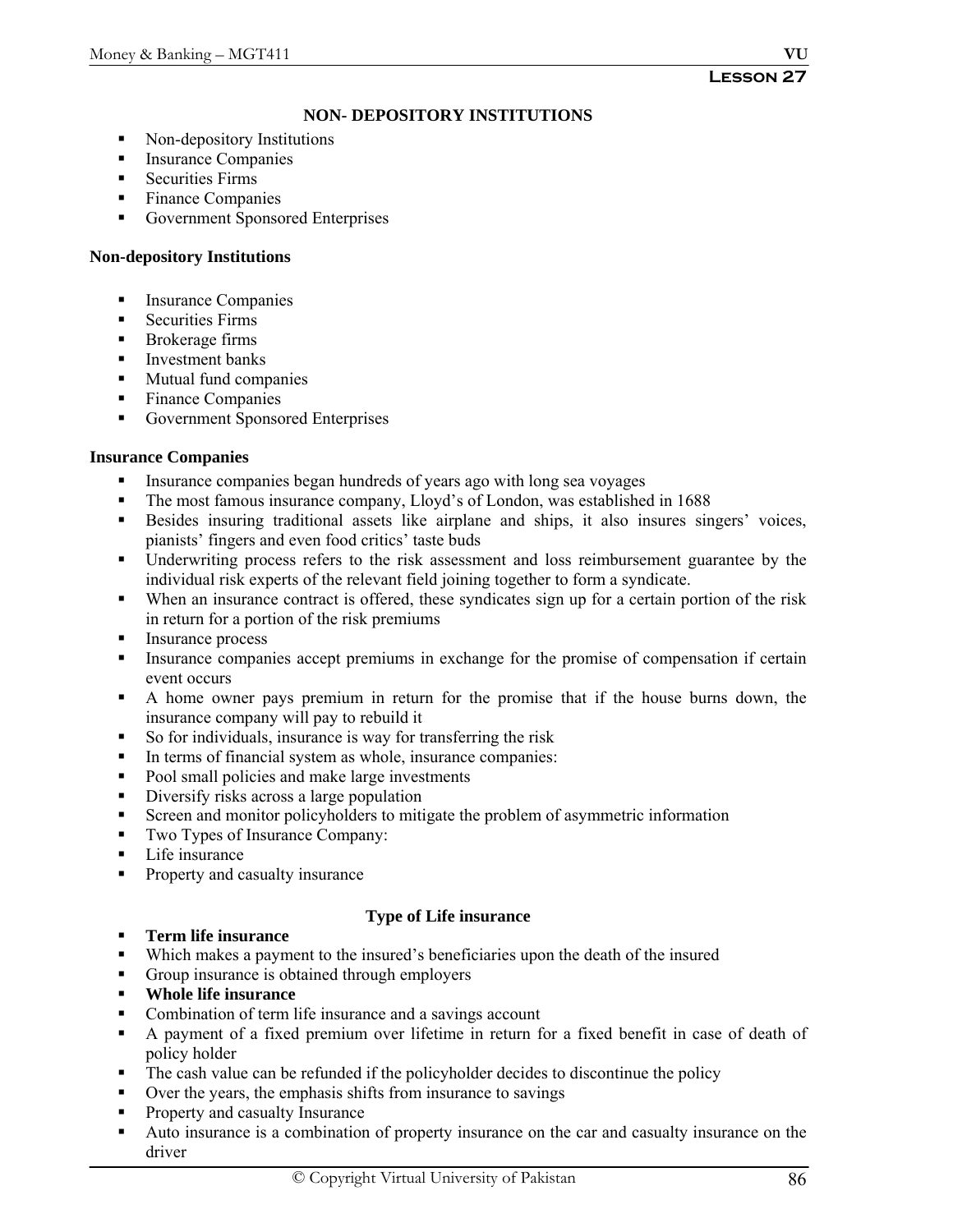- The policyholder pays premium in exchange for protection
- Balance sheet
- **Liabilities**
- **•** Promises to policyholders
- Assets
- Combination of bonds and stocks
- Short term money market instruments (in case of property and casualty insurance)
- The Role of Insurance Companies:
- Insurance companies pool risk to generate predictable payouts
- Adverse selection and moral hazard create problems in the insurance market that are worse than those in the stock and bond markets
- **Cancer Patients**
- Fire Insurance
- To deal with this, insurance companies carefully screen applicants before issuing them policies
- **Medical Examination**
- Driving Records
- Policies may also include restrictive covenants in order to reduce moral hazard
- Fire extinguishing system and training
- Careful
- The future of insurance must be considered in the light of advances in medical technology, particularly with regard to the decoding of the human genome.
- In the future, people with inherited tendencies toward certain diseases may not be able to get insurance

## **Securities Firms**

- The broad class of securities firms includes brokerages, investment banks, and mutual fund companies.
- In one way or another, these are all financial intermediaries
- The primary services of brokerage firms are accounting and the provision of access to secondary markets.
- They also provide loans to customers who wish to purchase stock on margin, and they provide liquidity by offering check-writing privileges and by allowing investors to sell assets quickly
- All securities firms are very much in the business of producing information; but this is truly at the heart of the investment banking business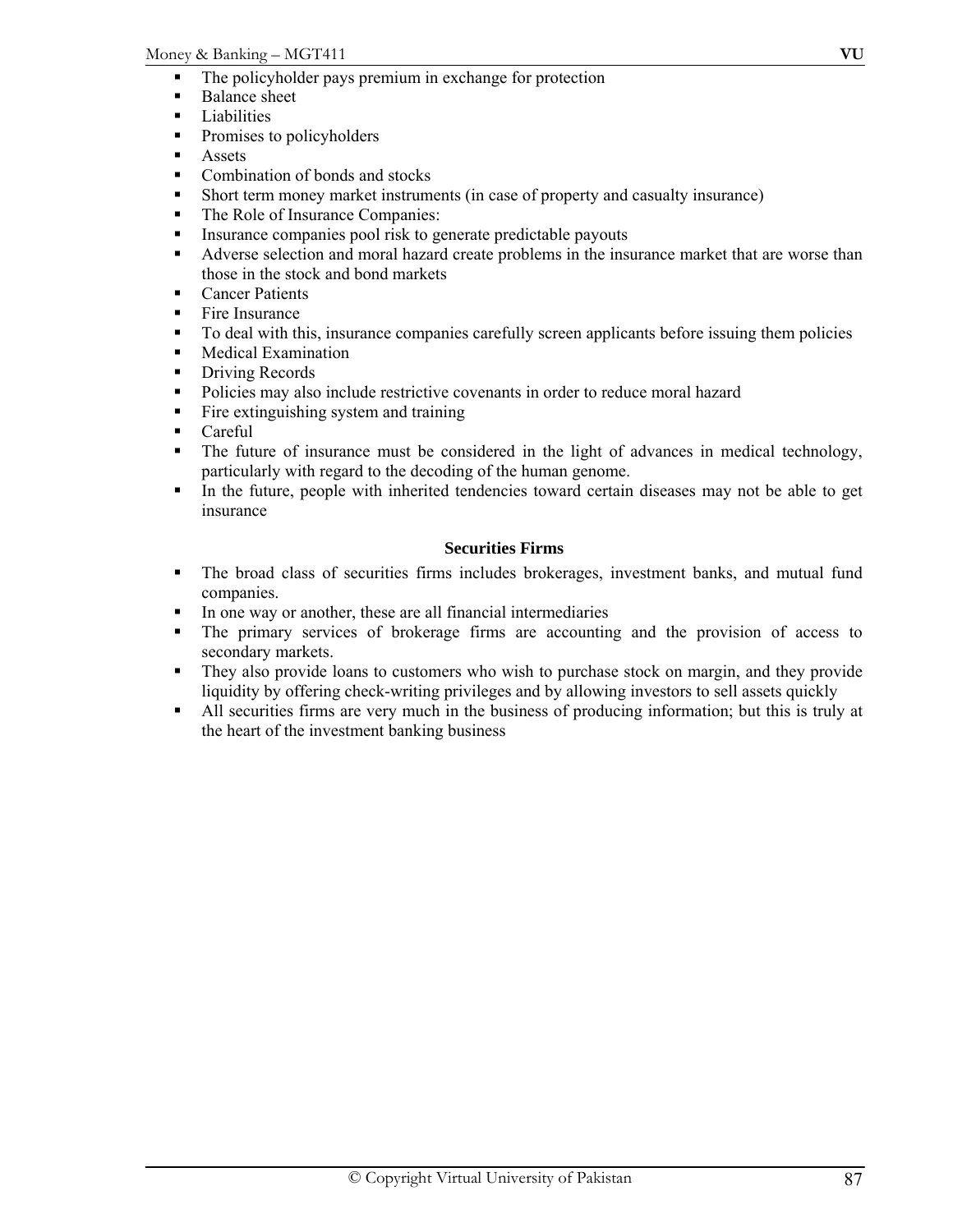## **Lesson 28**

#### **SECURITIES FIRMS (Continued)**

- Securities Firms
- **Investment Banks**
- Mutual Funds
- Finance Companies
- Government Sponsored Enterprises
- Banking Crisis
- Sources of Runs, Panics and Crisis
- Government Safety Net
- Government: Lender of Last Resort

#### **Securities Firms**

- Investment banks are the conduits through which firms raise funds in the capital markets
- **Through their underwriting services, investment banks issue new stocks and a variety of other** debt instruments
- In underwriting, the investment bank guarantees the price of a new issue and then sells it to investors at a higher price;
- However, this is not without risk, since the selling price may not in fact be higher than the price guaranteed to the firm issuing the security
- Information and reputation are central to the underwriting business;
- Underwriters collect information to determine the price of the new securities and then put their reputations on the line when they go out to sell the issues
- In addition to underwriting, investment banks provide advice to firms that wish to merge with or acquire other firms, for which advice they are paid a fee

#### **Finance Companies**

- Finance companies raise funds in the financial markets by issuing commercial paper and securities and use the funds to make loans to individuals and corporations
- These companies are largely concerned with reducing the transactions and information costs that are associated with intermediated finance
- Most finance companies specialize in one of three loan types:
- Consumer loans,
- $\blacksquare$  Business loans,
- Sales loans (for example, the financing for a consumer to purchase a large-ticket item like an appliance)
- Some also provide commercial and home mortgages
- Business finance companies provide loans to businesses, for equipment leasing
- Business finance companies also provide short-term liquidity to firms by offering
- Inventory loans (so that firms can keep the shelves stocked)
- Accounts receivable loans (which provide immediate resources against anticipated revenue streams)

## **Government-Sponsored Enterprises**

- The government is directly involved in the financial intermediation system through loan guarantees and in the chartering of financial institutions to provide specific types of financing
- Zarai Taraqiati Bank Limited (ZTBL)
- **Small and Medium Enterprise (SME) Bank**
- House Building Finance Corporation (HBFC)
- Khushhali Bank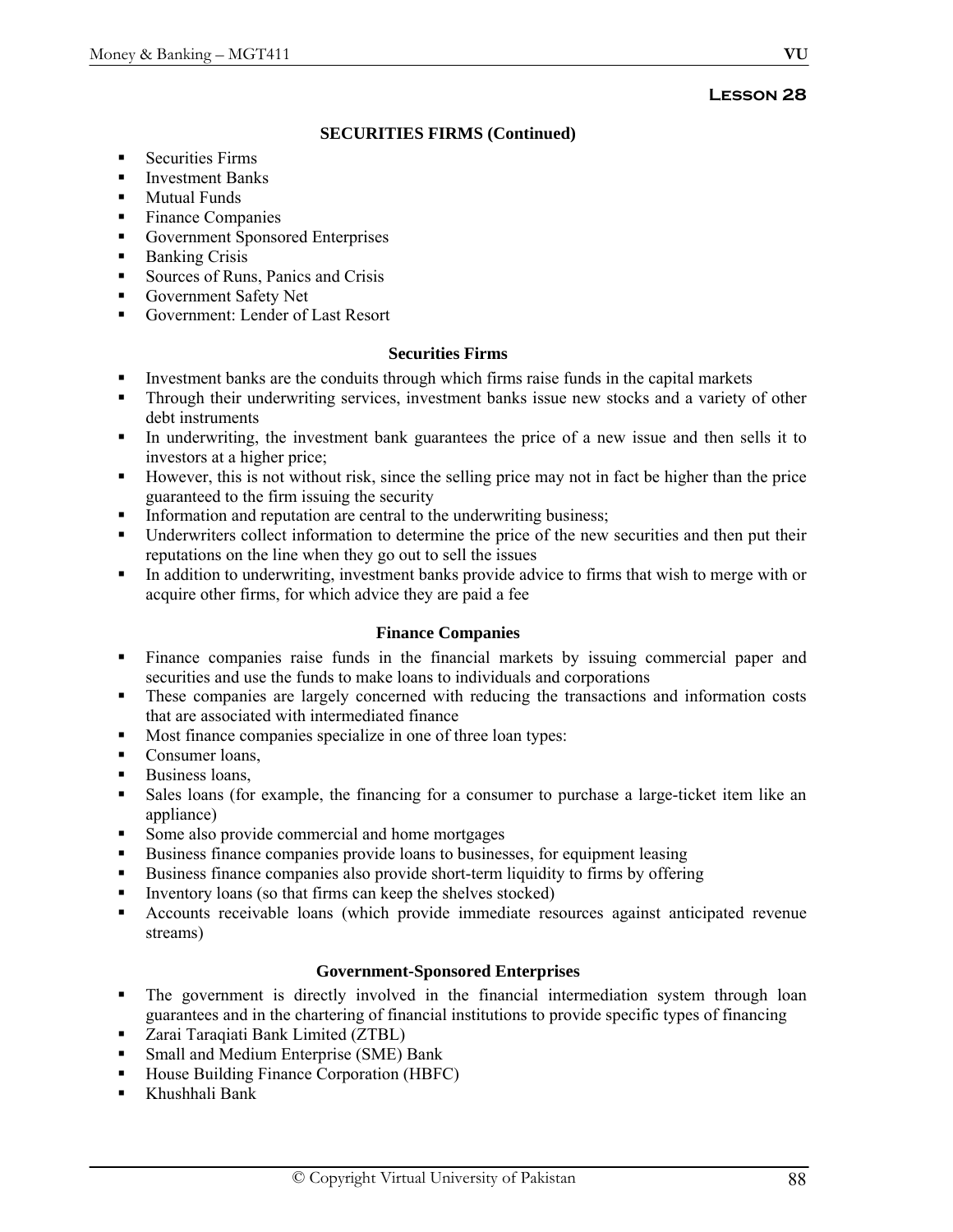| <b>Financial</b><br><b>Services provided</b><br><b>Primary</b><br><b>Primary uses</b><br>sources of<br>of funds<br>intermediary<br>funds<br>(assets)<br>(liabilities)<br>Cash<br><b>Depository</b><br>Checkable<br>-Pooling of small savings to provide large<br>institution<br>Loans<br>deposits<br>loans |
|------------------------------------------------------------------------------------------------------------------------------------------------------------------------------------------------------------------------------------------------------------------------------------------------------------|
|                                                                                                                                                                                                                                                                                                            |
|                                                                                                                                                                                                                                                                                                            |
|                                                                                                                                                                                                                                                                                                            |
|                                                                                                                                                                                                                                                                                                            |
|                                                                                                                                                                                                                                                                                                            |
|                                                                                                                                                                                                                                                                                                            |
| Saving and time<br>securities<br>-Diversified, liquid deposit accounts<br>(Banks)                                                                                                                                                                                                                          |
| deposits<br>-Access to payments system                                                                                                                                                                                                                                                                     |
| Borrowing from<br>Screening and monitoring of borrowers                                                                                                                                                                                                                                                    |
| other banks                                                                                                                                                                                                                                                                                                |
| -Pooling of risk<br>Corporate bonds<br><b>Expected claims</b><br><b>Insurance</b>                                                                                                                                                                                                                          |
| Government<br>-Screening and monitoring of policy<br>Company                                                                                                                                                                                                                                               |
| holders<br>bonds                                                                                                                                                                                                                                                                                           |
| <b>Stocks</b>                                                                                                                                                                                                                                                                                              |
| Mortgages                                                                                                                                                                                                                                                                                                  |
| Commercial<br>-Management of asset pools<br>Short term loans                                                                                                                                                                                                                                               |
| <b>Securities Firm</b><br>-Clearing and settling trades<br>paper                                                                                                                                                                                                                                           |
| <b>Bonds</b>                                                                                                                                                                                                                                                                                               |
| -Immediate sale of assets<br><b>Investment Bank</b>                                                                                                                                                                                                                                                        |
| -Access to spectrum of assets, allowing                                                                                                                                                                                                                                                                    |
| diversification                                                                                                                                                                                                                                                                                            |
| -Evaluation of firms wishing to issue                                                                                                                                                                                                                                                                      |
| securities                                                                                                                                                                                                                                                                                                 |
| -Research and advice for investors                                                                                                                                                                                                                                                                         |
| <b>Mutual-Fund</b><br>Shares sold to<br>-Pooling of small savings to provide access<br>Commercial                                                                                                                                                                                                          |
| to large, diversified portfolios, which can<br>Company<br>customers<br>paper                                                                                                                                                                                                                               |
| be liquid<br><b>Bonds</b>                                                                                                                                                                                                                                                                                  |
| Mortgages                                                                                                                                                                                                                                                                                                  |
| <b>Stocks</b>                                                                                                                                                                                                                                                                                              |
| Real estate                                                                                                                                                                                                                                                                                                |
| <b>Bonds</b><br><b>Finance</b><br>Mortgages<br>-Screening and monitoring of borrowers                                                                                                                                                                                                                      |
| <b>Bank loans</b><br>Consumer<br>Company                                                                                                                                                                                                                                                                   |
| Commercial<br>loans                                                                                                                                                                                                                                                                                        |
| <b>Business loans</b><br>paper                                                                                                                                                                                                                                                                             |
| Commercial<br>Mortgages<br>-Access to financing for borrowers who<br>Government-                                                                                                                                                                                                                           |
| cannot obtain it elsewhere<br>Farm loans<br><b>Sponsored</b><br>paper                                                                                                                                                                                                                                      |
| <b>Enterprises</b><br><b>Bonds</b><br><b>Student loans</b>                                                                                                                                                                                                                                                 |
| Loan                                                                                                                                                                                                                                                                                                       |
| guarantees                                                                                                                                                                                                                                                                                                 |

#### **Banking Crisis**

- Banking crises are not a new phenomena; the history of commercial banking over the last two centuries is replete with period of turmoil and failure.
- By their very nature, financial systems are fragile and vulnerable to crisis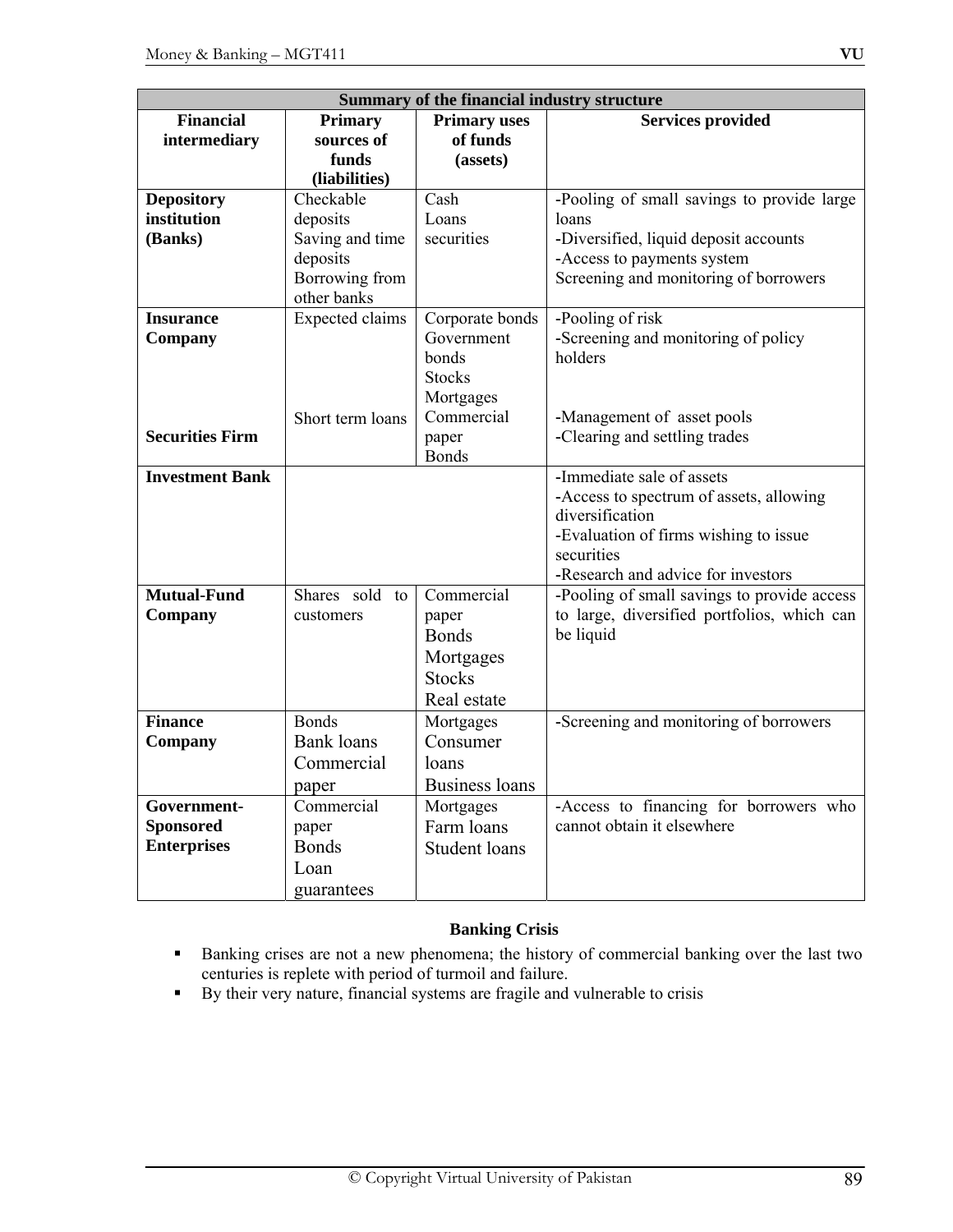| <b>Table: Worst Banking Crises since 1980</b> |                     |                                                                    |               |
|-----------------------------------------------|---------------------|--------------------------------------------------------------------|---------------|
| Country                                       | <b>Crises Dates</b> | <b>Estimated cost of</b><br><b>Resolution</b> (as % age of<br>GDP) |               |
| Argentina                                     | 1980-82             | 55%                                                                | South         |
| Indonesia                                     | 1997-98             | 55%                                                                | Asian         |
| China                                         | 1990s               | 47%                                                                | <b>Crises</b> |
| Jamaica                                       | 1994                | 44%                                                                |               |
| Chile                                         | 1981-83             | 42%                                                                |               |
| Thailand                                      | 1997                | 35%                                                                |               |
| Macedonia                                     | 1993-94             | 32%                                                                |               |
| Israel                                        | 1977-83             | 30%                                                                |               |
| Turkey                                        | 2000                | 30%                                                                |               |
| Uruguay                                       | 1981-84             | 29%                                                                |               |
| Korea                                         | 1998                | 28%                                                                |               |
| Cote d'ivoire                                 | 1988-91             | 25%                                                                |               |
| Japan                                         | 1990s               | 24%                                                                |               |
| Uruguay                                       | 1981-84             | 24%                                                                |               |
| Malaysia                                      | 1997-98             | 20%                                                                |               |

#### **Figure: Relationship between size of a financial crises and change in GDP Growth**



#### **The Sources and Consequences of Runs, Panics, and Crises**

- In a market based economy, the opportunity to succeed is also the opportunity to fail!
- Banks serve some essential functions in the economy
- Access to payment system
- **Screen and monitor borrowers to reduce information problems**
- So if bank fails, we lose ability to make financial transactions. Collectively, the economy is endangered.
- **Banks'** fragility arises from the fact that they provide liquidity to depositors, allowing them to withdraw their balances on demand, on a first-come, first-served basis
- If bank can not meet this promise of withdrawal, because of insufficient funds, it will fail
- Reports that a bank has become insolvent can spread fear that it will run out of cash and close its doors;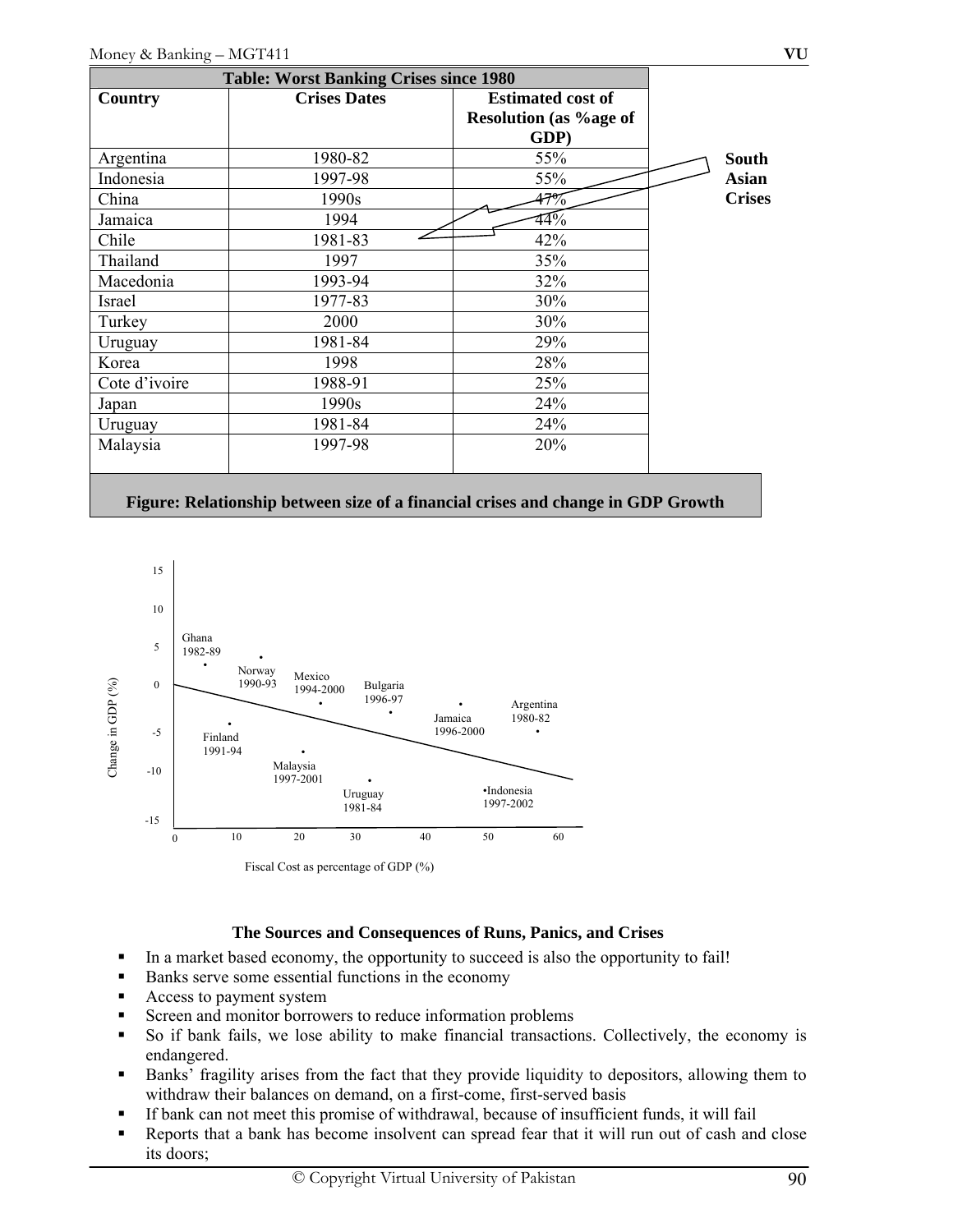- Depositors will rush to convert their balances into cash
- Such a run on a bank can cause it to fail
- What matters during a bank run is not whether a bank is solvent but whether it is liquid
- Here solvency means that the value of the bank's assets exceeds its liabilities (positive net worth)
- Liquidity refers to the sufficient reserves of the bank to meet withdrawal demands
- False rumors that a bank is insolvent can lead to a run which renders it illiquid
- When a bank fails, depositors may lose some or all of their deposits, and information about borrowers' creditworthiness may disappear;
- For this reason, governments take steps to try to minimize the risk of failure
- A single bank failure can also turn into a system-wide panic; this is called contagion
- While banking panics and financial crises can result from false rumors, they can also occur for more concrete reasons;
- Anything that affects borrowers' ability to repay their loans or drives down the market price of securities has the potential to imperil the bank's finances
- Recessions have a clear negative impact on bank's balance sheet
- **Low profitability of firm makes debt repayment much harder**
- People lose jobs and cant pay their loan
- With the rise of default risk, bank's assets lose value and capital drops
- With less capital, banks are forced to contract the balance sheet making fewer loans.
- The overall business investment falls and bank failure is more possible
- Historically, downturns in the business cycle put pressure on banks, substantially increasing the risk of panics
- Financial disruptions can also occur whenever borrowers' net worth falls, as it does during deflation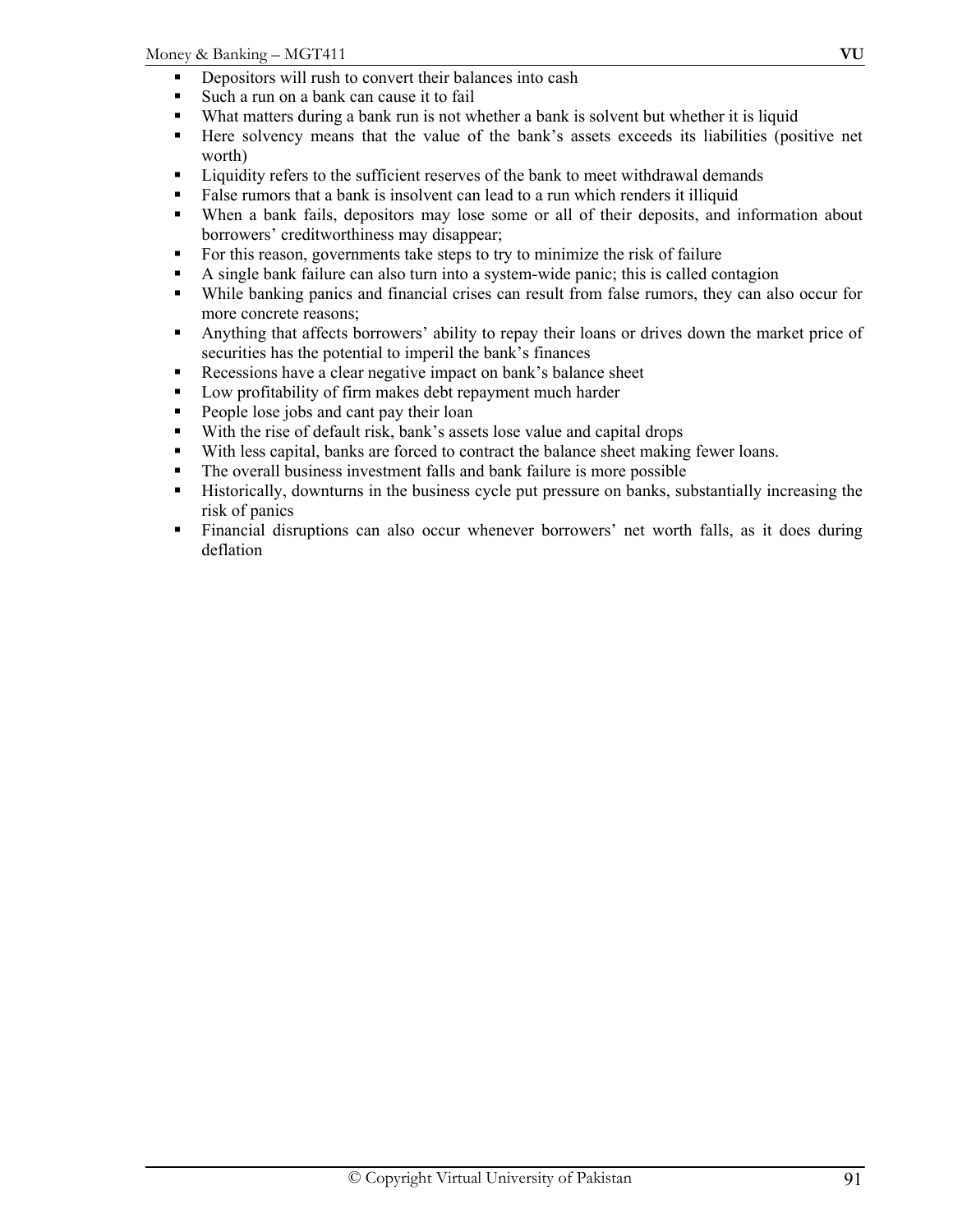## **THE GOVERNMENT SAFETY NET**

- There are three reasons for the government to get involved in the financial system
- To protect investors
- To protect bank customers from monopolistic exploitation
- To ensure the stability of the financial system
- **Investor Protection**
- Small investors are unable to judge the soundness of financial institutions
- In practice only force of law ensure the bank's integrity, thus investors rely on government to protect them from mismanagement and malfeasance
- **Protection from monopolistic exploitation**
- **Monopolists exploit their customers by raising prices to earn unwarranted profits**
- Government intervenes to prevent firms in an industry from becoming too large. The same may apply to banks as well
- **Stability of financial system**
- Liquidity risk and information asymmetry indicate the instability of financial system
- Financial institution can create and destroy the value of its assets in a very short period, and a single firm's failure can bring down the whole system
- Government officials employ a combination of strategies to protect investors and ensure the stability of the financial system
- They provide the safety net to insure small depositors
- They operate as the lender of last resort

#### **The Unique Role of Depository Institutions**

- Depository institutions receive a disproportionate amount of attention from government regulators because
- They play a central role in the economy
- They face a unique set of problems
- We all rely heavily on banks for access to the payments system
- Banks are also prone to runs, as they hold illiquid assets to back their liquid liabilities, promising full and constant value to the depositors based on assets of uncertain value
- They are linked to each other both on their balance sheets and in their customers' minds;
- This interconnectedness of banks is almost unique to the financial industry

#### **The Government as Lender of Last Resort**

- The best way to stop a bank failure from turning into a panic is to make sure solvent institutions can meet their depositors' withdrawal demands
- The existence of a lender of last resort significantly reduces, but does not eliminate, contagion
- For the system to work, central bank officials who approve the loan applications must be able to distinguish an illiquid from an insolvent institution
- It is important for a lender of last resort to operate in a manner that minimizes the tendency for bankers to take too much risk in their operations

#### **Problems Created by the Government Safety Net**

- Protected depositors have no incentive to monitor their banks' behavior, and knowing this, banks take on more risk than they would normally
- In protecting depositors the government creates moral hazard
- Some banks are too big to fail, meaning that their failure would cause havoc in the financial system.
- The managers of such institutions know that if they begin to founder the government will have to bail them out
- The too-big-to-fail policy limits the extent of the market discipline that depositors can impose on banks and compounds the moral hazard problem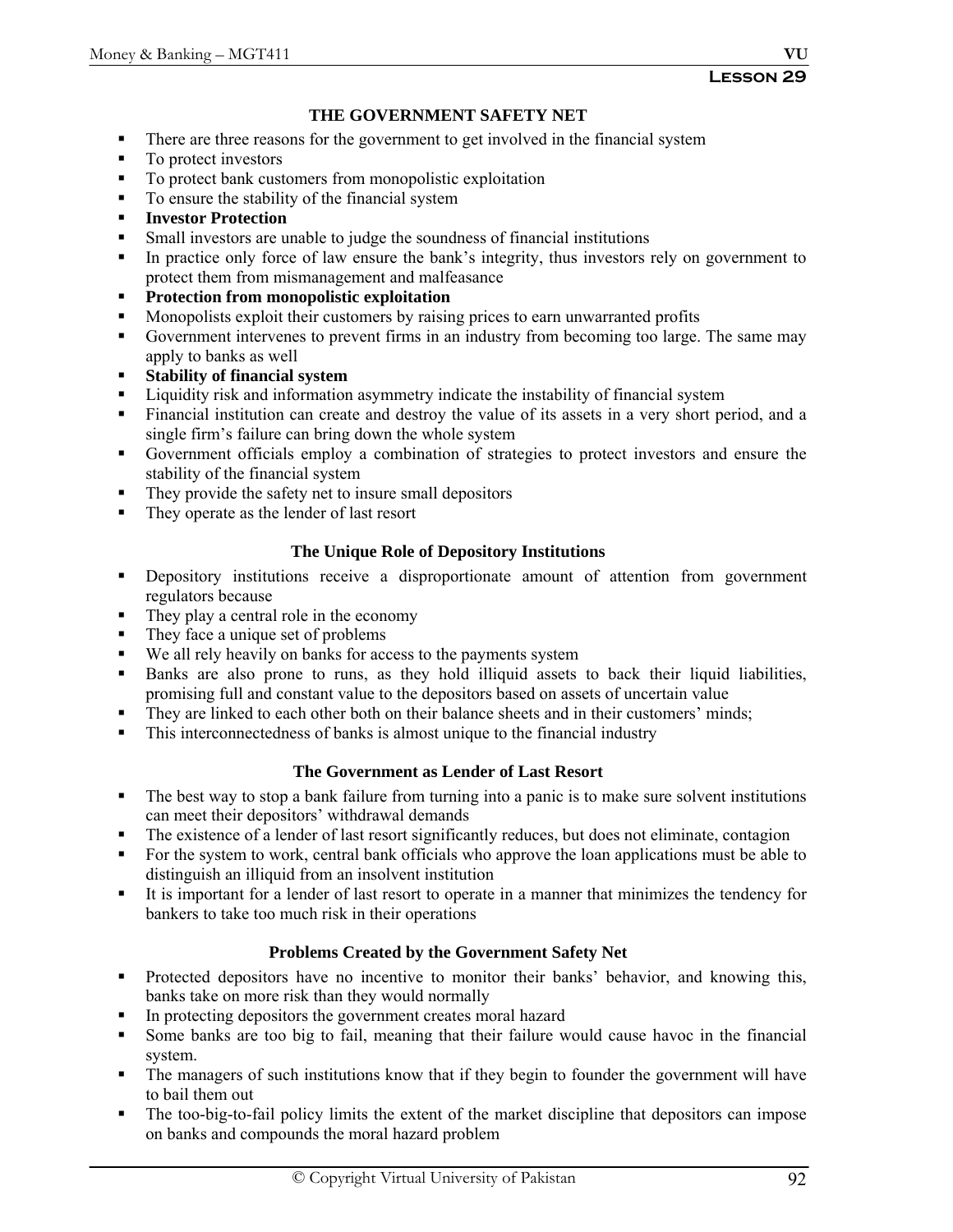#### **Regulation and Supervision of the Financial System**

- Government officials employ three strategies to ensure that the risks created by the safety net are contained:
- Regulation establishes rules for bank managers to follow,
- Supervision provides general oversight of financial institutions,
- Examination provides detailed information on the firms' operations
- Regulatory requirements are designed to minimize the cost of failures to the tax-paying public
- One example of regulation is the requirement that banks obtain a charter in order to operate;
- This provides screening to make sure that the people who own and run banks will not be criminals.
- Once a bank is operating other regulations control the assets, the amount of capital, and makes information about the bank's balance sheet public
- Government supervisors enforce the regulations;
- They monitor, inspect, and examine banks to make sure that their business practices conform to regulatory requirements
- State Bank of Pakistan (SBP) is supreme regulatory authority for banking sector in Pakistan
- www.sbp.org.pk

## **Asset Holding Restrictions and Minimum Capital**

- **Requirements**
- The simplest way to prevent bankers from exploiting their safety net is to restrict banks' balance sheets;
- This can be through restrictions on the kinds of assets banks can hold and requirements that they maintain minimum levels of capital
- The size of the loans a bank can make to particular borrowers is also limited
- Minimum capital requirements complement these limitations on bank assets
- Capital serves as a cushion against declines in the value of the bank's assets, lowering the likelihood of the bank's failure, and is a way to reduce the problem of moral hazard
- Capital requirements take two basic forms:
- The first requires banks to keep their ratio of capital to assets above some minimum level regardless of the structure of their balance sheets;
- The second requires banks to hold capital in proportion to the riskiness of their operations
- **Banks must provide information to the financial markets about their balance sheets;**

#### **Supervision and Examination**

- The government enforces banking rules and regulations through an elaborate oversight process called supervision, which relies on a combination of monitoring and inspection
- Supervision is done remotely, through an examination of the detailed reports banks must submit, as well as through on-site examination
- At the largest institutions, examiners are on site all the time; this is called continuous examination
- The most important part of a bank examination is the evaluation of past-due loans, to see if they should be declared in default
- Supervisors use the acronym CAMELS to describe the criteria used to evaluate the health of the bank:
- Capital adequacy,
- Asset quality,
- Management,
- Earnings,
- Liquidity.
- **Sensitivity to risk**
- Current practice is for examiners to act as consultants to banks, advising them on how to get the highest return possible while keeping risk at an acceptable level that ensures the bank will stay in business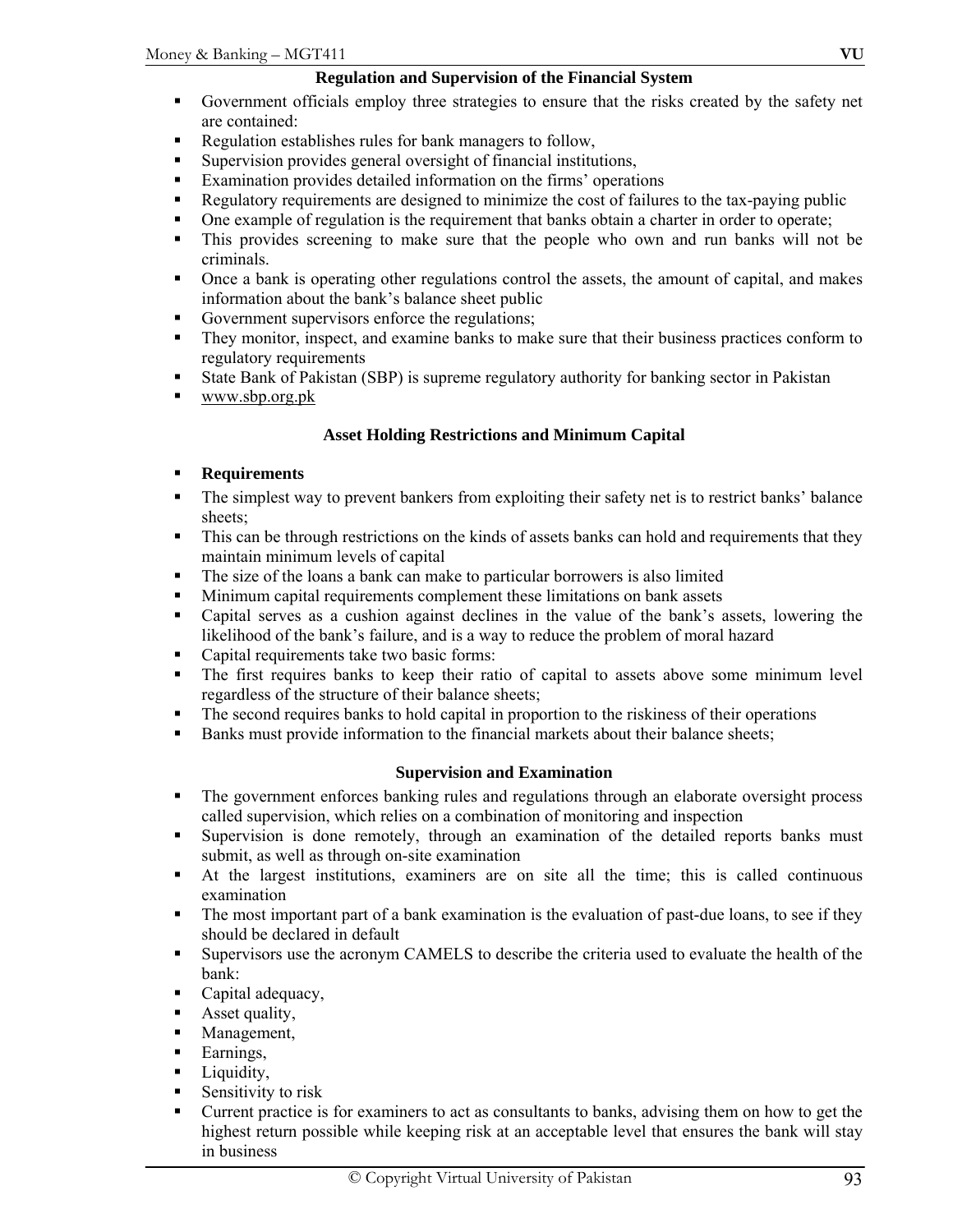## **THE GOVERNMENT'S BANK**

- The central bank started out as the government's bank, originally created by rulers to finance wars
- However, the early examples are really the exceptions, as central banking is largely a 20th century phenomenon.
- The central bank occupies a privileged position: it has a monopoly on the issuance of currency
- The central bank creates money and thereby controls the availability of money and credit in a country's economy
- Most central banks go about this by adjusting short-term interest rates, an activity called monetary policy.
- In today's world, central banks use monetary policy to stabilize economic growth and inflation.
- An expansionary or accommodative policy (lower interest rates) raises growth and inflation; tighter or restrictive policy reduces them.
- Governments want to control the printing of money because it is a very profitable business; also, losing control of the amount of currency means losing control of inflation.

## **The Bankers' Bank**

- The most important day-to-day jobs of the central bank are to:
- **Provide loans during times of financial stress (the lender of last resort).**
- Manage the payments system (settles interbank payments).
- Oversee commercial banks and the financial system (handles the sensitive information about institutions without conflicts of interest).
- By ensuring that sound banks and financial intermediaries can continue to operate, the central bank makes the whole financial system more stable.
- Central banks are the biggest and most powerful players in a country's financial and economic system and are supposed to use this power to stabilize the economy, making us all better off.
- However, central banks that are under extreme political pressure, or that are simply incompetent, can wreak havoc on the economic and financial systems.
- A central bank does not control:
- **Securities markets**
- The government's budget
- The common arrangement today is for the central bank to serve the government in the same way that a commercial bank serves a business or an individual.

## **Stability: The Primary Objective of All Central Banks**

- When economic and financial systems are left on their own they are prone to episodes of extreme volatility; central bankers work to reduce that volatility
- Central bankers pursue five specific objectives:
- Low and stable inflation
- High and stable real growth, together with high employment
- Stable financial markets
- Stable interest rates
- A stable exchange rate
- Instability in any of those would pose an economy-wide economic risk that diversification could
- Not mitigate
- Thus the job of the central bank is to improve general economic welfare by managing and reducing systematic risk.
- It is probably impossible to achieve all five of these objectives simultaneously, and so tradeoffs must be made

#### **Low, Stable Inflation**

 Many central banks take as their primary job the maintenance of price stability; they strive to eliminate inflation.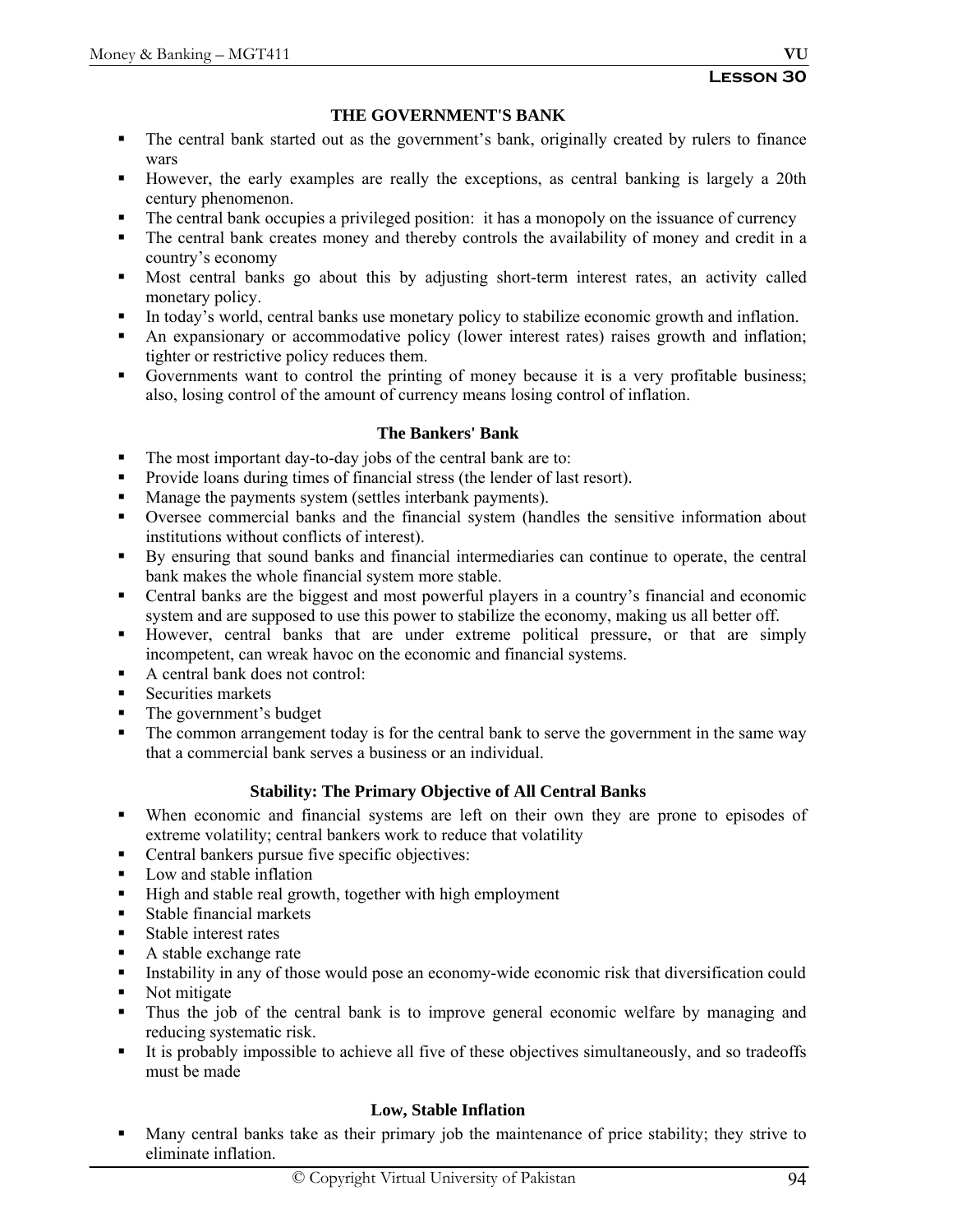- Inflation degrades the information content of prices and impedes the market's function of allocating resources to their best uses.
- The higher the inflation is, the less predictable it is, and the more systematic risk it creates.
- Also, high inflation is bad for growth.
- While there is agreement that low inflation should be the primary objective of monetary policy, there is no agreement on how low inflation should be.
- Zero inflation is too low, because it brings the risk of deflation (a drop in prices) which in turn results in increased defaults on loans and a threat to the health of banks.
- Furthermore, if inflation were zero, an employer wishing to cut labor costs would need to cut nominal wages, which is difficult to do.
- A small amount of inflation may actually make labor markets work better, at least from the employer's point of view.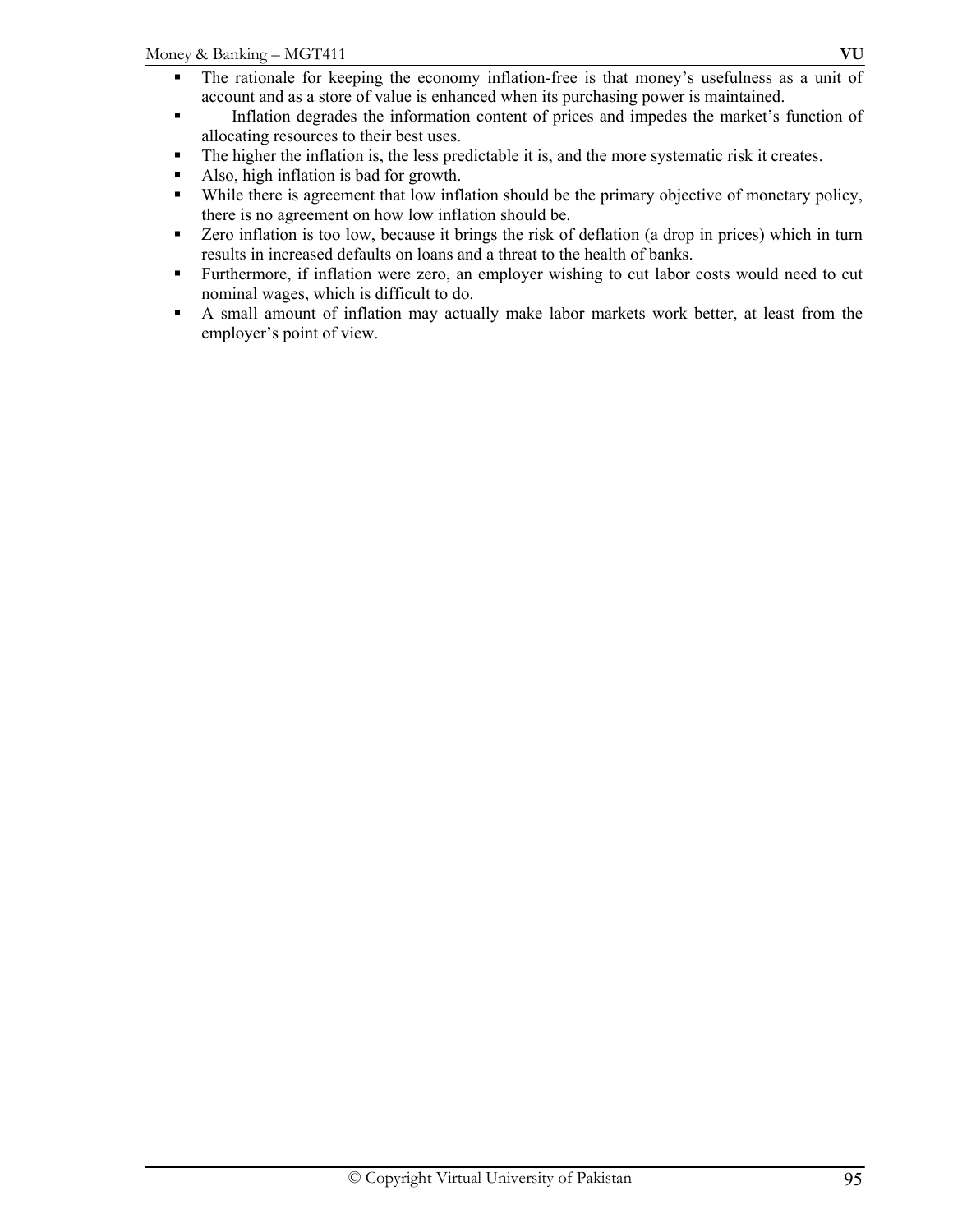## **LOW, STABLE INFLATION**

- Many central banks take as their primary job the maintenance of price stability; they strive to eliminate inflation.
- The rationale for keeping the economy inflation-free is that money's usefulness as a unit of account and as a store of value is enhanced when its purchasing power is maintained.
- Inflation degrades the information content of prices and impedes the market's function of allocating resources to their best uses.
- The higher the inflation is, the less predictable it is, and the more systematic risk it creates.
- Also, high inflation is bad for growth.
- While there is agreement that low inflation should be the primary objective of monetary policy, there is no agreement on how low inflation should be.
- Zero inflation is too low, because it brings the risk of deflation (a drop in prices) which in turn results in increased defaults on loans and a threat to the health of banks.
- Furthermore, if inflation were zero, an employer wishing to cut labor costs would need to cut nominal wages, which is difficult to do.
- A small amount of inflation may actually make labor markets work better, at least from the employer's point of view.

## **High, Stable Real Growth**

- Central bankers work to dampen the fluctuations of the business cycle; booms are popular but recessions are not.
- Central bankers work to moderate these cycles and stabilize growth and employment by adjusting interest rates.
- **Monetary policymakers can moderate recessions by lowering interest rates and can moderate** booms by raising them (to keep growth at a sustainable level).
- Along with growth and employment, stability is also important, because fluctuations in general business conditions are the primary source of systematic risk.



#### **Financial System Stability**

- Financial system stability is an integral part of every modern central banker's job.
- The possibility of a severe disruption in the financial markets is a type of systematic risk that central banks must control.
- **Interest Rate and Exchange Rate Stability**
- Interest rate stability and exchange rate stability are a means for achieving the ultimate goal of stabilizing the economy; they are not ends unto themselves.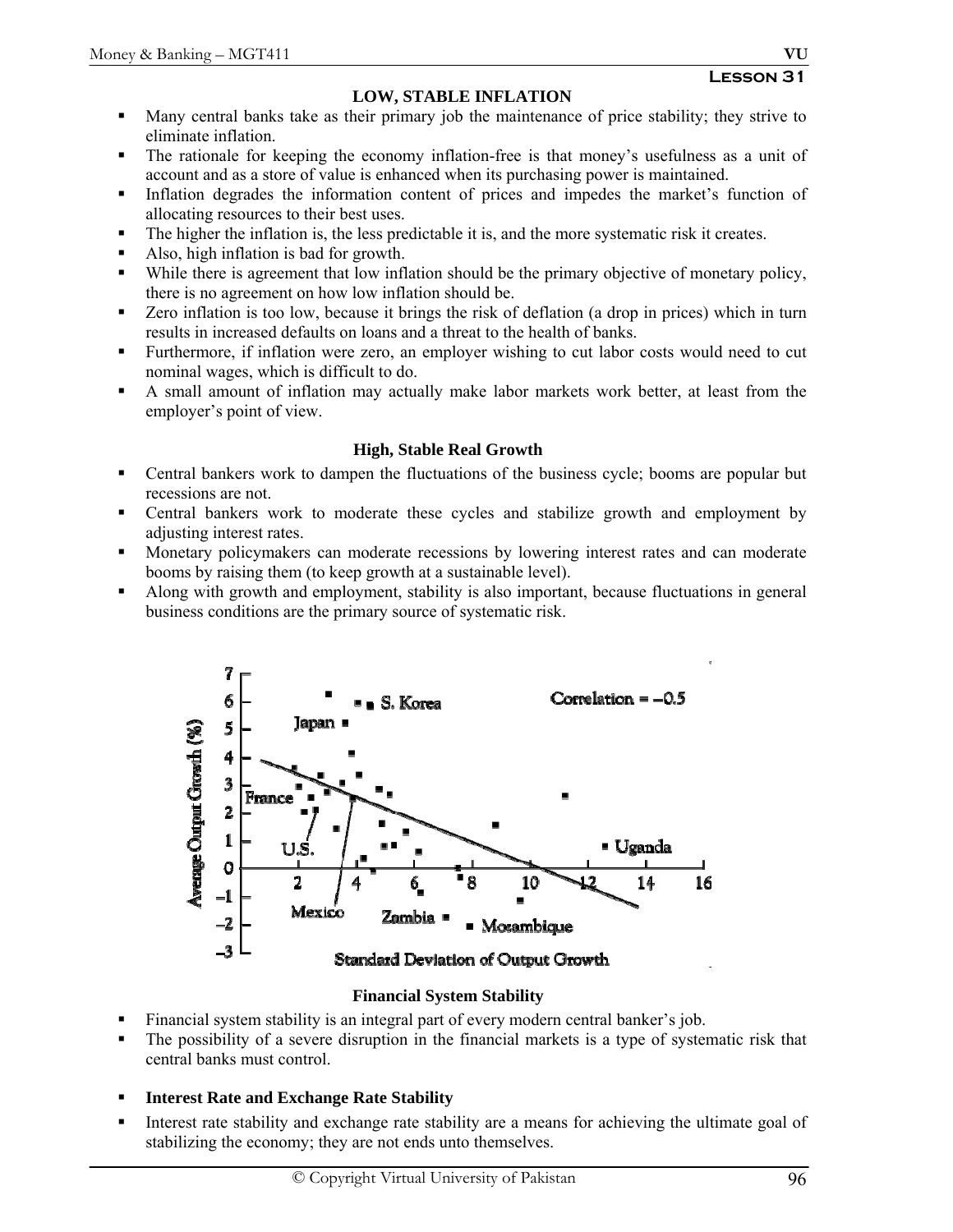- it makes output unstable as borrowing and expenditure fluctuate with changing rates.
- it means higher risk and a higher risk premium and makes financial decisions more difficult.
- Even though the exchange rate affects the prices of imports and exports, stabilizing exchange rates is the last item on the list of central bank objectives.
- Different countries have different priorities when it comes to the exchange rate;
- Stable exchange rates are more important in developing countries because imports and exports are central to their economies.

| The objectives of a Modern Central Bank     |                                                                                                                           |
|---------------------------------------------|---------------------------------------------------------------------------------------------------------------------------|
| <b>Low Stable Inflation</b>                 | Inflation creates confusion and makes planning difficult. When<br>inflation is high, growth is low                        |
| <b>High Stable growth</b>                   | Stable predictable growth is higher than unstable, unpredictable<br>growth                                                |
| <b>Financial System</b><br><b>Stability</b> | A stable financial system is necessity for an economy to operate<br>efficiently                                           |
| <b>Stable Interest Rates</b>                | Interest rate volatility creates risk for both lenders and borrowers                                                      |
| <b>Stable Exchange Rates</b>                | Variable exchange rates make the revenues from foreign sales and the<br>cost of purchasing imported goods hard to predict |

## **Meeting the Challenge: Creating a Successful Central Bank**

- The boom in the past decade with its associated decrease in volatility may have happened because technology sparked a boom just as central banks became better at their jobs.
- Policymakers realized that sustainable growth had gone up, so interest rates could be kept low without worrying about inflation, and central banks were redesigned.
- Today there is a clear consensus about the best way to design a central bank and what to tell policymakers to do.
- A central bank must be
- Independent of political pressure,
- Accountable to the public,
- **Transparent in its policy actions,**
- Clear in its communications with financial markets and the public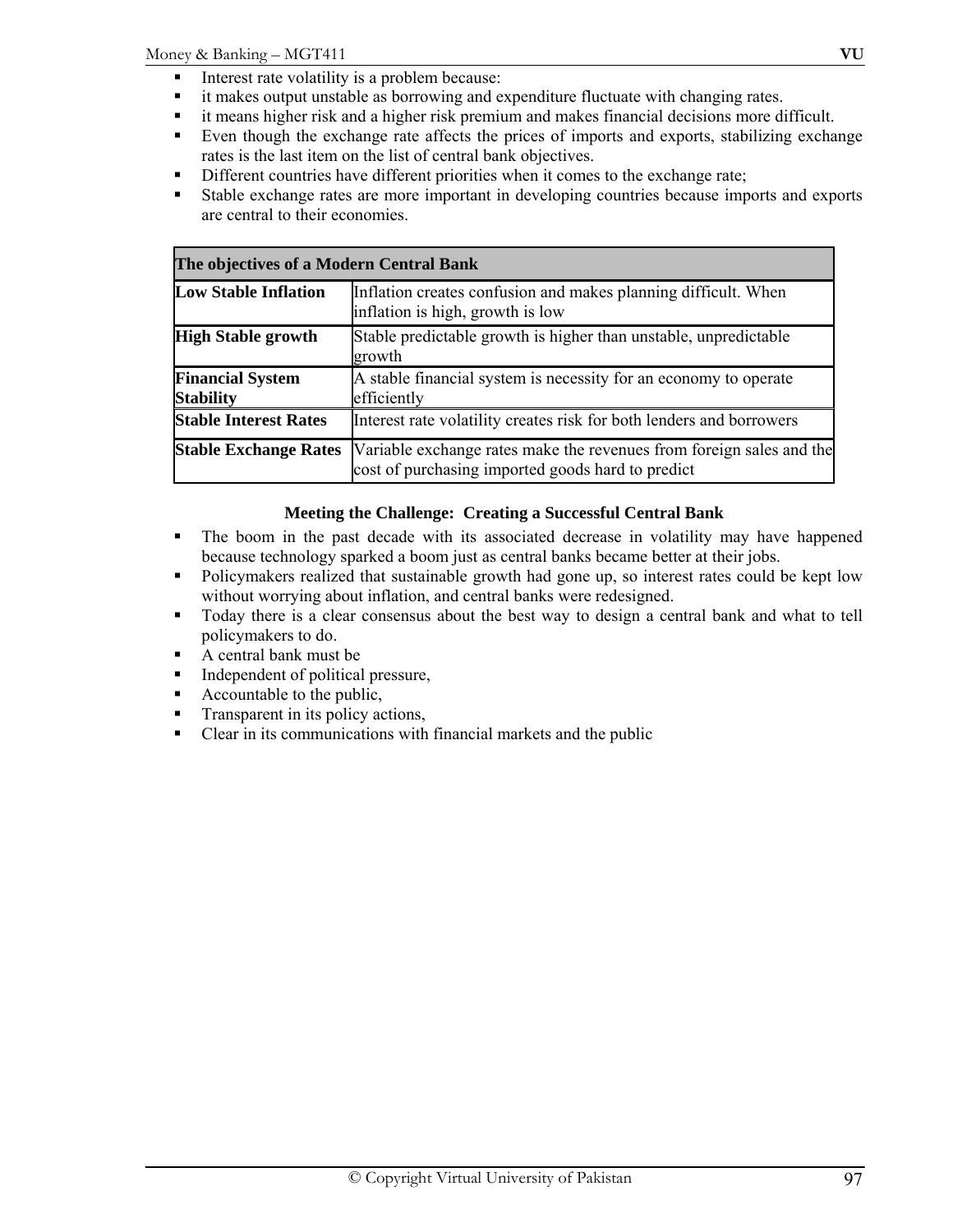#### **MEETING THE CHALLENGE: CREATING A SUCCESSFUL CENTRAL BANK**

- The boom in the past decade with its associated decrease in volatility may have happened because technology sparked a boom just as central banks became better at their jobs.
- Policymakers realized that sustainable growth had gone up, so interest rates could be kept low without worrying about inflation, and central banks were redesigned.
- Today there is a clear consensus about the best way to design a central bank and what to tell policymakers to do.
- A central bank must be
- Independent of political pressure,
- Accountable to the public,
- **Transparent in its policy actions,**
- Clear in its communications with financial markets and the public.
- In addition, there is general agreement
- That policy decisions are better made by committee than by individuals,
- That everyone is well served when policymakers operate within an explicit framework that clearly states their goals and the tradeoffs among them.

## **The need for independence**

- The idea that central banks should be independent of political pressure is a new one, because central banks originated as the governments' banks.
- Independence has two components:
- **Monetary policymakers must be free to control their own budgets**
- The bank's policies must not be reversible by people outside the central bank.
- Successful monetary policy requires a long time horizon, which is inconsistent with the need of politicians to focus on short-term goals.
- Given a choice, most politicians will choose monetary policies that are too accommodative, keeping interest rates low and money growth rates high.
- While this raises output and employment in the near term it may result in inflation over the longer term.
- To insulate policymakers from the daily pressures faced by politicians, governments have given central banks control of their own budgets, authority to make irreversible decisions, and appointed them to long terms.

## **Decision-Making by Committee**

- In the course of normal operations, it is better to rely on a committee than on an individual.
- Pooling the knowledge, experience, and opinions of a group of people reduces the risk that policy will be dictated by an individual's quirks, not to mention that in a democracy, vesting so much power in one individual poses a legitimacy problem.

# **The Need for Accountability and Transparency**

- Central bank independence is inconsistent with representative democracy.
- To solve this problem, politicians have established a set of goals and require the policymakers to report their progress in pursuing these goals.
- Explicit goals foster accountability and disclosure requirements create transparency.
- The institutional means for assuring accountability and transparency differ from one country to the next;
- In some cases the government sets an explicit numerical target for inflation, while in others the central bank defines the target.
- Similar differences exist in the timing and content of information made public by central banks.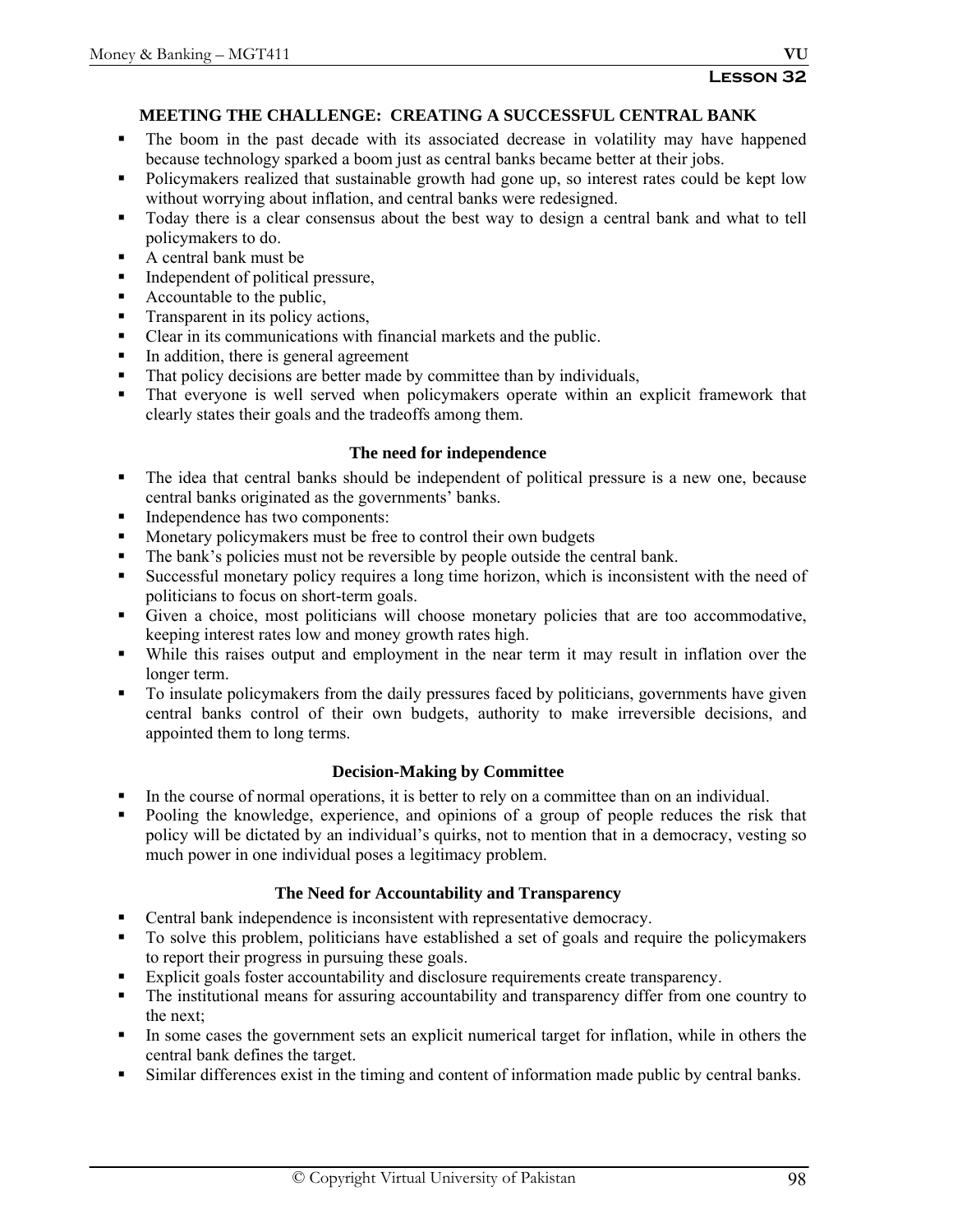



Index of Central Bank Independence

 Today it is understood that secrecy damages both the policymakers and the economies they are trying to manage, and that policymakers need to be as clear as possible about what they are trying to achieve and how they are going to achieve it.

#### **The Policy Framework, Policy Trade-offs, and Credibility**

- The monetary policy framework is made up of the objectives of central banks and the requirements that central banks be independent, accountable, and good communicators.
- The monetary policy framework exists to resolve the ambiguities that arise in the course of the central bank's work and also clarifies the likely responses when goals are in conflict with one another.
- Central bankers face the tradeoff between inflation and growth on a daily basis.
- Since policy goals often conflict, central bankers must make their priorities clear.
- A well-designed policy framework also helps policymakers establish credibility.

| <b>The Principles of Central Bank Design</b> |                                                                                                                                                       |  |
|----------------------------------------------|-------------------------------------------------------------------------------------------------------------------------------------------------------|--|
| Independence                                 | To keep inflation low, monetary decisions must be made free of political<br>influence                                                                 |  |
| committee                                    | <b>Decision making by Pooling the knowledge of a number of people yields better decisions than</b><br>decision making by an individual                |  |
| transparency                                 | Accountability and Policy makers must be held accountable to the public they serve and<br>clearly communicate their objectives, decisions and methods |  |
| <b>Policy framework</b>                      | Politicians must clearly state their policy goals and the tradeoffs among<br>them                                                                     |  |

#### **Fitting Everything Together:**

- **Central Banks and Fiscal Policy**
- The central bank does not control the government's budget; fiscal policy (the decisions about taxes and spending) is the responsibility of elected officials
- While fiscal and monetary policymakers share the same ultimate goal of improving the wellbeing of the population, conflicts can arise between the two.
- **Funding needs create a natural conflict between monetary and fiscal policymakers.**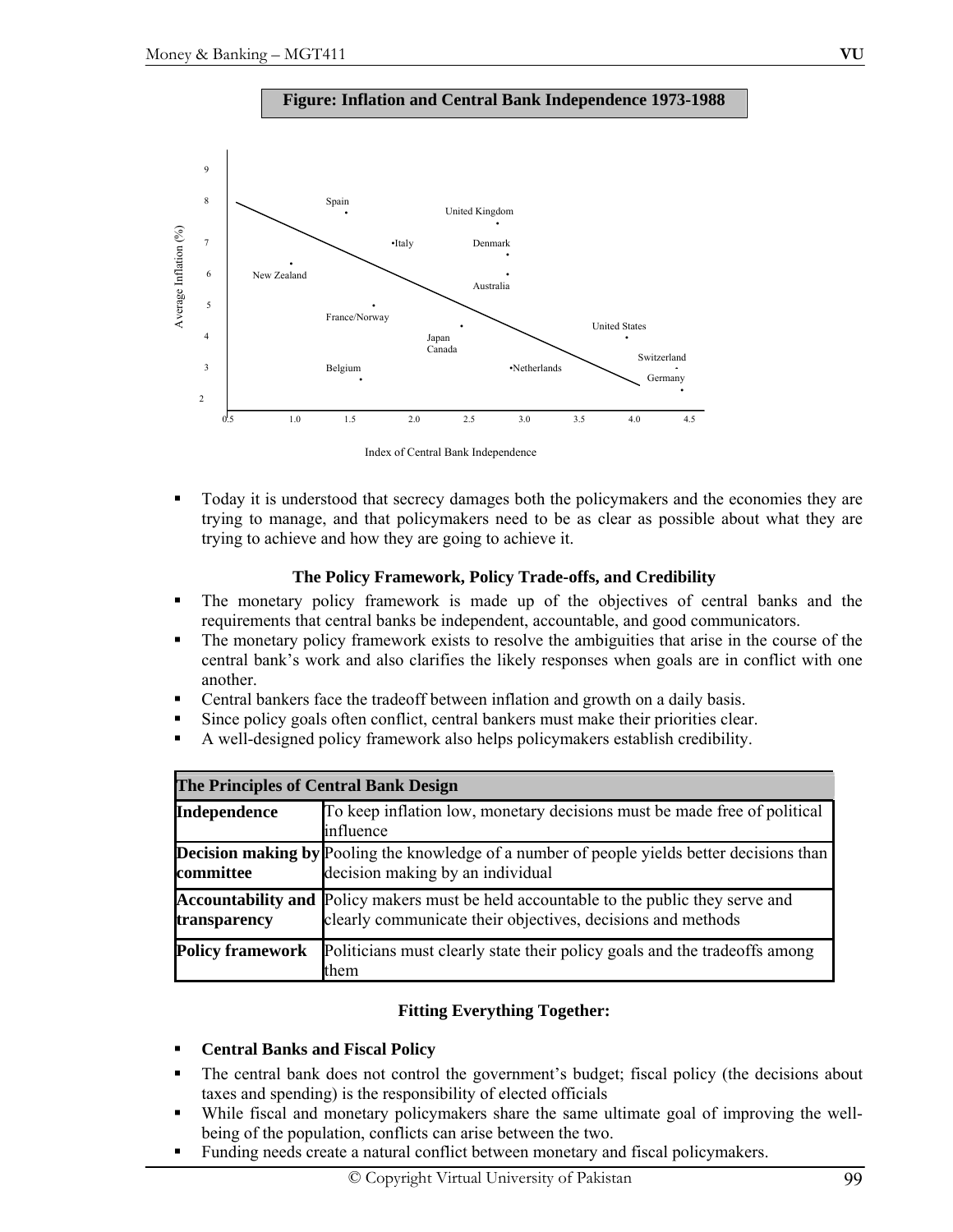- Fiscal policymakers also tend to ignore the long-term inflationary effects of their actions.
- Politicians often turn to borrowing (instead of taxes) as a way to finance some portion of their spending, but a country can issue only so much debt.
- Inflation is a real temptation to shortsighted fiscal policymakers because it is a way to get money in their hands and it's a way for governments to default on a portion of the debt they owe.
- Responsible fiscal policy is essential to the success of monetary policy.

#### **The Central Bank's Balance Sheet**

- The central bank engages in numerous financial transactions, all of which cause changes in its balance sheet.
- Central banks publish their balance sheets regularly. Publication is a crucial part of transparency

| <b>Table: The Central Bank's Balance Sheet</b> |                           |                                  |  |
|------------------------------------------------|---------------------------|----------------------------------|--|
| <b>Liabilities</b><br><b>Assets</b>            |                           |                                  |  |
| Government's bank                              | Securities                | Currency                         |  |
|                                                | Foreign exchange reserves | Government's account             |  |
| <b>Banker's bank</b>                           | Loans                     | Accounts of the commercial banks |  |
|                                                |                           | (reserves)                       |  |

#### **Assets**

- The central bank's balance sheet shows three basic assets:
- Securities,
- Foreign exchange reserves,
- **Loans**
- **Securities:**
- The primary assets of most central banks;
- Independent central banks determine the quantity of securities that they purchase
- **Foreign Exchange Reserves:**
- The central bank's and government's balances of foreign currency are held as bonds issued by foreign governments.
- These reserves are used in foreign exchange market interventions.
- **Loans** are extended to commercial banks, and can fall into two categories: discount loans and float
- Discount loans: the loans the central bank makes when commercial banks need short-term cash.
- Float: a byproduct of the central bank's check-clearing business. The central bank credits the reserve account of the bank receiving the check before it debits the account of the bank on which the check was drawn and this creates float
- Through its holdings of Treasury securities the central bank controls the discount rate and the availability of money and credit.
- Gold reserves, while still an asset of many central banks, are virtually irrelevant these days.

#### **Liabilities**

- There are three major liabilities:
- $^\blacksquare$  Currency,
- The government's deposit account,
- The deposit accounts of the commercial banks.
- The first two items represent the central bank in its role as the government's bank, and the third shows it as the bankers' bank.
- **Currency:**
- Nearly all central banks have a monopoly on the issuance of currency, and currency accounts for over 90 percent of the central bank's liabilities.
- **Government's account:**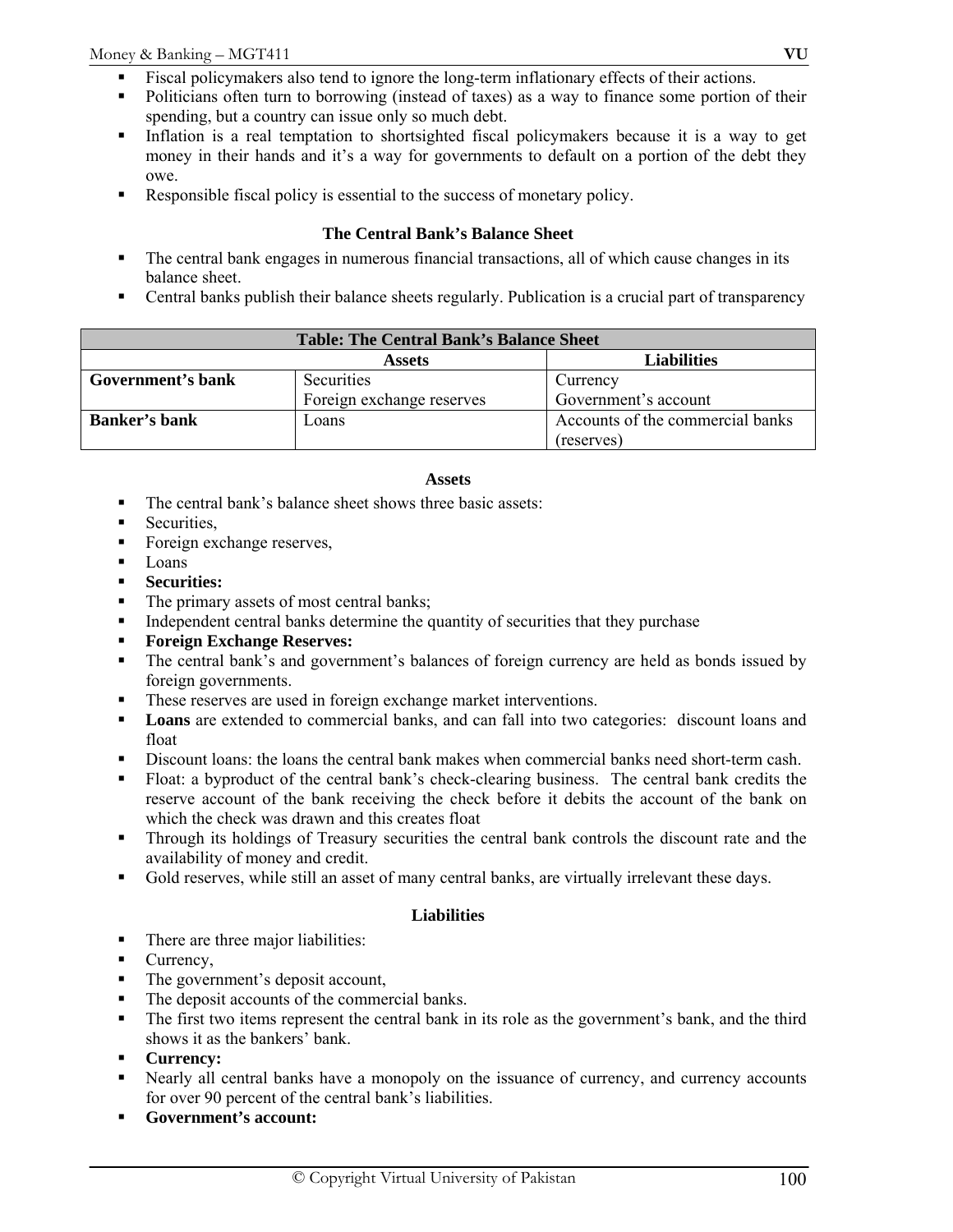- The central bank provides the government with an account into which it deposits funds (primarily tax revenues) and from which it writes checks and makes payments.
- **Reserves:**
- Commercial bank reserves consist of cash in the bank's own vault and deposits at the central bank, which function like the commercial bank's checking account.
- **•** Central banks run their monetary policy operations through changes in banking system reserves.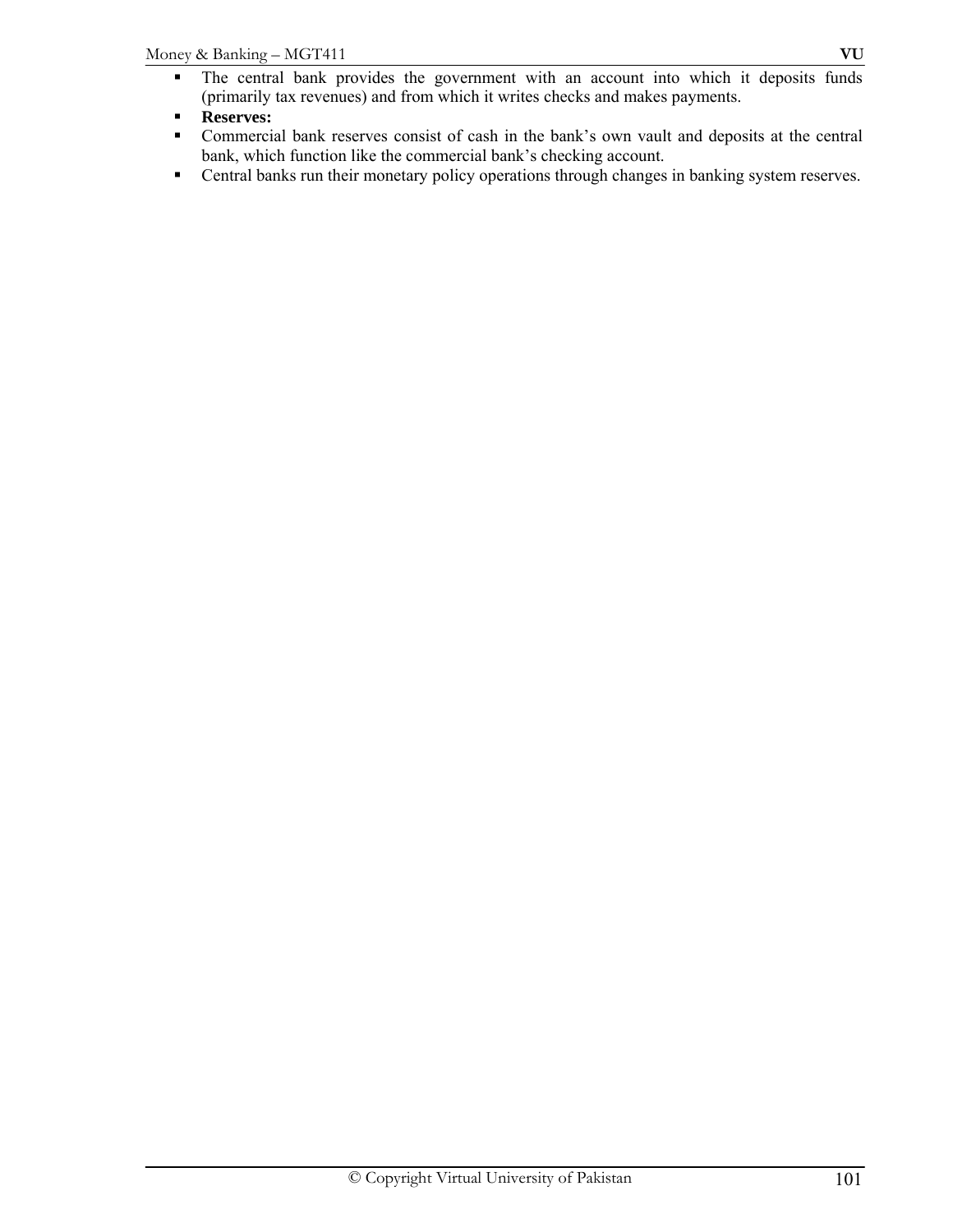#### **THE MONETARY BASE**

- Currency in the hands of the public and the reserves of the banking system are the two components of the monetary base, also called high-powered money.
- Bank Reserves = Vault Cash plus Deposits at the central bank
- The central bank can control the size of the monetary base and therefore the quantity of money

#### **Changing the Size and Composition of the Balance Sheet**

- The central bank controls the size of its balance sheet. Policymakers can enlarge or reduce their assets and liabilities at will
- The central bank can buy things, like a bond, and create liabilities to pay for them. It can increase the size of its balance sheet as much as it wants.
- There are four specific types of transactions which can affect the balance sheets of both the central bank and the banking system:
- An open market operation, in which the central bank buys or sells a security;
- A foreign exchange intervention, in which the central bank buys or sells foreign currency reserves;
- The central bank's extension of a discount loan to a commercial bank;
- The decision by an individual to withdraw cash from a bank
- Open market operations, foreign exchange interventions, and discount loans, all affect the size of the central bank's balance sheet
- They change the size of the monetary base;
- Cash withdrawals by the public create shifts among the different components of the monetary base, changing the composition of the central bank's balance sheet but leaving its size unaffected
- One simple rule will help in understanding the impact of each of these four transactions on the central bank's balance sheet:
- When the value of an asset on the balance sheet increases, either the value of another asset decreases (so that the net change is zero) or the value of a liability rises by the same amount (and similarly for an increase in liabilities)

#### **Open Market Operations**

- OMO is when the central bank buys or sells securities in financial markets
- These purchases and sales have a straightforward impact on the central bank's balance sheet:
- Its assets and liabilities increase by the amount of a purchase, and the monetary base increases by the same amount

| Table: Change in the Central Bank's Balance sheet following purchase of a Treasury Bond |                |          |                    |
|-----------------------------------------------------------------------------------------|----------------|----------|--------------------|
| <b>Assets</b>                                                                           |                |          | <b>Liabilities</b> |
| Securities (Treasury Bond)                                                              | $+$ \$1billion | Reserves | $+$ \$1billion     |

| Table: Change in the Banking system's balance sheet following the Central Bank's purchase |                |                    |
|-------------------------------------------------------------------------------------------|----------------|--------------------|
| of a Treasury Bond                                                                        |                |                    |
| <b>Assets</b>                                                                             |                | <b>Liabilities</b> |
| Reserves                                                                                  | $+$ \$1billion |                    |
| Securities (U.S. Treasury Bond) -\$1 billion                                              |                |                    |

- In terms of the banking system's balance sheet, the purchase has no effect on the liabilities, and results in two counterbalancing changes on the asset side, so the net effect there is zero
- For an open market sale, the effects would be the same but in the opposite direction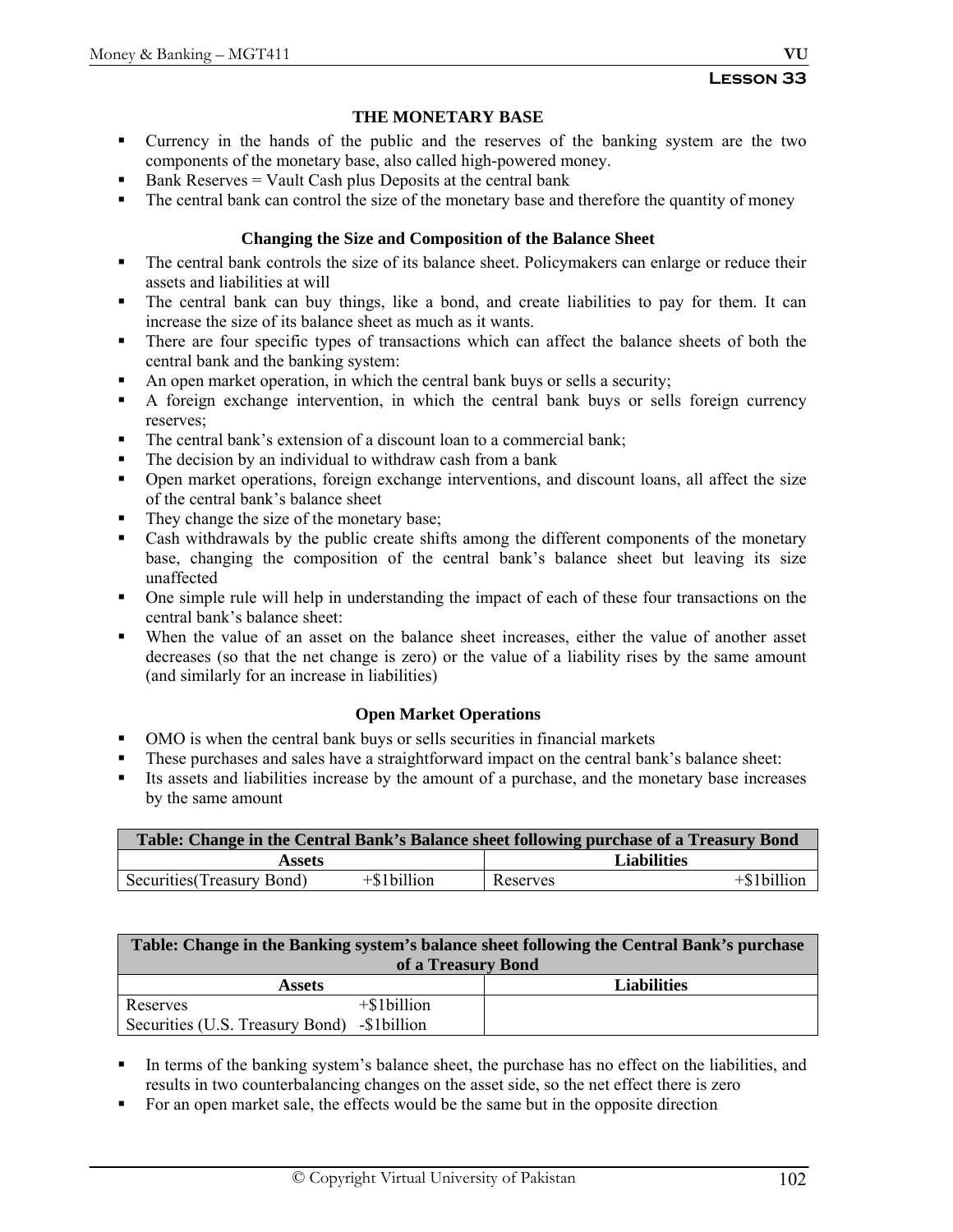## **Foreign Exchange Intervention**

- The impact of a foreign exchange purchase is almost identical to that of an open market purchase:
- The central bank's assets and liabilities increase by the same amount, as does the monetary base.
- If the central bank buys from a commercial bank, the impact again is like the open market purchase, except the assets involved are different.

| Table: change in the Central bank's Balance sheet following purchase of Euro-denominated |                                |                    |                |  |
|------------------------------------------------------------------------------------------|--------------------------------|--------------------|----------------|--|
|                                                                                          | <b>German Government Bonds</b> |                    |                |  |
| <b>Assets</b>                                                                            |                                | <b>Liabilities</b> |                |  |
| Foreign exchange reserves                                                                | $+$ \$1billion   Reserves      |                    | $+$ \$1billion |  |
| (German government bonds in euros)                                                       |                                |                    |                |  |

| Table: Change in the Banking system's Balance sheet following the Central bank's purchase of |                |                    |
|----------------------------------------------------------------------------------------------|----------------|--------------------|
| <b>Euro-denominated German Government Bonds</b>                                              |                |                    |
| <b>Assets</b>                                                                                |                | <b>Liabilities</b> |
| Reserves                                                                                     | $+$ \$1billion |                    |
| Securities                                                                                   | -\$1billion    |                    |
| (German government bonds)                                                                    |                |                    |

#### **Discount Loans**

- The central bank does not force commercial banks to borrow money; the banks ask for loans and must provide collateral, usually a Treasury bond.
- When the central bank makes a loan it creates an asset and a matching increase in its reserve liabilities.

| Table: Change in the Central Bank's Balance sheet following a Discount Loan |                               |                    |                  |
|-----------------------------------------------------------------------------|-------------------------------|--------------------|------------------|
| <b>Assets</b>                                                               |                               | <b>Liabilities</b> |                  |
| Discount loans                                                              | $+$ \$100 $m$ illion Reserves |                    | $+$ \$100million |

| Table: Change in the Banking System's Balance Sheet following a Discount Loan |                  |                    |               |
|-------------------------------------------------------------------------------|------------------|--------------------|---------------|
| Assets                                                                        |                  | <b>Liabilities</b> |               |
| Reserves                                                                      | $+$ \$100million | Discount loans     | -\$100million |

- The extension of credit to the banking system raises the level of reserves and expands the monetary base.
- The banking system balance sheet shows an increase in assets (reserves) and an increase in liabilities (the loan).

#### **Cash Withdrawal**

- Cash withdrawals affect only the composition, not the size, of the monetary base.
- When people withdraw cash they force a shift from reserves to currency on the central bank's balance sheet.

| Table: Change in the Nonbank Public's Balance Sheet following a Cash Withdrawal |          |                    |
|---------------------------------------------------------------------------------|----------|--------------------|
| <b>Assets</b>                                                                   |          | <b>Liabilities</b> |
| <b>Currency</b>                                                                 | $+ $100$ |                    |
| Checkable deposits                                                              | $-$100$  |                    |

 The withdrawal reduces the banking system's reserves, which is a decrease in its assets, and if the funds come from a checking account, there is a matching decrease in liabilities.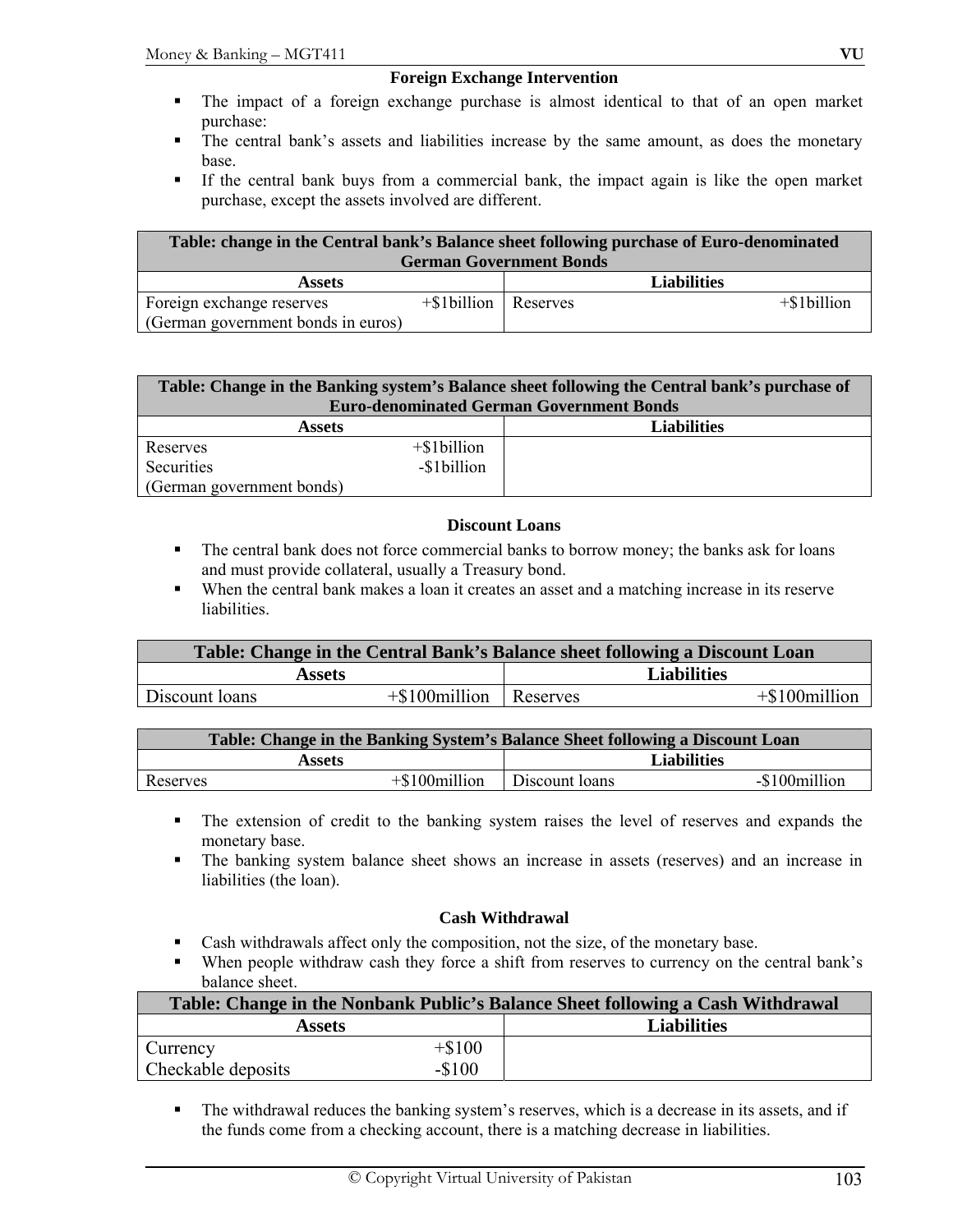| Table: Change in the Banking system's Balance sheet following a Cash Withdrawal |         |                    |         |
|---------------------------------------------------------------------------------|---------|--------------------|---------|
| <b>Liabilities</b><br><b>Assets</b>                                             |         |                    |         |
| Reserves                                                                        | $-$100$ | Checkable deposits | $-$100$ |

 On the central bank's balance sheet both currency and reserves are liabilities, so there is just a change between the two with a net effect of zero.

| Table: Change in the Central Bank's Balance Sheet following a Cash Withdrawal |                    |          |
|-------------------------------------------------------------------------------|--------------------|----------|
| Assets                                                                        | <b>Liabilities</b> |          |
|                                                                               | Currency           | $+\$100$ |
|                                                                               | Reserves           | $-$100$  |

|                                  | <b>Changes in Size and Composition of Central Bank's Balance Sheet and Monetary Base</b> |                                               |                                                                                                                           |  |
|----------------------------------|------------------------------------------------------------------------------------------|-----------------------------------------------|---------------------------------------------------------------------------------------------------------------------------|--|
| <b>Transaction</b>               | <b>Initiated by</b>                                                                      | <b>Typical action</b>                         | <b>Impact</b>                                                                                                             |  |
| Open market<br>operation         | Central bank                                                                             | bond                                          | Purchase of Treasury Increases reserves, the size of central bank's<br>balance sheet and Monetary base                    |  |
| Foreign Exchange<br>Intervention | Central bank                                                                             | Purchase of foreign<br>govt. bonds            | Increases reserves, the size of central bank's<br>balance sheet and Monetary base                                         |  |
| Discount Loans                   | Commercial<br>bank                                                                       | Extension of loan to<br>commercial bank       | Increases reserves, the size of central bank's<br>balance sheet and Monetary base                                         |  |
| Cash withdrawals                 |                                                                                          | Nonbank public Withdrawal of cash<br>from ATM | Decreases reserves and increases currency,<br>leaving size of central bank's balance sheet<br>and Monetary base unchanged |  |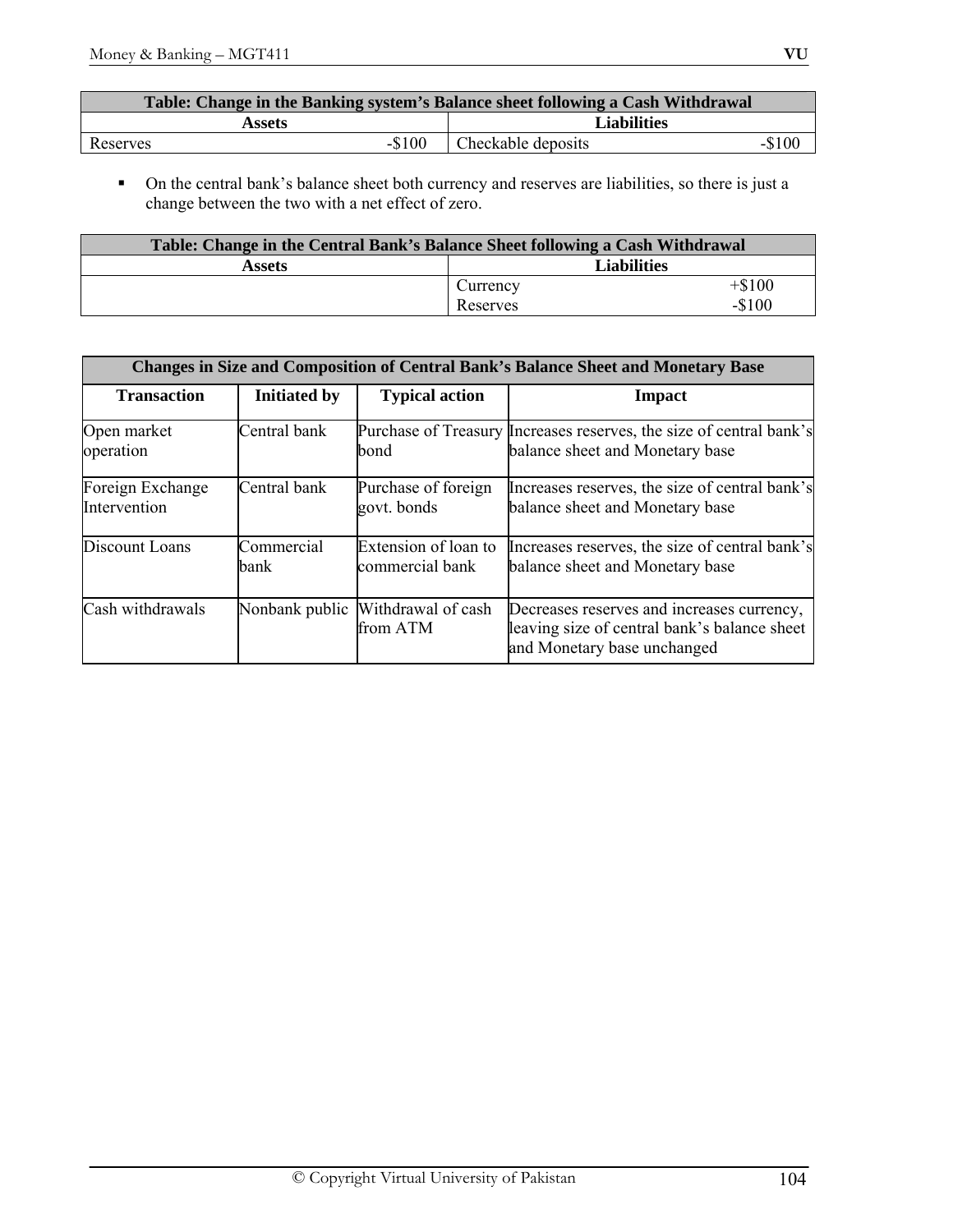#### **DEPOSIT CREATION IN A SINGLE BANK**

- If the central bank buys a security from a bank, the bank has excess reserves, which it will seek to lend
- The loan replaces the securities as an asset on the bank's balance sheet

| Table: Change in First Bank's Balance Sheet following Central Bank's purchase of a Treasury |               |                    |
|---------------------------------------------------------------------------------------------|---------------|--------------------|
| bond                                                                                        |               |                    |
|                                                                                             | <b>Assets</b> | <b>Liabilities</b> |
| Reserves                                                                                    | $+$ \$100,000 |                    |
| Securities                                                                                  | $-$100,000$   |                    |

Assuming First bank has granted a loan of \$100,000 to Office Builders Incorporated (OBI)

| Table: Change in First Bank's Balance sheet following Central Bank's purchase of a Treasury<br>bond and Extension of a loan |               |                             |              |  |
|-----------------------------------------------------------------------------------------------------------------------------|---------------|-----------------------------|--------------|--|
| <b>Assets</b>                                                                                                               |               | <b>Liabilities</b>          |              |  |
| Reserves                                                                                                                    | $+$ \$100,000 | <b>OBI</b> Checking account | $+\$100,000$ |  |
| Securities                                                                                                                  | $-$100,000$   |                             |              |  |
| Loans                                                                                                                       | $+$ \$100,000 |                             |              |  |

OBI paid off its employees and suppliers through checks worth \$100,000

| Table: Change in First Bank's balance sheet following Central Bank's purchase of a Treasury |              |                    |     |  |
|---------------------------------------------------------------------------------------------|--------------|--------------------|-----|--|
| Bond, Extension of a loan, and withdrawal by the borrower                                   |              |                    |     |  |
| <b>Assets</b>                                                                               |              | Liabilities        |     |  |
| Reserves                                                                                    | \$0          | Checkable deposits | \$0 |  |
| Securities                                                                                  | $-$100,000$  |                    |     |  |
| Loans                                                                                       | $+\$100,000$ |                    |     |  |

#### **Deposit Expansion in a System of Banks**

- The loan that the First bank made was spent and as the checks cleared, reserves were transferred to other banks
- The banks that receive the reserves will seek to lend their excess reserves, and the process continues until all of the funds have ended up in required reserves

#### **Types of Reserves**

- Actual Reserves  $(R)$
- Required Reserves  $(RR=r<sub>D</sub>D)$
- **Excess Reserves (ER)**
- Assume
- Bank holds no excess reserves.
- $\blacksquare$  The reserve requirement ratio is 10%
- Currency holding does not change when deposits and loans change.
- When a borrower writes a check, none of the recipients of the funds deposit them back in the bank that initially made the loan.
- Let's say, OBI uses the \$100,000 loan to pay its supplier American Steel Co (ASC), which it deposits in its bank the Second bank.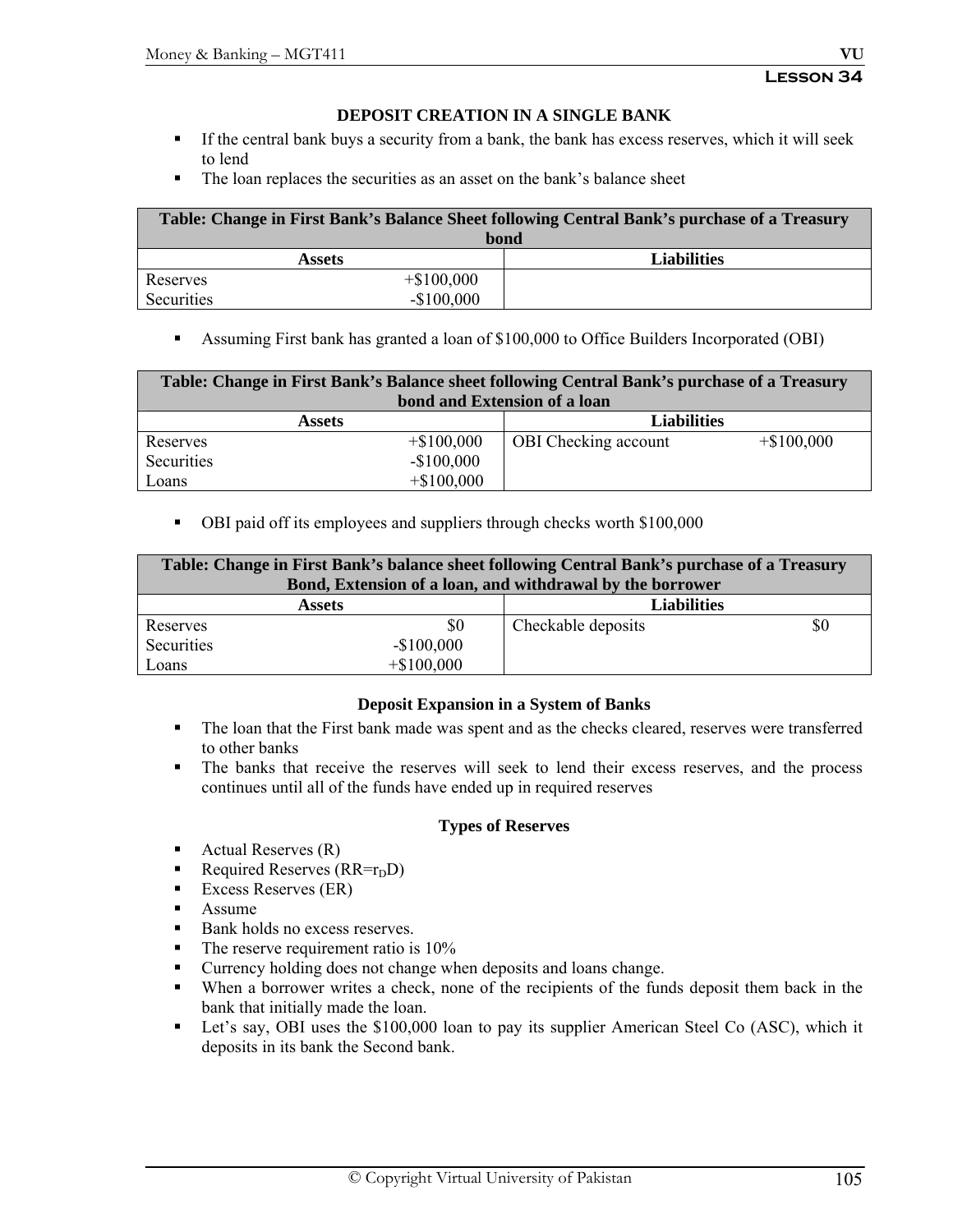| Table: Change in Second Bank's Balance sheet following American Steel's Deposit |              |                           |              |  |
|---------------------------------------------------------------------------------|--------------|---------------------------|--------------|--|
| Assets                                                                          |              | <b>Liabilities</b>        |              |  |
| Reserves                                                                        | $+\$100,000$ | American Steel's checking | $+\$100,000$ |  |
|                                                                                 |              | account                   |              |  |

| Table: Change in Second Bank's Balance sheet following a Deposit and Extension of a loan       |              |                           |              |  |
|------------------------------------------------------------------------------------------------|--------------|---------------------------|--------------|--|
| Assuming a 10% reserve requirement, banks hold no excess reserves, and there are no changes in |              |                           |              |  |
| currency holdings.                                                                             |              |                           |              |  |
| <b>Assets</b>                                                                                  |              | <b>liabilities</b>        |              |  |
| Reserves                                                                                       | $+\$10,000$  | American Steel's Checking | $+\$100,000$ |  |
| Loan                                                                                           | $+$ \$90,000 | account                   |              |  |

| Table: Change in Third Bank's Balance Sheet following a Deposit and Extension of a loan        |             |                    |              |  |
|------------------------------------------------------------------------------------------------|-------------|--------------------|--------------|--|
| Assuming a 10% reserve requirement, banks hold no excess reserves, and there are no changes in |             |                    |              |  |
| currency holdings.                                                                             |             |                    |              |  |
| <b>Assets</b>                                                                                  |             | <b>Liabilities</b> |              |  |
|                                                                                                | $+$ \$9,000 | Checking account   | $+$ \$90,000 |  |
| Reserves                                                                                       |             |                    |              |  |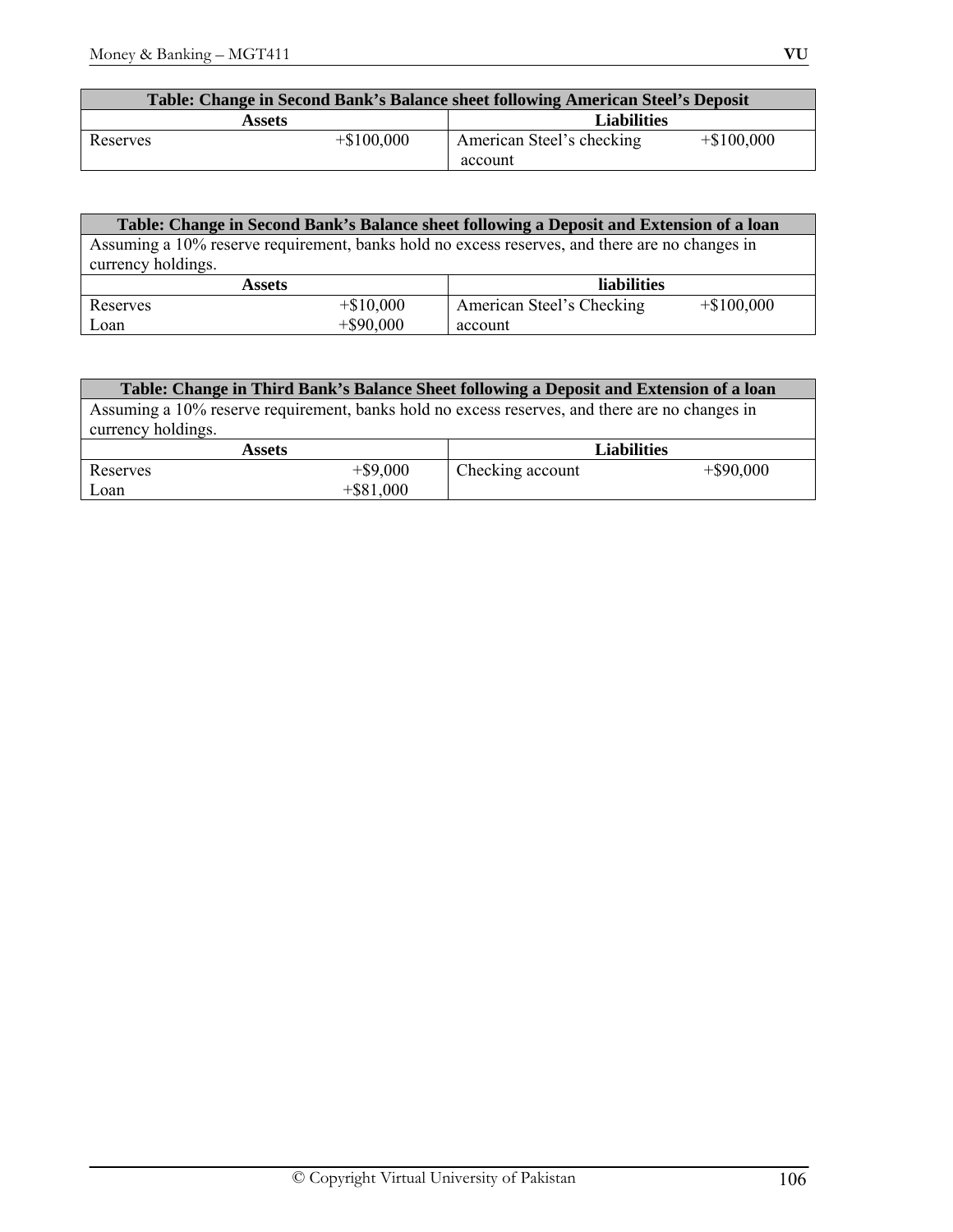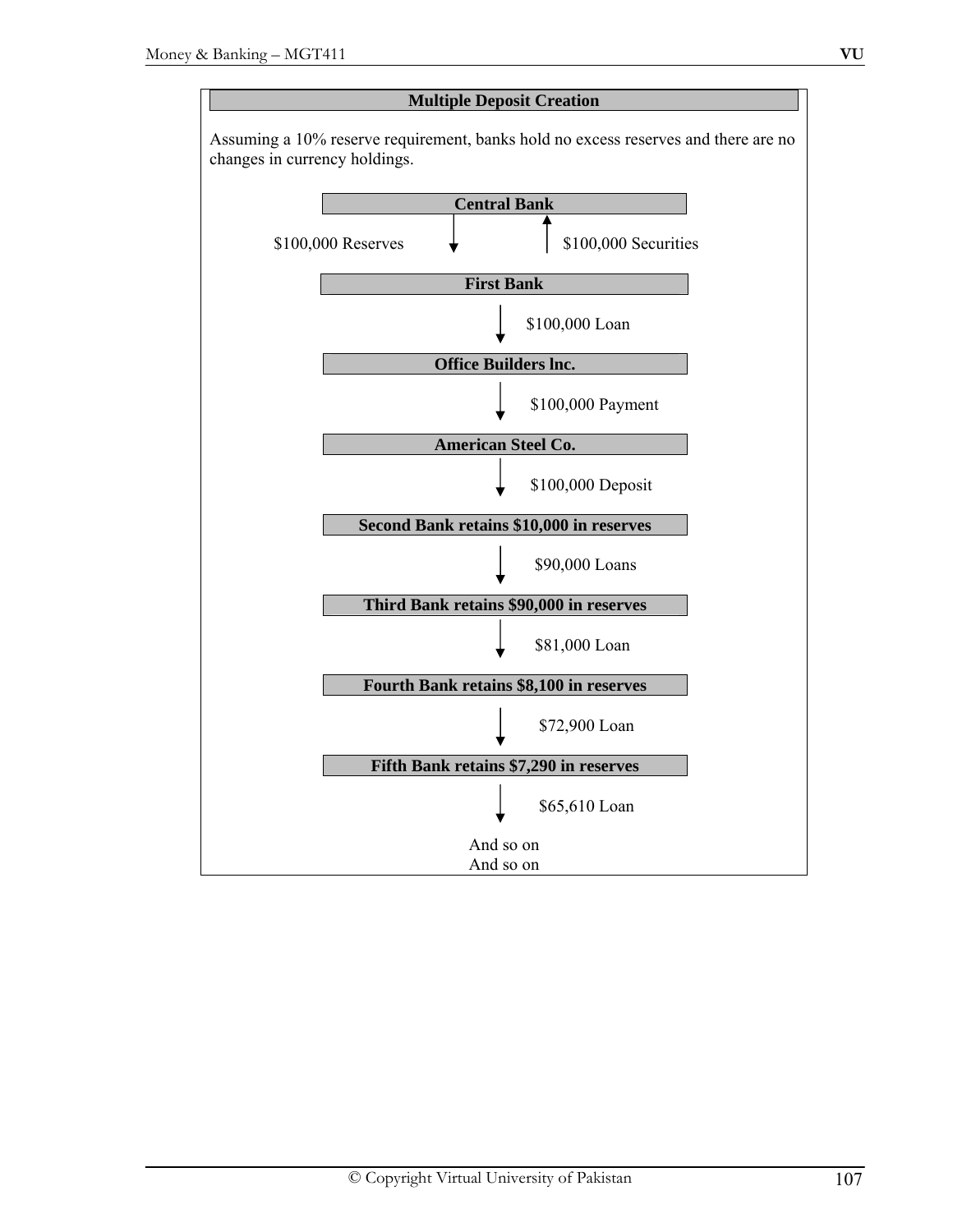| Tublet requiring to popular mapulished following a strongood open required to chase resources a to be |                             |                          |                             |  |
|-------------------------------------------------------------------------------------------------------|-----------------------------|--------------------------|-----------------------------|--|
| reserve requirement                                                                                   |                             |                          |                             |  |
| <b>Bank</b>                                                                                           | <b>Increase in Deposits</b> | <b>Increase in Loans</b> | <b>Increase in Reserves</b> |  |
| First bank                                                                                            | \$0                         | \$100,000                | \$0                         |  |
| Second bank                                                                                           | \$100,000                   | \$90,000                 | \$10,000                    |  |
| Third bank                                                                                            | \$90,000                    | \$81,000                 | \$9,000                     |  |
| Fourth bank                                                                                           | \$81,000                    | \$72,900                 | \$8,100                     |  |
| Fifth bank                                                                                            | \$72,900                    | \$65,610                 | \$7,290                     |  |
| Sixth bank                                                                                            | \$65,610                    | \$59,049                 | \$6,561                     |  |
|                                                                                                       |                             |                          |                             |  |
|                                                                                                       |                             |                          |                             |  |
|                                                                                                       |                             |                          |                             |  |
| <b>The Banking System</b>                                                                             | \$1,000,000                 | \$1,000,000              | \$100,000                   |  |

**Table: Multiple Deposit Expansion following a \$100,000 Open Market Purchase Assuming a 10%** 

## **Deposit Expansion Multiplier**

- **Assuming**
- No excess reserves are held
- There are no changes in the amount of currency held by the public,
- The change in deposits will be the inverse of the required deposit reserve ratio (rD) times the change in required reserves, or
- $\triangle D = (1/rD) \triangle R R$
- Alternatively
- RR =  $r_D D$  or  $\Delta RR = r_D \Delta D$
- So for every dollar increase in reserves, deposits rise by  $1/r_D$
- The term  $(1/r_D)$  represents the simple deposit expansion multiplier.
- A decrease in reserves will generate a deposit contraction in a multiple amount too
- R<sub>D</sub>=10% (0.10), and  $\Delta RR$ =\$100,000

$$
\bullet \quad \Delta D = \frac{1}{1} \$100 \ ,000
$$

 $\triangle$ D= \$1,000,000

#### **Deposit Expansion with Excess Reserves and Cash Withdrawals**

- The simple deposit expansion multiplier was derived assuming no excess reserves are held and that there is no change in currency holdings by the public.
- These assumptions are now relaxed as
- $\blacksquare$  5% withdraw of cash.
- Excess reserves of  $5%$  of deposits
- Continuing with our previous example, if American Steel Co (ASC) removes 5% of its new funds in cash, which leaves \$95,000 in the checking account and \$95,000 in the Second bank's reserve account
- Bank wishes to hold excessive reserves of 5% of deposits, it would keep reserves of 15% of \$95,000 or \$14,250 and making a loan of \$80,750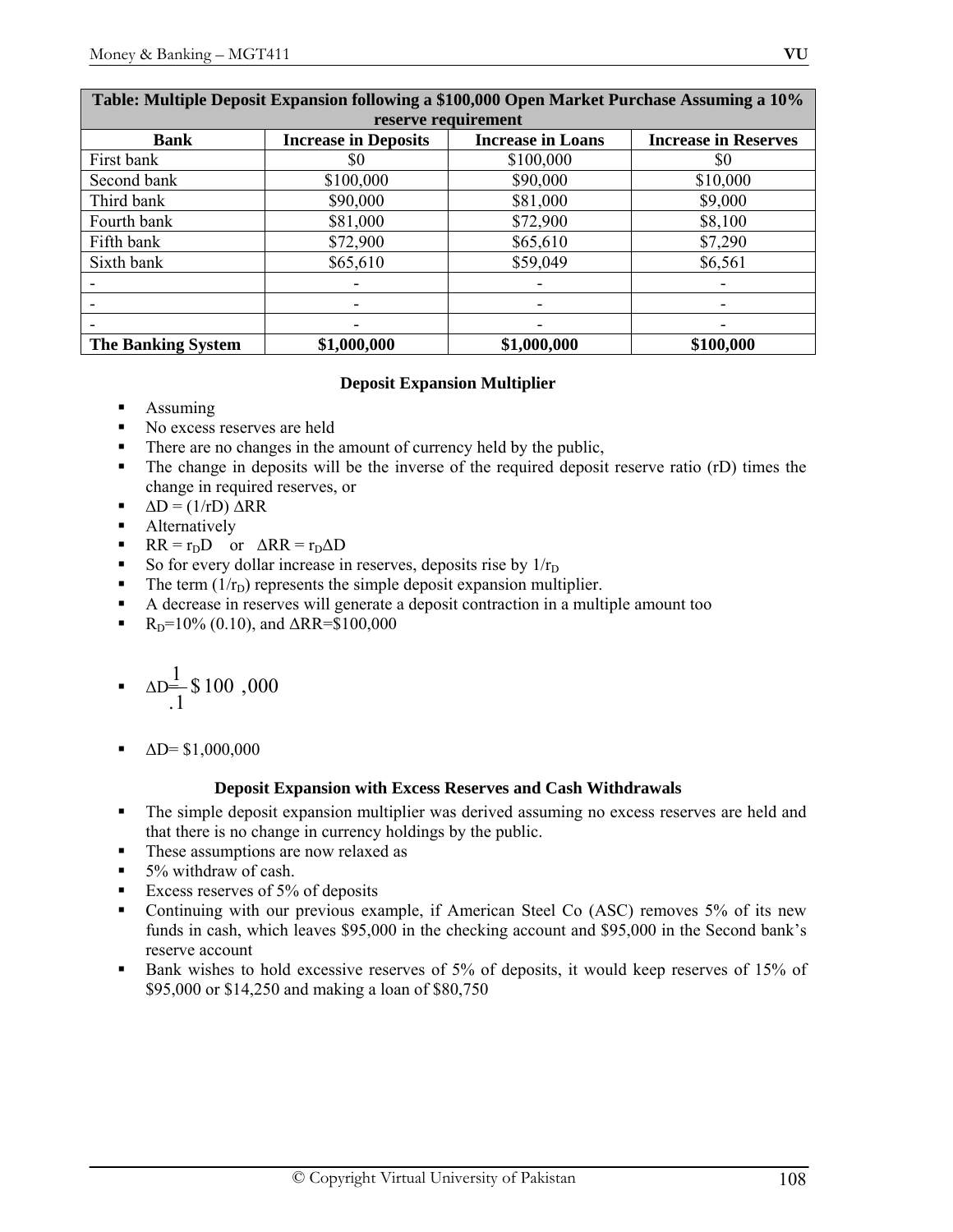| Table: Change in Second Bank's Balance sheet following a Deposit and Extension of a Loan   |              |                           |              |
|--------------------------------------------------------------------------------------------|--------------|---------------------------|--------------|
| Assuming excess reserves and cash holdings. Note: American Steel also has \$5,000 in cash. |              |                           |              |
| <b>Assets</b>                                                                              |              | <b>Liabilities</b>        |              |
| Required reserves                                                                          | $+$ \$9,500  | American Steel's checking | $+$ \$95,000 |
| Excess reserves                                                                            | $+$ \$4,750  | account                   |              |
| Loan                                                                                       | $+$ \$80,750 |                           |              |

- The desire of banks to hold excess reserves and the desire of account holders to withdraw cash both reduce the impact of a given change in reserves on the total deposits in the system.
- The more excess reserves banks desire to hold, and the more cash that is withdrawn, the smaller the impact.

### **Money Multiplier**

- The money multiplier shows how the quantity of money (checking account plus currency) is related to the monetary base (reserves in the banking system plus currency held by the nonbank public)
- Taking m for money multiplier and MB for monetary base, the Quantity of Money, M is
- $M = m x MB$
- (This is why the MB is called High Powered Money)
- Consider the following relationships
- $Money = Currency + Checkable deposits$
- $M = C + D$
- $Momentum Base = Currency + Reserves$
- $M = C + R$
- Reserves =  $\text{Req. Res.} + \text{Exc. Res}$
- $\blacksquare$  R = RR + ER
- The amount of excess reserves a bank holds depends on the costs and benefits of holding them,
- The cost is the interest foregone
- The benefit is the safety from having the reserves in case there is an increase in withdrawals
- The higher the interest rate, the lower banks' excess reserves will be; the greater the concern over possible deposit withdrawals, the higher the excess reserves will be
- Introducing Excess Reserve Ratio  $\{ER/D\}$
- $R = RR + ER$
- $=r_{\text{D}}D + \{\text{ER}/D\}$  D
- $= (r_D + \{ER/D\}) D$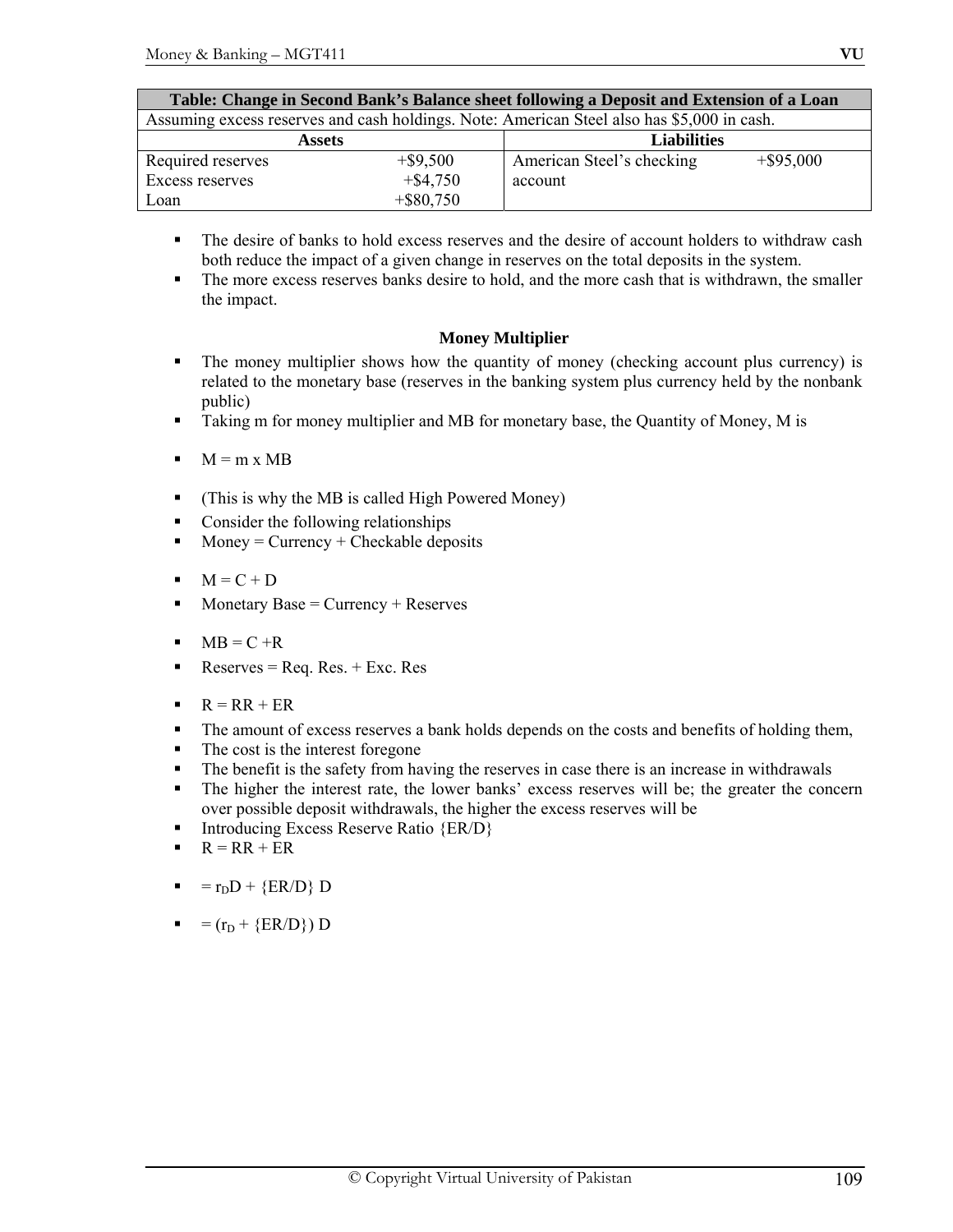# **MONEY MULTIPLIER**

- Remember, we discussed that
- **Assuming**
- No excess reserves are held
- There are no changes in the amount of currency held by the public,
- The change in deposits will be the inverse of the required deposit reserve ratio  $(r<sub>D</sub>)$  times the change in required reserves, or  $\Delta D = (1/r_D) \Delta RR$
- Alternatively
- RR =  $r_D D$  or  $\Delta RR = r_D \Delta D$
- For every dollar increase in reserves, deposits increase by  $1/r_D$
- The term  $(1/r_D)$  represents the simple deposit expansion multiplier.
- A decrease in reserves will generate a deposit contraction in a multiple amount too
- The money multiplier shows how the quantity of money (checking account plus currency) is related to the monetary base (reserves in the banking system plus currency held by the Nonbank public)
- **Taking m for money multiplier and MB for monetary base, the Quantity of Money, M is**
- $M = m x MB$
- (This is why the MB is called High Powered Money)
- Consider the following relationships
- $Money = Currency + Checkable deposits$
- $M = C + D$
- $Momentum Base = Currence + Reserves$
- $M = C + R$
- Reserves =  $\text{Re}$ g. Res. + Exc. Res
- $R = RR + ER$
- The amount of excess reserves a bank holds depends on the costs and benefits of holding them,
- $\blacksquare$  The cost is the interest foregone
- The benefit is the safety from having the reserves in case there is an increase in withdrawals
- The higher the interest rate, the lower banks' excess reserves will be; the greater the concern over possible deposit withdrawals, the higher the excess reserves will be.

# **Introducing Excess Reserve Ratio {ER/D}**

- $R = RR + ER$
- $=r<sub>D</sub>D + {ER/D} D D$
- $= (r_D + \{ER/D\}) D$
- The decision of how much currency to hold depends on the costs and benefits, where the cost is the interest foregone and the benefit is the lower risk and greater liquidity of currency.
- As interest rates rise cash becomes less desirable, but if the riskiness of alternative holdings rises or liquidity falls, then it becomes more desirable
- **Now taking Currency Ratio as {C/D}**
- $M = C + R$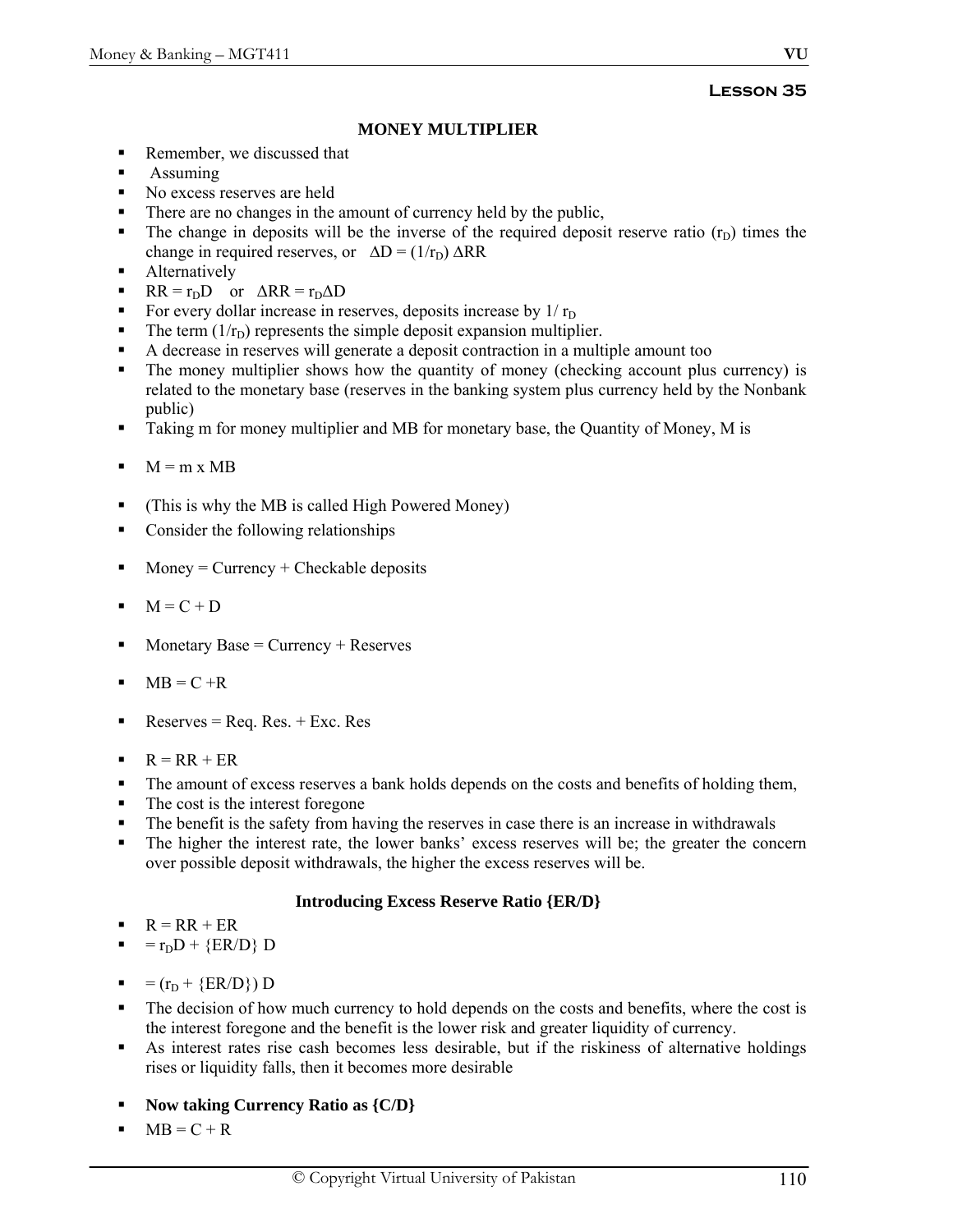#### Money & Banking – MGT411 **VU**

- $= {C/D} D + (r_D + {E R/D}) D$
- $= ({C/D} + r_D + {ER/D}) D$
- This shows that monetary base has three uses
- Required reserves
- **Excessive reserves**
- Cash in the hands of nonbank public
- **Deposit Expansion with Excess Reserves and Cash Withdraws**

$$
D = \frac{1}{\{C/D\} + r_{D} + \{ER/D\}} \times MB
$$

$$
M = \frac{\{C/D\} + 1}{\{C/D\} + r_{D} + \{ER/D\}} \times MB
$$

### **The Quantity of Money (M) Depends on:**

- The Monetary base (MB), Controlled by the central bank
- Reserve Requirements
- Bank's desired to hold excess reserves
- The public's demand for currency
- The quantity of money changes directly with the base, and for a given amount of the base, an increase in either the reserve requirement or the holdings of excess reserves will decrease the quantity of money.
- But currency holdings affect both the numerator and the denominator of the multiplier, so the effect is not immediately obvious. Logic tells us that an increase in currency decreases reserves and so decreases the money supply.

| <b>Table: Factors Affecting the Quantity of Money</b> |                  |               |                    |
|-------------------------------------------------------|------------------|---------------|--------------------|
| <b>Factors</b>                                        | Who controls it  | <b>Change</b> | <b>Impact on M</b> |
| <b>Monetary Base</b>                                  | Central bank     | Increase      | Increase           |
| Required reserve-to-deposit ratio                     | Bank regulators  | Increase      | Decrease           |
| Excess reserve-to-deposit ratio                       | Commercial banks | Increase      | Decrease           |
| Currency-to-deposit ratio                             | Nonbank public   | Increase      | Decrease           |

#### **The Central Bank's Monetary Policy Toolbox**

- Central bank controls the quantity of reserves that commercial banks hold
- Besides the quantity of reserves, the central bank can control either the size of the monetary base or the price of its components
- The two prices it concentrates on are
- Interest rate at which banks borrow and lend reserves overnight (the federal funds rate)
- Interest rate at which banks can borrow reserves from the central bank (the discount rate)
- The central bank has three monetary policy tools, or instruments:
- The target federal funds rate,
- The discount rate, and
- The reserve requirement

# **The Target Federal Funds Rate and Open Market Operations**

The target federal funds rate is the central bank's primary policy instrument.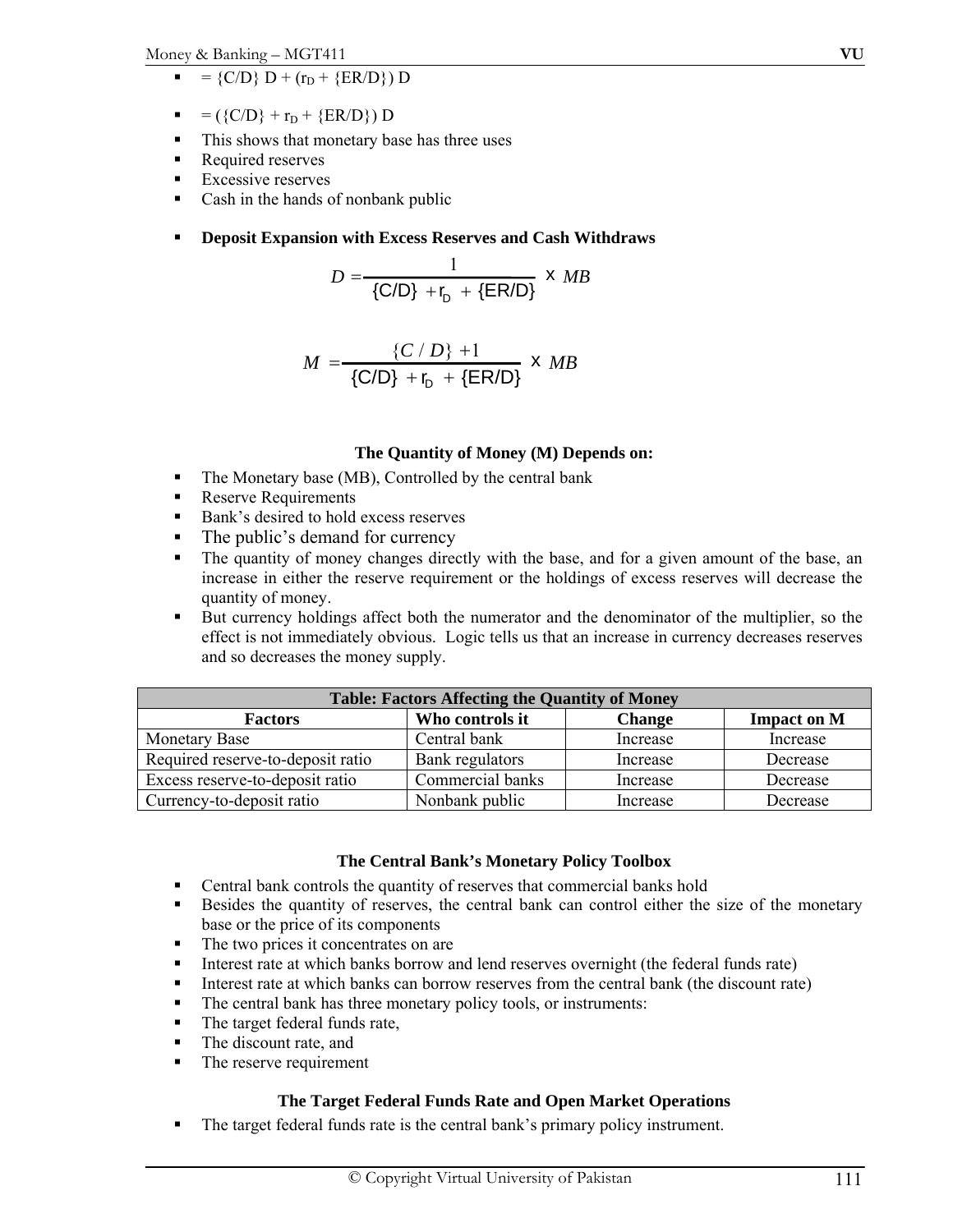- The name "federal funds" comes from the fact that the funds banks trade their deposit balances at the federal reserves or central bank.
- Central bank holds the capacity to force the market federal funds rate to equal the target rate all the time by participating directly in the market for overnight reserves, both as a borrower and as a lender.
- As a lender, the central bank would need to make unsecured loans to commercial banks, and as a borrower, the central bank would in effect be paying interest on excess reserves
- The central bank chooses to control the federal funds rate by manipulating the quantity of reserves through open market operations: the central bank buys or sells securities to add or drain reserves as required.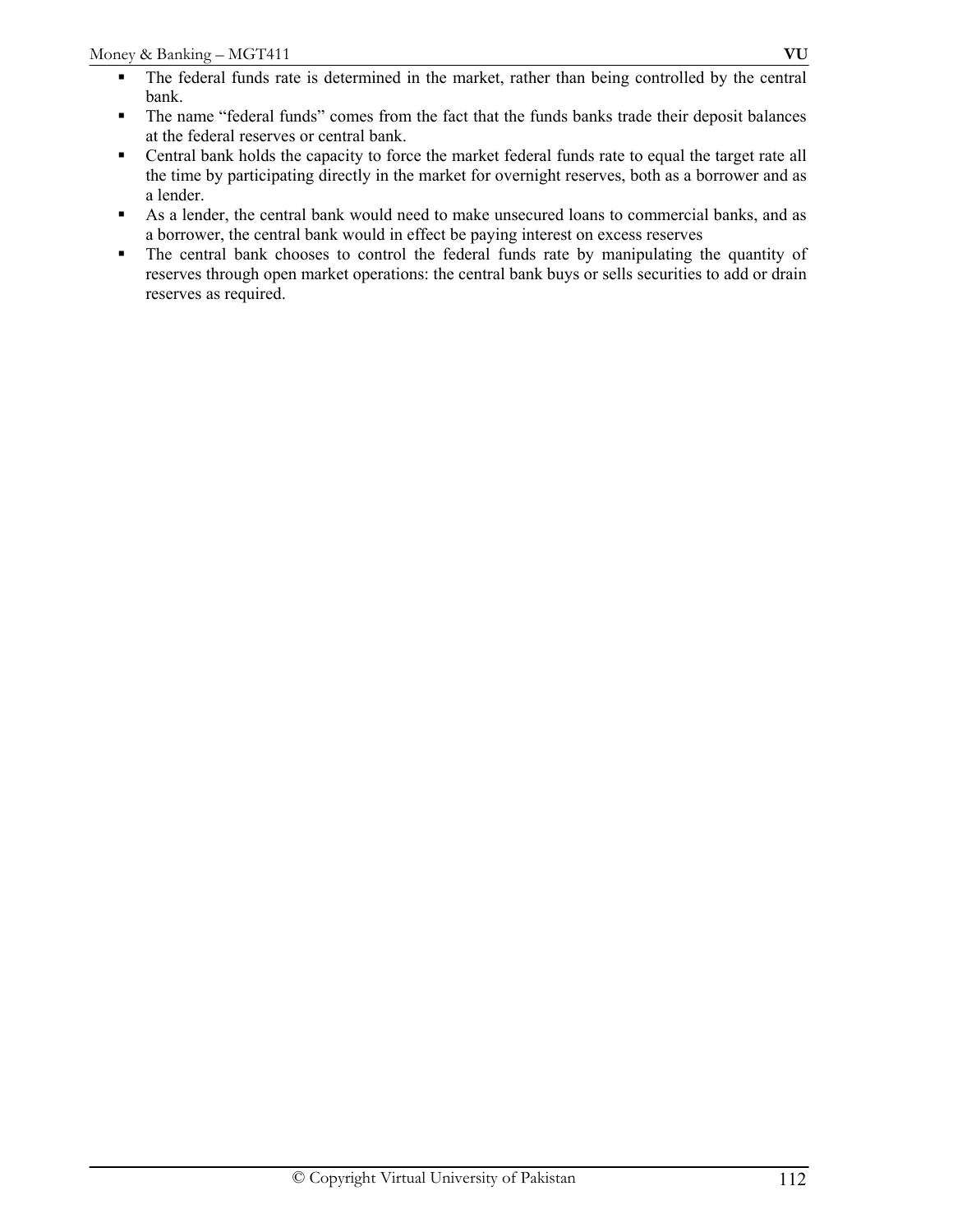### **TARGET FEDERAL FUNDS RATE AND OPEN MARKET OPERATION**

 The central bank chooses to control the federal funds rate by manipulating the quantity of reserves through open market operations: the central bank buys or sells securities to add or drain reserves as required.



# **Discount Lending, the Lender of Last Resort and Crisis Management**

- **Example 1** Lending to commercial banks is not an important part of the central bank's day-to-day monetary policy.
- However, such lending is the central bank's primary tool for ensuring short-term financial stability, for eliminating bank panics and preventing the sudden collapse of institutions that are experiencing financial difficulties.
- The central bank is the lender of last resort, making loans to banks when no one else can or will, but a bank must show that it is sound to get a loan in a crisis.
- The current discount lending procedures also help the central bank meet its interest-rate stability objective.
- The central bank makes three types of loans:
- Primary credit,
- Secondary credit,
- Seasonal credit
- Primary credit is extended on a very short-term basis, usually overnight, to sound institutions.
- It is designed to provide additional reserves at times when the day's reserve supply falls short of the banking system's demand.
- The system provides liquidity in times of crisis, ensures financial stability, and restricts the range over which the market federal funds rate can move (helping to maintain interest-rate stability).
- Secondary credit is available to institutions that are not sufficiently sound to qualify for primary credit.
- **Banks may seek secondary credit due to a temporary shortfall in reserves or because they have** longer-term problems that they need to work out.
- Seasonal credit is used primarily by small agricultural banks to help in managing the cyclical nature of farmers' loans and deposits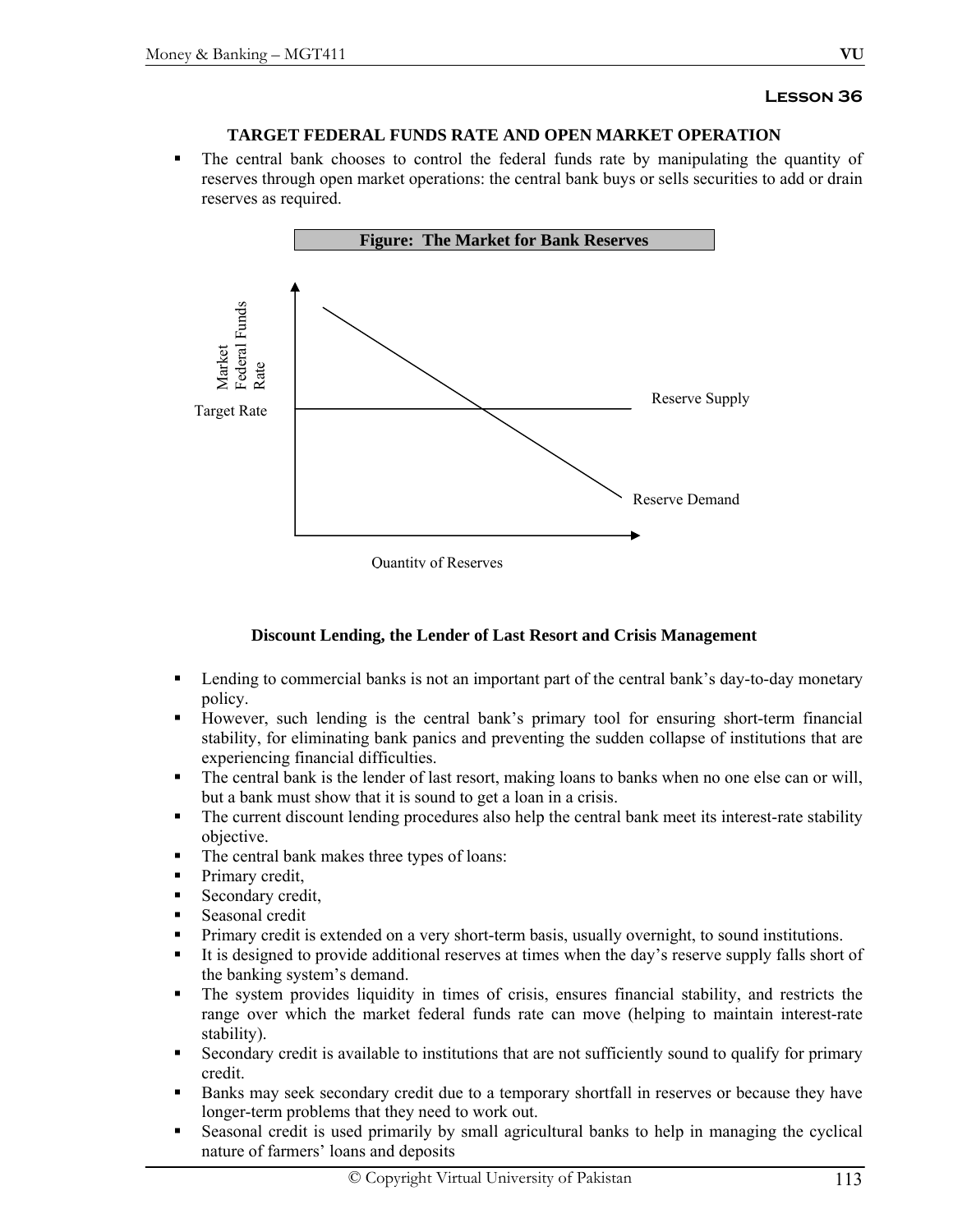# **Reserve Requirements**

- By adjusting the reserve requirement, the central bank can influence economic activity because changes in the requirement affect deposit expansion.
- Unfortunately, the reserve requirement turns out not to be very useful because small changes in the reserve requirement have large (really too large) impacts on the level of deposits.
- Today, the reserve requirement exists primarily to stabilize the demand for reserves and help the Central bank to maintain the market federal funds rate close to target; it is not used as a direct tool of monetary policy.

| <b>The Tools of Monetary Policy</b> |                                                                                                                    |                                                                                    |                                                                                                                     |
|-------------------------------------|--------------------------------------------------------------------------------------------------------------------|------------------------------------------------------------------------------------|---------------------------------------------------------------------------------------------------------------------|
|                                     | What is it?                                                                                                        | How is it controlled?                                                              | What is its impact?                                                                                                 |
| <b>Target Federal</b>               | Interest rate charged on                                                                                           | Supply of reserves adjusted                                                        | Changes interest rates                                                                                              |
| <b>Funds Rate</b>                   | overnight loans between<br>banks                                                                                   | through open market<br>operations to meet<br>expected demand at the<br>target rate | throughout the<br>economy                                                                                           |
| <b>Discount rate</b>                | Interest rate charged by the<br>central bank on loans to<br>commercial banks                                       | Set as a premium over the<br>target federal funds rate                             | Provides short-term<br>liquidity to bank in<br>times of crisis and aids<br>in controlling the<br>federal funds rate |
| <b>Reserve</b><br>requirement       | Fraction of deposits that<br>bank must keep either on<br>deposit at the central bank<br>or as cash in their vaults | Set by the central bank<br>within a liquidity imposed<br>range                     | Stabilizes the demand<br>for reserves                                                                               |

# **The central bank's Monetary Policy Toolbox**

# **Linking Tools to Objectives**

- Desirable Features of a Policy Instrument
- Easily observable by everyone
- Controllable and quickly changed
- **Tightly linked to the policymakers' objectives**
- These requirements leave policymakers with few choices, and over the years central banks have switched between controlling the quantity and controlling the prices.

# **Figure: The Market for Bank Reserves when the central bank targets the quantity of reserves**

When central bank targets the quantity of reserves, a shift in reserve demand causes the market federal funds rate to move. An increase in reserve demand forces the interest rate up, while a fall in reserve demand forces the interest rate down.



Target Quantity Quantity of Reserves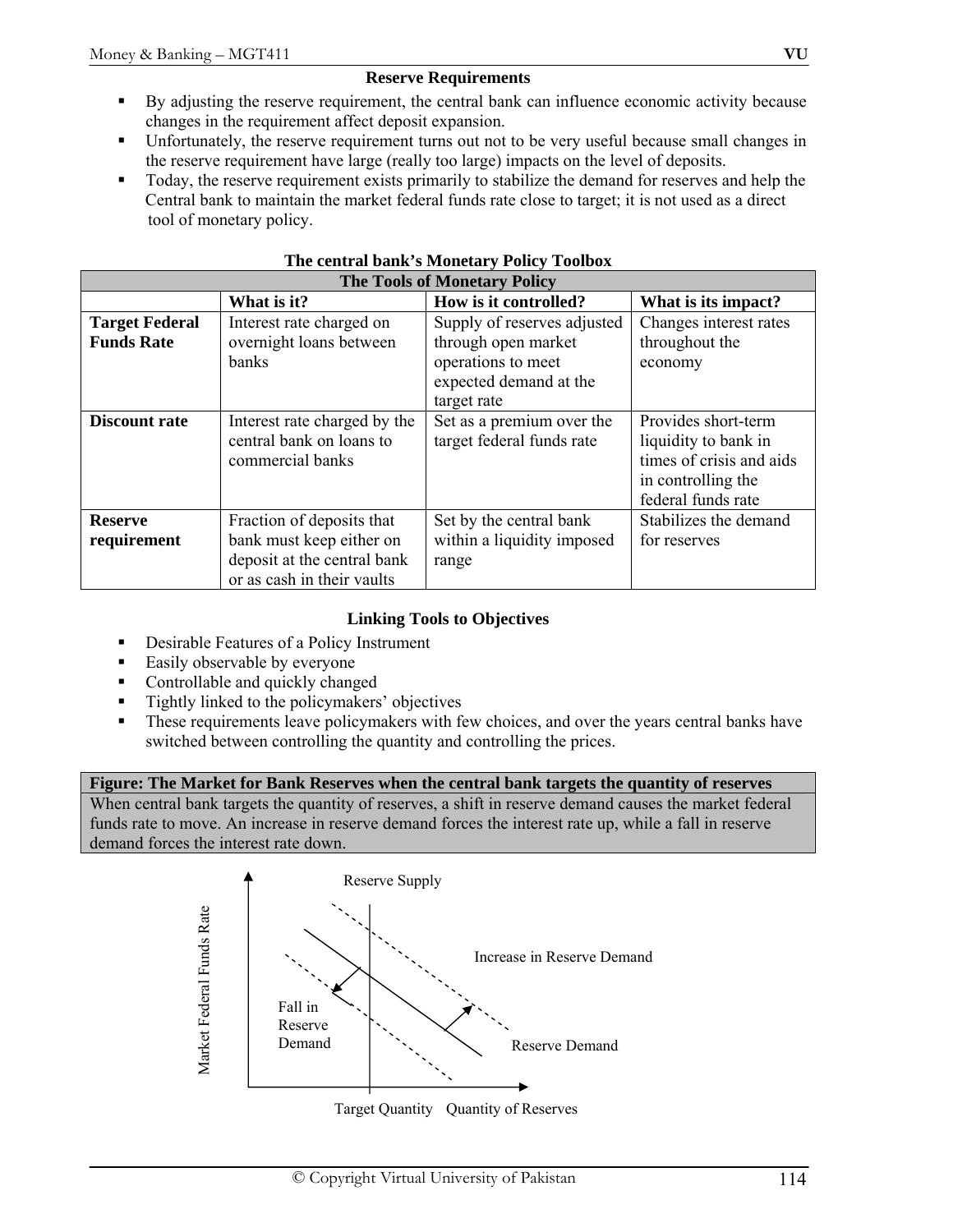# **Targets and Instruments**

- Operating instruments refer to actual tools of policy, instruments that the central bank controls directly.
- Intermediate target refers to instruments that are not directly under the control of the central bank but that lie between their policymaking tools and their objectives.
- Over the last two centuries, central bankers largely abandoned intermediate targets, having realized that they didn't make much sense.
- Instead, policymakers focus on how their actions directly affect their target objectives

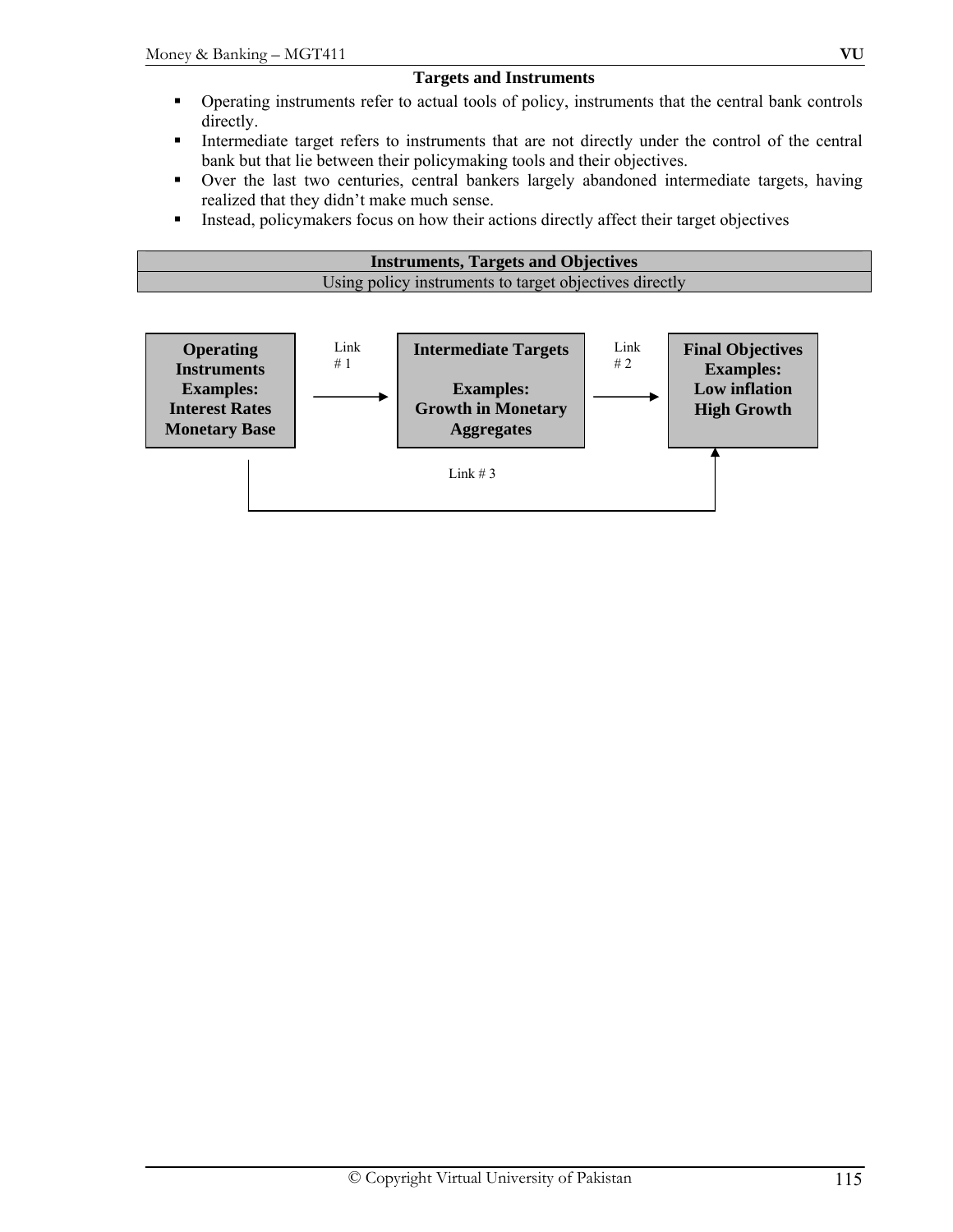# **WHY DO WE CARE ABOUT MONETARY AGGREGATES?**

- Every country with high inflation has high money growth; thus to avoid sustained episodes of high inflation, a central bank must be concerned with money growth.
- It is impossible to have high, sustained inflation without monetary accommodation.

# **Monetary Aggregates**



Average Annual Money Growth

- When the currency that people are holding loses value much rapidly, they will work to spend what they have as quickly as possible
- This will have the same effect on inflation as an increase in money growth
- It is impossible to have high, sustained inflation without monetary accommodation.
- Something beyond just differences in money growth accounts for the differences in inflation across countries.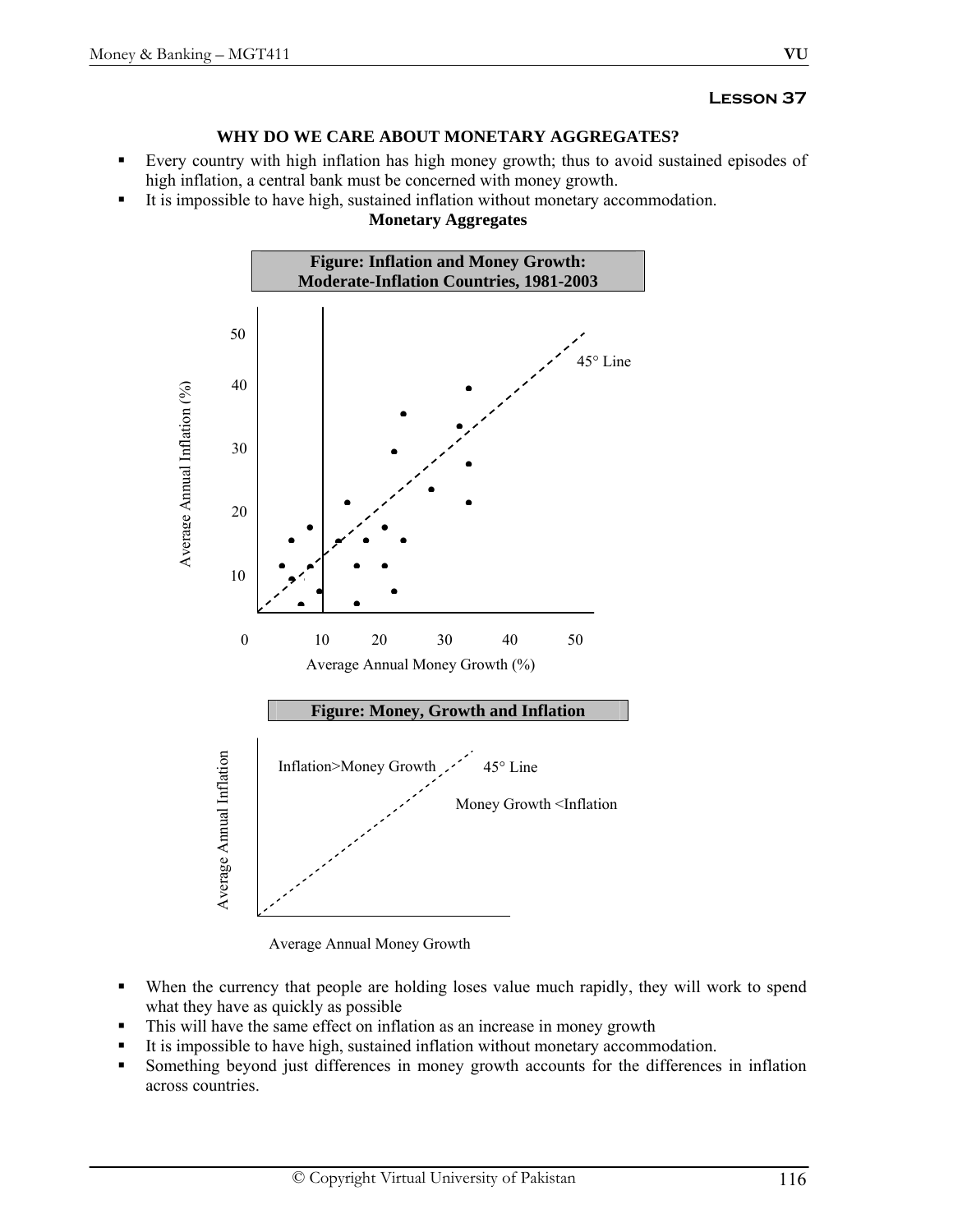# **Velocity and the Equation of Exchange**

- To understand the relationship between inflation and money growth we need to focus on money as a means of payment.
- Consider an example of four students
- Ali has Rs. 100 in cash
- $\blacksquare$  Bilal has a Rs. 100 calculator
- $\blacksquare$  Chohan has 2 tickets worth Rs. 50 each for a cricket match
- Dilawer has a set of 25 drawing pencils worth Rs. 4 each
- Ali needs a calculator which he buys from Bilal.
- Bilal wishes to see the match so he buys the tickets from Chohan
- Chohan uses the proceeds to purchase the drawing pencils from Dilawer
- Total Value of the transactions is
- (Rs.  $100 \times 1$  calculator) + (Rs.  $50 \times 2$  tickets) + (Rs.  $4 \times 25$  pencils) = Rs. 300
- Generally
- No. of Rupees x No. of time each Re is used  $=$  Rs. Value of Transactions
- The number of times each rupee is used (per unit of time) in making payments is called the velocity of money; the more frequently each rupee is used, the higher the velocity of money
- Applying to economy wide transactions:
- Quantity of Money x Velocity of Money = Nominal GDP
- Using data on the quantity of money and nominal GDP we can compute the velocity of money; each monetary aggregate has its own velocity
- $\blacksquare$  If we represent
- $\blacksquare$  Money with M
- Velocity with V
- $\blacksquare$  Price level with P
- Real GDP with Y
- Nominal GDP =  $P X Y$
- $\blacksquare$  Substituting, we get
- $M x V = P x Y$
- The equation of exchange, MV=PY provides the link between money and prices if we rewrite it in terms of percentage changes

# **The Quantity Theory and the Velocity of Money**

 $% \Delta M + \% \Delta V = % \Delta P + \% \Delta Y$  or  $MV = PY$ 

- $\blacksquare$  Money Growth + Velocity Growth = Inflation + Output Growth
- In the early 20th century, Irving Fisher wrote down the equation of exchange and derived the implication that
- Money growth + velocity growth = inflation + real growth
- Assuming
- No important changes occur in payment methods or the cost of holding money,
- Real output is determined solely by economic resources and production technology,
- Then changes in the aggregate price level are caused solely by changes in the quantity of money.
- $\blacksquare$  In other words
- Assume that  $\% \Delta V = 0$  and  $\% \Delta Y = 0$ .
- Doubling the quantity of money doubles the price level.
- Inflation is a monetary phenomenon (Milton Friedman).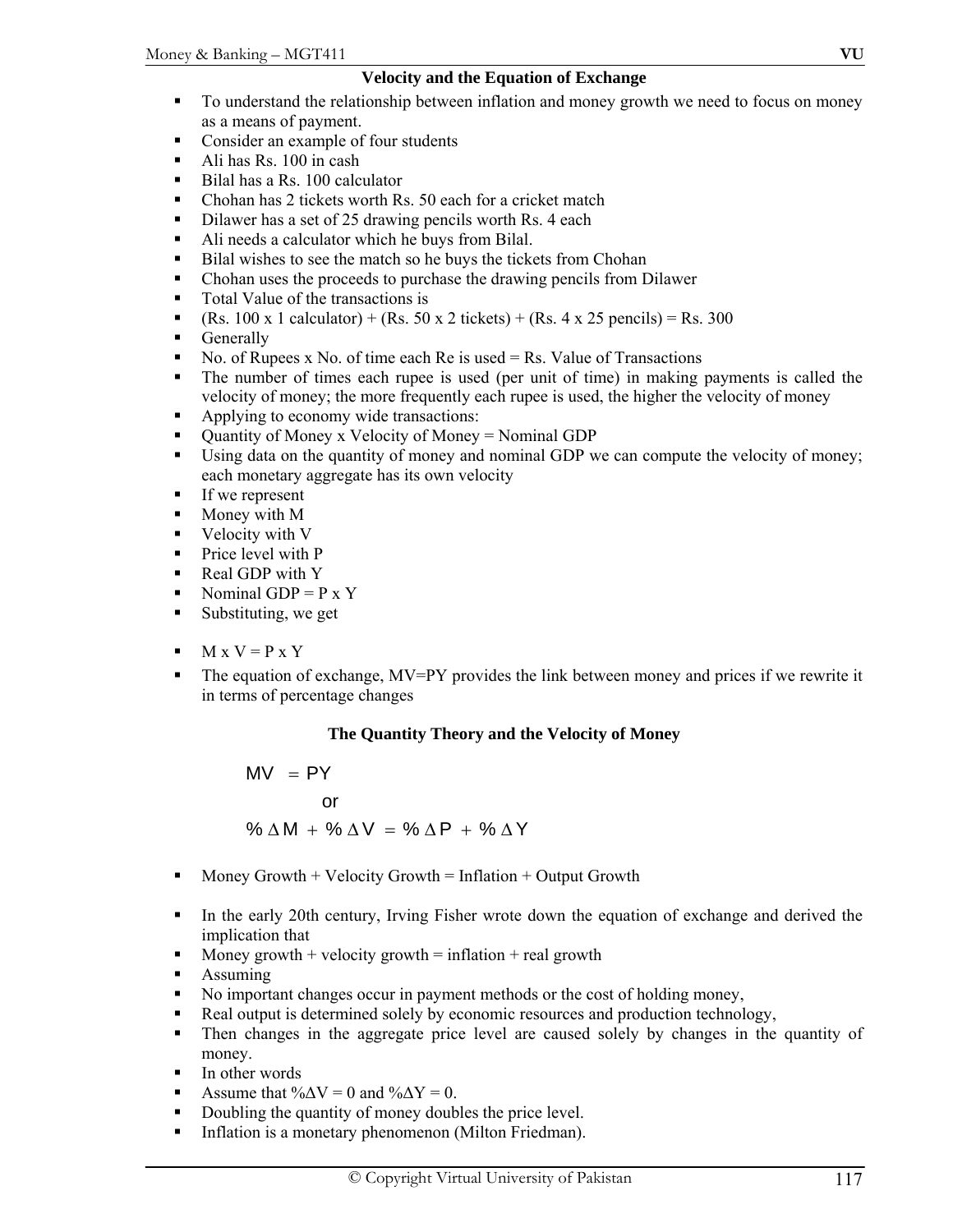- In our example of four students, number of rupees needed equaled total rupee value of the transaction divided by no. of times each rupee was used
- $Money$  demand = Total value of transaction

Velocity of Money

- For the economy as a whole,
- $Money$  demand = Nominal GDP
	- Velocity
- $\blacksquare$   $M^d = 1/V \times PY$
- Money Supply  $(M^s)$  is determined by central bank and the behavior of the banking system
- Equilibrium means  $M<sup>d</sup> = M<sup>s</sup> = M$
- Rearranging the Money demand function gives  $MV = PY$
- The quantity theory of money tells us why high inflation and high money growth go together, and explains why countries can have money growth that is higher than inflation (because they are experiencing real growth).

# **The Facts about Velocity**

- Fisher's logic led Milton Friedman to conclude that central banks should simply set money growth at a constant rate.
- **Policymakers should strive to ensure that the monetary aggregates grow at a rate equal to the** rate of real growth plus the desired level of inflation.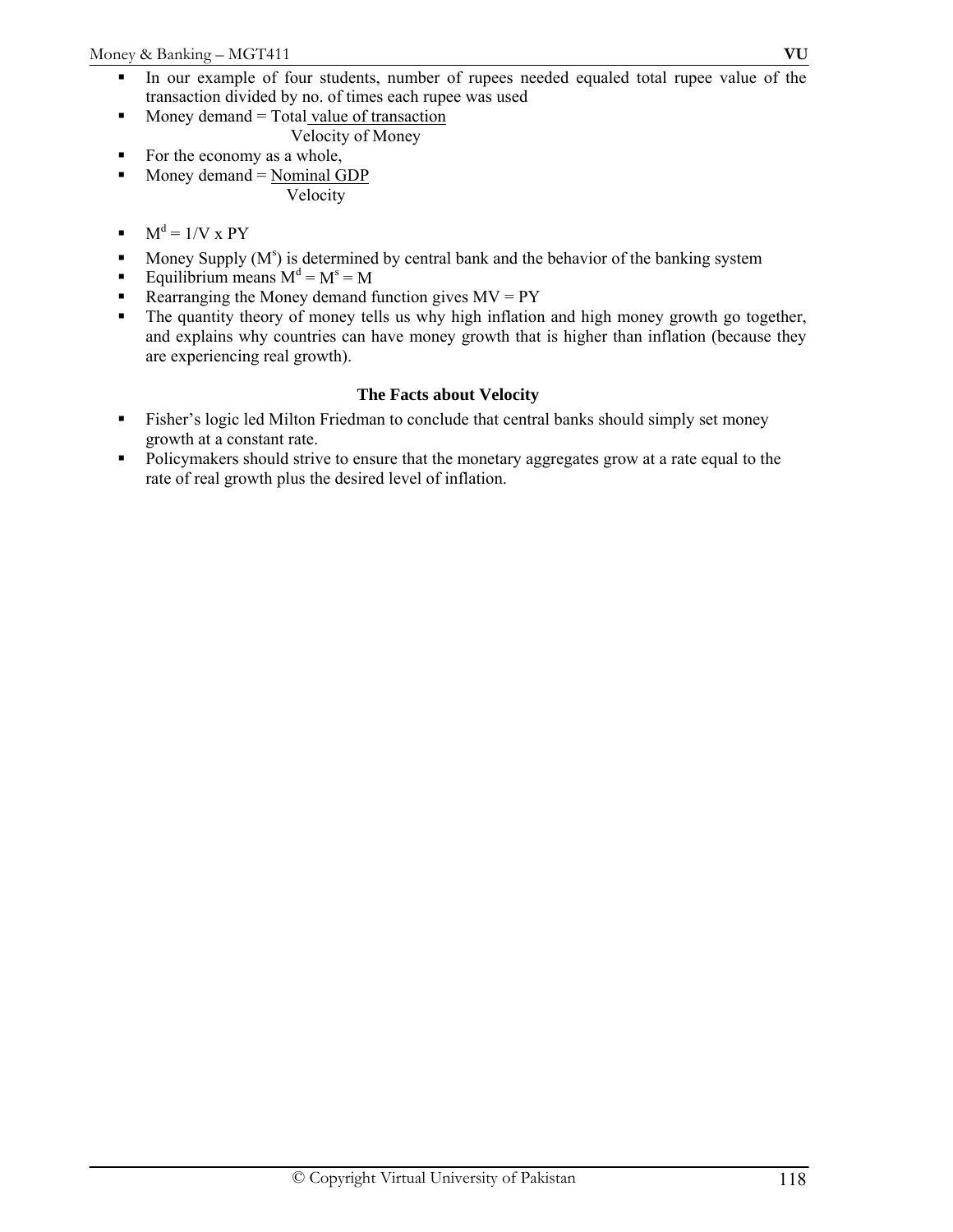# **THE FACTS ABOUT VELOCITY**

- Fisher's logic led Milton Friedman to conclude that central banks should simply set money growth at a constant rate.
- Policymakers should strive to ensure that the monetary aggregates grow at a rate equal to the rate of real growth plus the desired level of inflation.
- Knowing that the multiplier is a variable, Friedman suggested changes in regulations that would
- Limit banks' discretion in creating money
- Tighten the relationship between the monetary aggregates and the monetary base.
- However, even with Friedman's recommendations, the central bank would stabilize inflation by keeping money growth constant only if velocity were constant.
- In the long run, the velocity of money is stable, though there can be significant short-run variations.
- From the point of view of policymakers, these fluctuations in velocity are enormous.
- Assuming that central bank can accurately control the growth rate of M2 as well as accurately forecast real growth.

# **Money Growth + Velocity Growth = Inflation + Real Growth**

- With an inflation objective of 2% and a real growth forecast of 3.5%, equation of exchange tells us that policy makers should set money growth 5.5% minus the growth rate of velocity.
- If velocity increases by  $3\%$  then money growth needs to be 2.5%
- If it falls by 3% then money growth needs to be 8.5%
- When inflation is low, short run velocity growth can be several times the policy makers' inflation objectives.
- So to use money growth targets to stabilize inflation, policy makers must understand how velocity changes
- Fluctuations in velocity are tied to changes in people's desire to hold money and so in order to understand and predict changes in velocity; policymakers must understand the demand for money.

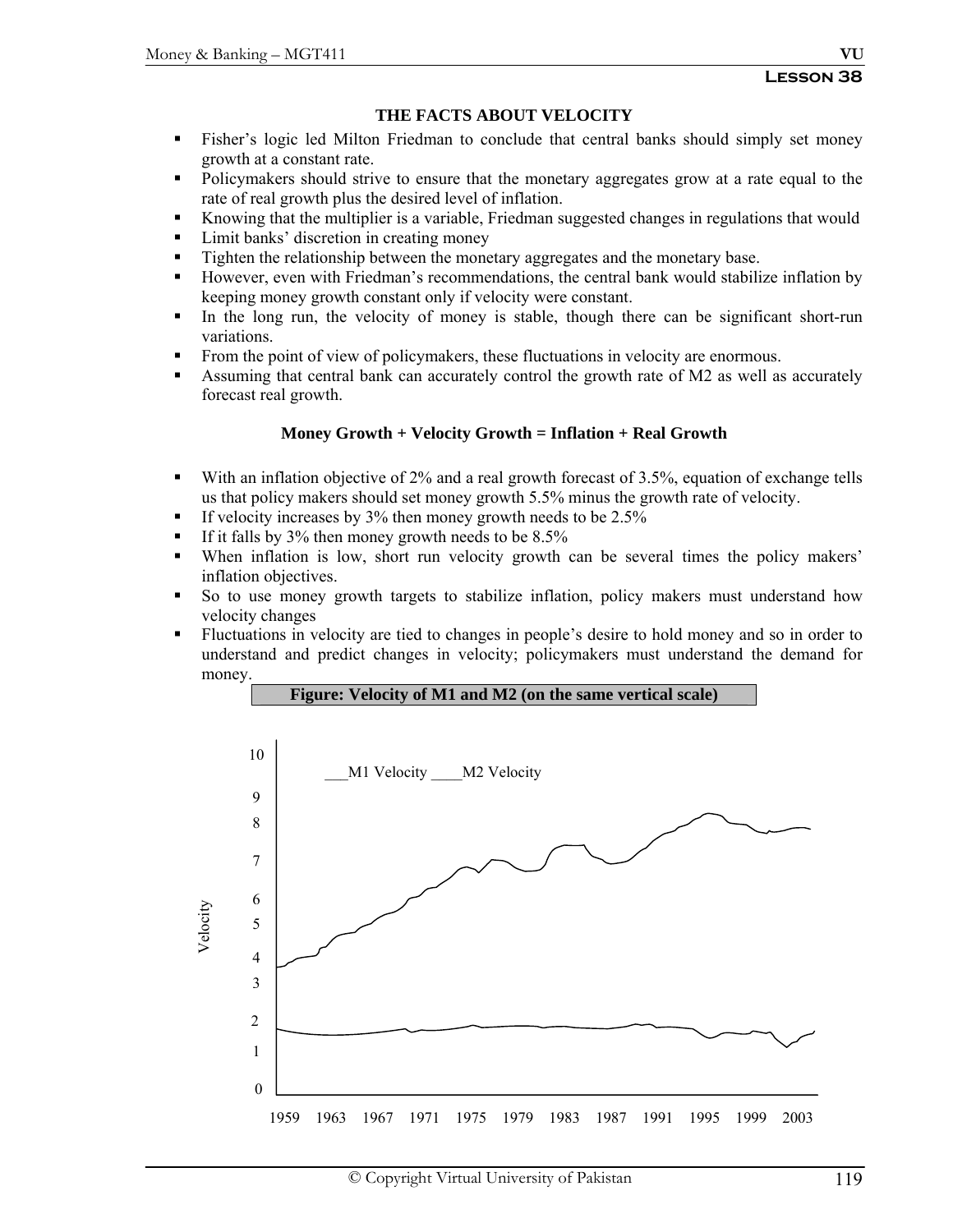





#### **The Transactions Demand for Money**

- The quantity of money people hold for transactions purposes depends on
- Their nominal income,
- $\blacksquare$  The cost of holding money,
- The availability of substitutes
- Nominal money demand rises with nominal income, as more income means more spending, which requires more money
- Holding money allows people to make payments, but has cost of interest foregone.
- There may also be costs in switching between interest-bearing assets and money.
- **Example**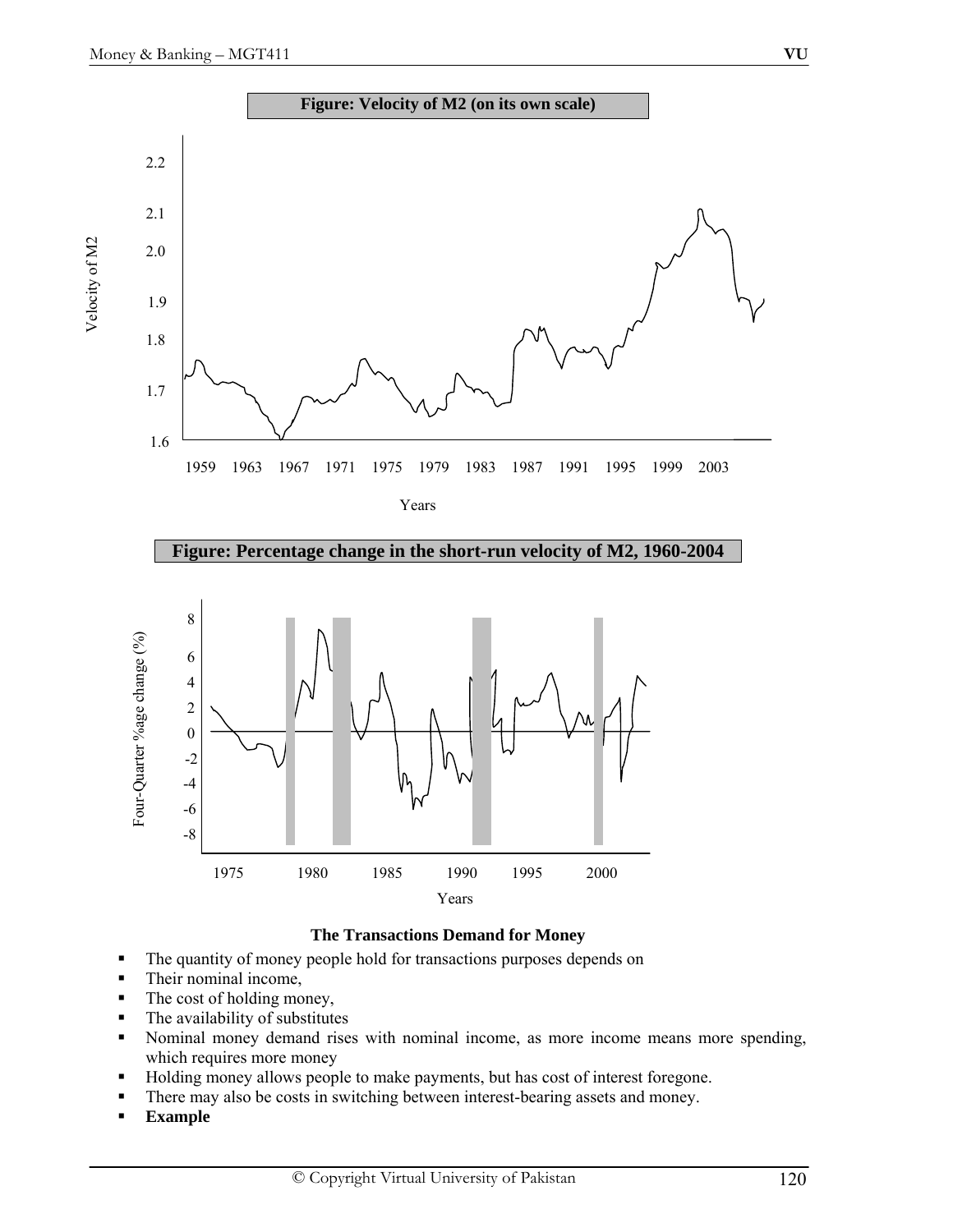- If your monthly earning is Rs.30, 000 (deposited in bank each month) and assuming you spend Rs.1, 000 each day, after 15 days your checking account balance will decline to Rs.15, 000 and to zero on  $30<sup>th</sup>$  day
- Your bank offers you a choice of leaving the entire 30,000 in the account or shifting funds back and forth between checking and a bond fund.
- The bond fund pays interest but adds a service charge of Rs.20 for each withdrawal.
- How would you manage your funds and what should be your frequency of shifting the funds between the bond fund and checking account?
- Consider the following alternatives.



- Your choice depends upon the interest rate you receive on the bond fund
- If interest income is at least as much as the service charge then you will split your pay check at the beginning of the month.
- Otherwise you will not want to invest in bond fund.
- If you shift half your funds once , at the middle of the month, you'll have Rs.15,000 in bond fund during the first half of the month and Rs.0 during the second half, so your average balance will be Rs.7,500.
- Making shift will cost you Rs.20 so if the interest on Rs.7, 500 is greater than 20, you should make the shift.
- At monthly interest rate of 0.27%, Rs.7, 500 will produce an income of Rs.20
- $(20/7500=0.0027)$
- So if bond fund offers a higher rate you should make the shift.
- As the nominal interest rate rises, people reduce their checking account balances, which allow us to predict that velocity will change with the interest rate.
- Higher the nominal interest rate, the less money individuals will hold for a given level of transactions, and higher the velocity of money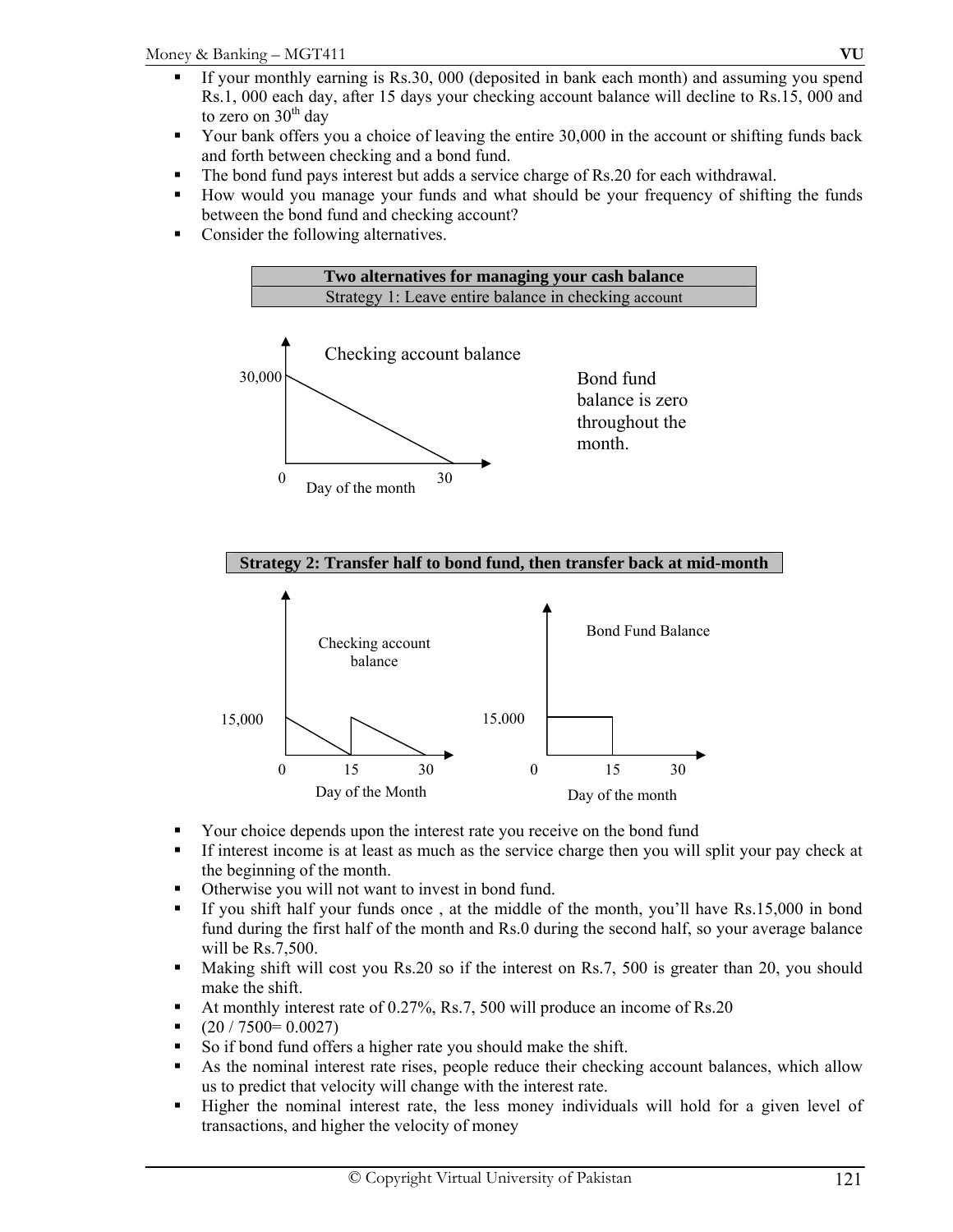- The lower the cost of shifting money between accounts, the lower the money holdings and the higher the velocity.
- Suppose your bank offers free automatic transfer account. You sign up for it but continue using your old check and debit account
- Your take home pay is the same Rs.30, 000. Each time you make a purchase, your bank automatically shifts the amount of purchase from your bond fund to your checking account where it remains for one day before being paid to your creditor.
- Spending your Rs.30,000 in 30 days, your average money holding will be Rs.1000 far below Rs.1,500 you would hold if you simply left the 30,000 in your checking account and spent it at a rate of Rs.1,000 per day
- So lower the cost of shifting funds from your bond fund to your checking account, the lower your money holdings at a given level of income and the higher the velocity of your money
- An increase in the liquidity of stocks, bonds, or any other asset reduces the transactions demand for money.
- **People also hold money to ensure against unexpected expenses; this is called the precautionary** demand for money and can be included with the transactions demand.
- The higher the level of uncertainty about the future, the higher the demand for money and the lower the velocity of money

# **The Portfolio Demand for Money**

- Money is just one of many financial instruments that we can hold in our investment portfolios.
- Expectations that interest rates will change in the future are related to the expected return on a bond and also affect the demand for money.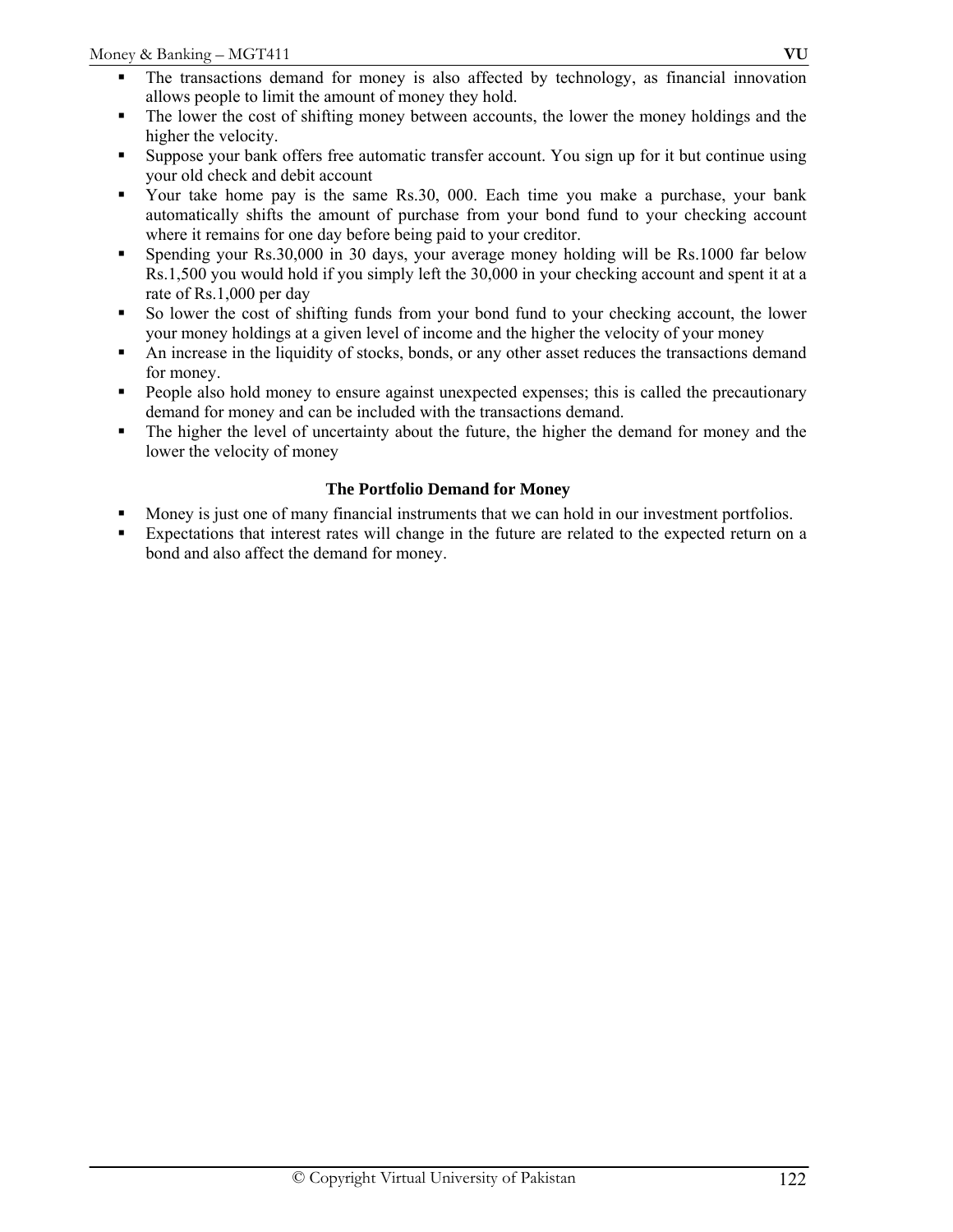# **THE PORTFOLIO DEMAND FOR MONEY**

- Money is just one of many financial instruments that we can hold in our investment portfolios.
- Expectations that interest rates will change in the future are related to the expected return on a bond and also affect the demand for money.
- When interest rates are expected to rise, money demand goes up as people switch from holding bonds into holding money.
- The demand for money will also be affected by changes in the riskiness of other assets; as their risk increases so does the demand for money.
- Money demand will increase if other assets become less liquid.

| Determinants of Money Demand: Factors that cause individuals to hold more money |                                                                      |  |  |
|---------------------------------------------------------------------------------|----------------------------------------------------------------------|--|--|
| <b>Transactions Demand for Money</b>                                            |                                                                      |  |  |
| National Income                                                                 | The higher nominal income, the higher the demand for money           |  |  |
| Interest rates                                                                  | The lower interest rates, the higher the demand for money            |  |  |
| Availability of alternative                                                     | The less available alternatives means of payment, the higher the     |  |  |
| means of payment                                                                | demand for money                                                     |  |  |
| <b>Portfolio Demand for Money</b>                                               |                                                                      |  |  |
| Wealth                                                                          | As wealth rises, the demand for money goes up                        |  |  |
| Return relative to alternatives                                                 | As the return on alternatives falls, the demand for money goes up    |  |  |
| Expected future interest rates                                                  | As expected future interest rates rise, the demand for money goes up |  |  |
| Risk relative to alternatives                                                   | As the riskiness of alternatives rises, the demand for money goes up |  |  |
| Liquidity relative                                                              | As the liquidity of alternatives falls, the demand for money goes up |  |  |
|                                                                                 |                                                                      |  |  |

# **Targeting Money Growth in a Low-Inflation Environment**

- In the long run, inflation is tied to money growth.
- In a high-inflation environment moderate variations in the growth of velocity are a mere annoyance.
- The only solution to inflation in a high inflation environment is to reduce money growth.
- In a low-inflation environment, the ability to use money growth as a policy guide depends on the stability of the velocity of money.
- Two criteria for the use of money growth as a direct monetary policy target:
- A stable link between the monetary base and the quantity of money
- A predictable relationship between the quantity of money and inflation
- These allow policymakers to Predict the impact of changes in the central bank's balance sheet on the quantity of money
- **Translate changes in money growth into changes in inflation.**

# **Output and Inflation in the Long Run**

# **Potential Output**

- Potential output is what the economy is capable of producing when its resources are used at normal rates.
- Potential output is not a fixed level, because the amount of labor and capital in an economy can grow, and improved technology can increase the efficiency of the production process
- Unexpected events can push current output away from potential output, creating an output gap
- In the long run, current output equals potential output.
- **Long-Run Inflation**
- In the long run, since current output equals potential output, real growth must equal growth in potential output.
- Ignoring changes in velocity, in the long run, inflation equals money growth minus growth in potential output.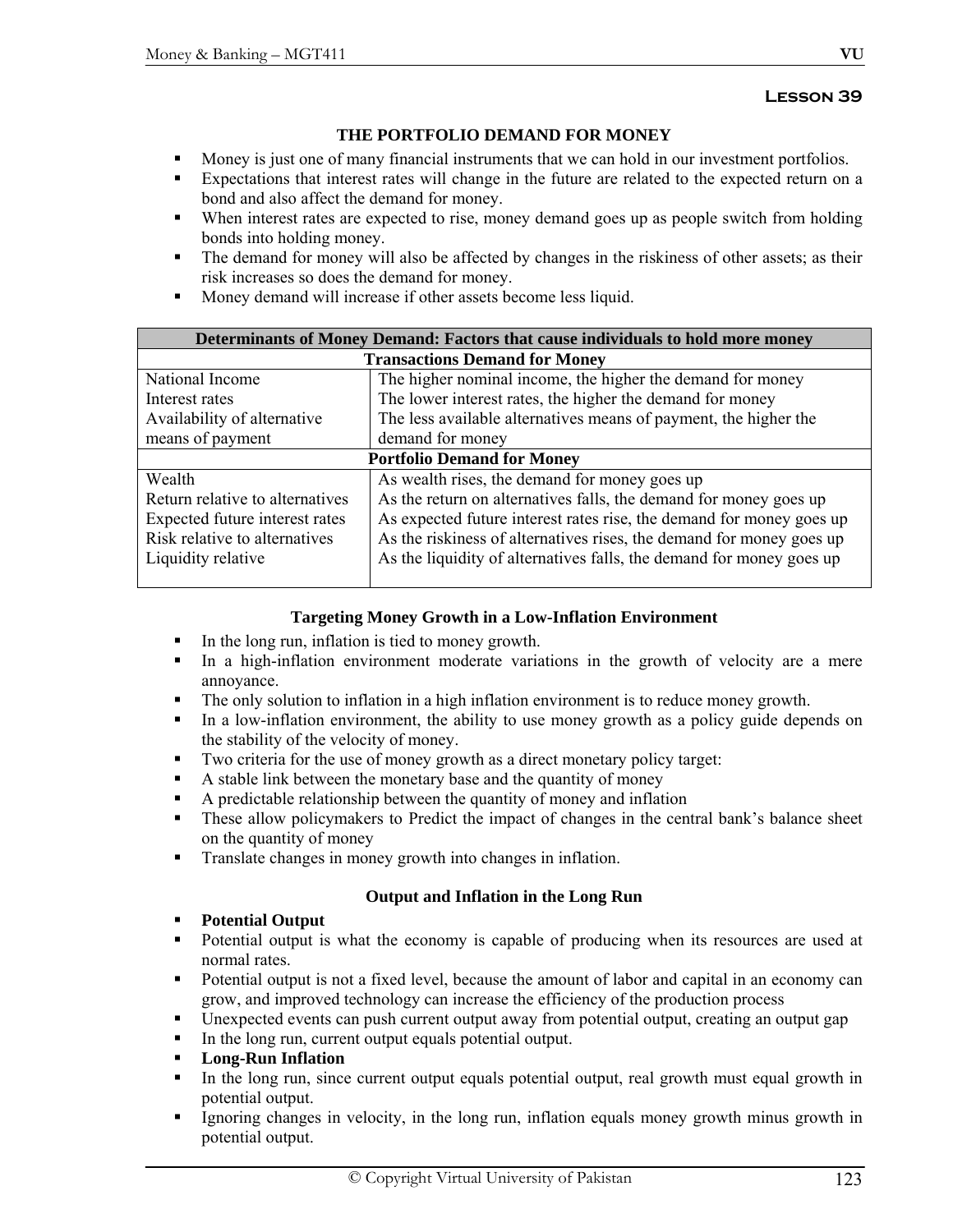- Though central banks focus on controlling short term nominal interest rates, they keep an eye on money growth
- When they try to adjust level of reserves in banking system to maintain interest rate, it affects money growth. Which in turn determines inflation

# **Money Growth, Inflation, and Aggregate Demand**

- Aggregate demand tells us how spending (demand) by households, firms, the government, and foreigners changes as inflation goes up and down.
- The level of aggregate demand is tied to monetary policy through the equation of exchange (MV=PY) because the amount of money in the economy limits the ability to make payments.
- Rearranging the equation of exchange

$$
Y \quad \stackrel{ad}{=} \frac{MV}{P}
$$

- Where  $Y^{ad}$  = aggregate demand,
- $M =$  the quantity of money,
- $V =$  the velocity of money, and
- $P =$  the price level.
- From this expression it is clear that an increase in the price level reduces the purchasing power of money, which means less purchases are made, pushing down aggregate demand

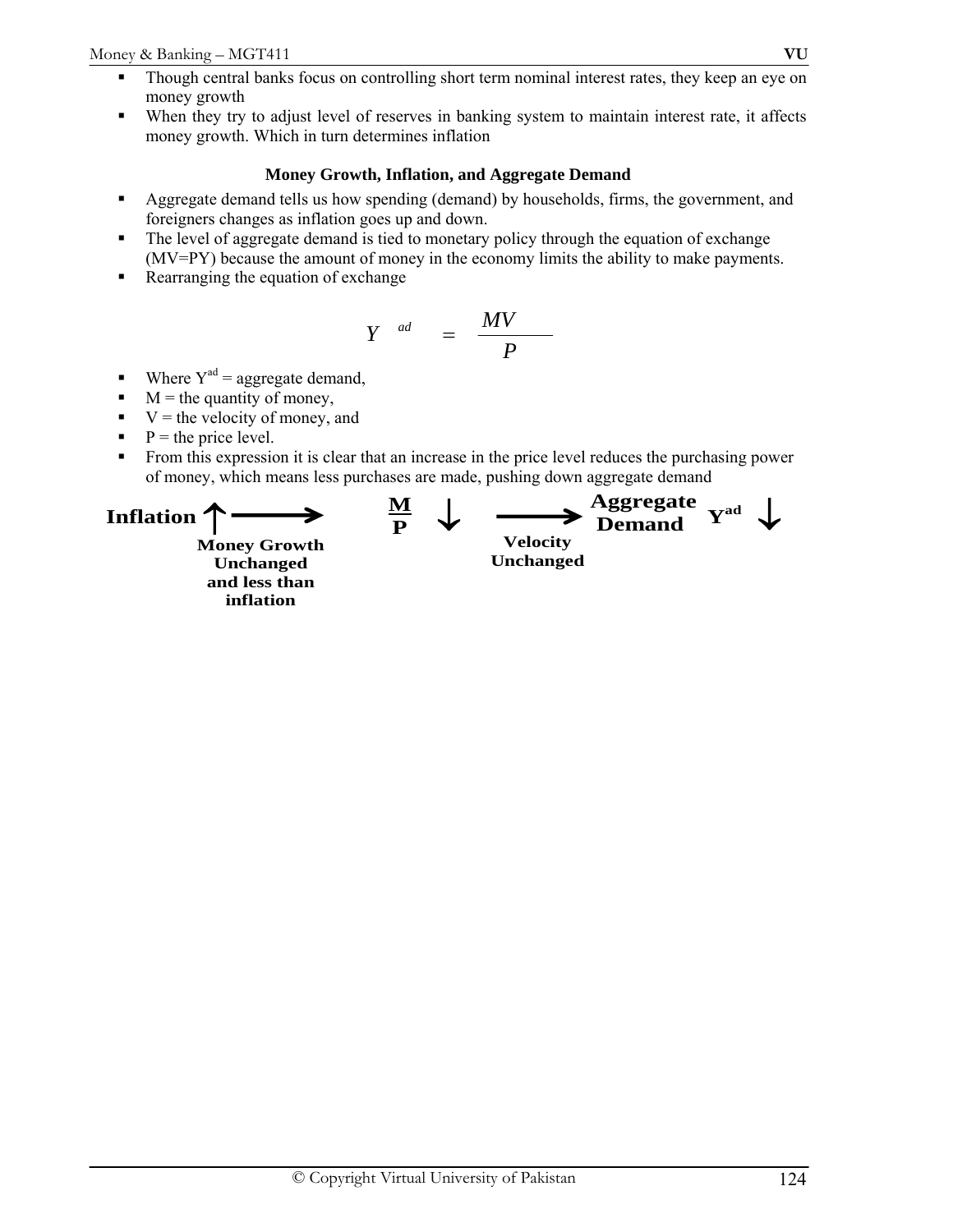# **MONEY GROWTH, INFLATION, AND AGGREGATE DEMAND**

- To shift the focus to inflation, we need to look at changes in the price level.
- Suppose that inflation exceeds money growth (with velocity held constant). Real money balances will fall and so will aggregate demand





- Output (Y)
- Because real money balances fall at higher levels of inflation, resulting in a lower level of aggregate demand, the aggregate demand curve is downward sloping.
- Changes in the interest rate also provide a mechanism for aggregate demand to slope down

# **Monetary Policy and the Real Interest Rate**

- Central bankers control short-term nominal interest rates by controlling the market for reserves.
- But the economic decisions of households and firms depend on the real interest rate;
- To alter the course of the economy, central banks must influence the real interest rate as well
- In the short run, because inflation is slow to respond, when monetary policymakers change the nominal interest rate they change the real interest rate.
- The real interest rate, then, is the lever through which monetary policymakers influence the real economy.
- In changing real interest rates, they influence aggregate demand.

# **Aggregate Demand and the Real Interest Rate**

- Aggregate demand is divided into four components:
- Consumption,
- Investment,
- Government purchases,
- Net exports
- Aggregate Govt.'s Net Demand = Consumption + Investment + Purchases + Exports

# $Yad = C + I + G + NX$

- It is helpful to think of aggregate demand as having two parts, one that is sensitive to real interest rate changes and one that is not
- Investment is the most important of the components of aggregate demand that are sensitive to changes in the real interest rate.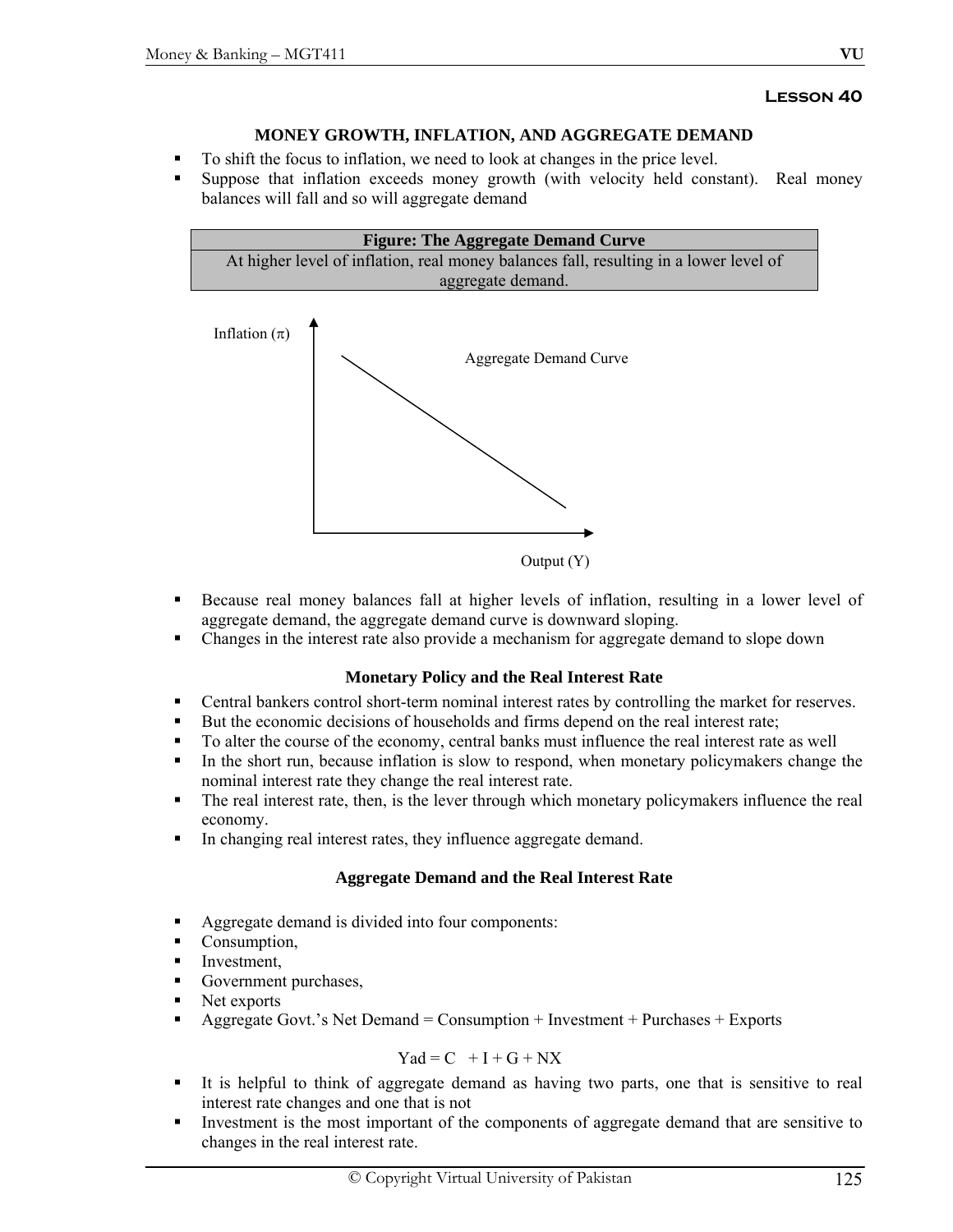- An investment can be profitable only if its internal rate of return exceeds the cost of borrowing
- Consumption and net exports also respond to the real interest rate;
- Consumption decisions often rely on borrowing, and the alternative to consumption is saving (higher rates mean more saving).
- As for net exports, when the real interest rate in a country rises, her financial assets become attractive to foreigners, causing local currency to appreciate, which in turn means more imports and fewer exports (lower net exports)
- While changes in real interest rate may have an impact on the government's budget by raising the cost of borrowing, the effect is likely to be small and ignorable.
- Thus, considering consumption, investment, and net exports, an increase in the real interest rate reduces aggregate demand (the effect on the 4th component, government spending, is small enough to be ignored).

| <b>Impact of rise in the Real interest rate on Components of Aggregate Demand</b> |                                                                     |                               |  |
|-----------------------------------------------------------------------------------|---------------------------------------------------------------------|-------------------------------|--|
| <b>Components of</b>                                                              | Effect of a rise in the real interest<br><b>Impact on component</b> |                               |  |
| <b>Aggregate Demand</b>                                                           | rate                                                                | of Aggregate Demand           |  |
| Consumption $(C)$                                                                 | Reward to saving rises                                              | Consumption falls             |  |
| Investment $(I)$                                                                  | Cost of financing rises                                             | Investment falls              |  |
| Net Exports $(NX)$                                                                | Demand for domestic assets rises,                                   | Exports fall; imports         |  |
|                                                                                   | causing a currency appreciation,                                    | rises; net exports fall       |  |
|                                                                                   | raising the price of exports and                                    |                               |  |
|                                                                                   | reducing the cost of imports                                        |                               |  |
| Aggregate Demand $(Y^{ad})$                                                       | $C, I$ and $NX$ all fall                                            | <b>Aggregate demand falls</b> |  |

# **The Long-Run Real Interest Rate**

- There must be some level of the real interest rate at which aggregate demand equals potential output; this is the long-run real interest rate.
- The long-run real interest rate equates aggregate demand with potential output.
- The rate will change if a component of aggregate demand that is not sensitive to the real interest rate goes up (or down) or if potential output changes.
- For example, an increase in government purchases (all else held constant) will raise aggregate demand at every level of the real interest rate.
- To remain in equilibrium, one of the interest-sensitive components of aggregate demand must fall, and for that to happen, the long-run real interest rate must rise.
- The same would be true for increases in other components of aggregate demand that are not interest sensitive.
- A change in potential output has an inverse effect on the long-run real interest rate;
- When potential output rises, aggregate demand must rise with it, which requires a decrease in the real interest rate

# **Inflation, the Real Interest Rate, and the Monetary Policy Reaction Curve**

- Policymakers set their short-run nominal interest rate targets in response to economic conditions in general and inflation in particular.
- When current inflation is high or current output is running above potential output, central bankers will raise nominal interest rates; when current inflation is low or current output is well below potential, they will lower interest rates
- While they state their policies in terms of nominal rates they do so knowing that changes in the nominal interest rate will eventually translate into changes in the real interest rate, and it is those changes that influence the economic decisions of firms and households
- Experts agree that any (coherent) monetary policy can be written as an inflation target plus a response to supply shocks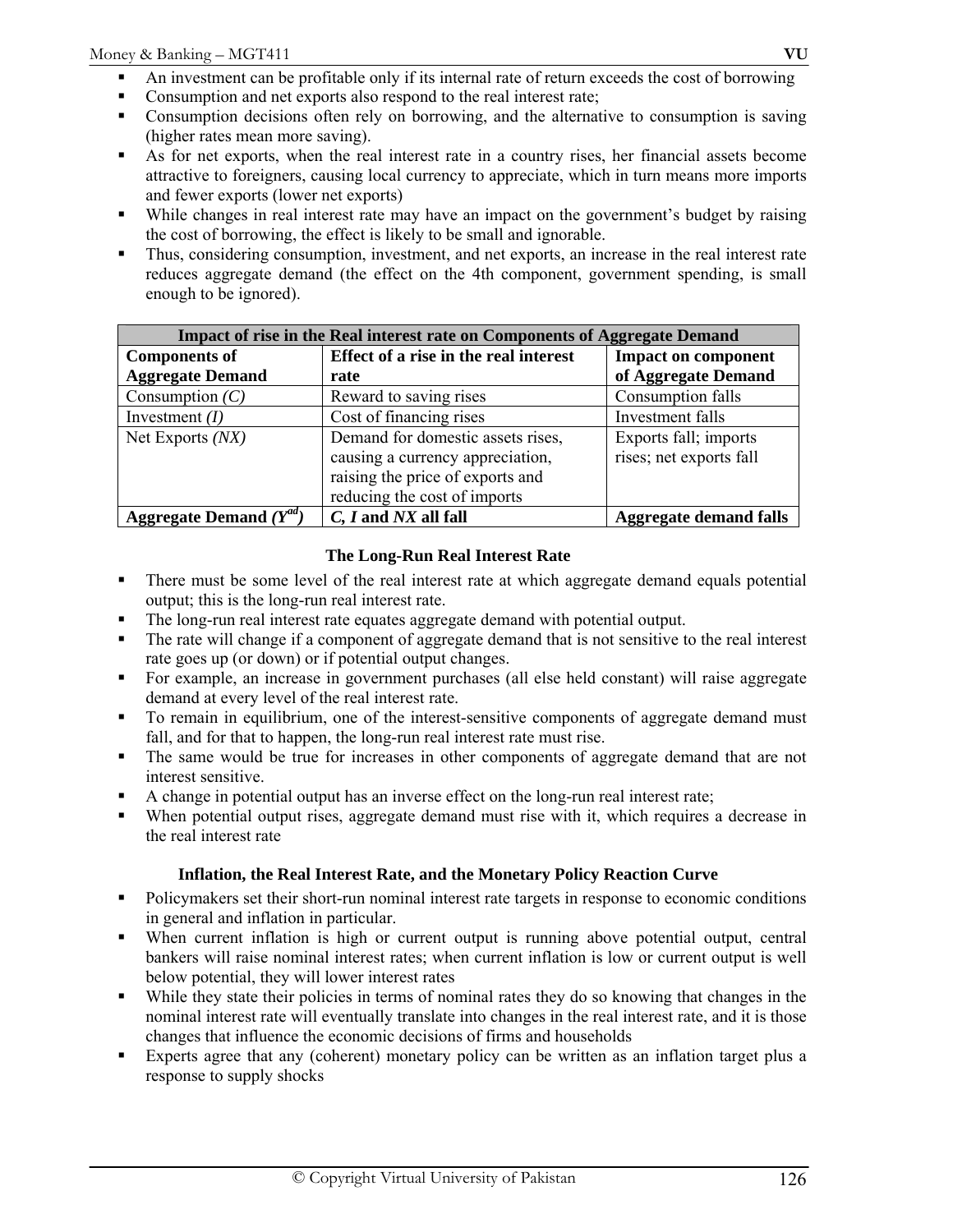### **DERIVING THE MONETARY POLICY REACTION CURVE**

- To ensure that deviations of inflation from the target are only temporary, monetary policymakers respond to change in inflation by changing the real interest rate in the same direction.
- The monetary policy reaction curve is set so that when current inflation equals target inflation, the real interest rate equals the long-run real interest rate.
- The slope of the curve depends on policymakers' objectives;
- When central bankers decide how aggressively to pursue their inflation target, and how willing they are to tolerate temporary changes in inflation, they determine the slope of the curve

# **Figure: The Monetary Policy Reaction Curve**

### **A. The Monetary Policy Reaction Curve**

Monetary policy makers react to changes in current inflation by changing the real interest rate. Increases in current inflation lead them to raise the real interest rate, while decreases lead them to lower it. The monetary policy reaction curve is located so that the central bank's target inflation is consistent with the long-run real interest rate, which equates aggregate demand with potential output.



# **B. Movements along the Monetary Policy Reaction Curve**

The long run real interest rate in an economy is roughly 2.5% and the central bank's implicit inflation target is approximately 2%. The monetary policy reaction curve implies that a 1%age point increase in inflation calls for a half %age point increase in the real interest rate--- a movement along the monetary policy reaction curve. That means that an increase in inflation from 2 to 3 % calls for an increase in the real interest rate from 2.5 to 3 %.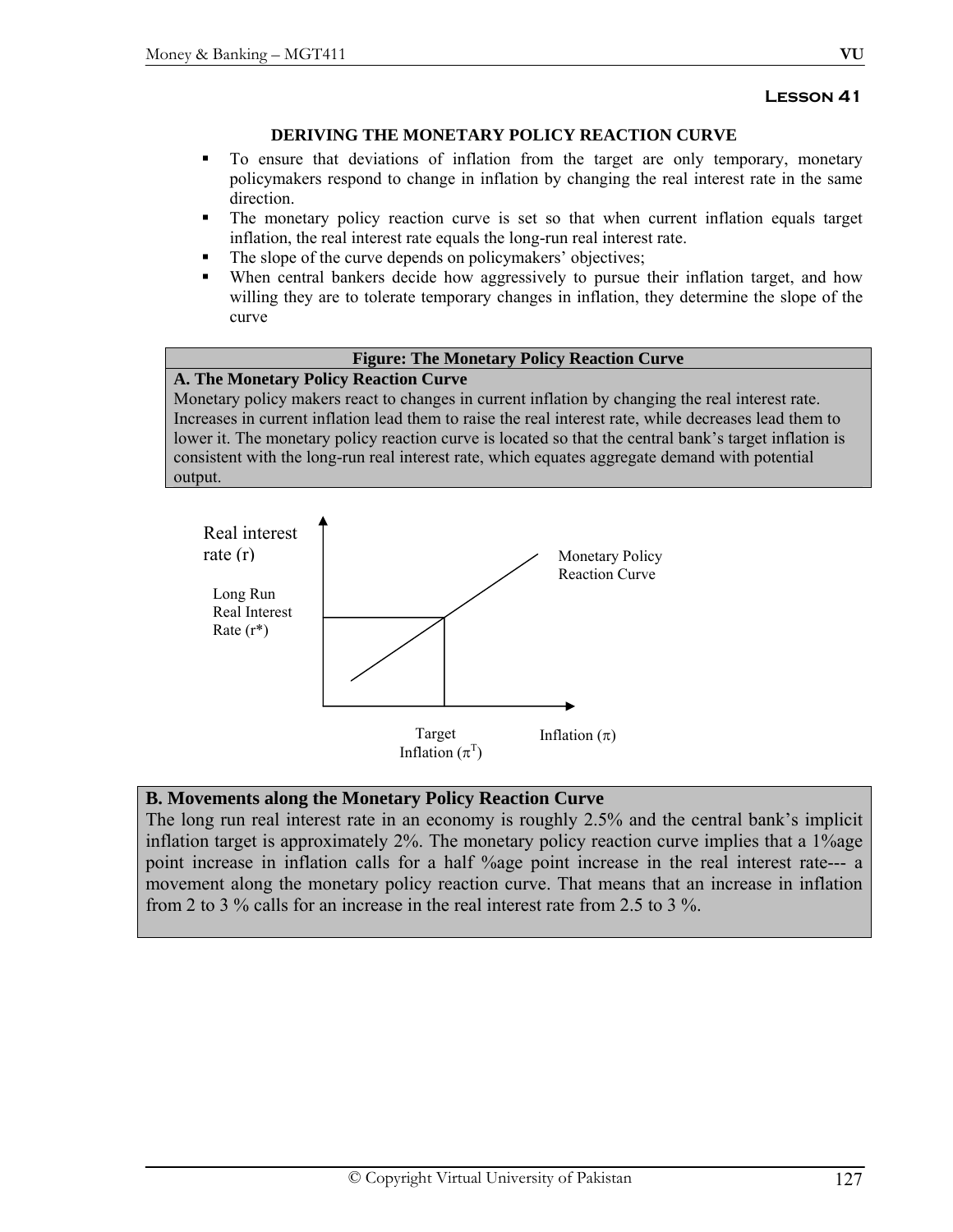

#### **Shifting the Monetary Policy Reaction Curve**

- Policymakers who are aggressive in keeping current inflation near target will have a steep curve, meaning that a small change in inflation will be met with a large change in the real interest rate
- A relatively flat curve means that central bankers are less concerned than they might be with keeping current inflation near target over the short term.
- The monetary policy reaction curve is set so that when current inflation equals target inflation, the
- Real interest rate equals the long-run real interest rate.
- $r = r^*$  when  $\pi = \pi^T$ .
- When policymakers adjust the real interest rate they are either moving along a fixed monetary policy reaction curve or shifting the curve.
- A movement along the curve is a reaction to a change in current inflation; a shift in the curve represents a change in the level of the real interest rate at every level of inflation.



**Figure A: Monetary Policy Reaction Curve**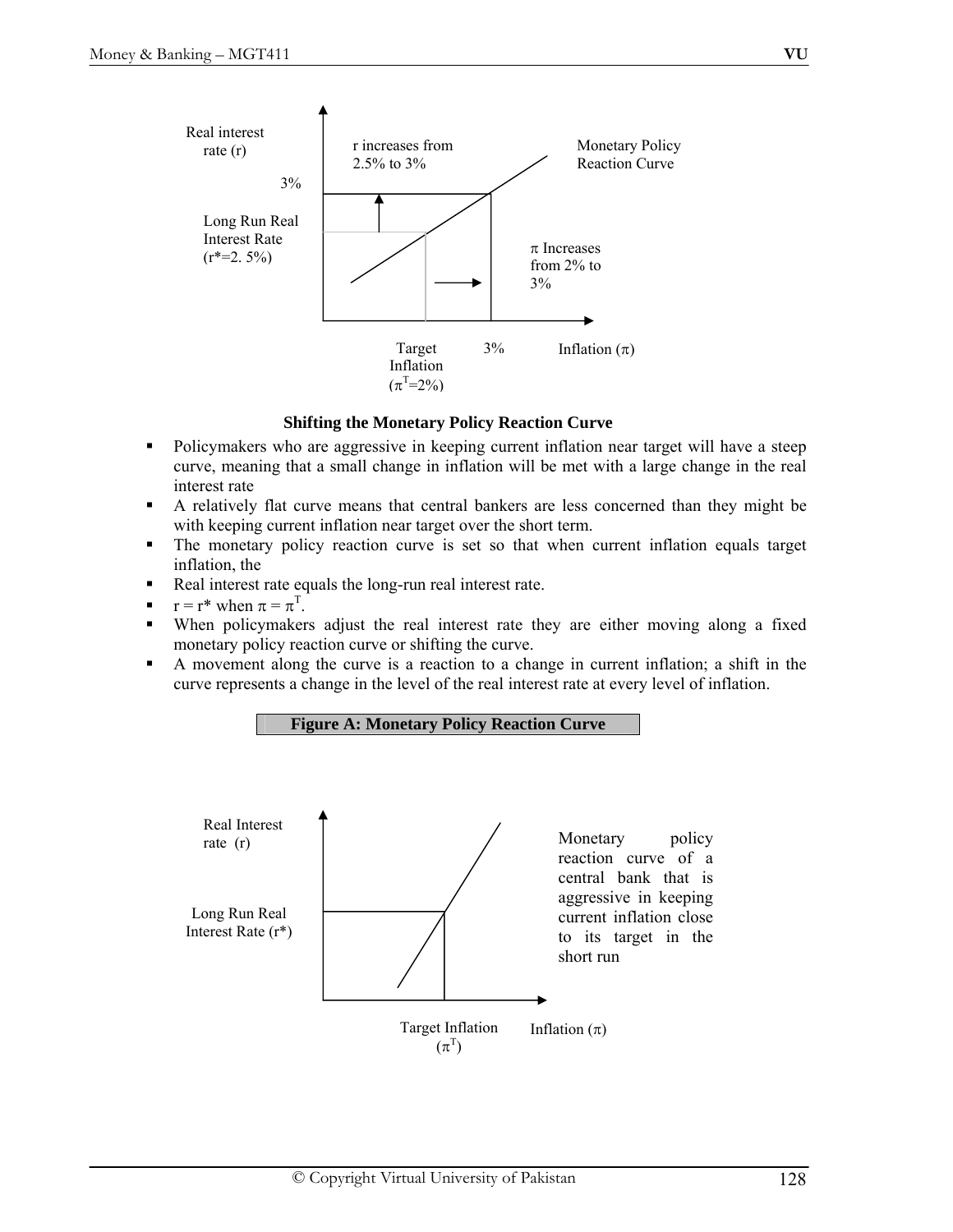#### **Figure B: Monetary Policy Reaction Curve**



- If either target inflation or the long-run real interest rate curve will ge, then the entire curve will shift
- With a higher inflation target, the central bank will set a lower current real interest rate at every level of current inflation, shifting the monetary policy reaction curve to the right (a reduction would have the opposite effect).



- The long-run real interest rate is determined by the structure of the economy;
- If it were to rise as a result of an increase in government purchases (or some other component of aggregate demand that is not sensitive to the real interest rate) then the monetary policy reaction curve would shift left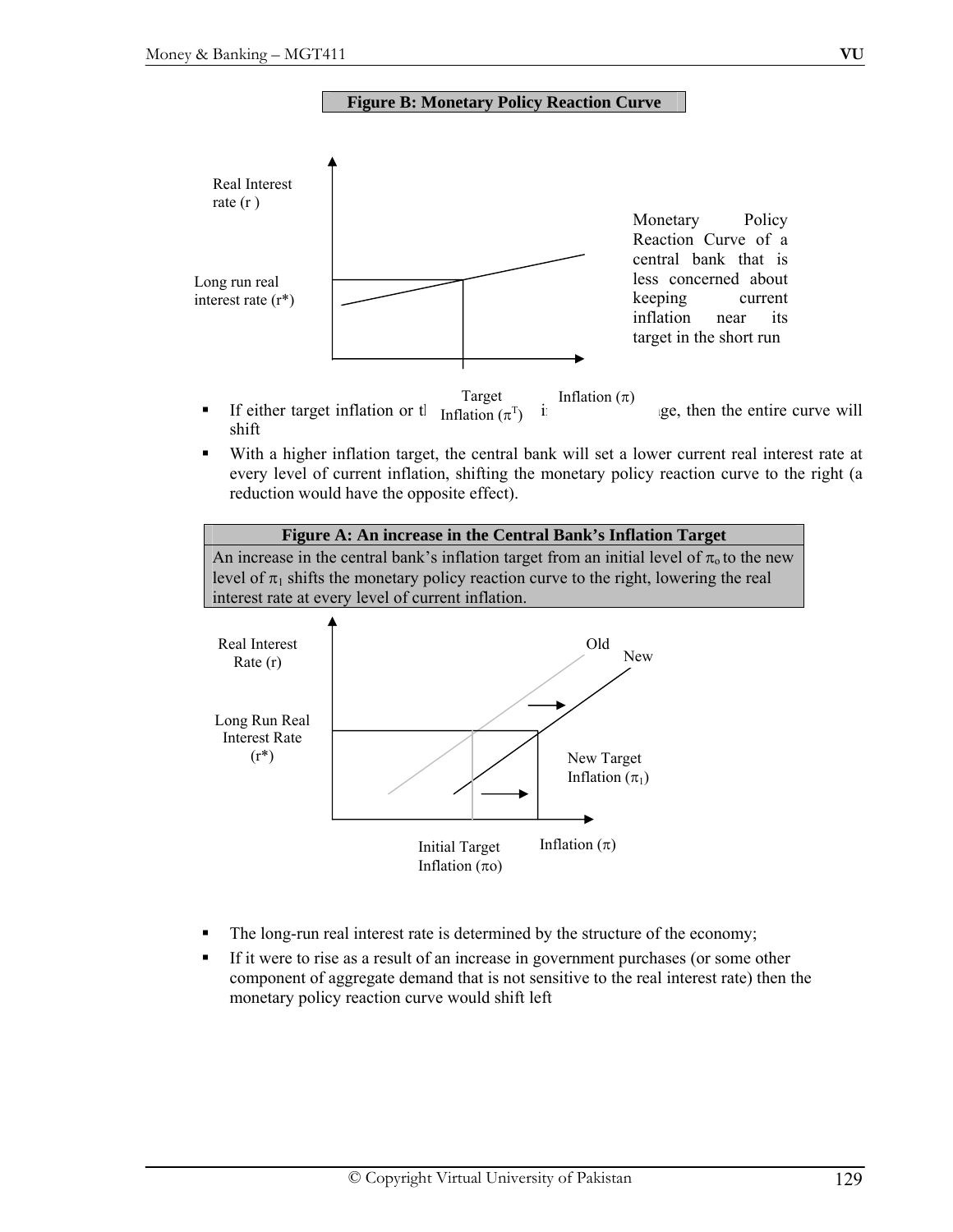

 Any shift in the monetary policy reaction curve can be characterized as either a change in target inflation or a shift in the long-run real interest rate

| <b>The Monetary Policy Reaction Curve</b> |                                                                               |  |  |
|-------------------------------------------|-------------------------------------------------------------------------------|--|--|
| What is it?                               | The relationship between current inflation and the real interest rate set by  |  |  |
|                                           | monetary policy makers                                                        |  |  |
| <b>What determines its</b>                | Drawn so that, when current inflation equals target inflation,                |  |  |
| location?                                 | policymakers will set the real interest rate equal to the long run real       |  |  |
|                                           | interest rate                                                                 |  |  |
| <b>What determines its</b>                | Policymaker's attitude toward inflation. The more aggressive                  |  |  |
| slope?                                    | policymakers are in keeping current inflation close to target level, and      |  |  |
|                                           | the less tolerant they are of temporary changes in inflation, the steeper     |  |  |
|                                           | the slopes                                                                    |  |  |
| When does it shift?                       | In response to changes in either the long run real interest rate or the       |  |  |
|                                           | central bank's inflation target. An increase in the long run real interest    |  |  |
|                                           | rate shifts the curve to the left. An increase in the inflation target shifts |  |  |
|                                           | the curve to the right.                                                       |  |  |

# **The Aggregate Demand Curve**

- When current inflation rises
- **Monetary policymakers raise the real interest rate, moving upward along the monetary** policy reaction curve
- The higher real interest rate reduces consumption, investment, and net exports causing aggregate demand (output) to fall.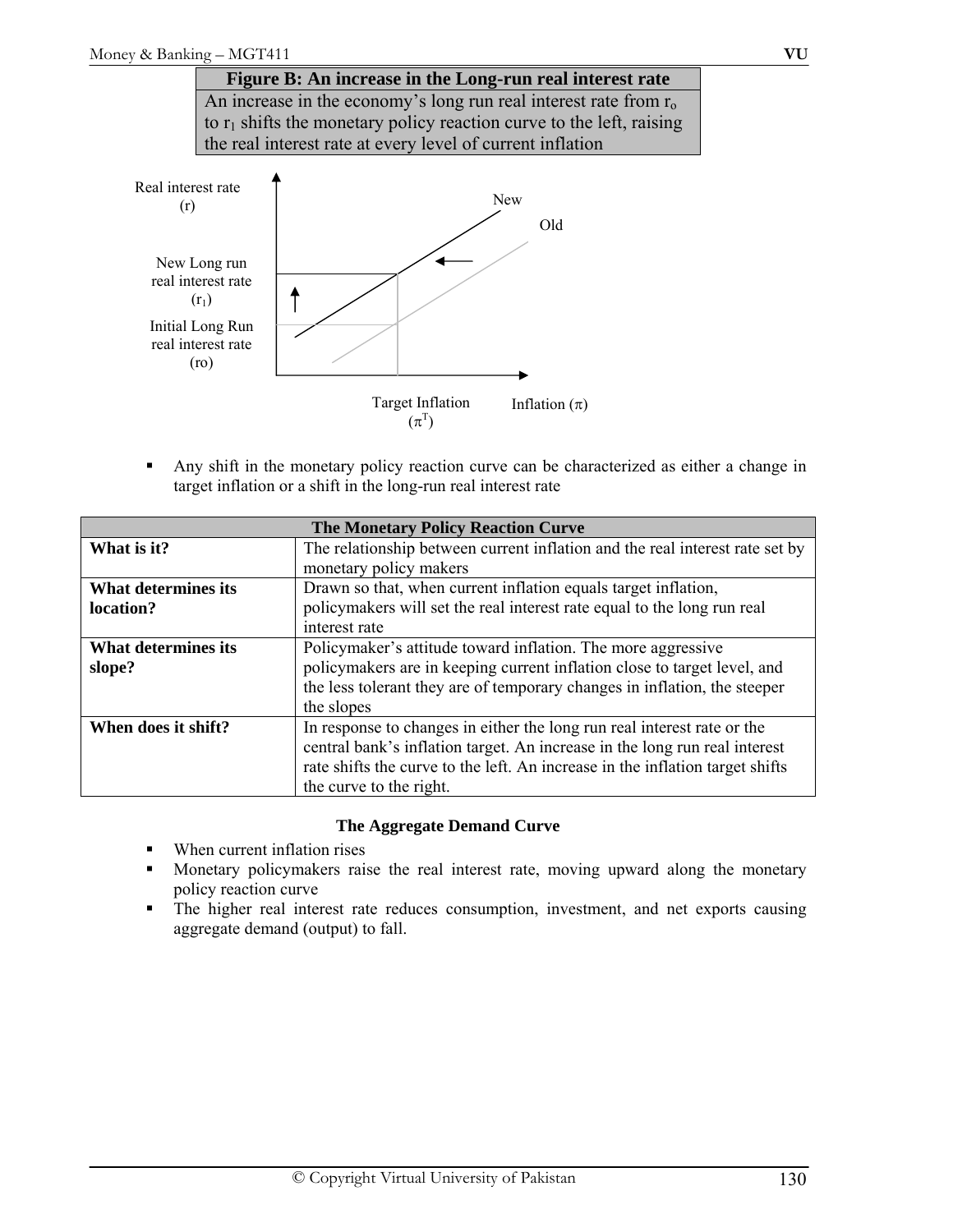

- Changes in current inflation move the economy along a downward-sloping aggregate demand curve
- This is in addition to the effect of higher inflation on real money balances noted earlier
- The slope of the aggregate demand curve tells us how sensitive current output is to a given change in current inflation.
- The aggregate demand curve will be relatively
- Flat if current output is very sensitive to inflation (a change in current inflation causes a large movement in current output)
- Steep if current output is not very sensitive to inflation

**Figure A: When the monetary policy reaction curve is steep, the central bank is aggressive in keeping current inflation near its target level, the aggressive demand curve is flat.** 



**Figure B: When the monetary policy reaction curve is flat, the central bank is less concerned about keeping current inflation near its target level; the aggregate demand curve is steep.** 

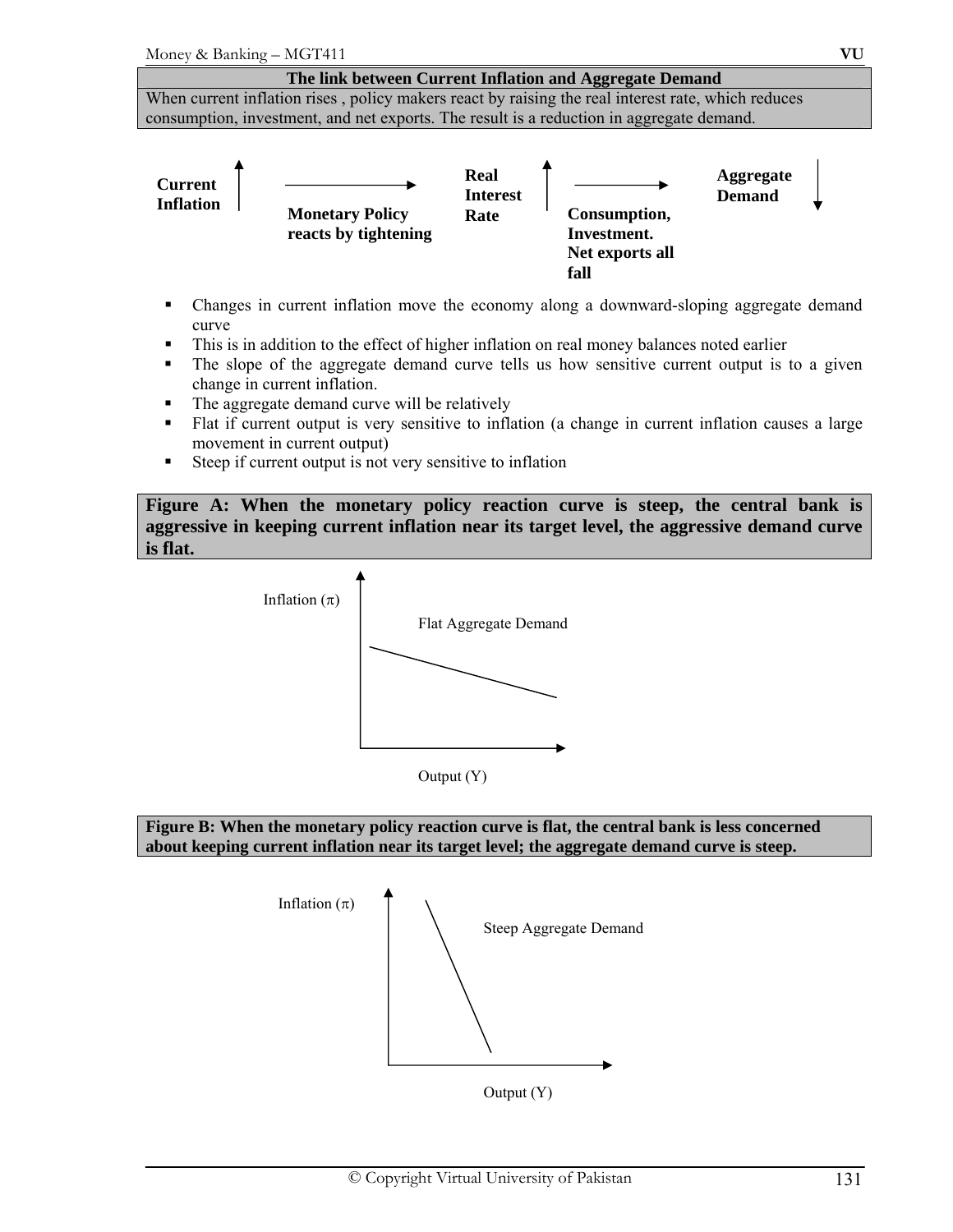- Three factors influence the sensitivity of current output to inflation:
- The strength of the effect of inflation on real money balances,
- The extent to which monetary policymakers react to a change in current inflation,
- The size of the response of aggregate demand to changes in the interest rate
- The second factor relates to the slope of the monetary policy reaction curve
- If policymakers react aggressively to a movement of current inflation away from its target level with a large change in the real interest rate, the monetary policy reaction curve will be steep and the aggregate demand curve is flat
- If policymakers respond more cautiously, the monetary policy reaction curve is flat and the aggregate demand curve is steep
- The slope of the aggregate demand curve depends in part on the preferences of the central bank;
- How aggressive policymakers are in responding to deviations of inflation from the target level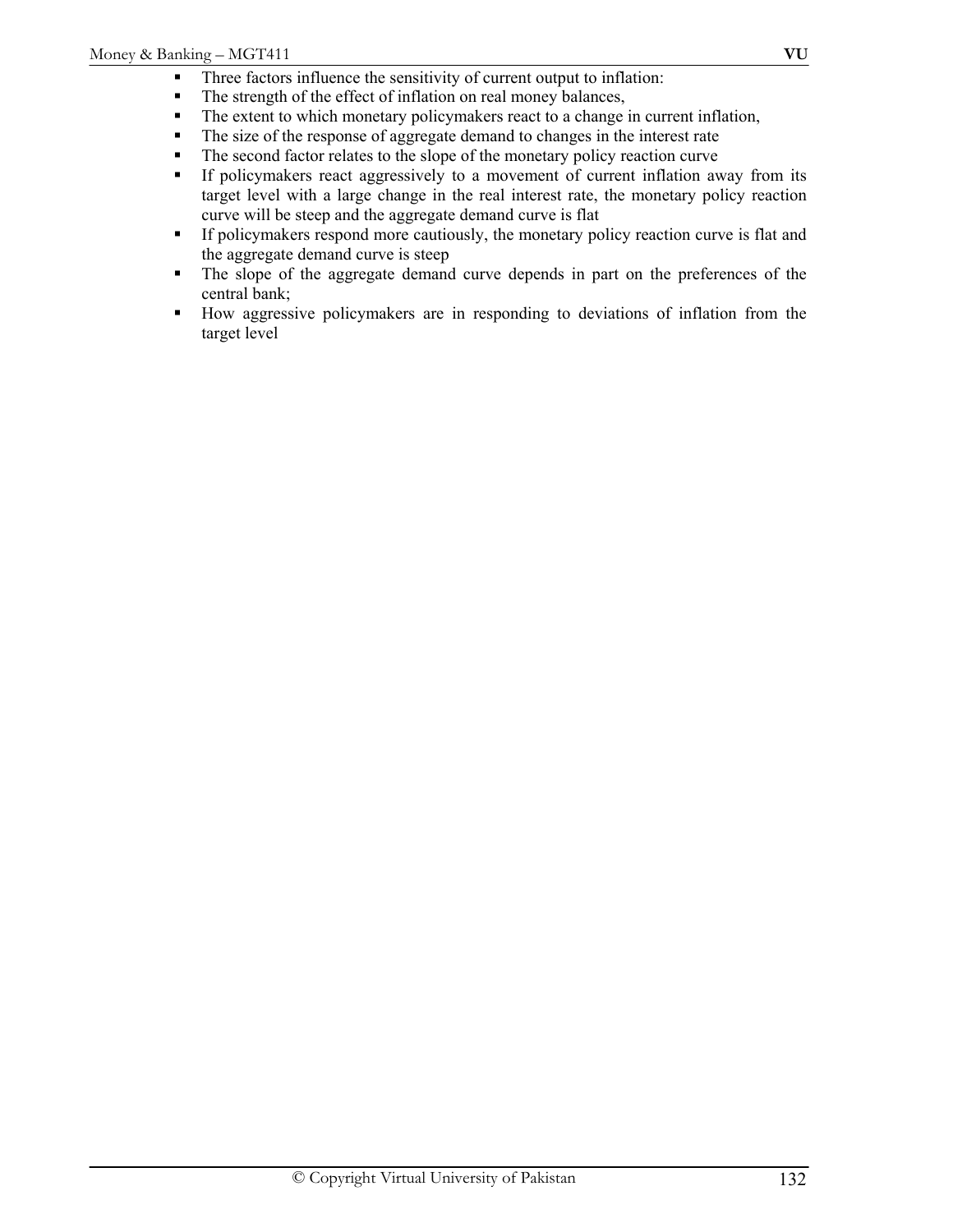# **THE AGGREGATE DEMAND CURVE**

- The slope of the aggregate demand curve tells us how sensitive current output is to a given change in current inflation.
- The aggregate demand curve will be relatively
- Flat if current output is very sensitive to inflation (a change in current inflation causes a large movement in current output)
- Steep if current output is not very sensitive to inflation
- Three factors influence the sensitivity of current output to inflation:
- The strength of the effect of inflation on real money balances,
- The extent to which monetary policymakers react to a change in current inflation,
- The size of the response of aggregate demand to changes in the interest rate
- The second factor relates to the slope of the monetary policy reaction curve
- If policymakers react aggressively to a movement of current inflation away from its target level with a large change in the real interest rate, the monetary policy reaction curve will be steep and the aggregate demand curve is flat
- If policymakers respond more cautiously, the monetary policy reaction curve is flat and the aggregate demand curve is steep
- The slope of the aggregate demand curve depends in part on the preferences of the central bank; how aggressive policymakers are in responding to deviations of inflation from the target level
- **There are two reasons why the aggregate demand curve slopes down:**
- First, because higher inflation reduces real money balances (thus reducing purchases),
- Second, because higher inflation induces policymakers to raise the real interest rate, depressing various components of aggregate demand
- Rising inflation also reduces wealth, which lowers consumption and drives down aggregate demand.
- In addition, as inflation rises the uncertainty about inflation rises, which makes equities a more risky investment and drops their value, also reducing wealth
- Another reason is that inflation can have a greater impact on the poor than it does on the wealthy, redistributing income to those who are better off
- **People may also save more as a result of the increased risk associated with inflation.**
- Also, rising inflation makes foreign goods cheaper in relation to domestic goods, driving imports up and net exports down.

# **Shifting the Aggregate Demand Curve**

- In our derivation of the aggregate demand curve, we held constant both the location of the monetary policy reaction curve and those components of aggregate demand that do not respond to the real interest rate.
- Changes in any of those components, as well as changes in the location of the monetary policy reaction curve, will shift the aggregate demand curve.
- Shifts in the Monetary Policy Reaction Curve
- Whenever the monetary policy reaction curve shifts, the aggregate demand curve will shift as well
- Changes in the long-run real interest rate, which is a consequence of the structure of the economy, will also shift aggregate demand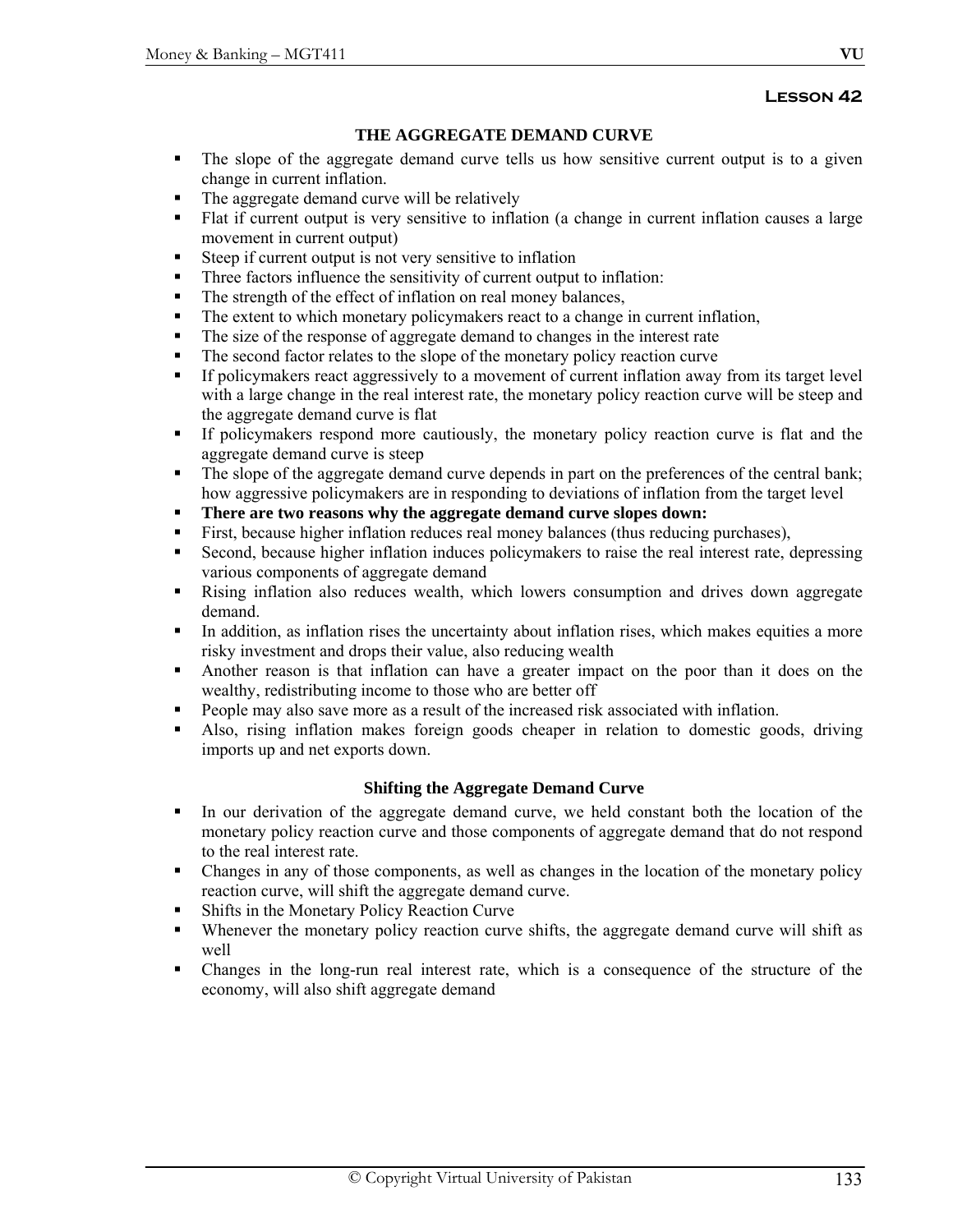# **Figure: Shifting the Aggregate Demand Curve (ADC)**

Increases in aggregate Demand arising from a change in monetary policy, such as a higher inflation target, will shift the aggregate demand curve to the right. Increases in interest rate intensive components of aggregate demand, such as government purchases, will also shift the aggregate demand curve to the right.



 Either a fall in target inflation or a rise in the long-run real interest rate will shift the monetary policy reaction curve to the left and the aggregate demand curve to the left.

- **Changes in the Components of Aggregate Demand**
- Any change in a component of aggregate demand that is caused by a factor other than a change in the real interest rate will shift the aggregate demand curve.
- When firms become more optimistic about the future, or consumer confidence increases, investment or consumption will increase and aggregate demand will shift to the right.
- **Changes in the Components of Aggregate Demand**
- Increases in government purchases will increase aggregate demand, as will decreases in taxes.
- Increases in net exports that are unrelated to changes in real interest rates will shift the aggregate demand curve to the right
- **Changes that shift the Components of Aggregate Demand to the right:**
- An increase in consumption that is unrelated to a change in the real interest rate.
- An increase in investment that is unrelated to a change in the real interest rate.
- An increase in government purchases
- A decrease in taxes
- An increase in net exports that is unrelated to a change in the real interest rate
- Because shifts in the monetary policy reaction curve can shift the aggregate demand curve, it is possible that monetary policy can cause recessions.
- If policymakers can cause recessions, they can probably avoid them as well by neutralizing shifts in aggregate demand that arise from other sources.
- The analysis up to this point has assumed that inflation does not change over time; but in reality
- Inflation and output are jointly determined, and monetary policy plays a role in the short-run Movements of both.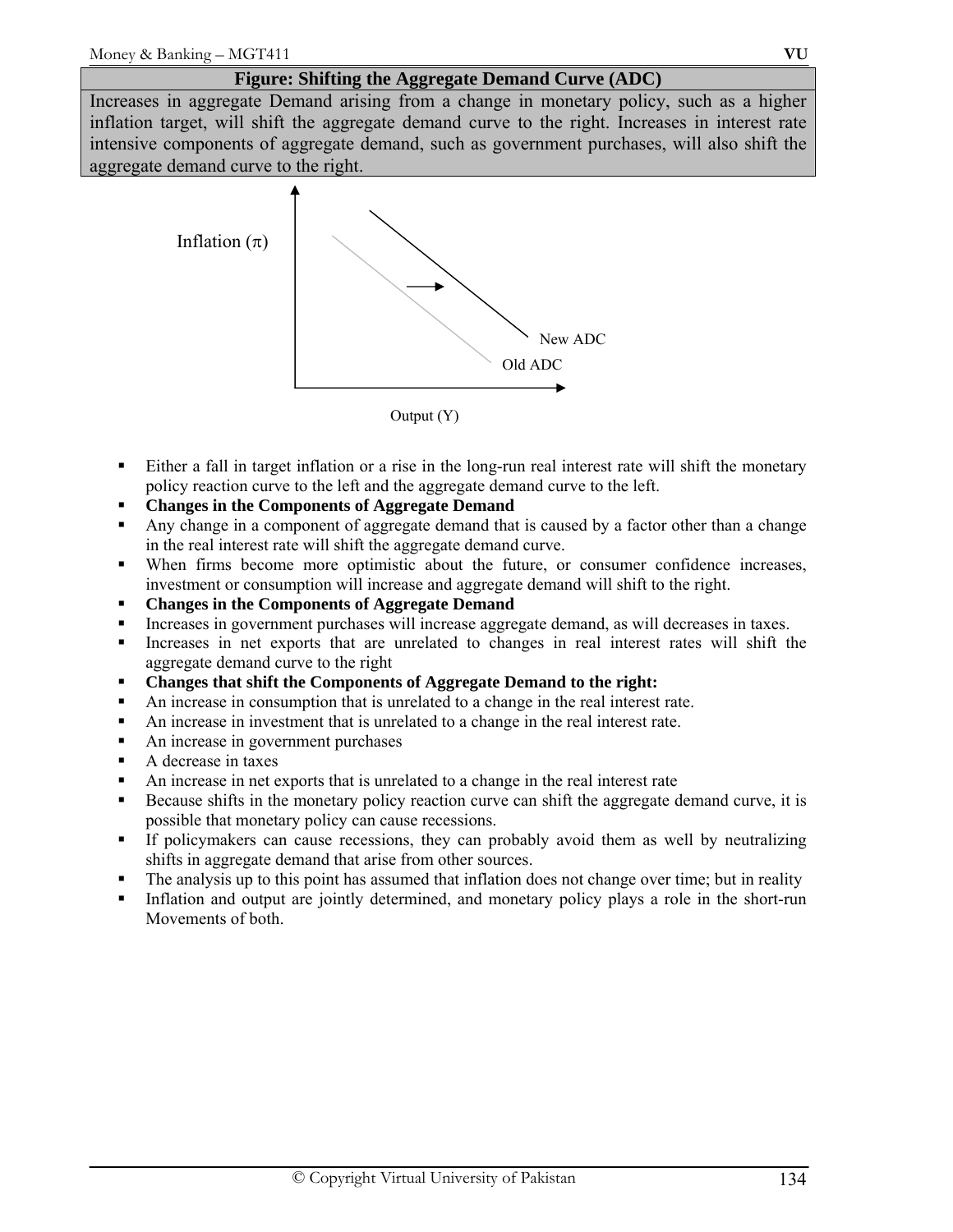#### **THE AGGREGATE SUPPLY CURVE**

- The aggregate supply curve tells us where on the aggregate demand curve the economy will end up, explaining the relationship between inflation and real output in the process.
- The short run aggregate supply curve tells us where the economy will settle at any particular time
- **Long run curve tells us the levels of inflation and output the economy is moving toward.**
- **Inflation persistence**
- Inflation tends to change slowly; when it is low one year it tends to be low the next year, and when it is high it tends to stay high. This is called inflation persistence
- If inflation remains steady over shorter periods, while real output adjusts, then the short-run aggregate supply curve must be flat at the current level of inflation

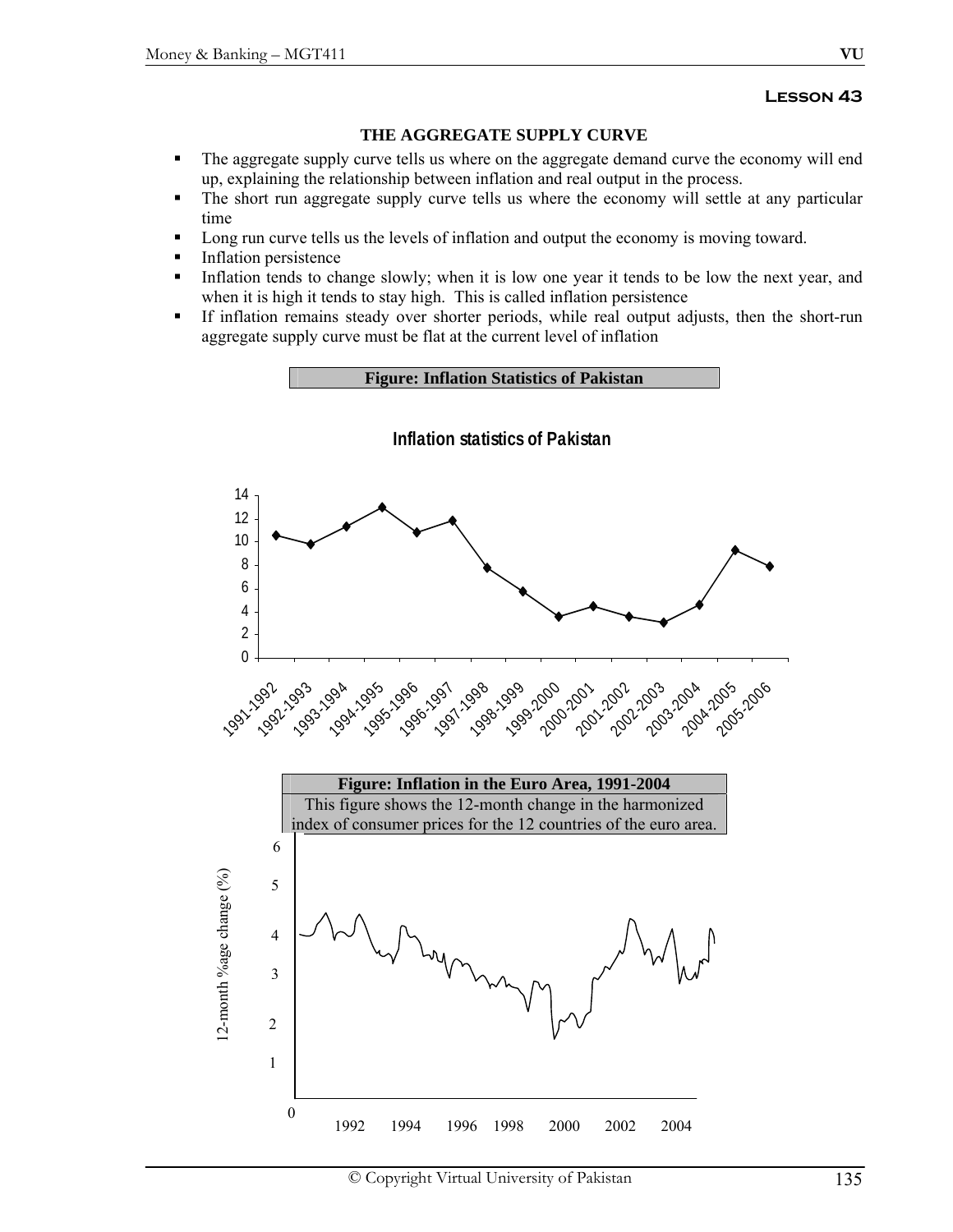- First, when people expect inflation to continue, they adjust their prices and wages accordingly.
- When people expect inflation in the near future they raise wages and prices in a way that causes the inflation they expect to occur.
- Therefore, current inflation is at least partially determined by expected inflation
- **Inflation is persistent for two reasons**
- Second, not all wage and price decisions are made at the same time.
- **Price and wage adjustments are staggered, and this slows down the adjustment process** causing persistence in inflation
- The fact that inflation is persistent means that it is fixed in the short run, so the short-run aggregate supply curve is horizontal at the current level of inflation.

| <b>Figure: Short Run Aggregate Supply Curve</b>                                 |                                         |  |  |
|---------------------------------------------------------------------------------|-----------------------------------------|--|--|
| Inflation persistence means the short run aggregate supply curve is horizontal. |                                         |  |  |
| Inflation $(\pi)$                                                               |                                         |  |  |
| Current<br>Inflation                                                            | Short Run Aggregate Supply Curve (SRAS) |  |  |
|                                                                                 |                                         |  |  |

Output  $(Y)$ 

- Firms simply do not adjust the rate of their price increases in the short run; instead, they adjust the quantities they produce and sell.
- Over periods of several years or more, inflation does change, shifting the short-run aggregate supply curve up or down

# **Shifts in the Short-Run Aggregate Supply Curve**

- There are two reasons why the short run aggregate supply curve can shift
- Deviations of current output from potential output, causing changes in inflation
- Changes in external factors driving production costs
- **Output Gaps**
- When current output equals potential output so that there is no output gap, the short-run aggregate supply curve remains stable
- But when current output rises above or falls below potential output, so that an output gap develops, inflation will rise or fall.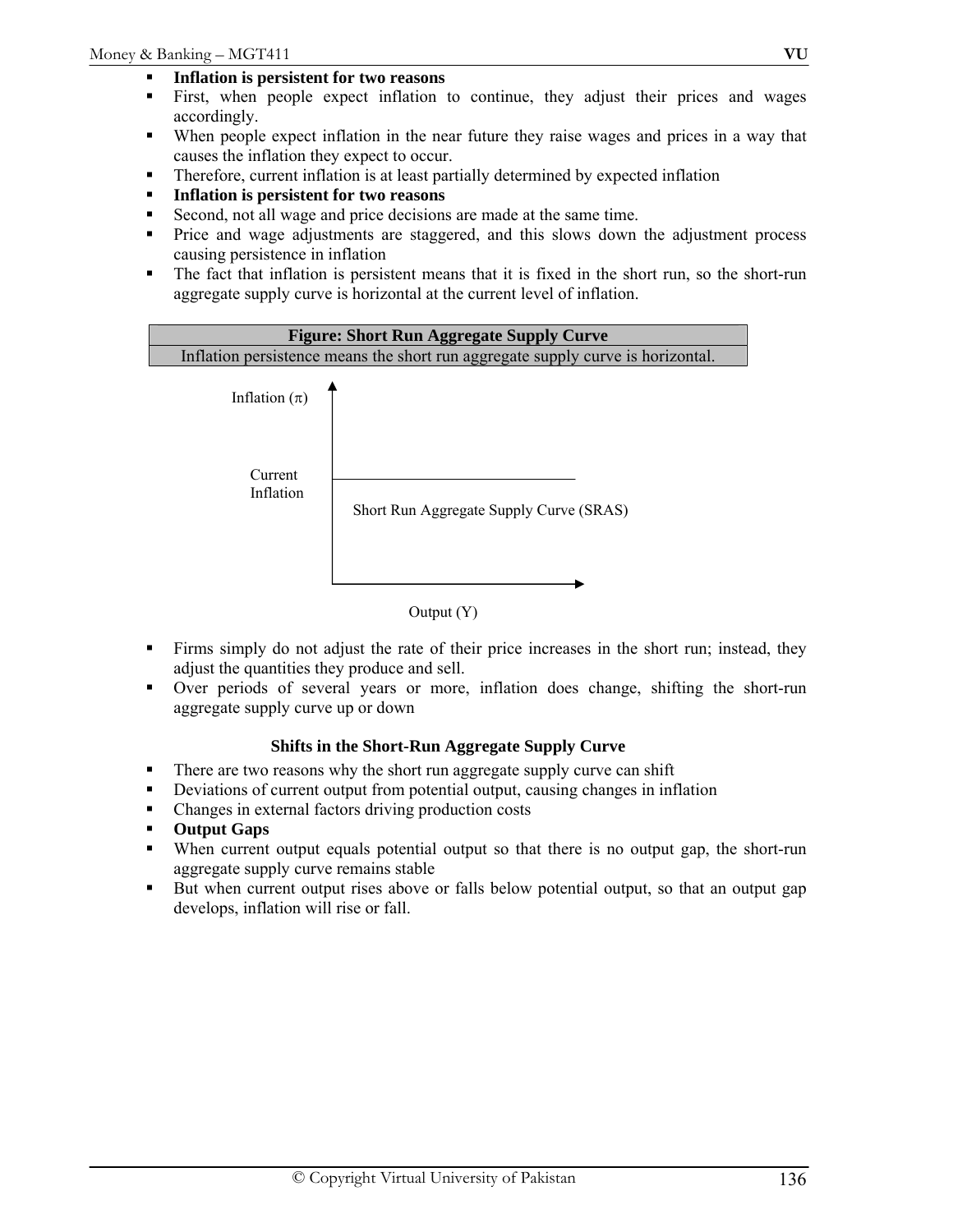

- When current output is below potential output, part of the economy's capacity is idle, and firms tend to raise their prices and wages less than they did when current output equaled potential output.
- When current output exceeds potential output, the opposite happens; firms increase their prices and wages more than they would if they were operating at normal levels
- Thus when current output deviates from potential output, inflation adjusts, and the effect takes time to be felt.
- Economists have differing views on how quickly inflation reacts and the short-run aggregate supply curve shifts.
- Those who believe in flexible prices think it happens quickly,
- While those who emphasize that many price and wage decisions involve long-term contracts think the adjustment is sluggish.

### **Inflation Shocks**

- An inflation shock is a change in the cost of producing output and causes the short-run aggregate supply curve to shift.
- This can be the result of changes in the cost of raw materials or labor, or (as is most common) a change in the price of energy.
- A positive inflation shock causes the short-run aggregate supply curve to shift upward, causing inflation to rise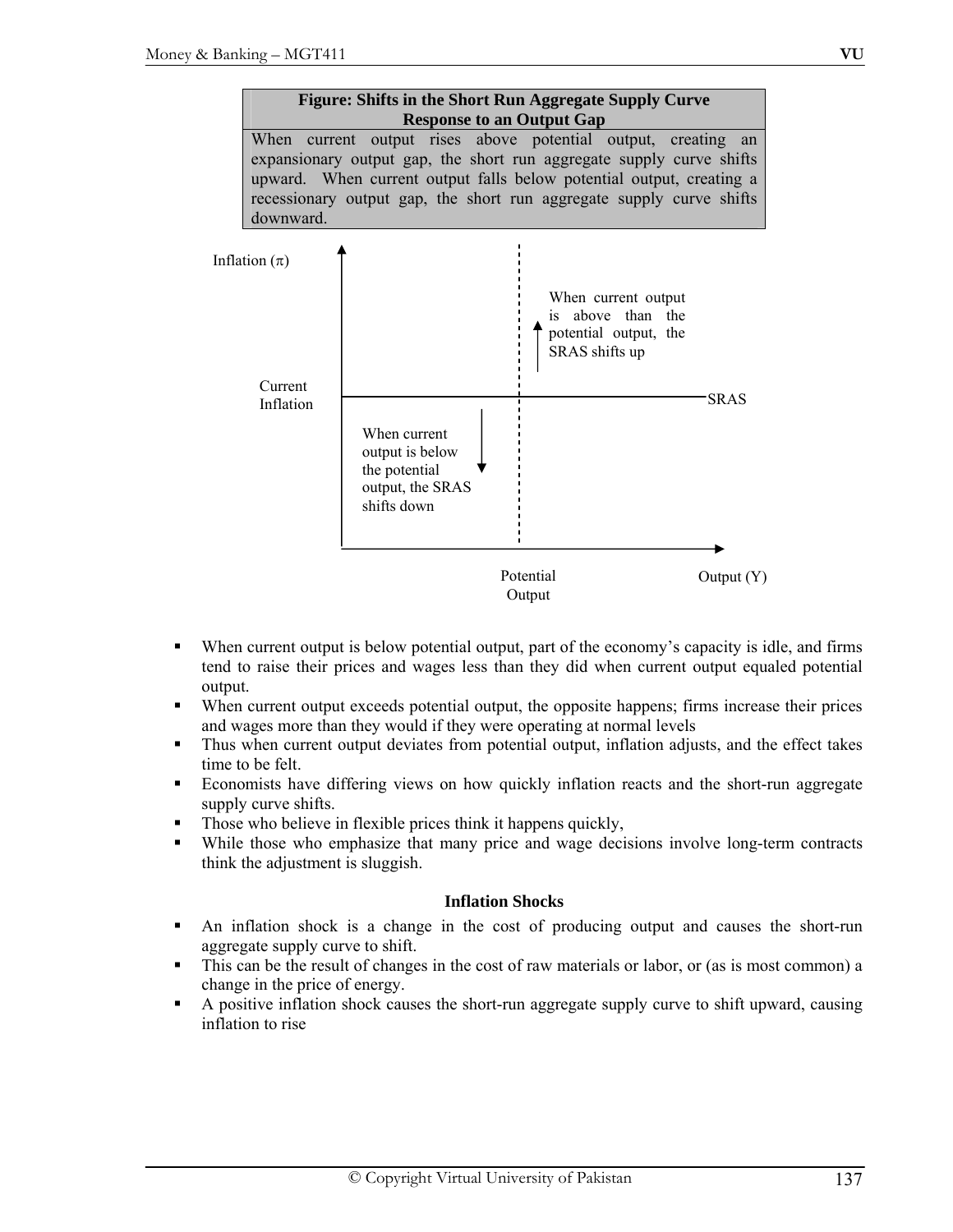

# **The Long-Run Aggregate Supply Curve**

- In the long run the economy moves to the point where current output equals potential output, while inflation is determined by money growth
- The long-run aggregate supply curve is vertical at the point where current output equals potential output.



- Changes in expected inflation operate like cost shocks, shifting the short-run aggregate supply curve up and down.
- For the economy to remain in long-run equilibrium, then, in addition to current output equaling potential output, current inflation must equal expected inflation
- At any point along the long-run aggregate supply curve, current output equals potential output and current inflation equals expected inflation
- Potential output is constantly rising as a result of investment and technological improvements (the sources of economic growth), which increase the normal output level.
- Changes in the economy's productive capacity will shift the long-run aggregate supply curve; increases will shift it right and decreases will shift it left.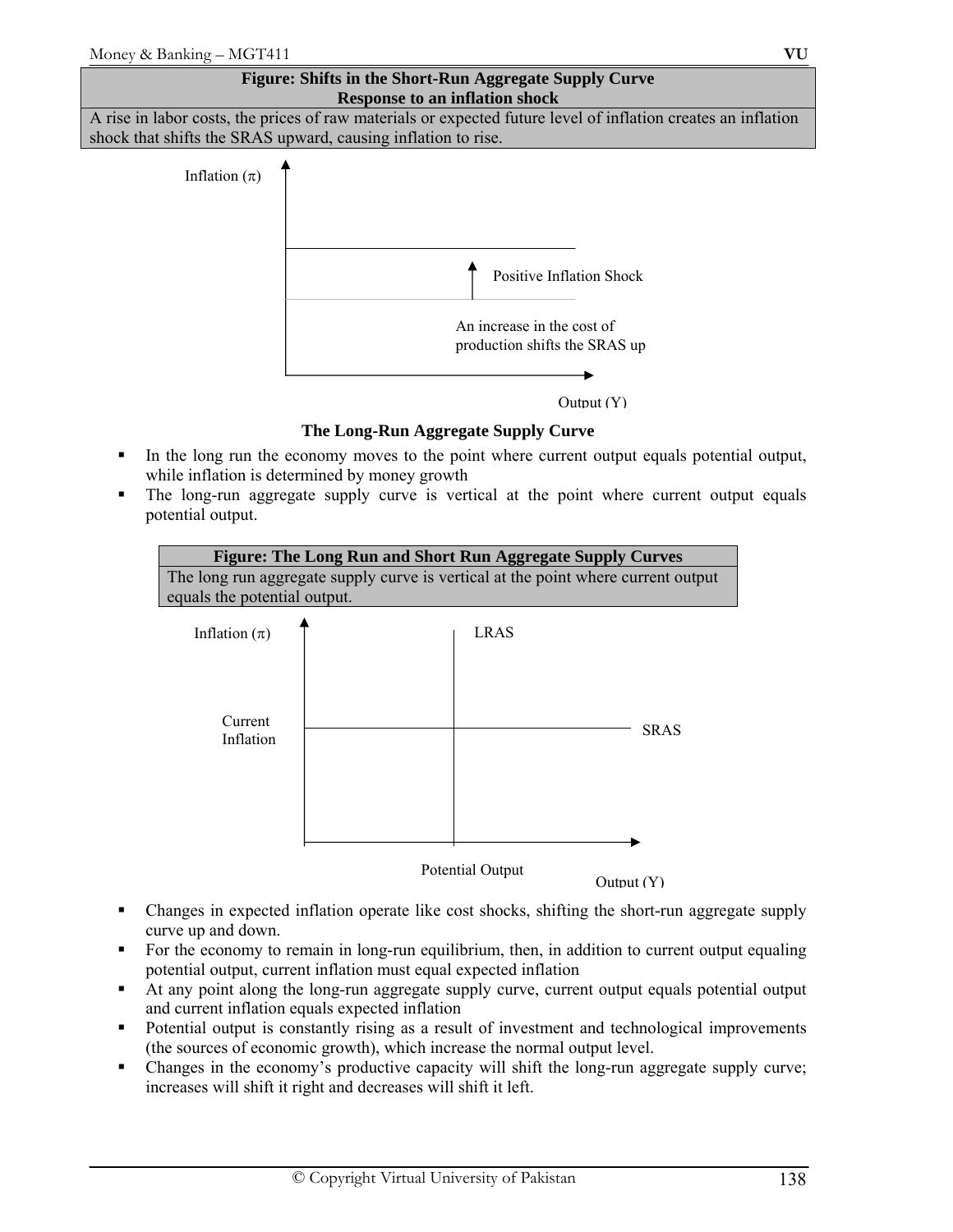# **EQUILIBRIUM AND THE DETERMINATION OF OUTPUT AND INFLATION**

### **Short-Run Equilibrium**

 Short-run equilibrium is determined by the intersection of the aggregate demand curve with the short-run aggregate supply curve.





# **Adjustment to Long-Run Equilibrium**

 When current output exceeds potential, the resulting expansionary gap exerts upward pressure on inflation, shifting the short-run aggregate supply curve upward, a process that continues until output returns to potential; at this point inflation stops changing.



 If current output is lower than potential output, the resulting recessionary gap places downward pressure on inflation, causing the short-run aggregate supply curve to shift downward, and once again the process continues until current output returns to potential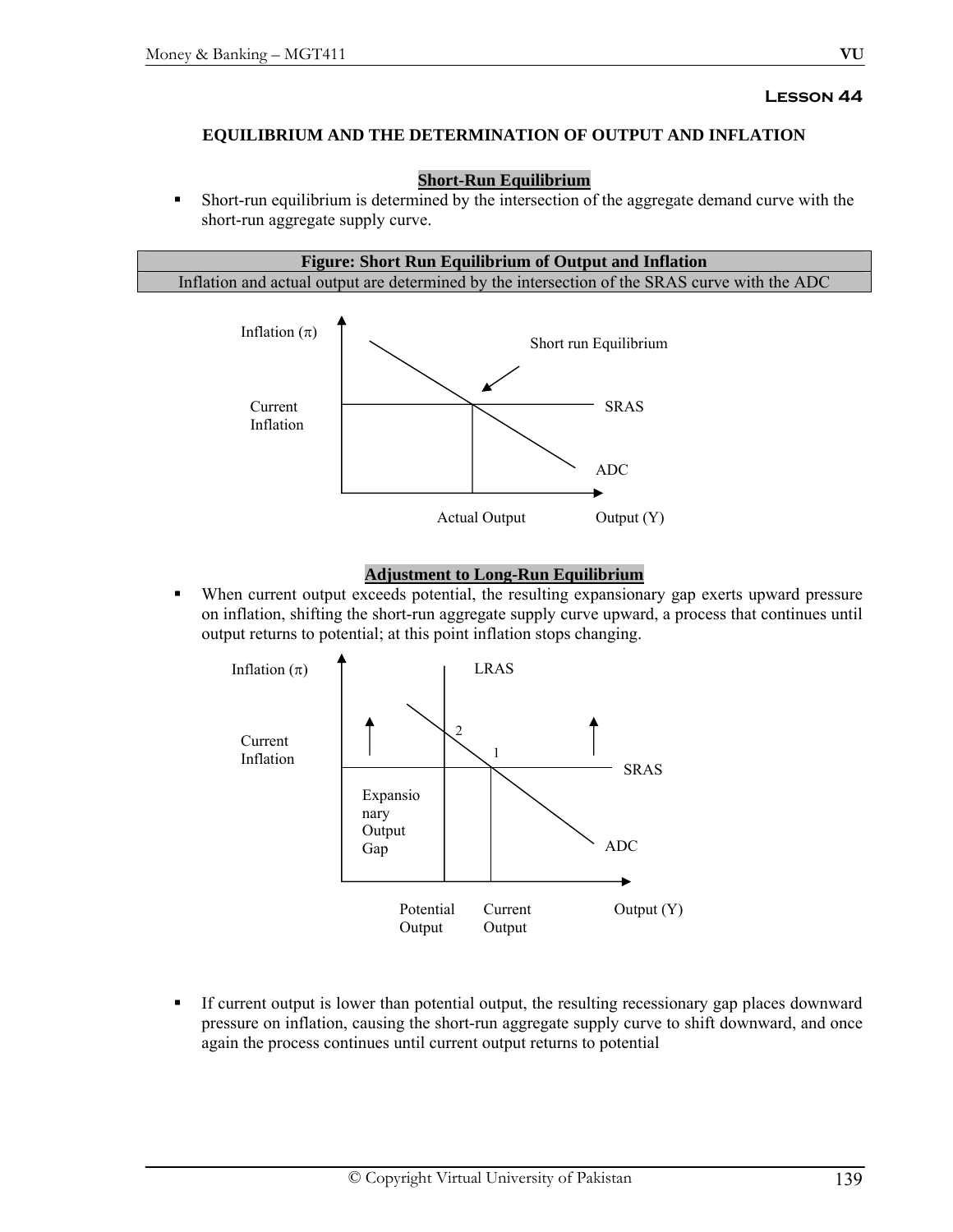

- This shows that the economy does indeed have a self-correcting mechanism and that the manner in which the short-run aggregate supply curve shifts in response to output gaps reinforces our conclusion that the long-run aggregate supply curve is vertical
- In long-run equilibrium, current output equals potential output and current inflation is steady and equal to target inflation, which equals expected inflation

#### **The Impact of Shifts in Aggregate Demand on Output and Inflation**

- Suppose aggregate demand shifted right as a result of an increase in government purchases.
- At first, current output rises but inflation does not change.
- But the higher level of output creates an expansionary gap and the short-run aggregate supply curve starts to shift upward and inflation rises



#### **Short-Run Equilibrium Inflation and Output Following an Increase in Aggregate Demand**

#### **1. Start at Long-Run Equilibrium**

- $Y =$  Potential Output
- $\pi$  = Target Inflation

#### **2. Aggregate Demand Shifts Right**

- Original AD shifts to New AD
- $\blacksquare$  Y > Potential Output
- **Inflation Is Unchanged**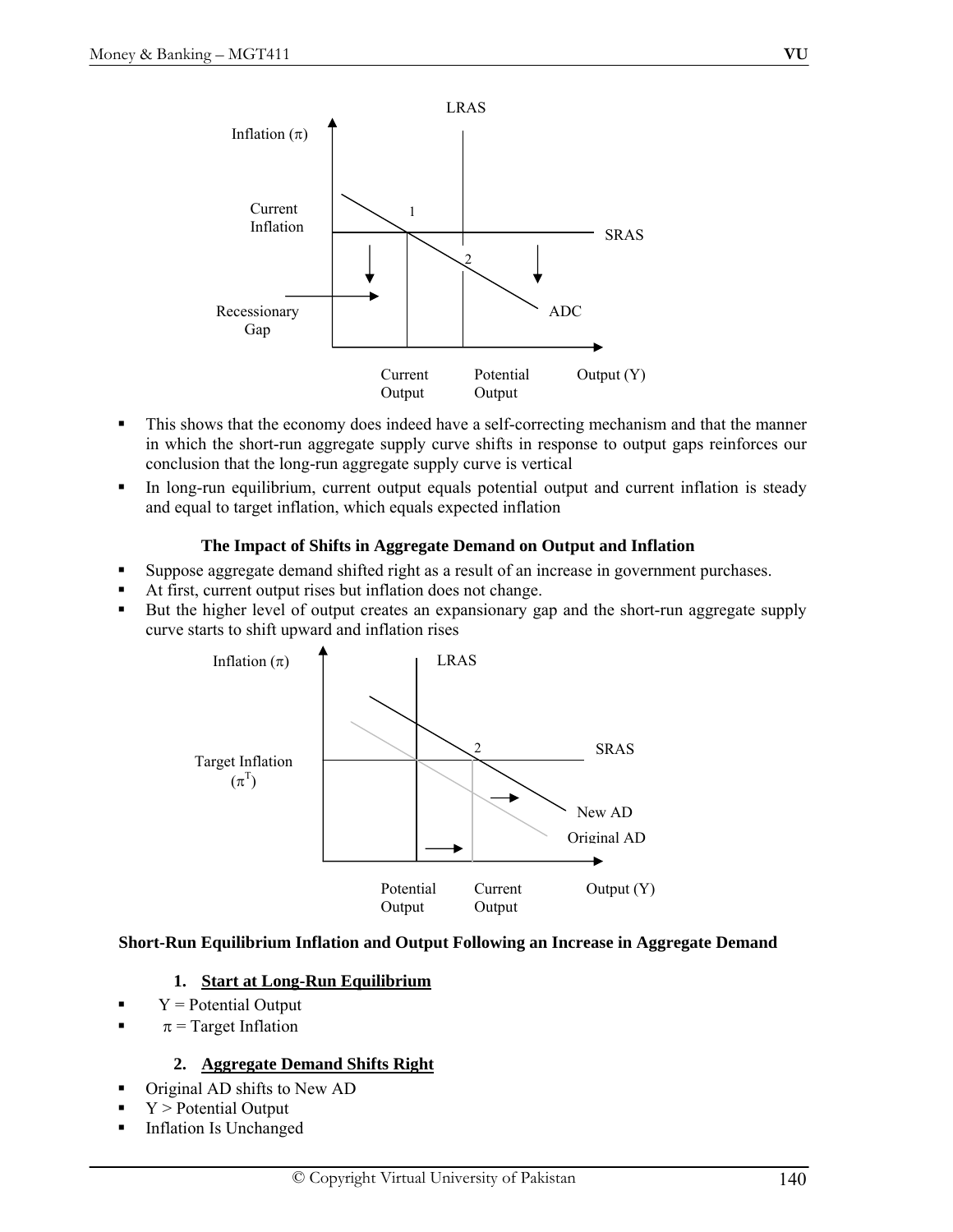- Short-run equilibrium moves from point 1 to point 2
- Higher inflation moves policymakers along their reaction curve, leading them to raise the real interest rate and moving the economy upward along the new aggregate demand curve. Output then begins to fall back toward its long-run equilibrium level.
- The economy will settle at the point at which the new aggregate demand curve crosses the longrun aggregate supply curve and current output again equals potential output



# **Adjustment of Short-Run Equilibrium Inflation and Output Following an Increase in Aggregate Demand**

- **Adjustment:**
- At the Short-Run Equilibrium point 2:
- $\blacksquare$  Y > Potential Output
- **SRAS** begins to shift up
- Output begins to fall
- Inflation begins to rise as economy moves along New AD
- With no policy response, economy moves to point 3, where Current inflation >Target inflation
- If central bankers simply sit and watch as the aggregate demand curve shifts to the right, inflation will rise
- So long as monetary policymakers remain committed to their original inflation target, they will need to do something to get the economy back to the point where it began—point "1"
- $\blacksquare$  An increase in government purchases raises the long term real interest rate.
- Policymakers will compensate by shifting their monetary policy reaction curve to the left, increasing the real interest rate at every level of inflation
- When the monetary policy reaction curve shifts, the aggregate demand curve shifts with it.
- The aggregate demand curve will shift to the left, bringing the economy back to long-run equilibrium.
- An increase in aggregate demand causes a temporary increase in both output and inflation.
- A decline in aggregate demand causes a temporary decline in both output and inflation
- This discussion implies that whenever we see a permanent increase in inflation, it must be the result of monetary policy.
- That is, if inflation goes up or down and remains at its new level, the only explanation is that central banker must be allowing it to happen.
- They have changed their inflation target, whether or not they acknowledge the change explicitly.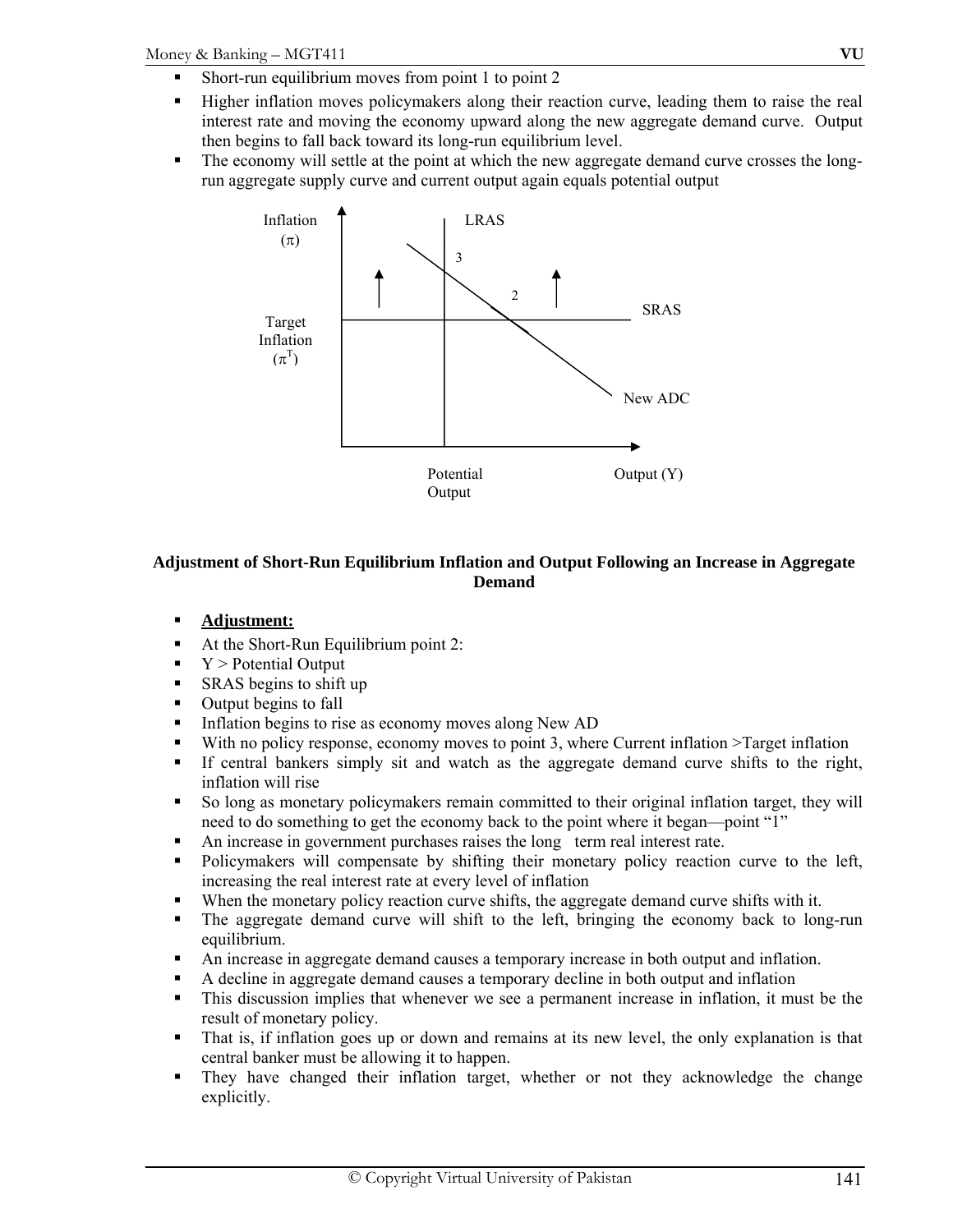# **The Impact of Inflation Shocks on Output and Inflation**

- An inflation shock shifts the short-run aggregate supply curve (such as an oil price increase)
- A positive shock moves it to a higher level, and the result is higher inflation and lower output, a situation called "stagflation".

**Figure: The Effects of a Positive Inflation Shock on Short-Run Equilibrium**  A positive inflation shock shifts the short-run aggregate supply curve upward, moving short run equilibrium from point 1 to point 2. Inflation rises and output falls.



- But the decline in output exerts downward pressure on inflation, causing the short-run aggregate supply curve to shift down
- Inflation falls and output rises until the economy returns to the point where current output equals potential output and inflation equals the central bank's target.
- An inflation shock has no affect on the economy's long-run equilibrium point; only a change in
- **Potential output or a change in the central bank's inflation target can accomplish that.**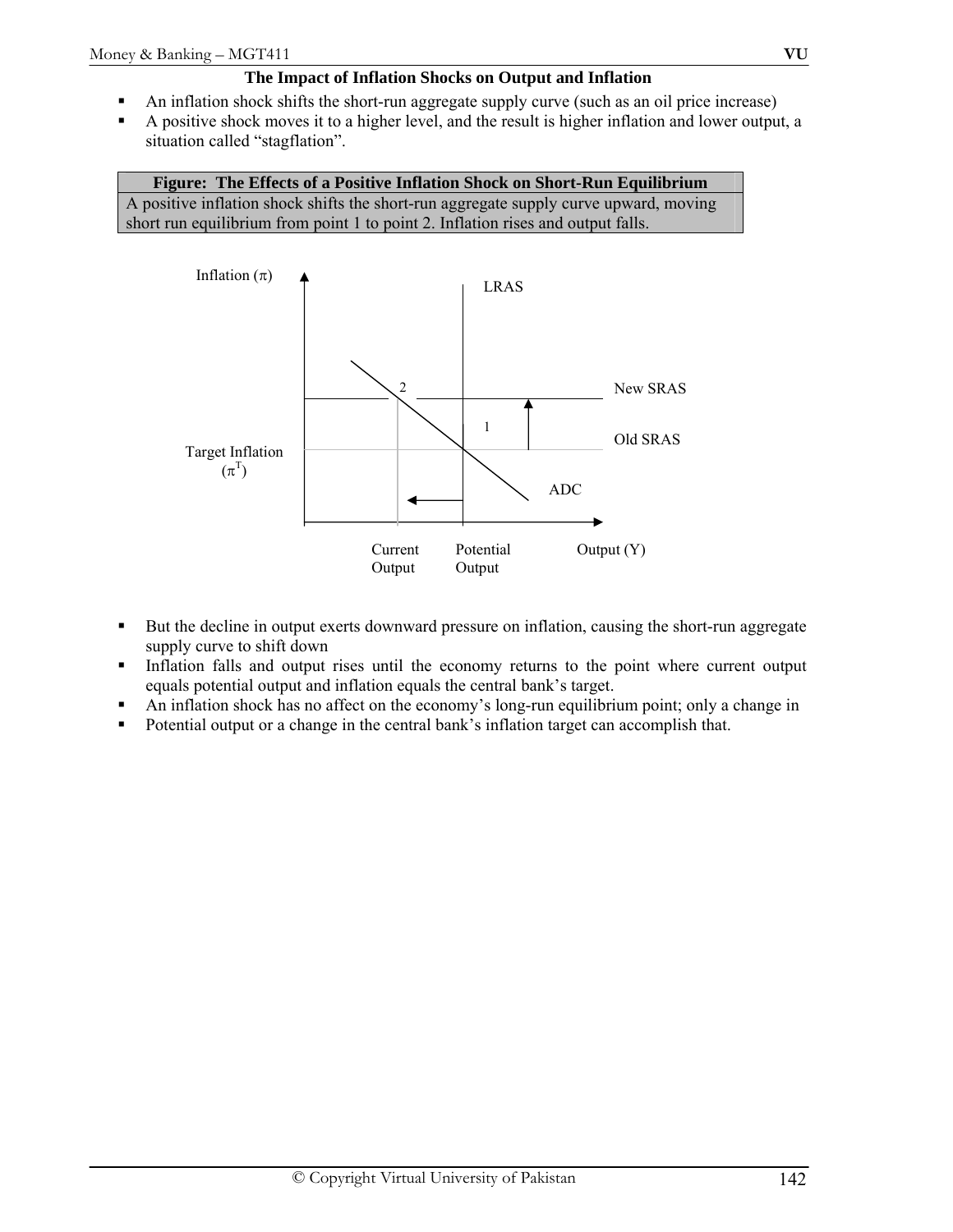# **SHIFTS IN POTENTIAL OUTPUT AND REAL BUSINESS CYCLE THEORY**

- Changes in potential output shift the long-run aggregate supply curve
- At first the shift has no impact on the short-run aggregate supply curve, so inflation and output remain stable
- But with time, the increase in potential output will mean that current output is now below potential output, creating a recessionary output gap, which puts downward pressure on inflation, shifting the short-run aggregate supply curve downward

#### **Figure: The Effects of an increase in potential Output on Inflation and Output**

An increase in potential output shifts the LRAS curve to the right. In the short run, current output remains unchanged. But since current output is now below potential output, the resulting recessionary gap places downward pressure on inflation and output eventually begin to rise.



- What happens next depends on what policymakers do; they can:
- Take advantage of the downward pressure on inflation to reduce their inflation target
- Initiate actions that ensure that inflation does not fall.
- In either case, notice that the higher level of potential output means a lower long-term real interest rate.
- **Business cycle fluctuations can therefore be explained in terms of shifts in aggregate demand** that change its point of intersection with a flat short-run aggregate supply curve
- An alternative explanation for business cycle fluctuations focuses on shifts in potential output, a view called real business cycle theory.

# **Real business cycle theory**

- Real business cycle theory starts with the assumption that prices and wages are flexible, so that inflation adjusts rapidly (the short-run aggregate supply curve shifts quickly in response to deviations of current output from potential output).
- This assumption implies that the short-run aggregate supply curve is irrelevant: equilibrium output and inflation are determined by the point on the aggregate demand curve where current output equals potential output
- Any shift in the aggregate demand curve, regardless of its source, will change inflation but not output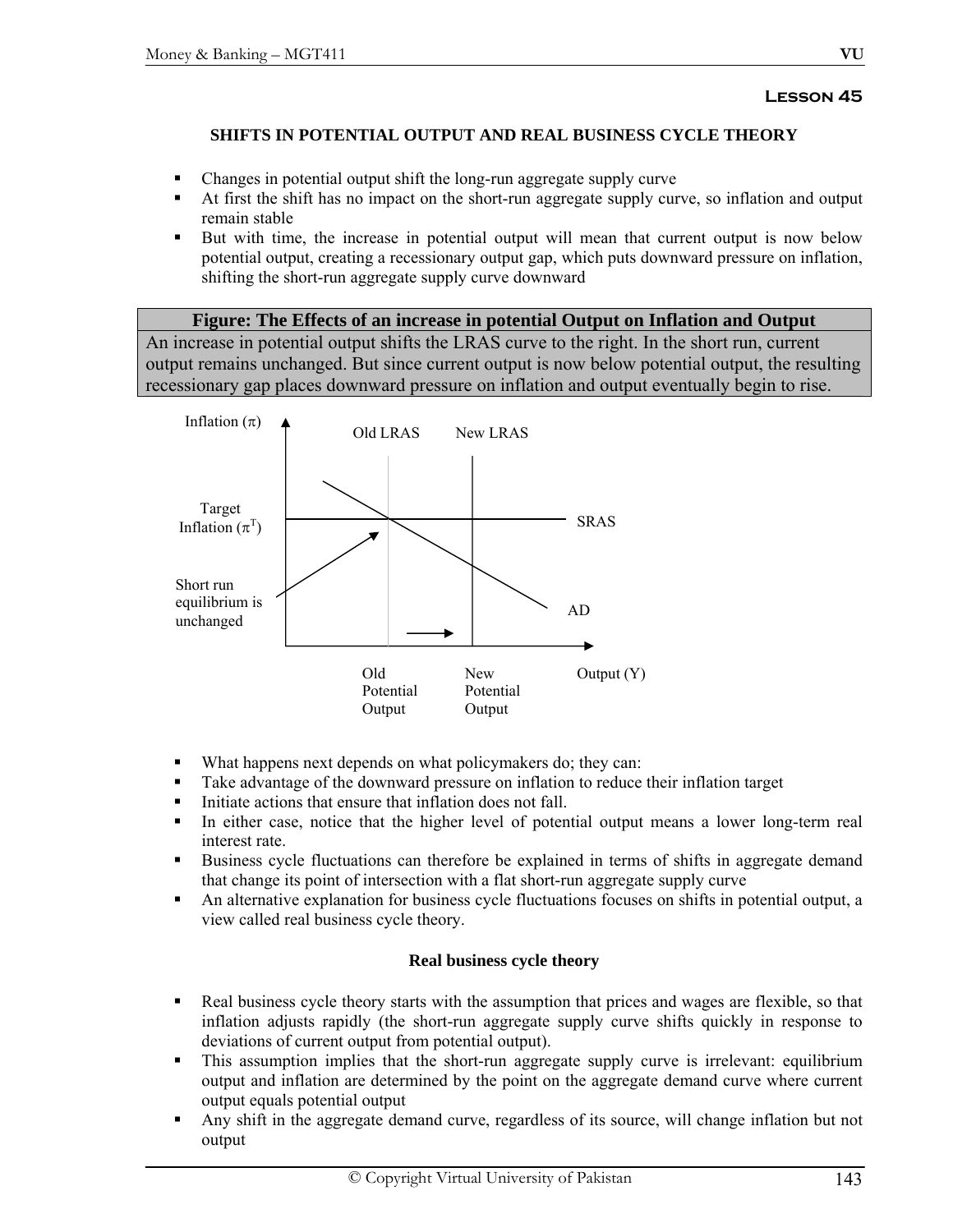|                                                       | <b>Increase in Aggregate</b><br><b>Demand</b>                                                                                                   | <b>Positive Inflation</b><br>Shock                                                                                                  | <b>Increase in Potential</b><br>Output                                                                                                    |
|-------------------------------------------------------|-------------------------------------------------------------------------------------------------------------------------------------------------|-------------------------------------------------------------------------------------------------------------------------------------|-------------------------------------------------------------------------------------------------------------------------------------------|
| Source                                                | Consumer Confidence up Labor Costs up<br>Business Optimism up<br>Govt. Purchases up<br><b>Taxes Down</b><br><b>Exchange Rate</b><br>Depreciates | Raw Material Prices up Labor in Production up<br><b>Expected Inflation up</b>                                                       | Capital in Production up<br>Productivity up                                                                                               |
| <b>Short-Run</b><br><b>Effects</b>                    | <b>Y</b> Increases<br>$\pi$ Is unchanged                                                                                                        | Y falls<br>$\pi$ rises                                                                                                              | Y unchanged<br>$\pi$ Unchanged                                                                                                            |
| Path of<br><b>Adjustment</b>                          | Expansionary<br>1.<br>output gap puts<br>upward pressure on<br>inflation<br>As Inflation begins<br>$2_{-}$<br>to rise, output<br>begins to fall | 1. Recessionary output<br>gap puts downward<br>pressure on inflation<br>2. As Inflation begins<br>to fall, output begins<br>to rise | 1.<br>Recessionary output gap<br>puts downward pressure<br>on inflation<br>As Inflation begins to<br>2.<br>fall, output begins to<br>rise |
| <b>Long-Run</b><br><b>Effects</b>                     | $Y = original potential$<br>output<br>$\pi$ = target (may change)                                                                               | $Y = original potential$<br>output<br>$\pi$ = target (may<br>change)                                                                | $Y = new potential output$<br>$\pi$ = target (may change)                                                                                 |
| <b>Effects of</b><br><b>Monetary</b><br><b>Policy</b> | Inflation will rise<br>temporarily unless the<br>central bank changes its<br>inflation target.                                                  | Inflation will rise<br>temporarily unless the<br>inflation target.                                                                  | Inflation will fall<br>temporarily unless the<br>central bank changes its central bank changes its<br>inflation target.                   |

### **The Impact of a Shift in Aggregate Demand and Aggregate Supply on Output and Inflation**

#### **Stabilization Policy**

#### **Monetary Policy**

- Policymakers can shift the aggregate demand curve by shifting their monetary policy reaction curve, but they cannot shift the short-run aggregate supply curve
- They can neutralize movements in aggregate demand, but they cannot eliminate the effects of an inflation shock
- **Shifts in Aggregate Demand**
- If households and businesses become more pessimistic, driving down aggregate demand, the economy moves into a recession as the new short-run equilibrium point is at a current output less than potential output.
- Policymakers will conclude that the long-run real interest rate has gone down and will shift their monetary policy reaction curve to the right, reducing the level of the real interest rate at every level of inflation
- This shifts the aggregate demand curve back to its initial position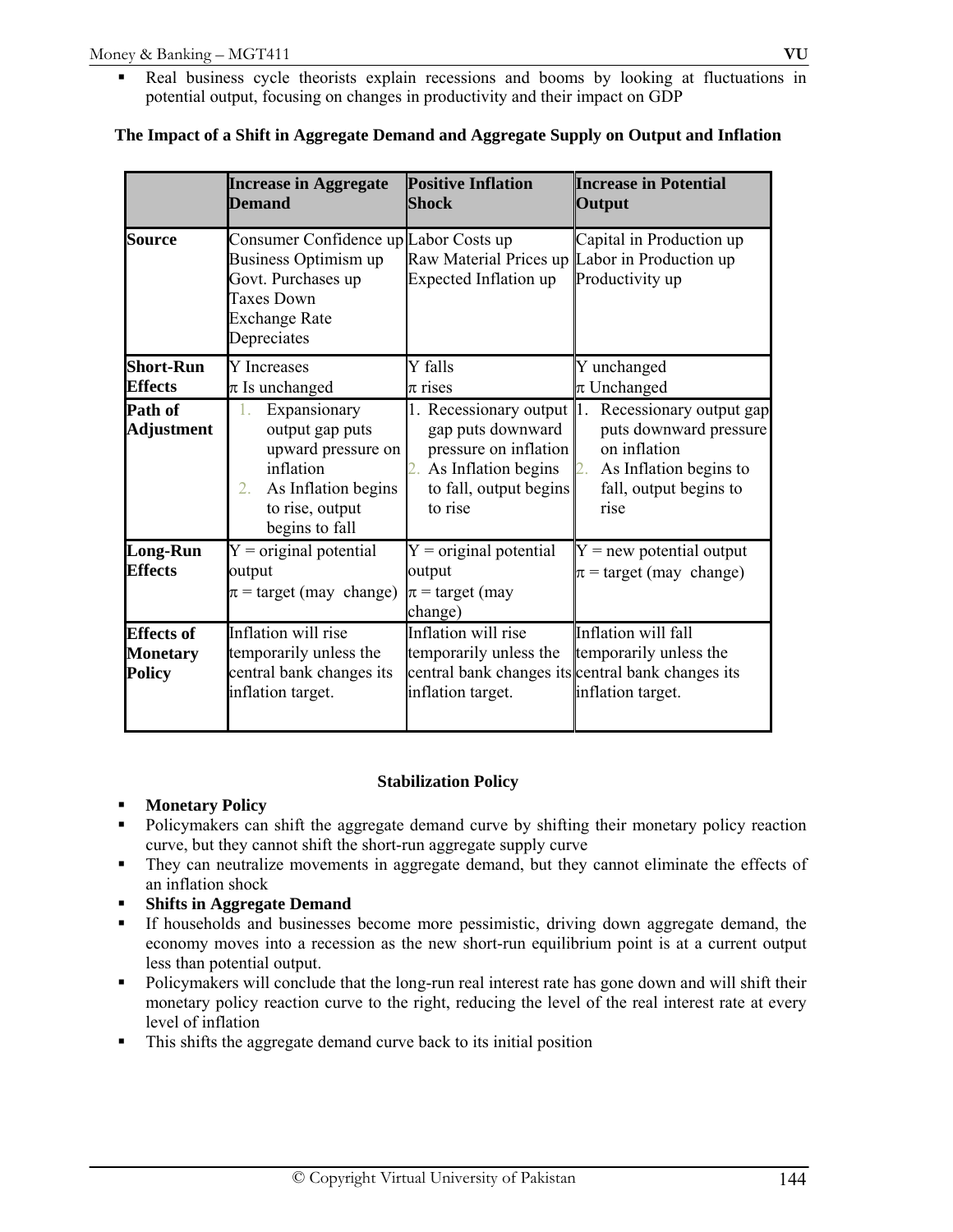## **Figure: Stabilizing a shift in Aggregate Demand**

Following a drop in consumer or business confidence, ADC shifts to the left. to stabilize the economy, the central bank can ease the policy, shifting the monetary policy reaction curve to the right. This reduces the real interest rate at every level of inflation and shifts the aggregate demand curve back to where it started. Their action leaves current output and inflation unchanged.

- In the absence of a policy response, output would fall; instead, output remains steady along with inflation.
- Policymakers have neutralized the shift in aggregate demand, keeping current output equal to potential output and current inflation equal to target inflation.

## **Inflation Shocks and the Policy Tradeoff**

- For policymakers, an inflation shock is an entirely different story.
- A positive inflation shock drives down output and drives up inflation.
- Policymakers can shift the monetary policy reaction curve and so shift the aggregate demand curve, relying on the economy's natural response to an output gap to bring inflation back to target



- The central bank can respond aggressively to keep Current Inflation near Target
- But this tool cannot be used to bring the economy back to its original long-run equilibrium point, because monetary policy can shift the aggregate demand curve but not the short-run aggregate supply curve
- However, monetary policymakers can choose the slope of their monetary policy reaction curve and so affect the slope of the aggregate demand curve, and in this way monetary policymakers can choose the extent to which inflation shocks translate into changes in output or changes in inflation
- By reacting aggressively to inflation shocks, policymakers force current inflation back to target quickly, but at a cost of substantial decreases in output